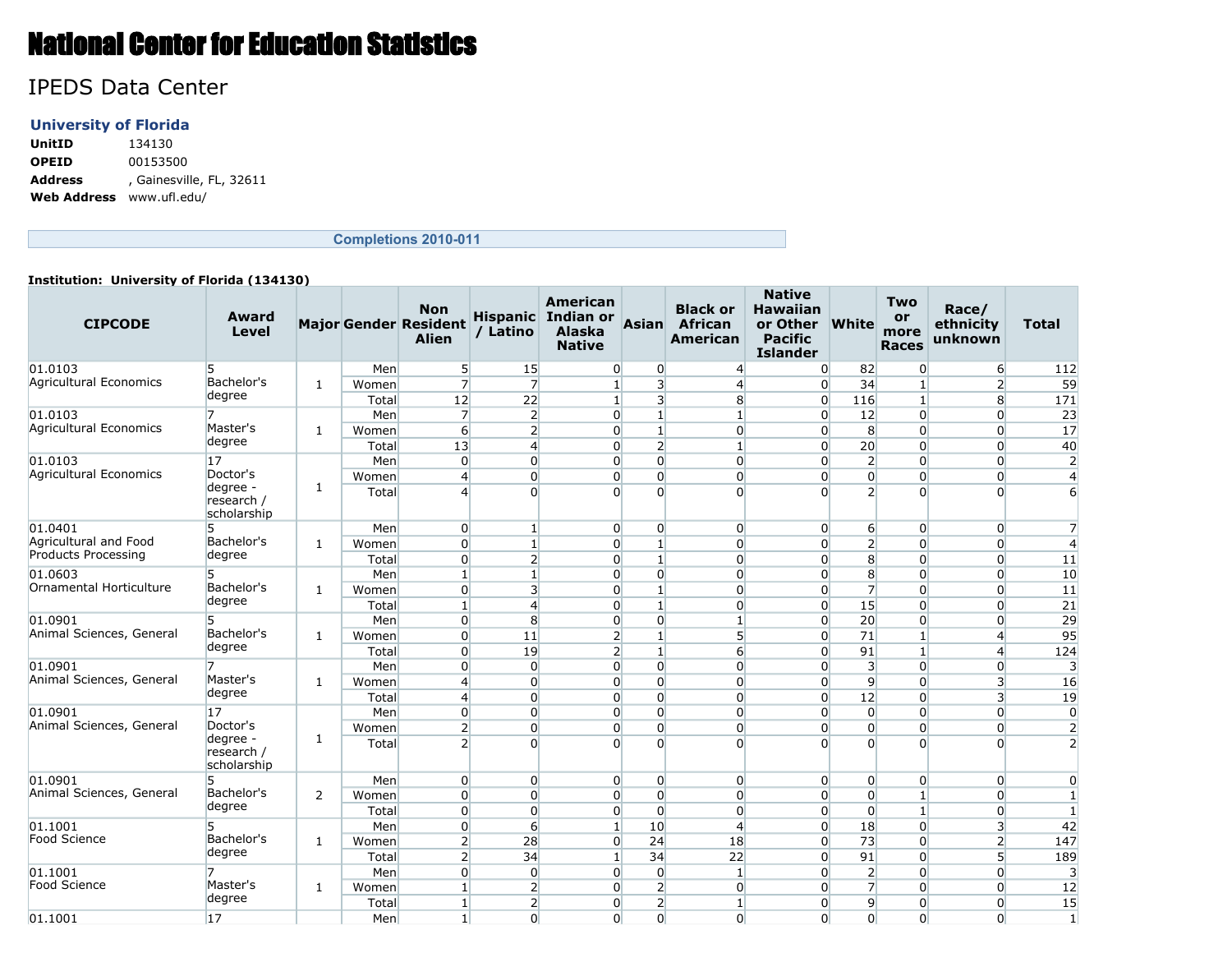| <b>CIPCODE</b>                                   | Award<br>Level                        |              |                | <b>Non</b><br><b>Major Gender Resident</b><br><b>Alien</b> | / Latino                           | <b>American</b><br>Hispanic Indian or<br><b>Alaska</b><br><b>Native</b> | Asian                             | <b>Black or</b><br>African<br>American | <b>Native</b><br><b>Hawaiian</b><br>or Other<br><b>Pacific</b><br><b>Islander</b> | <b>White</b>                              | <b>Two</b><br>or<br>more<br><b>Races</b> | Race/<br>ethnicity<br>unknown    | <b>Total</b>                 |
|--------------------------------------------------|---------------------------------------|--------------|----------------|------------------------------------------------------------|------------------------------------|-------------------------------------------------------------------------|-----------------------------------|----------------------------------------|-----------------------------------------------------------------------------------|-------------------------------------------|------------------------------------------|----------------------------------|------------------------------|
| Food Science                                     | Doctor's                              | $\mathbf{1}$ | Women          | $\overline{2}$                                             | 1 <sup>1</sup>                     | $\overline{0}$                                                          | 0                                 | $\overline{0}$                         | $\overline{0}$                                                                    | $\overline{0}$                            | $\overline{0}$                           | $\mathbf{1}$                     | $\overline{4}$               |
|                                                  | degree -<br>research /<br>scholarship |              | Total          | $\overline{3}$                                             | $\mathbf{1}$                       | $\overline{0}$                                                          | $\overline{0}$                    | $\Omega$                               | $\Omega$                                                                          | $\Omega$                                  | $\Omega$                                 | $\mathbf{1}$                     |                              |
| 01.1001                                          | 5                                     |              | Men            | $\overline{0}$                                             | $\overline{0}$                     | $\overline{0}$                                                          | $\overline{0}$                    | $\overline{0}$                         | $\overline{0}$                                                                    | $\mathbf{1}$                              | $\overline{0}$                           | $\overline{0}$                   | $\mathbf{1}$                 |
| Food Science                                     | Bachelor's                            | 2            | Women          | $\overline{0}$                                             | $\overline{0}$                     | $\overline{0}$                                                          | $\overline{0}$                    | $\overline{0}$                         | $\overline{0}$                                                                    | $1\overline{ }$                           | $\overline{0}$                           | $\overline{0}$                   | $\mathbf{1}$                 |
|                                                  | degree                                |              | Total          | $\overline{0}$                                             | $\overline{0}$                     | $\overline{0}$                                                          | $\overline{0}$                    | $\overline{0}$                         | $\overline{0}$                                                                    | $\overline{2}$                            | $\Omega$                                 | $\overline{0}$                   | $\overline{2}$               |
| 01.1101                                          | 5                                     |              | Men            | $\overline{0}$                                             | $\overline{0}$                     | $\overline{0}$                                                          | $\mathbf{1}$                      | $\mathbf{1}$                           | $\overline{0}$                                                                    | $\overline{\mathbf{3}}$                   | $\Omega$                                 | $\overline{0}$                   | 5                            |
| Plant Sciences, General                          | Bachelor's<br>degree                  | 1            | Women          | $\overline{0}$                                             | $\overline{0}$                     | $\overline{0}$                                                          | $\overline{0}$                    | $\overline{0}$                         | $\overline{0}$                                                                    | $\overline{\mathbf{3}}$                   | $\overline{0}$                           | $\overline{0}$                   | 3                            |
|                                                  |                                       |              | Total          | $\overline{0}$                                             | $\overline{0}$                     | $\overline{0}$                                                          | $\mathbf{1}$                      | $\mathbf{1}$                           | $\overline{0}$                                                                    | $6 \overline{}$                           | $\Omega$                                 | $\overline{0}$                   | 8                            |
| 01.1102<br>Agronomy and Crop Science             | Master's                              |              | Men            | $\overline{2}$                                             | $\overline{0}$                     | 0                                                                       | $\overline{0}$<br>$\overline{0}$  | $\overline{0}$                         | $\overline{0}$                                                                    | $\overline{2}$                            | $\Omega$                                 | $\overline{0}$                   | $\overline{4}$               |
|                                                  | degree                                | 1            | Women<br>Total | $\overline{\mathbf{3}}$<br>5                               | $\overline{0}$<br>$\overline{0}$   | $\overline{0}$<br>$\overline{0}$                                        | $\overline{0}$                    | $\overline{0}$<br>$\overline{0}$       | $\overline{0}$<br>$\Omega$                                                        | $\mathbf{1}$<br>$\overline{\mathbf{3}}$   | $\overline{0}$<br>$\Omega$               | $\overline{0}$<br>$\Omega$       | $\overline{4}$<br>8          |
| 01.1102                                          | 17                                    |              | Men            | $\overline{0}$                                             | $\overline{0}$                     | $\overline{0}$                                                          | $\overline{0}$                    | $\overline{0}$                         | $\overline{0}$                                                                    | 2 <sup>1</sup>                            | $\overline{0}$                           | $\overline{0}$                   | $\overline{2}$               |
| Agronomy and Crop Science                        | Doctor's                              |              | Women          | $\mathbf{1}$                                               | $\overline{0}$                     | $\overline{0}$                                                          | $\overline{0}$                    | $\overline{0}$                         | $\overline{0}$                                                                    | $\overline{0}$                            | $\overline{0}$                           | $\overline{0}$                   | $\mathbf{1}$                 |
|                                                  | degree -<br>research /<br>scholarship | 1            | Total          | $\mathbf{1}$                                               | $\Omega$                           | 0                                                                       | $\overline{0}$                    | $\Omega$                               | $\Omega$                                                                          | $\overline{2}$                            | $\Omega$                                 | $\Omega$                         | 3                            |
| 01.1103                                          | 5                                     |              | Men            | $\overline{0}$                                             | $\mathbf{1}$                       | $\overline{0}$                                                          | $\overline{0}$                    | $\overline{0}$                         | $\overline{0}$                                                                    | $\overline{4}$                            | $\overline{0}$                           | $\mathbf{1}$                     | 6                            |
| Horticultural Science                            | Bachelor's                            | $\mathbf{1}$ | Women          | $\overline{0}$                                             | $\overline{0}$                     | $\overline{0}$                                                          | $1\overline{ }$                   | $\overline{0}$                         | $\Omega$                                                                          | $\overline{2}$                            | $\overline{0}$                           | $\overline{0}$                   | 3                            |
|                                                  | degree                                |              | Total          | $\overline{0}$                                             | $\mathbf{1}$                       | $\overline{0}$                                                          | $\mathbf{1}$                      | $\overline{0}$                         | $\overline{0}$                                                                    | $6 \overline{}$                           | $\overline{0}$                           | $\mathbf{1}$                     | 9                            |
| 01.1103                                          |                                       |              | Men            | 5 <sup>1</sup>                                             | $\overline{0}$                     | $\overline{0}$                                                          | $\overline{0}$                    | $\overline{0}$                         | $\overline{0}$                                                                    | $\mathbf{1}$                              | $\Omega$                                 | $\overline{0}$                   | 6                            |
| Horticultural Science                            | Master's<br>degree                    | 1            | Women          | 6                                                          | $\overline{0}$                     | $\overline{0}$                                                          | $\mathbf{1}$                      | $\overline{0}$                         | $\overline{0}$                                                                    | 5 <sup>1</sup>                            | $\overline{0}$                           | $\mathbf{1}$                     | 13                           |
|                                                  |                                       |              | Total          | 11                                                         | $\overline{0}$                     | $\overline{0}$                                                          | $\mathbf{1}$                      | $\overline{0}$                         | $\overline{0}$                                                                    | $6 \overline{}$                           | $\Omega$                                 | $\mathbf{1}$                     | 19                           |
|                                                  | 17<br>Doctor's                        |              | Men            | $\overline{4}$                                             | $\overline{0}$                     | $\overline{0}$                                                          | $\overline{0}$                    | $\overline{0}$                         | $\overline{0}$                                                                    | $\overline{0}$                            | $\overline{0}$                           | $\overline{0}$                   | $\overline{4}$               |
| 01.1103<br>Horticultural Science                 | degree -<br>research /<br>scholarship | 1            | Women<br>Total | $\overline{2}$<br>$6 \overline{6}$                         | $\overline{0}$<br>$\overline{0}$   | $\overline{0}$<br>0                                                     | $\overline{0}$<br>$\overline{0}$  | $\overline{0}$<br>$\Omega$             | $\overline{0}$<br>$\Omega$                                                        | $\overline{2}$<br>$\overline{2}$          | $\overline{0}$<br>$\Omega$               | $\overline{0}$<br>$\Omega$       | $\overline{4}$<br>8          |
| 01.1199                                          | 18                                    |              | Men            | $\overline{0}$                                             | $\overline{0}$                     | $\overline{0}$                                                          | 0                                 | $\overline{0}$                         | $\overline{0}$                                                                    | $\overline{2}$                            | $\overline{0}$                           | $\overline{0}$                   | 2                            |
| Plant Sciences, Other                            | Doctor's                              |              | Women          | $\overline{0}$                                             | $\overline{0}$                     | $\overline{0}$                                                          | $\overline{0}$                    | $\overline{0}$                         | $\overline{0}$                                                                    | 3                                         | $\overline{0}$                           | $\overline{0}$                   | 3                            |
|                                                  | degree -<br>professional<br>practice  | 1            | Total          | $\Omega$                                                   | $\Omega$                           | $\Omega$                                                                | $\Omega$                          | $\overline{0}$                         | $\Omega$                                                                          | 5 <sup>1</sup>                            | $\Omega$                                 | $\Omega$                         | $\overline{5}$               |
| 01.1201                                          |                                       |              | Men            | $\overline{0}$                                             | $\overline{0}$                     | $\overline{0}$                                                          | $\mathbf{1}$                      | $\overline{0}$                         | $\overline{0}$                                                                    | $1\vert$                                  | $\overline{0}$                           | $\overline{0}$                   | $\overline{2}$               |
| Soil Science and Agronomy,<br>General            | Bachelor's<br>degree                  | 1            | Women          | $\overline{0}$                                             | $1\overline{ }$                    | $\overline{0}$                                                          | $\overline{0}$                    | $\overline{0}$                         | $\overline{0}$                                                                    | $\overline{\mathbf{3}}$                   | $\mathbf{1}$                             | $\overline{0}$                   | 5                            |
|                                                  | 7                                     |              | Total          | $\overline{0}$                                             | $\mathbf{1}$                       | $\overline{0}$                                                          | $\mathbf{1}$<br>$\overline{0}$    | $\overline{0}$                         | $\overline{0}$                                                                    | $\overline{4}$                            | 1<br>$\Omega$                            | $\overline{0}$                   | $\overline{7}$               |
| 01.1201<br>Soil Science and Agronomy,            | Master's                              | $\mathbf{1}$ | Men<br>Women   | $\overline{2}$<br>$\overline{2}$                           | $1\overline{ }$<br>$1\overline{ }$ | $\overline{0}$<br>0                                                     | $\overline{0}$                    | $\overline{2}$<br>$\overline{0}$       | $\overline{0}$<br>$\overline{0}$                                                  | $\overline{4}$<br>$\overline{\mathbf{3}}$ | $\Omega$                                 | $\mathbf{1}$<br>$\overline{0}$   | 10<br>6                      |
| General                                          | degree                                |              | Total          | $\overline{4}$                                             | $\overline{2}$                     | $\overline{0}$                                                          | $\overline{0}$                    | $\overline{2}$                         | $\overline{0}$                                                                    | $\overline{7}$                            | $\overline{0}$                           | $1\overline{ }$                  | 16                           |
| 01.1201                                          | 17                                    |              | Men            | 5                                                          | $\overline{0}$                     | $\overline{0}$                                                          | $\overline{0}$                    | $\Omega$                               | $\Omega$                                                                          | $\overline{0}$                            | $\Omega$                                 | $\Omega$                         | 5                            |
| Soil Science and Agronomy,                       | Doctor's                              |              | Women          | 8                                                          | $\overline{0}$                     | $\overline{0}$                                                          | $\overline{0}$                    | $\overline{0}$                         | $\overline{0}$                                                                    | $\overline{0}$                            | $\overline{0}$                           | $\overline{0}$                   | 8                            |
| General                                          | degree -<br>research /<br>scholarship | $\mathbf{1}$ | Total          | 13                                                         | $\overline{0}$                     | $\overline{0}$                                                          | $\overline{0}$                    | $\overline{0}$                         | $\overline{0}$                                                                    | $\overline{0}$                            | $\overline{0}$                           | $\overline{0}$                   | 13                           |
| 03.0104                                          | 5                                     |              | Men            | $\overline{0}$                                             | 3                                  | $\overline{0}$                                                          | $1\overline{ }$                   | $\overline{0}$                         | $\overline{0}$                                                                    | 13                                        | $\overline{0}$                           | $\overline{0}$                   | 17                           |
| <b>Environmental Science</b>                     | Bachelor's<br>degree                  | $\mathbf{1}$ | Women          | $\overline{0}$                                             | 2 <sup>1</sup>                     | 0                                                                       | $\overline{0}$                    | $\mathbf{1}$                           | $\overline{0}$                                                                    | 21                                        | $\Omega$                                 | $\overline{0}$                   | 24                           |
|                                                  |                                       |              | Total          | $\overline{0}$                                             | 5 <sup>1</sup>                     | $\overline{0}$                                                          | $\mathbf{1}$                      | $\mathbf{1}$                           | $\overline{0}$                                                                    | 34                                        | $\overline{0}$                           | $\overline{0}$                   | 41                           |
| 03.0301                                          |                                       |              | Men            | $1\vert$                                                   | $\overline{0}$                     | $\overline{0}$                                                          | $\overline{0}$                    | $\overline{0}$                         | $\overline{0}$                                                                    | $\overline{2}$                            | $\overline{0}$                           | $\overline{0}$                   | 3                            |
| Fishing and Fisheries<br>Sciences and Management | Master's<br>degree                    | $\mathbf{1}$ | Women          | $\mathbf{1}$                                               | $\overline{0}$                     | $\overline{0}$                                                          | $\overline{0}$                    | $\overline{0}$                         | $\overline{0}$                                                                    | $1\overline{ }$                           |                                          | $\overline{0}$                   | 3                            |
| 03.0301                                          | 17                                    |              | Total<br>Men   | $\overline{2}$<br>$\overline{0}$                           | $\overline{0}$<br>$\overline{0}$   | $\overline{0}$<br>$\overline{0}$                                        | $\overline{0}$<br>$1\overline{ }$ | $\overline{0}$<br>$\overline{0}$       | $\overline{0}$<br>$\overline{0}$                                                  | 3 <sup>1</sup><br>$\overline{0}$          | $\mathbf{1}$<br>$\Omega$                 | $\overline{0}$<br>$\overline{0}$ | 6                            |
| Fishing and Fisheries                            | Doctor's                              |              | Women          | $\overline{0}$                                             | $\overline{0}$                     | 0                                                                       | $\overline{0}$                    | $\overline{0}$                         | $\overline{0}$                                                                    | $\mathbf{1}$                              | $\overline{0}$                           | $\overline{0}$                   | $\mathbf{1}$<br>$\mathbf{1}$ |
| Sciences and Management                          | degree -<br>research /<br>scholarship | 1            | Total          | $\overline{0}$                                             | $\overline{0}$                     | $\overline{0}$                                                          | 1 <sup>1</sup>                    | $\overline{0}$                         | $\overline{0}$                                                                    | $\mathbf{1}$                              | $\Omega$                                 | $\overline{0}$                   | $\overline{c}$               |
| 03.0501                                          | 5                                     | $\mathbf{1}$ | Men            | $\overline{0}$                                             | $\left  \right $                   | $\overline{0}$                                                          | $\overline{0}$                    | $\overline{0}$                         | $\overline{0}$                                                                    | 11                                        | $\overline{0}$                           | $\overline{0}$                   | 15                           |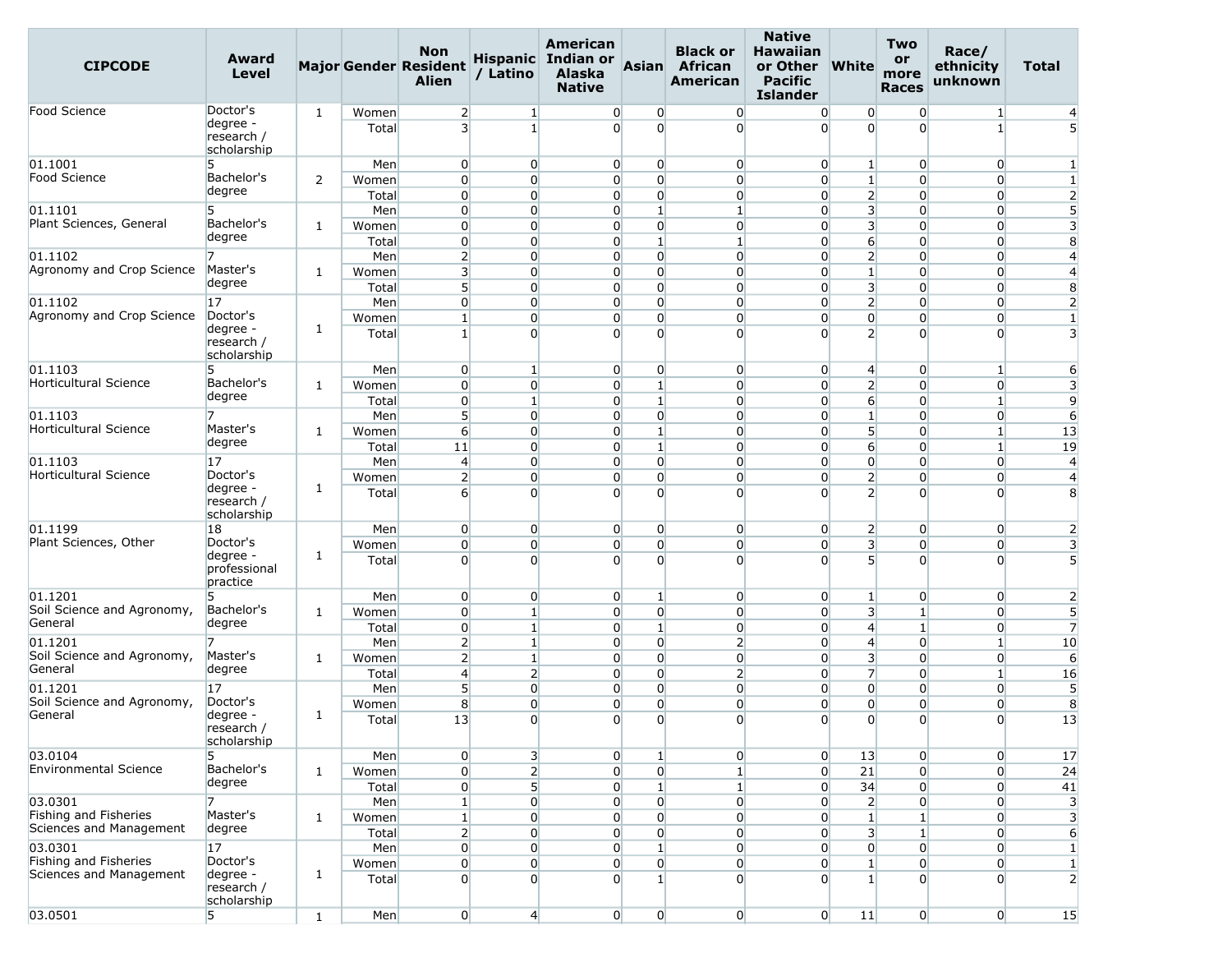| Level<br>/ Latino<br>Alaska<br>more<br><b>Alien</b><br><b>American</b><br><b>Pacific</b><br>unknown<br><b>Native</b><br><b>Races</b><br><b>Islander</b>                                                                                                                                                                                         | ethnicity<br>Total                                                   |
|-------------------------------------------------------------------------------------------------------------------------------------------------------------------------------------------------------------------------------------------------------------------------------------------------------------------------------------------------|----------------------------------------------------------------------|
| Bachelor's<br>$\overline{0}$<br>$\overline{0}$<br>$\overline{0}$<br>$\overline{0}$<br>$\overline{0}$<br>$\overline{7}$<br>$\mathbf{0}$<br>Women<br>$\mathbf{1}$<br>Forestry, General                                                                                                                                                            | $\overline{0}$<br>8                                                  |
| 5<br>degree<br>18<br>$\overline{0}$<br>$\overline{0}$<br>Total<br>$\overline{0}$<br>$\overline{0}$<br>$\overline{0}$<br>$\Omega$                                                                                                                                                                                                                | 23<br>$\overline{0}$                                                 |
| Men<br>$\overline{0}$<br>$\overline{0}$<br>$\overline{0}$<br>$\overline{0}$<br>$\overline{0}$<br>$6 \overline{6}$<br>$\overline{0}$<br>03.0501<br>$\overline{0}$                                                                                                                                                                                | 6<br>$\overline{0}$                                                  |
| Forestry, General<br>Master's<br>$\overline{\mathbf{3}}$<br>5 <sup>1</sup><br>$\overline{0}$<br>$\overline{0}$<br>$\overline{0}$<br>$\mathbf{1}$<br>$\overline{0}$<br>$\overline{0}$<br>1<br>Women                                                                                                                                              | $\mathbf{1}$<br>10                                                   |
| degree<br>$\overline{3}$<br>$\overline{0}$<br>$\overline{0}$<br>Total<br>$\Omega$<br>$\mathbf{1}$<br>$\overline{0}$<br>11<br>$\overline{0}$                                                                                                                                                                                                     | $\mathbf{1}$<br>16                                                   |
| 03.0501<br>$\overline{2}$<br>$\mathbf{1}$<br>$\overline{0}$<br>$\Omega$<br>$\overline{0}$<br>$\overline{0}$<br>$\mathbf{1}$<br>$\overline{0}$<br>17<br>Men<br>Forestry, General<br>Doctor's                                                                                                                                                     | $\overline{0}$<br>$\overline{4}$                                     |
| $\overline{0}$<br>$\overline{0}$<br>$\overline{2}$<br>$\mathbf{1}$<br>0<br>$\overline{0}$<br>Women<br>$\overline{0}$<br>$\mathbf{0}$<br>degree -<br>1<br>3<br>$\overline{\mathbf{3}}$<br>$1\overline{ }$<br>$\Omega$<br>$\Omega$<br>$\Omega$<br>$\Omega$<br>$\overline{0}$<br>Total<br>research /<br>scholarship                                | 0<br>3<br>$\Omega$<br>$\overline{7}$                                 |
| 03.0601<br>5.<br>Men<br>$\overline{0}$<br>$\overline{4}$<br>$1\overline{ }$<br>$\overline{0}$<br>$\overline{0}$<br>14<br>$\overline{0}$<br>1 <sup>1</sup>                                                                                                                                                                                       | $\overline{0}$<br>20                                                 |
| Wildlife, Fish and Wildlands<br>Bachelor's<br>$\overline{0}$<br>6<br>$\mathbf{1}$<br>$\overline{0}$<br>22<br>$\overline{0}$<br>$\overline{0}$<br>Women<br>1 <sup>1</sup><br>1                                                                                                                                                                   | $\overline{2}$<br>32                                                 |
| Science and Management<br>degree<br>$\overline{0}$<br>10<br>$\overline{2}$<br>$\overline{2}$<br>36<br>Total<br>$\overline{0}$<br>$\overline{0}$<br>$\overline{0}$                                                                                                                                                                               | $\overline{2}$<br>52                                                 |
| $\overline{0}$<br>7<br>$\overline{0}$<br>$\overline{0}$<br>03.0601<br>Men<br>$\overline{0}$<br>$\overline{0}$<br>$\overline{0}$<br>$\mathbf{1}$<br>$\overline{0}$                                                                                                                                                                               | $\overline{0}$<br>$\mathbf{1}$                                       |
| Wildlife, Fish and Wildlands<br>Master's<br>$\overline{2}$<br>$\overline{0}$<br>$\overline{0}$<br>$\overline{2}$<br>$\overline{0}$<br>$\overline{0}$<br>$\overline{0}$<br>$\overline{0}$<br>1<br>Women<br>Science and Management<br>degree                                                                                                      | $\overline{0}$<br>$\overline{4}$                                     |
| $\overline{\mathbf{3}}$<br>$\overline{2}$<br>$\Omega$<br>$\Omega$<br>Total<br>$\overline{0}$<br>$\overline{0}$<br>$\overline{0}$<br>$\Omega$<br>$\overline{0}$<br>$\overline{0}$<br>2 <sup>1</sup><br>17<br>Men<br>$\overline{0}$<br>$\overline{0}$<br>$\overline{0}$<br>$\overline{0}$<br>$\overline{0}$<br>03.0601                            | 5<br>$\overline{0}$<br>$\overline{0}$<br>$\overline{2}$              |
| Wildlife, Fish and Wildlands<br>Doctor's<br>$\overline{0}$<br>$\overline{0}$<br>$\overline{0}$<br>$1\overline{ }$<br>Women<br>$\overline{0}$<br>$\overline{0}$<br>$\overline{0}$<br>$\overline{0}$                                                                                                                                              | $\overline{0}$<br>$\mathbf{1}$                                       |
| Science and Management<br>degree -<br>1<br>$\overline{\mathbf{3}}$<br>$\Omega$<br>$\Omega$<br>$\Omega$<br>$\Omega$<br>Total<br>$\Omega$<br>$\Omega$<br>$\Omega$<br>research /<br>scholarship                                                                                                                                                    | $\overline{\mathbf{3}}$<br>$\Omega$                                  |
| 04.0201<br>$\overline{0}$<br>$\overline{\mathbf{3}}$<br>$\overline{0}$<br>3<br>$\overline{0}$<br>31<br>$\overline{0}$<br>5<br>Men<br>$\mathbf{1}$                                                                                                                                                                                               | $\overline{\mathbf{3}}$<br>41                                        |
| Bachelor's<br>Architecture<br>5 <sup>1</sup><br>1 <sup>1</sup><br>12<br>$\Omega$<br>$\overline{0}$<br>19<br>1<br>$\overline{4}$<br>$\mathbf{1}$<br>Women                                                                                                                                                                                        | $\overline{0}$<br>42                                                 |
| degree<br>$1\overline{ }$<br>15<br>$\overline{0}$<br>8<br>5 <sup>5</sup><br>50<br>Total<br>$\overline{0}$<br>$\mathbf{1}$                                                                                                                                                                                                                       | 3<br>83                                                              |
| $\overline{2}$<br>$6 \overline{}$<br>$\overline{0}$<br>19<br>04.0201<br>7<br>Men<br>1 <sup>1</sup><br>$\overline{0}$<br>$\mathbf{1}$<br>$\overline{0}$                                                                                                                                                                                          | 29<br>$\overline{0}$                                                 |
| Architecture<br>Master's<br>5 <sup>1</sup><br>5 <sup>1</sup><br>$\overline{3}$<br>$\overline{3}$<br>12<br>$\Omega$<br>$\overline{0}$<br>$\overline{0}$<br>Women<br>1<br>degree                                                                                                                                                                  | $\overline{0}$<br>28                                                 |
| $6 \overline{6}$<br>11<br>5<br>31<br>Total<br>0<br>$\overline{4}$<br>$\overline{0}$<br>$\Omega$                                                                                                                                                                                                                                                 | $\overline{0}$<br>57                                                 |
| $\overline{0}$<br>17<br>$\mathbf{1}$<br>$\overline{0}$<br>$\overline{2}$<br>04.0201<br>Men<br>$\overline{0}$<br>$\overline{0}$<br>$\overline{0}$<br>$\overline{0}$<br>Architecture<br>Doctor's<br>$\overline{2}$<br>$\overline{0}$<br>$\overline{0}$<br>$\overline{0}$<br>$1\overline{ }$<br>$\overline{0}$<br>$\overline{0}$<br>$\overline{0}$ | $\overline{0}$<br>3<br>$\overline{0}$<br>3                           |
| Women<br>degree -<br>1<br>$\overline{\mathbf{3}}$<br>$\Omega$<br>$\Omega$<br>3<br>$\Omega$<br>$\Omega$<br>$\Omega$<br>$\Omega$<br>Total<br>research /<br>scholarship                                                                                                                                                                            | $\Omega$<br>6                                                        |
| 04.0301<br>$\overline{2}$<br>3<br>$\overline{0}$<br>9<br>7<br>Men<br>$\overline{0}$<br>$\overline{0}$<br>$\overline{0}$<br>$\vert$ 1                                                                                                                                                                                                            | $\mathbf{1}$<br>16                                                   |
| City/Urban, Community and<br>Master's<br>5 <sup>1</sup><br>$\overline{2}$<br>5 <sup>1</sup><br>$\mathbf{1}$<br>$\overline{0}$<br>$\overline{0}$<br>$\overline{0}$<br>$\overline{0}$<br>1<br>Women<br>Regional Planning                                                                                                                          | $\overline{0}$<br>13                                                 |
| degree<br>$\overline{7}$<br>$\overline{2}$<br>$\overline{4}$<br>14<br>Total<br>$\overline{0}$<br>$\mathbf{1}$<br>$\overline{0}$<br>$\mathbf{0}$                                                                                                                                                                                                 | $\mathbf{1}$<br>29                                                   |
| $\overline{0}$<br>$\overline{2}$<br>$\mathbf{1}$<br>8<br>Men<br>$\overline{0}$<br>$\overline{0}$<br>$\overline{0}$<br>$\overline{0}$<br>04.0601<br>5<br>Bachelor's                                                                                                                                                                              | $\mathbf{1}$<br>12                                                   |
| Landscape Architecture<br>$\overline{0}$<br>$\overline{0}$<br>$\overline{0}$<br>$\Omega$<br>$\overline{0}$<br>$\overline{0}$<br>10<br>$\overline{0}$<br>1<br>Women<br>degree<br>$\overline{2}$<br>$\overline{0}$<br>$\overline{0}$<br>$\mathbf{1}$<br>$\Omega$                                                                                  | $\overline{0}$<br>10<br>$1\overline{ }$                              |
| 18<br>Total<br>$\overline{0}$<br>$\overline{0}$<br>$\overline{0}$<br>7<br>$1\overline{ }$<br>$\overline{0}$<br>$1\overline{ }$<br>$\overline{0}$<br>$\overline{0}$<br>$\overline{2}$<br>$\overline{0}$<br>04.0601<br>Men                                                                                                                        | 22<br>$\overline{0}$<br>$\overline{4}$                               |
| Landscape Architecture<br>Master's<br>$\overline{0}$<br>$\overline{0}$<br>$\overline{2}$<br>$\overline{0}$<br>$\overline{0}$<br>$\overline{0}$<br>$\mathbf{1}$<br>$\overline{0}$<br>1<br>Women                                                                                                                                                  | $\overline{0}$<br>3                                                  |
| degree<br>$\overline{2}$<br>$\overline{0}$<br>0<br>1<br>Total<br>$\overline{0}$<br>$\overline{0}$<br>4<br>$\Omega$                                                                                                                                                                                                                              | $\overline{0}$<br>$\overline{7}$                                     |
| $\overline{0}$<br>5<br>$\overline{0}$<br>$\overline{0}$<br>$\overline{0}$<br>$\overline{0}$<br>05.0103<br>Men<br>$\overline{0}$<br>$\overline{0}$<br>$\overline{0}$                                                                                                                                                                             | $\overline{0}$<br>$\overline{0}$                                     |
| Asian Studies/Civilization<br>Bachelor's<br>$\overline{0}$<br>$\overline{0}$<br>$\mathbf{1}$<br>$\mathbf{0}$<br>Women<br>$\overline{0}$<br>$\mathbf{1}$<br>$\boldsymbol{0}$<br>$\overline{0}$<br>1                                                                                                                                              | $\overline{0}$<br>$\overline{2}$                                     |
| degree<br>0<br>0<br>$\overline{0}$<br>$1\overline{ }$<br>$\overline{0}$<br>$\overline{0}$<br>$\overline{0}$<br>Total<br>$\mathbf{1}$                                                                                                                                                                                                            | $\overline{2}$<br>$\overline{0}$                                     |
| Men<br>$\overline{2}$<br>$\overline{0}$<br>$\overline{0}$<br>$\overline{0}$<br>5 <sup>1</sup><br>05.0107<br>7<br>$\overline{0}$<br>$\overline{0}$<br>$\overline{0}$                                                                                                                                                                             | 8<br>$\mathbf{1}$                                                    |
| Master's<br>Latin American Studies<br>$\overline{2}$<br>$\overline{4}$<br>5 <sup>1</sup><br>$\overline{0}$<br>$\mathbf{1}$<br>$\overline{0}$<br>$\overline{0}$<br>$\overline{0}$<br>1<br>Women                                                                                                                                                  | $\overline{0}$<br>12                                                 |
| degree<br>$\overline{4}$<br>$\overline{4}$<br>$1\overline{ }$<br>$\overline{0}$<br>10<br>Total<br>$\overline{0}$<br>$\overline{0}$<br>$\overline{0}$                                                                                                                                                                                            | 20<br>$\mathbf{1}$                                                   |
| 05.0207<br>5<br>Men<br>$\overline{0}$<br>$\overline{0}$<br>0<br>$\overline{0}$<br>$\overline{0}$<br>$\overline{0}$<br>$\overline{0}$<br>$\overline{0}$                                                                                                                                                                                          | $\overline{0}$<br>$\overline{0}$                                     |
| Women's Studies<br>Bachelor's<br>$\overline{0}$<br>5<br>$\mathbf{1}$<br>$\overline{0}$<br>$\overline{0}$<br>$\overline{0}$<br>12<br>$\mathbf 0$<br>1<br>Women<br>degree                                                                                                                                                                         | $\overline{0}$<br>18                                                 |
| $\overline{0}$<br>5 <sup>5</sup><br>$\mathbf{1}$<br>$\overline{0}$<br>$\overline{0}$<br>$\overline{0}$<br>12<br>$\overline{0}$<br>Total                                                                                                                                                                                                         | $\overline{0}$<br>18                                                 |
| $\overline{0}$<br>05.0207<br>Men<br>$\overline{0}$<br>$\overline{0}$<br>$\overline{0}$<br>$\overline{0}$<br>$\overline{0}$<br>$\overline{0}$<br>7<br>$\overline{0}$<br>Women's Studies<br>Master's                                                                                                                                              | $\overline{0}$<br>$\overline{0}$                                     |
| $\mathbf{2}$<br>$\overline{0}$<br>$\overline{0}$<br>0<br>$\overline{0}$<br>Women<br>$\overline{0}$<br>$\overline{0}$<br>$\overline{0}$<br>1<br>degree<br>$\overline{2}$<br>$\overline{0}$                                                                                                                                                       | 0<br>$\overline{2}$                                                  |
| $\mathbf 0$<br>Total<br>$\overline{0}$<br>$\overline{0}$<br>$\overline{0}$<br>$\overline{0}$<br>$\overline{0}$<br>5<br>$\overline{0}$<br>$\mathbf 0$<br>$\overline{0}$<br>$\overline{0}$<br>05.0207<br>Men<br>$\overline{0}$<br>$\overline{0}$<br>$\overline{0}$<br>$\overline{0}$                                                              | $\overline{0}$<br>$\overline{2}$<br>$\overline{0}$<br>$\overline{0}$ |
| $\overline{2}$<br>Women's Studies<br>2 <br>$\overline{0}$<br>$\overline{0}$<br>1 <sup>1</sup><br>$\overline{0}$<br>$\overline{0}$<br>1 <sup>1</sup><br>$\overline{0}$<br>Women                                                                                                                                                                  | $\overline{0}$<br>$\overline{4}$                                     |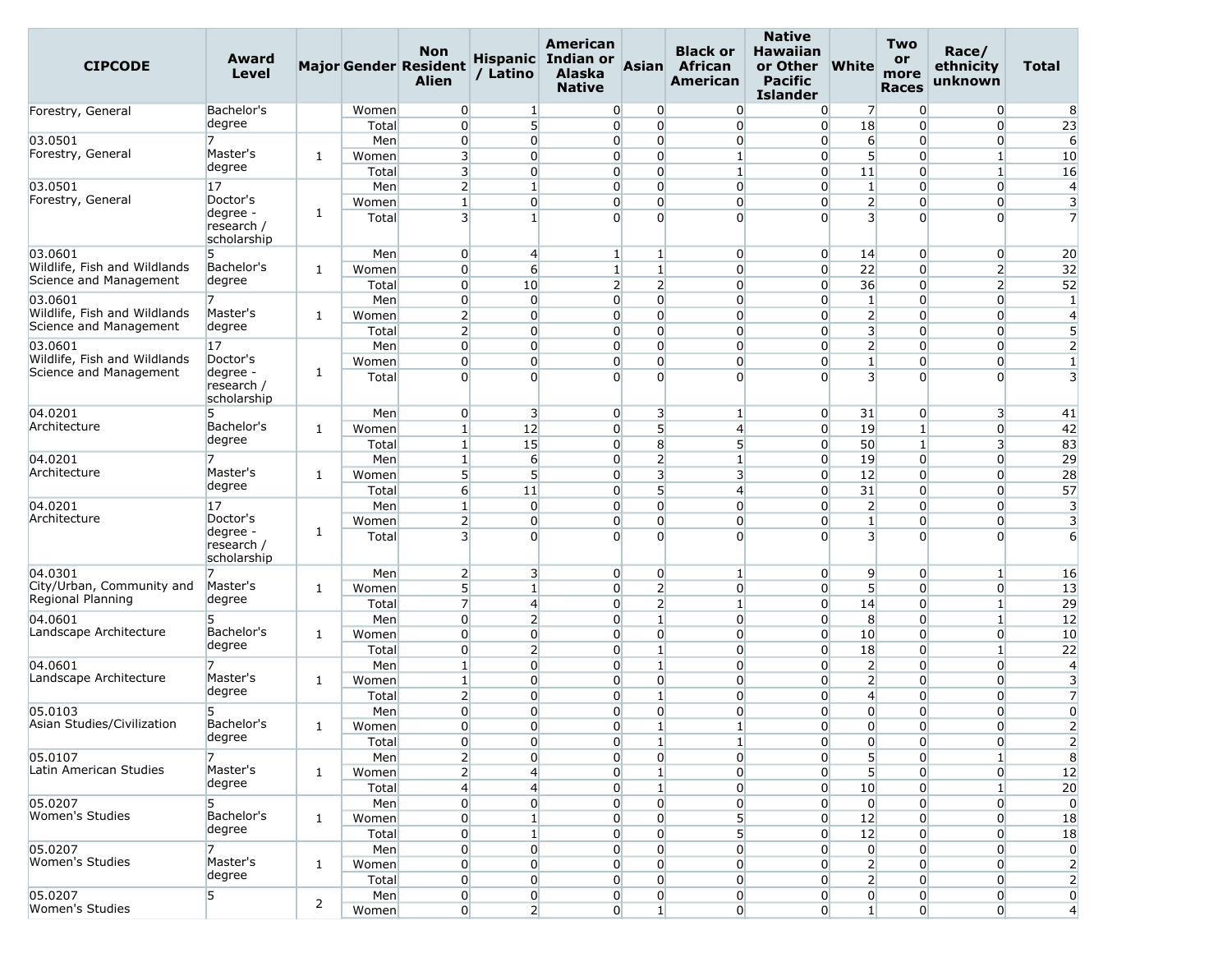| <b>CIPCODE</b>                      | Award<br>Level                        |              |              | <b>Non</b><br><b>Major Gender Resident</b><br><b>Alien</b> | / Latino                   | American<br>Hispanic Indian or<br><b>Alaska</b><br><b>Native</b> | Asian                        | <b>Black or</b><br>African<br>American | <b>Native</b><br><b>Hawaiian</b><br>or Other<br><b>Pacific</b><br><b>Islander</b> | <b>White</b>                     | <b>Two</b><br>or<br>more<br><b>Races</b> | Race/<br>ethnicity<br>unknown  | Total                          |
|-------------------------------------|---------------------------------------|--------------|--------------|------------------------------------------------------------|----------------------------|------------------------------------------------------------------|------------------------------|----------------------------------------|-----------------------------------------------------------------------------------|----------------------------------|------------------------------------------|--------------------------------|--------------------------------|
|                                     | Bachelor's<br>degree                  |              | Total        | $\overline{0}$                                             | $\overline{2}$             | $\overline{0}$                                                   | 1                            | $\overline{0}$                         | $\overline{0}$                                                                    | $\mathbf{1}$                     | $\overline{0}$                           | $\overline{0}$                 | $\overline{4}$                 |
| 09.0102                             |                                       |              | Men          | $\overline{4}$                                             | $\mathbf{1}$               | $\overline{0}$                                                   | $\overline{0}$               | $\mathbf{1}$                           | $\overline{0}$                                                                    | $6 \overline{}$                  | $\Omega$                                 | $\overline{0}$                 | 12                             |
| Mass Communication/Media            | Master's                              | 1            | Women        | 15                                                         | $\overline{2}$             | $\overline{0}$                                                   | $\mathbf{1}$                 | $\overline{0}$                         | $\overline{0}$                                                                    | 8                                | $\overline{0}$                           | $\mathbf{1}$                   | 27                             |
| Studies                             | degree                                |              | Total        | 19                                                         | $\overline{\mathbf{3}}$    | $\overline{0}$                                                   | $\mathbf{1}$                 | $\mathbf{1}$                           | $\overline{0}$                                                                    | 14                               | $\overline{0}$                           | $1\overline{ }$                | 39                             |
| 09.0102                             | 17                                    |              | Men          | $\overline{2}$                                             | $\overline{0}$             | $\overline{0}$                                                   | $\Omega$                     | $\overline{0}$                         | $\Omega$                                                                          | $\overline{2}$                   | $\overline{0}$                           | $\overline{0}$                 | $\overline{4}$                 |
| <b>Mass Communication/Media</b>     | Doctor's                              |              | Women        | $\overline{\mathbf{3}}$                                    | $\overline{0}$             | $\overline{0}$                                                   | $\overline{0}$               | $\overline{0}$                         | $\overline{0}$                                                                    | $\overline{\mathbf{3}}$          | $\overline{0}$                           | $\overline{0}$                 | 6                              |
| Studies                             | degree -<br>research /<br>scholarship | $\mathbf{1}$ | Total        | 5 <sup>1</sup>                                             | $\Omega$                   | $\Omega$                                                         | $\Omega$                     | $\overline{0}$                         | $\Omega$                                                                          | $\overline{5}$                   | $\overline{0}$                           | $\overline{0}$                 | 10                             |
| 09.0401                             | 5                                     |              | Men          | $\overline{0}$                                             | 5 <sup>1</sup>             | $\overline{0}$                                                   | $\mathbf{1}$                 | $\overline{0}$                         | $\overline{0}$                                                                    | 30                               | $\overline{0}$                           | $\overline{4}$                 | 40                             |
| Journalism                          | Bachelor's                            | 1            | Women        | $\overline{0}$                                             | 23                         | $1\overline{ }$                                                  | $\overline{2}$               | 16                                     | $\overline{0}$                                                                    | 80                               | $\Omega$                                 | 5 <sup>1</sup>                 | 127                            |
|                                     | degree                                |              | Total        | $\overline{0}$                                             | 28                         | $\mathbf{1}$                                                     | $\overline{\mathbf{3}}$      | 16                                     | $\overline{0}$                                                                    | 110                              | $\overline{0}$                           | $\overline{9}$                 | 167                            |
| 09.0701                             | 5                                     |              | Men          | $\overline{0}$                                             | 5                          | $\overline{0}$                                                   | $\overline{0}$               | 11                                     | $\overline{0}$                                                                    | 36                               | $\Omega$                                 | $\overline{2}$                 | 54                             |
| Radio and Television                | Bachelor's                            | $\mathbf{1}$ | Women        | $\overline{0}$                                             | 16                         | $\mathbf{1}$                                                     | 5                            | 24                                     | $\mathbf{1}$                                                                      | 52                               | $\Omega$                                 | $\mathbf{1}$                   | 100                            |
|                                     | degree                                |              | Total        | $\overline{0}$                                             | 21                         | $1\overline{ }$                                                  | 5                            | 35                                     | $\mathbf{1}$                                                                      | 88                               | $\overline{0}$                           | 3                              | 154                            |
| 09.0902                             | 5                                     |              | Men          | $\overline{0}$                                             | $\mathbf{1}$               | $\overline{0}$                                                   | $\mathbf{1}$                 | $\overline{2}$                         | $\overline{0}$                                                                    | 7                                | $\overline{0}$                           | $\overline{0}$                 | 11                             |
| Public Relations/Image              | Bachelor's                            | 1            | Women        | $\mathbf{1}$                                               | 19                         | $\overline{0}$                                                   | $\overline{4}$               | 11                                     | $\overline{0}$                                                                    | 88                               | $\overline{0}$                           | $\overline{2}$                 | 125                            |
| Management                          | degree                                |              | Total        | $\mathbf{1}$                                               | 20                         | $\overline{0}$                                                   | 5                            | 13                                     | $\overline{0}$                                                                    | 95                               | $\overline{0}$                           | $\overline{2}$                 | 136                            |
| 09.0903                             | 5                                     |              | Men          | $\mathbf{1}$                                               | 8                          | $\overline{0}$                                                   | $\overline{7}$               | $\mathbf{1}$                           | $\overline{0}$                                                                    | 30                               | $\Omega$                                 | $\overline{2}$                 | 49                             |
| Advertising                         | Bachelor's<br>degree                  | 1            | Women        | $\overline{4}$                                             | 20                         | $\overline{0}$                                                   | 5 <sup>1</sup>               | $\overline{9}$                         | $\overline{0}$                                                                    | 72                               | $\mathbf{1}$                             | $\overline{2}$                 | 113                            |
|                                     |                                       |              | Total        | 5 <sub>l</sub>                                             | 28                         | $\overline{0}$                                                   | 12                           | 10                                     | $\overline{0}$                                                                    | 102                              | $\mathbf{1}$                             | $\overline{4}$                 | 162                            |
| 09.0903                             |                                       |              | Men          | $\overline{\mathbf{3}}$                                    | $\overline{0}$             | $\overline{0}$                                                   | $\overline{0}$               | $\overline{0}$                         | $\overline{0}$                                                                    | $\overline{0}$                   | $\overline{0}$                           | $\overline{0}$                 | 3                              |
| Advertising                         | Master's<br>degree                    | 1            | Women        | $\overline{4}$                                             | $\mathbf{1}$               | $\overline{0}$                                                   | $\overline{0}$               | $\overline{0}$                         | $\overline{0}$                                                                    | $1\overline{ }$                  | $\overline{0}$                           | $\overline{0}$                 | 6                              |
|                                     |                                       |              | Total        | $\overline{7}$                                             | $\mathbf{1}$               | $\overline{0}$                                                   | $\overline{0}$               | $\overline{0}$                         | $\overline{0}$                                                                    | $\mathbf{1}$                     | $\overline{0}$                           | $\overline{0}$                 | 9                              |
| 11.0101<br>Computer and Information | 5                                     |              | Men          | $\overline{0}$                                             | $\overline{2}$             | $\overline{0}$                                                   | $\mathbf{1}$                 | $\overline{2}$                         | $\overline{0}$                                                                    | 13                               | $\Omega$                                 | $1\overline{ }$                | 19                             |
| Sciences, General                   | Bachelor's<br>degree                  | $\mathbf{1}$ | Women        | $\overline{0}$                                             | $\overline{0}$             | $\overline{0}$                                                   | $\overline{0}$               | $\overline{0}$                         | $\overline{0}$                                                                    | $\overline{0}$                   | $\Omega$                                 | $\overline{0}$                 | $\Omega$                       |
|                                     |                                       |              | Total        | $\overline{0}$                                             | $\overline{2}$             | $\overline{0}$                                                   | $\mathbf{1}$                 | $\overline{2}$                         | $\overline{0}$                                                                    | 13                               | $\Omega$                                 | $\mathbf{1}$                   | 19                             |
| 11.0101<br>Computer and Information | 7<br>Master's                         |              | Men          | $\mathbf{1}$<br>$\overline{\mathbf{3}}$                    | $1\overline{ }$            | $\Omega$                                                         | $\Omega$                     | $\overline{0}$                         | $\overline{0}$                                                                    | 4                                | $\Omega$                                 | $\mathbf{1}$                   | $\overline{7}$                 |
| Sciences, General                   | degree                                | 1            | Women        | $\overline{4}$                                             | $\overline{0}$<br>$1\vert$ | $\overline{0}$<br>$\overline{0}$                                 | $\mathbf{1}$<br>$\mathbf{1}$ | $\overline{0}$<br>$\overline{0}$       | $\overline{0}$<br>$\overline{0}$                                                  | $\overline{0}$<br>$\overline{4}$ | $\overline{0}$<br>$\overline{0}$         | $\overline{0}$<br>$\mathbf{1}$ | $\overline{4}$                 |
| 11.0101                             | 5                                     |              | Total        | $\overline{0}$                                             | $\overline{0}$             | $\overline{0}$                                                   | $\Omega$                     | $\overline{0}$                         |                                                                                   | $1\overline{ }$                  | $\Omega$                                 | $\overline{0}$                 | 11                             |
| Computer and Information            | Bachelor's                            | 2            | Men<br>Women | $\overline{0}$                                             | $\overline{0}$             | $\overline{0}$                                                   | $\overline{0}$               | $\overline{0}$                         | $\overline{0}$<br>$\overline{0}$                                                  | $\overline{0}$                   | $\overline{0}$                           | $\overline{0}$                 | $\mathbf{1}$<br>$\overline{0}$ |
| Sciences, General                   | degree                                |              | Total        | $\overline{0}$                                             | $\overline{0}$             | $\overline{0}$                                                   | $\overline{0}$               | $\overline{0}$                         | $\overline{0}$                                                                    | $1\overline{ }$                  | $\Omega$                                 | $\overline{0}$                 | $\mathbf{1}$                   |
| 13.0301                             | 7                                     |              | Men          | $1\vert$                                                   | $\overline{\mathbf{3}}$    | $\overline{0}$                                                   | $\overline{0}$               | $\overline{0}$                         | $\overline{0}$                                                                    | 8                                | $\Omega$                                 | $\mathbf{1}$                   | 13                             |
| Curriculum and Instruction          | Master's                              | $\mathbf{1}$ | Women        | 2                                                          | 31                         | $\overline{0}$                                                   | $\overline{0}$               | 11                                     | $\overline{0}$                                                                    | 56                               | $\overline{0}$                           | 3                              | 103                            |
|                                     | degree                                |              | Total        | $\overline{\mathbf{3}}$                                    | 34                         | $\overline{0}$                                                   | $\overline{0}$               | 11                                     | $\overline{0}$                                                                    | 64                               | $\overline{0}$                           | 4                              | 116                            |
| 13.0301                             | 8                                     |              | Men          | $\overline{0}$                                             | $\overline{0}$             | $\overline{0}$                                                   | $\overline{0}$               | $\overline{0}$                         | $\overline{0}$                                                                    | $\overline{2}$                   | $\overline{0}$                           | $\overline{0}$                 | $\overline{2}$                 |
| Curriculum and Instruction          | Post-Master's                         | $\mathbf{1}$ | Women        | $1\vert$                                                   | 16                         | $\overline{0}$                                                   | $\overline{2}$               | $\overline{2}$                         | $\overline{0}$                                                                    | 17                               | $\overline{0}$                           | $\overline{0}$                 | 38                             |
|                                     | certificates                          |              | Total        | $\mathbf{1}$                                               | 16                         | $\overline{0}$                                                   | $\overline{2}$               | $\overline{2}$                         | $\overline{0}$                                                                    | 19                               | $\overline{0}$                           | 0                              | 40                             |
| 13.0301                             | 17                                    |              | Men          | $\overline{2}$                                             | $\overline{0}$             | $\overline{0}$                                                   | $\overline{0}$               | $\overline{0}$                         | $\overline{0}$                                                                    | $\mathbf{1}$                     | $\overline{0}$                           | $\overline{0}$                 | 3                              |
| Curriculum and Instruction          | Doctor's                              |              | Women        | $\boldsymbol{0}$                                           | $\boldsymbol{0}$           | $\boldsymbol{0}$                                                 | $\mathbf{1}$                 | $\mathbf{1}$                           | $\overline{0}$                                                                    | $\overline{7}$                   | $\overline{0}$                           | $\overline{0}$                 | $\overline{9}$                 |
|                                     | degree -<br>research /<br>scholarship | $\mathbf{1}$ | Total        | $\overline{2}$                                             | $\Omega$                   | $\Omega$                                                         | $1\overline{ }$              | $\mathbf{1}$                           | $\Omega$                                                                          | 8                                | $\overline{0}$                           | $\Omega$                       | 12                             |
| 13.0301                             | 18                                    |              | Men          | $\overline{0}$                                             | $\overline{0}$             | $\overline{0}$                                                   | $\overline{0}$               | $\overline{0}$                         | $\overline{0}$                                                                    | $\overline{0}$                   | $\overline{0}$                           | $\overline{0}$                 | $\overline{0}$                 |
| Curriculum and Instruction          | Doctor's                              |              | Women        | $\boldsymbol{0}$                                           | $\overline{0}$             | $\overline{0}$                                                   | $\overline{0}$               | $\mathbf{1}$                           | $\overline{0}$                                                                    | $\overline{0}$                   | $\overline{0}$                           | $\overline{0}$                 | $1\overline{ }$                |
|                                     | degree -<br>professional<br>practice  | $\mathbf{1}$ | Total        | $\overline{0}$                                             | $\overline{0}$             | $\overline{0}$                                                   | $\overline{0}$               | $\mathbf{1}$                           | $\Omega$                                                                          | $\overline{0}$                   | $\Omega$                                 | $\overline{0}$                 | $\mathbf{1}$                   |
| 13.0401                             | 7                                     |              | Men          | $\overline{0}$                                             | $\overline{0}$             | $\overline{0}$                                                   | $\overline{0}$               | $\mathbf{1}$                           | $\overline{0}$                                                                    | $\overline{4}$                   | $\overline{0}$                           | $\overline{0}$                 | 5                              |
| Educational Leadership and          | Master's                              | $\mathbf{1}$ | Women        | $\overline{0}$                                             | $\overline{0}$             | $\overline{0}$                                                   | $\overline{0}$               | $\mathbf{1}$                           | $\overline{0}$                                                                    | 5 <sup>1</sup>                   | $\overline{0}$                           | $\overline{0}$                 | 6                              |
| Administration, General             | degree                                |              | Total        | $\overline{0}$                                             | $\overline{0}$             | $\overline{0}$                                                   | $\overline{0}$               | 2                                      | $\overline{0}$                                                                    | $\overline{9}$                   | $\overline{0}$                           | $\overline{0}$                 | 11                             |
| 13.0401                             | 8                                     |              | Men          | $\overline{0}$                                             | $\overline{0}$             | $\overline{0}$                                                   | $\overline{0}$               | $\overline{0}$                         | $\overline{0}$                                                                    | $1\vert$                         | $\overline{0}$                           | $\overline{0}$                 | $\vert$ 1                      |
|                                     |                                       | $\mathbf{1}$ | Women        | $\overline{0}$                                             | 0                          | $\overline{0}$                                                   | 0                            | $\overline{0}$                         | $\overline{0}$                                                                    | $\overline{0}$                   | $\overline{0}$                           | $\overline{0}$                 | $\overline{0}$                 |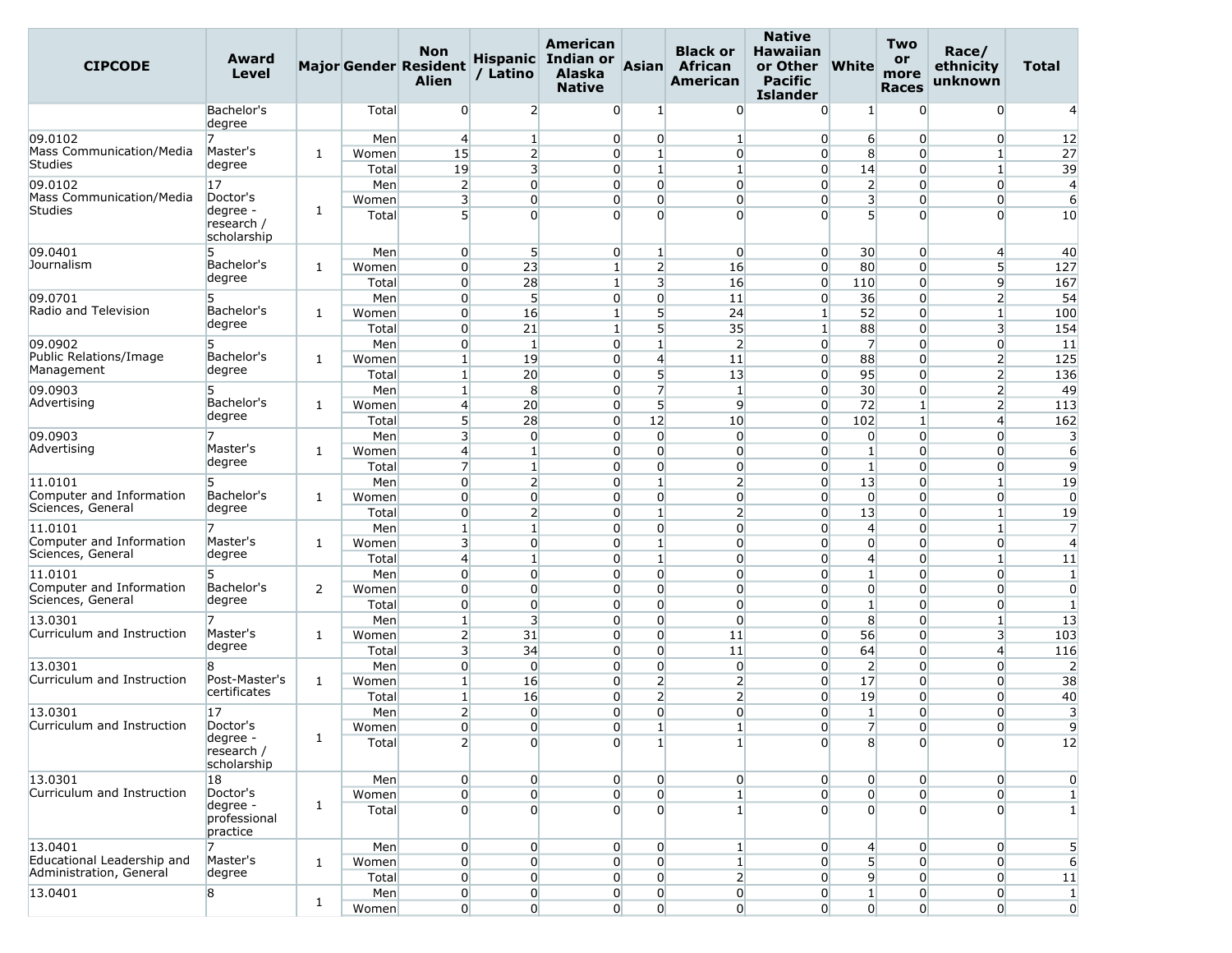| <b>CIPCODE</b>                                        | Award<br>Level                        |              |                | <b>Non</b><br><b>Major Gender Resident</b><br><b>Alien</b> | / Latino                        | American<br>Hispanic Indian or<br><b>Alaska</b><br><b>Native</b> | <b>Asian</b>                     | <b>Black or</b><br><b>African</b><br>American | <b>Native</b><br><b>Hawaiian</b><br>or Other<br><b>Pacific</b><br><b>Islander</b> | <b>White</b>                      | <b>Two</b><br>or<br>more<br><b>Races</b> | Race/<br>ethnicity<br>unknown     | Total                        |
|-------------------------------------------------------|---------------------------------------|--------------|----------------|------------------------------------------------------------|---------------------------------|------------------------------------------------------------------|----------------------------------|-----------------------------------------------|-----------------------------------------------------------------------------------|-----------------------------------|------------------------------------------|-----------------------------------|------------------------------|
| Educational Leadership and<br>Administration, General | Post-Master's<br>certificates         |              | Total          | $\overline{0}$                                             | $\overline{0}$                  | $\overline{0}$                                                   | $\overline{0}$                   | $\overline{0}$                                | $\Omega$                                                                          | $1\vert$                          | $\Omega$                                 | $\overline{0}$                    |                              |
| 13.0401                                               | 17                                    |              | Men            | $\overline{0}$                                             | $\overline{0}$                  | $\overline{0}$                                                   | $\overline{0}$                   | $\overline{0}$                                | $\overline{0}$                                                                    | $\mathbf{1}$                      | $\overline{0}$                           | $\overline{0}$                    | $\mathbf{1}$                 |
| Educational Leadership and                            | Doctor's                              |              | Women          | $\overline{0}$                                             | $\overline{0}$                  | $\overline{0}$                                                   | $\mathbf{1}$                     | $\overline{0}$                                | $\overline{0}$                                                                    | 3                                 | $\Omega$                                 | 0                                 | $\overline{4}$               |
| Administration, General                               | degree -<br>research /<br>scholarship | 1            | Total          | $\Omega$                                                   | $\Omega$                        | $\Omega$                                                         | 1                                | $\overline{0}$                                | $\Omega$                                                                          | $\overline{4}$                    | $\Omega$                                 | $\Omega$                          | 5                            |
| 13.0406                                               | 17                                    |              | Men            | $\overline{0}$                                             | $\overline{0}$                  | $\overline{0}$                                                   | $\overline{0}$                   | $\mathbf{1}$                                  | $\overline{0}$                                                                    | $\overline{2}$                    | $\overline{0}$                           | $\mathbf{1}$                      | $\overline{4}$               |
| Higher Education/Higher                               | Doctor's                              |              | Women          | $\overline{0}$                                             | $\mathbf{1}$                    | $\overline{0}$                                                   | $\overline{0}$                   | $\overline{2}$                                | $\overline{0}$                                                                    | 8                                 | $\overline{0}$                           | $\overline{0}$                    | 11                           |
| <b>Education Administration</b>                       | degree -<br>research /<br>scholarship | 1            | Total          | $\Omega$                                                   | $\mathbf{1}$                    | $\Omega$                                                         | $\Omega$                         | $\overline{\mathbf{3}}$                       | $\Omega$                                                                          | 10                                | $\Omega$                                 | 1                                 | 15                           |
| 13.0603                                               | 7                                     |              | Men            | $\overline{2}$                                             | $\overline{0}$                  | $\overline{0}$                                                   | $\overline{0}$                   | $\overline{0}$                                | $\overline{0}$                                                                    | $1\overline{ }$                   | $\overline{0}$                           | $\overline{0}$                    | 3                            |
| Educational Statistics and                            | Master's                              | 1            | Women          | $\overline{2}$                                             | $\overline{0}$                  | $\overline{0}$                                                   | $\Omega$                         | $\overline{0}$                                | $\overline{0}$                                                                    | $\overline{0}$                    | $\Omega$                                 | $\overline{0}$                    | $\overline{2}$               |
| Research Methods                                      | degree                                |              | Total          | $\overline{4}$                                             | $\overline{0}$                  | $\overline{0}$                                                   | $\overline{0}$                   | $\overline{0}$                                | $\overline{0}$                                                                    | $1\overline{ }$                   | $\Omega$                                 | $\overline{0}$                    | 5                            |
| 13.0603<br><b>Educational Statistics and</b>          | 17<br>Doctor's                        |              | Men            | $\overline{0}$                                             | $\overline{0}$                  | $\overline{0}$                                                   | $\overline{0}$                   | $\overline{0}$                                | $\overline{0}$                                                                    | $\overline{0}$                    | $\overline{0}$                           | $\overline{0}$                    | $\overline{0}$               |
| Research Methods                                      | degree -                              | 1            | Women<br>Total | $\mathbf{1}$<br>$\mathbf{1}$                               | $\overline{0}$<br>$\Omega$      | $\overline{0}$<br>$\Omega$                                       | $\overline{0}$<br>$\Omega$       | $\overline{0}$<br>$\Omega$                    | $\overline{0}$<br>$\Omega$                                                        | $\overline{0}$<br>$\Omega$        | $\overline{0}$<br>$\Omega$               | $\overline{0}$<br>$\Omega$        | $\mathbf{1}$<br>$\mathbf{1}$ |
|                                                       | research /<br>scholarship             |              |                |                                                            |                                 |                                                                  |                                  |                                               |                                                                                   |                                   |                                          |                                   |                              |
| 13.1001                                               | 5                                     |              | Men            | $\overline{0}$                                             | $\overline{0}$                  | $\overline{0}$                                                   | $\overline{0}$                   | $\overline{0}$                                | $\overline{0}$                                                                    | $\overline{0}$                    | $\Omega$                                 | $\overline{0}$                    | $\overline{0}$               |
| Special Education and<br>Teaching, General            | Bachelor's<br>degree                  | 1            | Women          | $\overline{0}$                                             | $\overline{7}$                  | $\overline{0}$                                                   | $\overline{0}$                   | 1                                             | $\overline{0}$                                                                    | 17                                | $\overline{0}$                           | $\overline{0}$                    | 25                           |
|                                                       |                                       |              | Total          | $\overline{0}$<br>$\overline{0}$                           | $\overline{7}$<br>$\mathbf{1}$  | $\overline{0}$                                                   | $\overline{0}$<br>$\overline{0}$ | 1                                             | $\overline{0}$                                                                    | 17                                | $\overline{0}$                           | $\overline{0}$                    | 25                           |
| 13.1001<br>Special Education and                      | Master's                              | 1            | Men<br>Women   | $1\vert$                                                   | $\overline{2}$                  | $\overline{0}$<br>$\overline{0}$                                 | $\overline{\mathbf{3}}$          | $\overline{0}$<br>$\overline{0}$              | $\overline{0}$<br>$\overline{0}$                                                  | 3<br>47                           | $\overline{0}$<br>$\overline{0}$         | $\overline{0}$<br>$\overline{2}$  | $\overline{4}$<br>55         |
| Teaching, General                                     | degree                                |              | Total          | $\mathbf{1}$                                               | $\overline{\mathbf{3}}$         | $\overline{0}$                                                   | $\overline{\mathbf{3}}$          | $\overline{0}$                                | $\overline{0}$                                                                    | 50                                | $\Omega$                                 | $\overline{2}$                    | 59                           |
| 13.1001                                               | 8                                     |              | Men            | $\overline{0}$                                             | $\overline{0}$                  | $\overline{0}$                                                   | $\overline{0}$                   | $\overline{0}$                                | $\overline{0}$                                                                    | $\overline{0}$                    | $\Omega$                                 | $\overline{0}$                    | $\overline{0}$               |
| Special Education and                                 | Post-Master's                         | $\mathbf{1}$ | Women          | $\overline{0}$                                             | $\overline{0}$                  | $\Omega$                                                         | $\Omega$                         | $\overline{0}$                                | $\overline{0}$                                                                    | $1\overline{ }$                   | $\Omega$                                 | $\overline{0}$                    | $\mathbf{1}$                 |
| Teaching, General                                     | certificates                          |              | Total          | $\overline{0}$                                             | $\Omega$                        | $\overline{0}$                                                   | $\overline{0}$                   | $\overline{0}$                                | $\overline{0}$                                                                    | $\mathbf{1}$                      | $\Omega$                                 | $\Omega$                          | $\mathbf{1}$                 |
| 13.1001                                               | 17                                    |              | Men            | $\overline{0}$                                             | $\overline{0}$                  | $\overline{0}$                                                   | $\overline{0}$                   | $\overline{0}$                                | $\overline{0}$                                                                    | $\overline{2}$                    | $\overline{0}$                           | $\overline{0}$                    | $\overline{2}$               |
| Special Education and                                 | Doctor's                              |              | Women          | $\mathbf{1}$                                               | $\overline{0}$                  | $\overline{0}$                                                   | $\overline{0}$                   | $\overline{0}$                                | $\overline{0}$                                                                    | $\overline{0}$                    | $\overline{0}$                           | $\overline{0}$                    | $\mathbf{1}$                 |
| Teaching, General                                     | degree -<br>research /<br>scholarship | 1            | Total          | $\mathbf{1}$                                               | $\Omega$                        | $\Omega$                                                         | $\Omega$                         | $\Omega$                                      | $\Omega$                                                                          | $\overline{2}$                    | $\Omega$                                 | $\Omega$                          | 3                            |
| 13.1101                                               | 7                                     |              | Men            | $\overline{0}$                                             | $\overline{0}$                  | $\overline{0}$                                                   | $\overline{0}$                   | $\overline{0}$                                | $\overline{0}$                                                                    | $1\overline{ }$                   | $\overline{0}$                           | $\mathbf{1}$                      | 2                            |
| Counselor Education/School<br>Counseling and Guidance | Master's<br>degree                    | 1            | Women<br>Total | $\overline{0}$<br>$\overline{0}$                           | $\mathbf{1}$<br>$1\overline{ }$ | $\overline{0}$<br>$\overline{0}$                                 | $\overline{0}$<br>$\Omega$       | 1<br>$\mathbf{1}$                             | $\overline{0}$<br>$\Omega$                                                        | $\overline{4}$<br>5 <sup>1</sup>  | $\overline{0}$<br>$\Omega$               | $\overline{0}$<br>$1\overline{ }$ | 6<br>8                       |
| Services                                              |                                       |              |                |                                                            |                                 |                                                                  |                                  |                                               |                                                                                   |                                   |                                          |                                   |                              |
| 13.1101<br>Counselor Education/School                 | R.<br>Post-Master's                   |              | Men            | $\overline{0}$<br>$\overline{0}$                           | $\overline{0}$<br>$1\vert$      | $\overline{0}$<br>$\overline{0}$                                 | $\overline{0}$<br>$\Omega$       | $\overline{0}$                                | $\overline{0}$                                                                    | $1\overline{ }$<br>$\overline{4}$ | $\overline{0}$<br>$\Omega$               | $1\overline{ }$<br>$\overline{0}$ | $\overline{2}$               |
| Counseling and Guidance                               | certificates                          | $\mathbf{1}$ | Women<br>Total | $\Omega$                                                   | $\mathbf{1}$                    | $\Omega$                                                         | $\Omega$                         | $\mathbf{1}$<br>$\mathbf{1}$                  | $\overline{0}$<br>$\Omega$                                                        | 5 <sup>1</sup>                    | 0                                        | 1                                 | 6<br>8                       |
| Services                                              |                                       |              |                |                                                            |                                 |                                                                  |                                  |                                               |                                                                                   |                                   |                                          |                                   |                              |
| 13.1101                                               | 17                                    |              | Men            | $\overline{0}$                                             | $\overline{0}$                  | $\overline{0}$                                                   | 0                                | $\overline{0}$                                | $\overline{0}$                                                                    | $\mathbf{1}$                      | $\overline{0}$                           | $\overline{0}$                    | 1                            |
| Counselor Education/School<br>Counseling and Guidance | Doctor's<br>degree                    | $\mathbf{1}$ | Women          | $\overline{0}$                                             | $\overline{0}$                  | $\overline{0}$                                                   | $\mathbf{1}$                     | $\Omega$                                      | $\Omega$                                                                          | $\overline{2}$                    | $\Omega$                                 | $\overline{0}$                    | 3                            |
| Services                                              | research /<br>scholarship             |              | Total          | $\overline{0}$                                             | $\overline{0}$                  | 0                                                                |                                  | $\overline{0}$                                | $\overline{0}$                                                                    | 3                                 | $\Omega$                                 | 0                                 |                              |
| 13.1102                                               | 7                                     |              | Men            | $\overline{0}$                                             | $\overline{0}$                  | $\overline{0}$                                                   | $\overline{0}$                   | $\mathbf{1}$                                  | $\overline{0}$                                                                    | $1\overline{ }$                   | $\overline{0}$                           | $\overline{0}$                    | $\overline{2}$               |
| College Student Counseling<br>and Personnel Services  | Master's<br>degree                    | $\mathbf{1}$ | Women          | $\overline{0}$                                             | 1 <sup>1</sup>                  | $\overline{0}$                                                   | 1                                | $\mathbf{1}$                                  | $\overline{0}$                                                                    | $\overline{9}$                    | $\overline{0}$                           | $\overline{0}$                    | 12                           |
|                                                       |                                       |              | Total          | $\overline{0}$                                             | $\mathbf{1}$                    | $\overline{0}$                                                   |                                  | $\overline{2}$                                | $\overline{0}$                                                                    | 10                                | $\Omega$                                 | $\overline{0}$                    | 14                           |
| 13.1202<br>Elementary Education and                   | 5.<br>Bachelor's                      | $\mathbf{1}$ | Men<br>Women   | $\overline{0}$<br>$\overline{0}$                           | $\overline{0}$<br>17            | $\overline{0}$<br>$\overline{0}$                                 | $\mathbf{1}$<br>$\overline{2}$   | $\mathbf{1}$<br>$\overline{4}$                | $\overline{0}$<br>$\vert$ 1                                                       | $\overline{\mathbf{3}}$<br>101    | $\overline{0}$<br>3                      | $\overline{0}$<br>$\mathbf{1}$    | 5<br>129                     |
| Teaching                                              | degree                                |              | Total          | $\overline{0}$                                             | 17                              | $\overline{0}$                                                   | $\overline{\mathbf{3}}$          | $5\overline{)}$                               | $\vert$ 1                                                                         | 104                               | 3                                        | 1                                 | 134                          |
| 13.1202                                               |                                       |              | Men            | $\overline{0}$                                             | $\mathbf{1}$                    | $\overline{0}$                                                   | $\overline{0}$                   | 3                                             | $\overline{0}$                                                                    | 9                                 | $\overline{0}$                           | $\overline{0}$                    | 13                           |
| Elementary Education and                              | Master's                              | 1            | Women          | $\overline{0}$                                             | 15                              | $\overline{0}$                                                   | 5 <sup>1</sup>                   | $\overline{4}$                                | $\overline{0}$                                                                    | 105                               | 5 <sup>1</sup>                           | 3 <sup>1</sup>                    | 137                          |
| Teaching                                              | degree                                |              | Total          | $\overline{0}$                                             | 16                              | $\overline{0}$                                                   | 5 <sup>1</sup>                   | $\overline{7}$                                | $\overline{0}$                                                                    | 114                               | 5                                        | 3                                 | 150                          |
| 13.1210                                               | 7                                     | $\mathbf{1}$ | Men            | $\overline{0}$                                             | $\overline{0}$                  | $\overline{0}$                                                   | $\overline{0}$                   | $\overline{0}$                                | $\overline{0}$                                                                    | $\overline{0}$                    | $\overline{0}$                           | $\overline{0}$                    | $\overline{0}$               |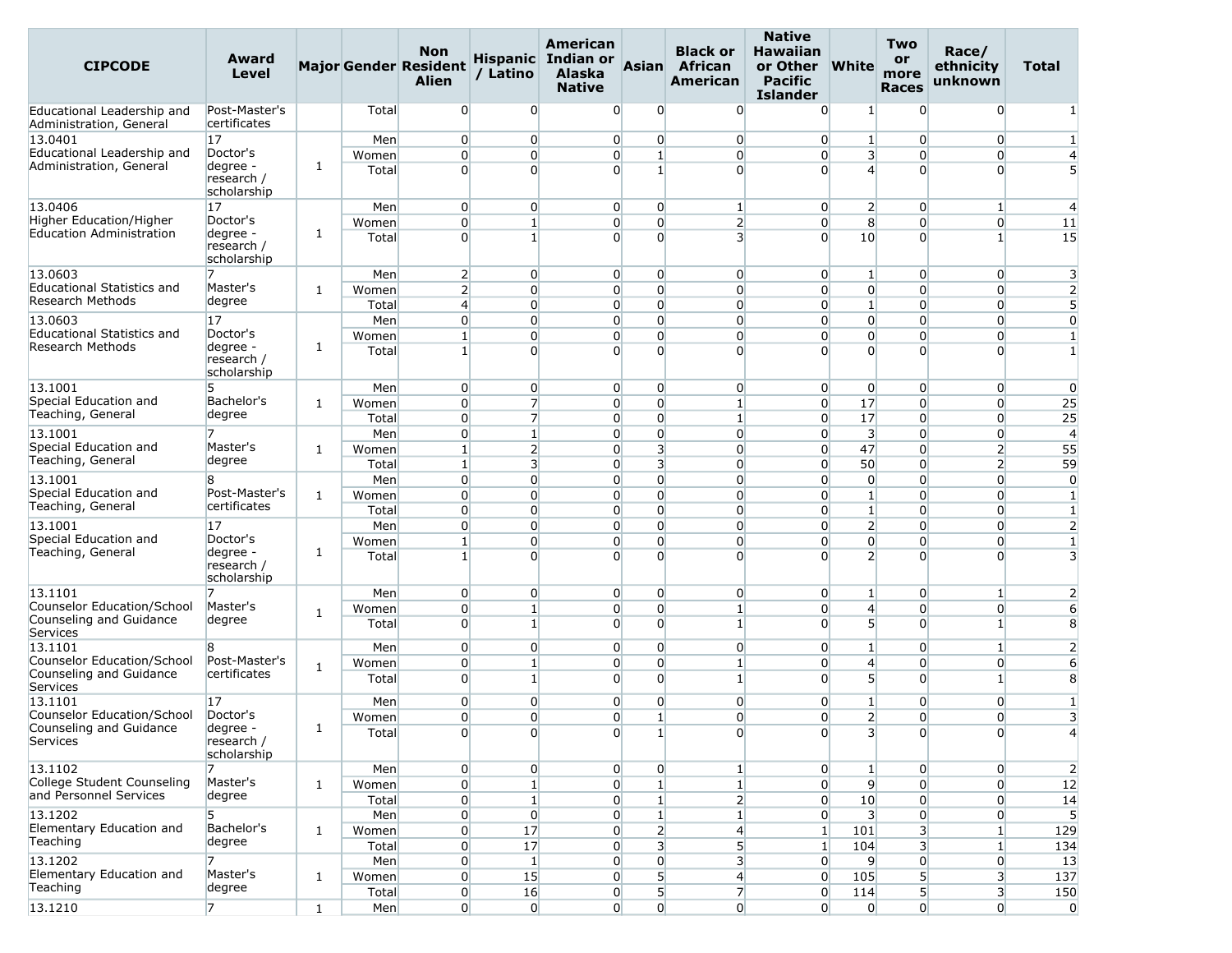| <b>CIPCODE</b>                                        | Award<br>Level                        |              |                | <b>Non</b><br><b>Major Gender Resident</b><br><b>Alien</b> | / Latino                         | American<br><b>Hispanic</b> Indian or<br><b>Alaska</b><br><b>Native</b> | Asian                            | <b>Black or</b><br>African<br>American | <b>Native</b><br><b>Hawaiian</b><br>or Other<br><b>Pacific</b><br><b>Islander</b> | <b>White</b>                     | Two<br>or<br>more<br><b>Races</b> | Race/<br>ethnicity<br>unknown    | Total                   |
|-------------------------------------------------------|---------------------------------------|--------------|----------------|------------------------------------------------------------|----------------------------------|-------------------------------------------------------------------------|----------------------------------|----------------------------------------|-----------------------------------------------------------------------------------|----------------------------------|-----------------------------------|----------------------------------|-------------------------|
| Early Childhood Education                             | Master's                              |              | Women          | $\overline{0}$                                             | $\mathbf{1}$                     | $\Omega$                                                                | 0                                | $\overline{2}$                         | $\overline{0}$                                                                    | 24                               | $\overline{0}$                    | $\overline{0}$                   | 27                      |
| and Teaching                                          | degree                                |              | Total          | $\overline{0}$                                             | $\mathbf{1}$                     | $\overline{0}$                                                          | $\overline{0}$                   | $\overline{2}$                         | $\overline{0}$                                                                    | 24                               | $\Omega$                          | $\overline{0}$                   | 27                      |
| 13.1301                                               | 5                                     |              | Men            | $\overline{0}$                                             | $\mathbf{1}$                     | $\Omega$                                                                | $\overline{0}$                   | 1                                      | $\overline{0}$                                                                    | 16                               | $\overline{0}$                    | $\mathbf{1}$                     | 19                      |
| Agricultural Teacher<br>Education                     | Bachelor's                            | 1            | Women          | $\overline{0}$                                             | $\overline{0}$                   | $\Omega$                                                                | $\overline{0}$                   | $\mathbf{1}$                           | $\overline{0}$                                                                    | 29                               | $\mathbf{1}$                      | $\overline{2}$                   | 33                      |
|                                                       | degree                                |              | Total          | $\Omega$                                                   | $\mathbf{1}$                     | $\Omega$                                                                | $\overline{0}$                   | $\overline{2}$                         | $\overline{0}$                                                                    | 45                               | $\mathbf{1}$                      | 3                                | 52                      |
| 13.1301<br>Agricultural Teacher                       | Master's                              |              | Men            | $\overline{0}$                                             | $\overline{0}$                   | $\Omega$                                                                | $\overline{0}$                   | $\overline{0}$                         | $\overline{0}$                                                                    | $\mathbf{1}$                     | $\overline{0}$                    | $\overline{0}$                   | $\mathbf{1}$            |
| Education                                             | degree                                | 1            | Women<br>Total | $\overline{0}$<br>$\overline{0}$                           | $\Omega$<br>$\overline{0}$       | $\overline{0}$<br>$\Omega$                                              | $\overline{0}$<br>$\overline{0}$ | $\overline{0}$<br>$\overline{0}$       | $\overline{0}$<br>$\overline{0}$                                                  | 24<br>25                         | $\Omega$<br>$\Omega$              | $\overline{0}$<br>$\overline{0}$ | 24<br>25                |
| 13.1301                                               | 17                                    |              | Men            | $\overline{0}$                                             | $\overline{0}$                   | $\overline{0}$                                                          | $\overline{0}$                   | $\overline{0}$                         | $\overline{0}$                                                                    | $\overline{0}$                   | $\overline{0}$                    | $\overline{0}$                   | $\overline{0}$          |
| Agricultural Teacher                                  | Doctor's                              |              | Women          | $\overline{0}$                                             | $\overline{0}$                   | $\Omega$                                                                | $\overline{0}$                   | $\overline{0}$                         | $\overline{0}$                                                                    | 5 <sup>1</sup>                   | 0                                 | 0                                | 5                       |
| Education                                             | degree -<br>research /<br>scholarship | 1            | Total          | $\Omega$                                                   | $\Omega$                         | $\Omega$                                                                | $\Omega$                         | $\Omega$                               | $\Omega$                                                                          | 5                                | $\Omega$                          | $\Omega$                         | 5                       |
| 13.1302                                               | 5                                     |              | Men            | $\overline{0}$                                             | $\overline{0}$                   | $\overline{0}$                                                          | $\overline{0}$                   | $\overline{0}$                         | $\overline{0}$                                                                    | $\overline{0}$                   | $\overline{0}$                    | $\overline{0}$                   | $\mathbf{0}$            |
| Art Teacher Education                                 | Bachelor's                            | 1            | Women          | $\overline{0}$                                             | $\overline{0}$                   | $\Omega$                                                                | $\overline{0}$                   | $\overline{0}$                         | $\overline{0}$                                                                    | $\overline{4}$                   | $\overline{0}$                    | $\mathbf{1}$                     | 5                       |
|                                                       | degree                                |              | Total          | $\overline{0}$                                             | $\Omega$                         | $\overline{0}$                                                          | $\Omega$                         | $\overline{0}$                         | $\overline{0}$                                                                    | 4                                | $\Omega$                          | $\mathbf{1}$                     | 5                       |
| 13.1302                                               |                                       |              | Men            | $\overline{0}$                                             | $\overline{0}$                   | $\Omega$                                                                | $\overline{0}$                   | $\overline{0}$                         | $\overline{0}$                                                                    | $\overline{0}$                   | $\overline{0}$                    | $\overline{0}$                   | $\overline{0}$          |
| Art Teacher Education                                 | Master's<br>degree                    | 1            | Women          | $\overline{0}$                                             | $\overline{0}$                   | $\Omega$                                                                | $\overline{0}$                   | $\overline{0}$                         | $\overline{0}$                                                                    | $\mathbf{1}$                     | $\Omega$                          | $\overline{2}$                   | 3                       |
|                                                       |                                       |              | Total          | $\Omega$                                                   | $\Omega$                         | $\Omega$                                                                | $\overline{0}$                   | $\overline{0}$                         | $\overline{0}$                                                                    | $\mathbf{1}$                     | $\Omega$                          | $\overline{2}$                   | 3                       |
| 13.1305<br>English/Language Arts                      | Master's                              |              | Men            | $\overline{0}$<br>$\overline{0}$                           | $\overline{0}$<br>$\mathbf{1}$   | $\overline{0}$<br>$\overline{0}$                                        | $\overline{0}$<br>$\overline{0}$ | $\overline{0}$<br>1                    | $\overline{0}$<br>$\overline{0}$                                                  | 5 <sup>1</sup>                   | $\overline{0}$<br>$\mathbf{1}$    | $\overline{0}$<br>1              | $5\overline{5}$         |
| <b>Teacher Education</b>                              | degree                                | 1            | Women<br>Total | $\overline{0}$                                             | $\mathbf{1}$                     | $\Omega$                                                                | $\overline{0}$                   | $\mathbf{1}$                           | $\overline{0}$                                                                    | 14<br>19                         | $\mathbf{1}$                      | $\mathbf{1}$                     | 18<br>23                |
| 13.1311                                               |                                       |              | Men            | $\overline{0}$                                             | $\overline{0}$                   | $\Omega$                                                                | $\overline{0}$                   | $\overline{0}$                         | $\overline{0}$                                                                    | $\overline{0}$                   | $\overline{0}$                    | $\overline{0}$                   | $\overline{0}$          |
| <b>Mathematics Teacher</b>                            | Master's                              | 1            | Women          | $\overline{0}$                                             | $\overline{0}$                   | $\Omega$                                                                | $\overline{0}$                   | $\overline{0}$                         | $\overline{0}$                                                                    | $\overline{\mathbf{3}}$          | $\Omega$                          | $\overline{0}$                   | 3                       |
| Education                                             | degree                                |              | Total          | $\overline{0}$                                             | $\overline{0}$                   | $\overline{0}$                                                          | $\overline{0}$                   | $\overline{0}$                         | $\overline{0}$                                                                    | 3                                | $\overline{0}$                    | $\overline{0}$                   | 3                       |
| 13.1312                                               | 5                                     |              | Men            | $\overline{0}$                                             | $\overline{2}$                   | $\overline{0}$                                                          | $\overline{0}$                   | $\overline{0}$                         | $\overline{0}$                                                                    | $\mathbf{1}$                     | $\overline{0}$                    | $\overline{0}$                   | $\overline{\mathbf{3}}$ |
| <b>Music Teacher Education</b>                        | Bachelor's                            | 1            | Women          | $\overline{0}$                                             | 1                                | $\mathbf{1}$                                                            | $\overline{0}$                   | $\overline{0}$                         | $\overline{0}$                                                                    | $6 \overline{6}$                 | $\Omega$                          | 0                                | 8                       |
|                                                       | degree                                |              | Total          | $\overline{0}$                                             | $\overline{\mathbf{3}}$          | $\mathbf{1}$                                                            | $\overline{0}$                   | $\overline{0}$                         | $\overline{0}$                                                                    | $\overline{7}$                   | $\overline{0}$                    | $\overline{0}$                   | 11                      |
| 13.1312                                               |                                       |              | Men            | $\overline{0}$                                             | $\overline{0}$                   | $\Omega$                                                                | $\overline{0}$                   | $\mathbf{1}$                           | $\overline{0}$                                                                    | $1\overline{ }$                  | $\overline{0}$                    | $\overline{0}$                   | $\overline{2}$          |
| <b>Music Teacher Education</b>                        | Master's<br>degree                    | 1            | Women          | $\overline{0}$                                             | $\Omega$                         | $\Omega$                                                                | $\overline{0}$                   | $\overline{0}$                         | $\overline{0}$                                                                    | $\overline{\mathbf{3}}$          | $\Omega$                          | 0                                | 3                       |
|                                                       |                                       |              | Total          | $\overline{0}$                                             | $\overline{0}$                   | $\Omega$                                                                | $\overline{0}$                   | 1                                      | $\overline{0}$                                                                    | $\overline{4}$                   | $\overline{0}$                    | $\overline{0}$                   | $5\overline{5}$         |
| 13.1312<br><b>Music Teacher Education</b>             | 17<br>Doctor's                        |              | Men            | $\overline{0}$<br>$1\vert$                                 | $\overline{0}$<br>$\overline{0}$ | $\overline{0}$<br>$\Omega$                                              | $\overline{0}$<br>$\Omega$       | $\overline{0}$                         | $\overline{0}$                                                                    | $\mathbf{1}$                     | $\overline{0}$<br>$\Omega$        | $\overline{0}$<br>1              | $\mathbf{1}$            |
|                                                       | degree -                              | 1            | Women<br>Total | $\mathbf{1}$                                               | $\Omega$                         | $\Omega$                                                                | $\Omega$                         | $\overline{0}$<br>$\overline{0}$       | $\overline{0}$<br>$\overline{0}$                                                  | $\mathbf{1}$<br>$\overline{2}$   | $\Omega$                          | 1                                | 3                       |
|                                                       | research /<br>scholarship             |              |                |                                                            |                                  |                                                                         |                                  |                                        |                                                                                   |                                  |                                   |                                  |                         |
| 13.1315<br>Reading Teacher Education                  | 7<br>Master's                         |              | Men            | $\overline{0}$                                             | $\overline{0}$                   | $\overline{0}$                                                          | $\overline{0}$                   | $\vert$ 1                              | $\overline{0}$                                                                    | 0                                | $\overline{0}$                    | $\overline{0}$                   |                         |
|                                                       | degree                                | 1            | Women          | $\overline{0}$                                             | $\overline{0}$                   | $\Omega$                                                                | $\overline{0}$                   | 1                                      | $\overline{0}$                                                                    | 4                                | 0                                 | $\overline{0}$                   | 5                       |
| 13.1316                                               |                                       |              | Total<br>Men   | $\overline{0}$<br>$\overline{0}$                           | $\overline{0}$<br>$\overline{0}$ | $\overline{0}$<br>$\overline{0}$                                        | $\overline{0}$<br>$\overline{0}$ | $\overline{2}$<br>$\overline{0}$       | $\overline{0}$<br>$\overline{0}$                                                  | $\overline{4}$<br>$\overline{0}$ | $\overline{0}$<br>$\overline{0}$  | $\overline{0}$<br>$\overline{0}$ | 6<br>$\overline{0}$     |
| Science Teacher                                       | Master's                              |              | Women          | $\overline{0}$                                             | 1                                | $\overline{0}$                                                          | $\overline{0}$                   |                                        | $\overline{0}$                                                                    | 5                                | $\Omega$                          | 0                                | $\overline{7}$          |
| <b>Education/General Science</b><br>Teacher Education | degree                                | 1            | Total          | $\overline{0}$                                             | $\mathbf{1}$                     | $\overline{0}$                                                          | $\Omega$                         | $\mathbf{1}$                           | $\overline{0}$                                                                    | 5                                | $\overline{0}$                    | $\overline{0}$                   | $\overline{7}$          |
| 13.1318                                               | 7                                     |              | Men            | $\overline{0}$                                             | $\overline{0}$                   | $\overline{0}$                                                          | $\overline{0}$                   | $\overline{0}$                         | $\overline{0}$                                                                    | $\overline{7}$                   | $\overline{0}$                    | $\overline{0}$                   | $\overline{7}$          |
| Social Studies Teacher<br>Education                   | Master's<br>degree                    | 1            | Women          | $\overline{0}$                                             | 3                                | $\overline{0}$                                                          | $\overline{0}$                   | $\overline{0}$                         | $\overline{0}$                                                                    | 16                               | $\overline{0}$                    | $\overline{0}$                   | 19                      |
| 14.0201                                               | 5                                     |              | Total          | $\boldsymbol{0}$<br>$\overline{3}$                         | $\overline{\mathbf{3}}$          | $\overline{0}$                                                          | $\overline{0}$<br>$\overline{4}$ | $\overline{0}$<br>$\mathbf{1}$         | $\overline{0}$<br>$\overline{0}$                                                  | 23<br>52                         | $\overline{0}$<br>$\overline{0}$  | $\overline{0}$<br>$\overline{2}$ | 26                      |
| Aerospace, Aeronautical and                           | Bachelor's                            |              | Men<br>Women   | $\overline{0}$                                             | 8<br>$\mathbf{1}$                | $\overline{0}$<br>$\overline{0}$                                        | $\overline{0}$                   | $\overline{0}$                         | $\overline{0}$                                                                    | $\overline{\mathbf{3}}$          | $\overline{0}$                    | $\overline{0}$                   | 70<br>$\overline{4}$    |
| Astronautical/Space<br>Engineering                    | degree                                | 1            | Total          | 3 <sup>1</sup>                                             | $\overline{9}$                   | $\overline{0}$                                                          | $\overline{4}$                   | $\mathbf{1}$                           | $\overline{0}$                                                                    | 55                               | $\overline{0}$                    | 2 <sup>1</sup>                   | 74                      |
| 14.0201                                               | 7                                     |              | Men            | $\overline{2}$                                             | $\overline{0}$                   | $\overline{0}$                                                          | 4                                | $\mathbf{1}$                           | $\overline{0}$                                                                    | 11                               | $\overline{0}$                    | 2 <sup>1</sup>                   | 20                      |
| Aerospace, Aeronautical and                           | Master's                              | 1            | Women          | $\overline{0}$                                             | $\overline{0}$                   | $\overline{0}$                                                          | $\overline{0}$                   | $\overline{0}$                         | $\overline{0}$                                                                    | $\overline{\mathbf{3}}$          | $\overline{0}$                    | $\overline{0}$                   | $\overline{3}$          |
| Astronautical/Space<br>Engineering                    | degree                                |              | Total          | $\overline{2}$                                             | $\overline{0}$                   | $\overline{0}$                                                          | $\overline{4}$                   | $\mathbf{1}$                           | $\overline{0}$                                                                    | 14                               | $\Omega$                          | $\overline{2}$                   | 23                      |
| 14.0201                                               | 17                                    |              | Men            | $\overline{2}$                                             | $\overline{0}$                   | $\overline{0}$                                                          | $\overline{0}$                   | $\overline{0}$                         | $\overline{0}$                                                                    | 4                                | $\overline{0}$                    | $\overline{0}$                   | 6                       |
|                                                       |                                       | $\mathbf{1}$ | Women          | $\overline{0}$                                             | $\overline{0}$                   | $\overline{0}$                                                          | $\overline{0}$                   | $\overline{0}$                         | 0                                                                                 | $\overline{0}$                   | $\overline{0}$                    | $\overline{0}$                   | $\overline{0}$          |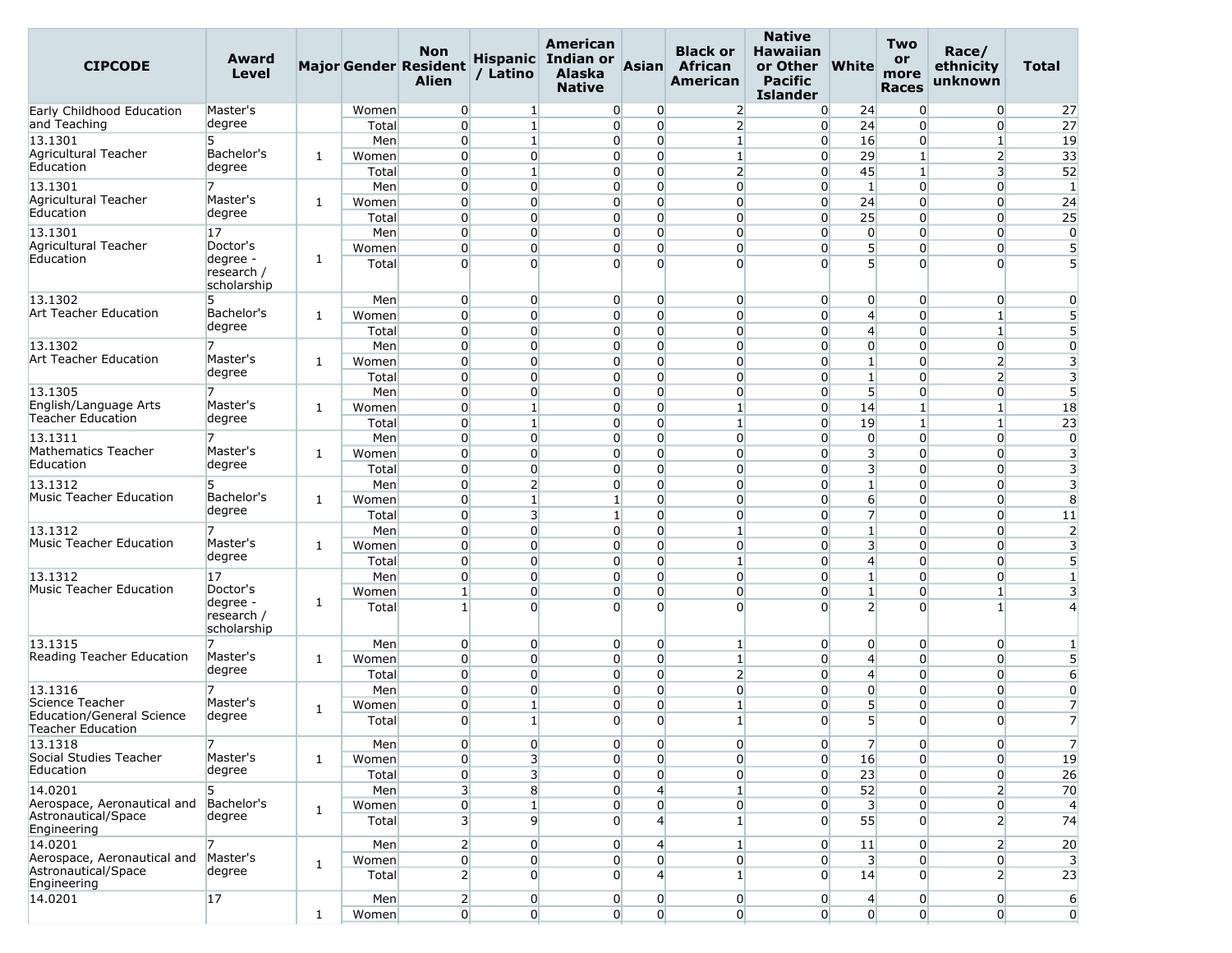| <b>CIPCODE</b>                                                    | Award<br>Level                                    |              |                | <b>Non</b><br><b>Major Gender Resident</b><br><b>Alien</b> | / Latino                          | American<br>Hispanic Indian or<br>Alaska<br><b>Native</b> | Asian                                      | <b>Black or</b><br>African<br>American | <b>Native</b><br><b>Hawaiian</b><br>or Other<br><b>Pacific</b><br><b>Islander</b> | <b>White</b>                      | <b>Two</b><br>or<br>more<br><b>Races</b> | Race/<br>ethnicity<br>unknown    | Total                |
|-------------------------------------------------------------------|---------------------------------------------------|--------------|----------------|------------------------------------------------------------|-----------------------------------|-----------------------------------------------------------|--------------------------------------------|----------------------------------------|-----------------------------------------------------------------------------------|-----------------------------------|------------------------------------------|----------------------------------|----------------------|
| Aerospace, Aeronautical and<br>Astronautical/Space<br>Engineering | Doctor's<br>degree -<br>research /<br>scholarship |              | Total          | $\overline{2}$                                             | $\overline{0}$                    | $\Omega$                                                  | $\Omega$                                   | $\overline{0}$                         | $\Omega$                                                                          | $\overline{4}$                    | $\Omega$                                 | $\Omega$                         |                      |
| 14.0301                                                           | 5                                                 |              | Men            | $\overline{0}$                                             | $\overline{4}$                    | $\overline{0}$                                            | 1                                          | 3                                      | $\overline{0}$                                                                    | 38                                | $\overline{0}$                           | $\overline{0}$                   | 46                   |
| Agricultural Engineering                                          | Bachelor's                                        | $\mathbf{1}$ | Women          | $\overline{0}$                                             | 5 <sup>1</sup>                    | $\overline{0}$                                            | $\overline{2}$                             | $\overline{0}$                         | $\overline{0}$                                                                    | 9                                 | $\overline{0}$                           | $\overline{0}$                   | 16                   |
|                                                                   | degree                                            |              | Total          | $\overline{0}$                                             | $\overline{9}$                    | $\overline{0}$                                            | $\overline{\mathbf{3}}$                    | $\overline{\mathbf{3}}$                | $\overline{0}$                                                                    | 47                                | $\overline{0}$                           | $\overline{0}$                   | 62                   |
| 14.0301                                                           |                                                   |              | Men            | $\overline{\mathbf{3}}$                                    | $\mathbf{1}$                      | $\overline{0}$                                            | $\overline{0}$                             | $\overline{0}$                         | $\overline{0}$                                                                    | $\overline{2}$                    | $\overline{0}$                           | $\overline{0}$                   | 6                    |
| Agricultural Engineering                                          | Master's<br>degree                                | 1            | Women          | $\overline{4}$                                             | $\overline{0}$                    | $\overline{0}$                                            | $\overline{0}$                             | $\overline{0}$                         | $\overline{0}$                                                                    | $\overline{2}$                    | $\overline{0}$                           | $\overline{0}$                   | $6 \overline{}$      |
|                                                                   |                                                   |              | Total          | $\overline{7}$                                             | $\mathbf{1}$                      | $\overline{0}$                                            | $\overline{0}$                             | $\overline{0}$                         | $\overline{0}$                                                                    | $\overline{4}$                    | $\overline{0}$                           | $\overline{0}$                   | 12                   |
| 14.0301<br>Agricultural Engineering                               | 17<br>Doctor's                                    |              | Men            | 10                                                         | $\overline{0}$                    | $\overline{0}$                                            | $\overline{0}$                             | $\overline{0}$                         | $\overline{0}$                                                                    | $\overline{2}$                    | $\overline{0}$                           | $\overline{0}$                   | 12                   |
|                                                                   | degree -<br>research /<br>scholarship             | 1            | Women<br>Total | 3<br>13                                                    | $\overline{0}$<br>$\overline{0}$  | $\overline{0}$<br>$\Omega$                                | $\overline{0}$<br>$\Omega$                 | $\overline{0}$<br>$\Omega$             | $\overline{0}$<br>$\Omega$                                                        | $\overline{0}$<br>$\overline{2}$  | $\overline{0}$<br>$\Omega$               | $\overline{0}$<br>$\overline{0}$ | $\overline{3}$<br>15 |
| 14.0501                                                           |                                                   |              | Men            | 13                                                         | $\overline{0}$                    | $\overline{0}$                                            | $\overline{0}$                             | $\overline{0}$                         | 1                                                                                 | 5                                 | $\overline{0}$                           | $\overline{0}$                   | 19                   |
| Bioengineering and                                                | Master's                                          | $\mathbf{1}$ | Women          | 5 <sup>1</sup>                                             | $\mathbf{1}$                      | $\overline{0}$                                            | $\overline{0}$                             | $\overline{0}$                         | $\overline{0}$                                                                    | $1\overline{ }$                   | $\overline{0}$                           | $\overline{0}$                   | $\overline{7}$       |
| Biomedical Engineering                                            | degree                                            |              | Total          | 18                                                         | $\mathbf{1}$                      | $\overline{0}$                                            | $\overline{0}$                             | $\overline{0}$                         | $\mathbf{1}$                                                                      | $6 \overline{}$                   | $\overline{0}$                           | $\overline{0}$                   | 26                   |
| 14.0501                                                           | 17                                                |              | Men            | $\overline{7}$                                             | $\overline{0}$                    | $\overline{0}$                                            | $\overline{0}$                             | $\overline{0}$                         | $\overline{0}$                                                                    | 3                                 | $\overline{0}$                           | 0                                | 10                   |
| Bioengineering and                                                | Doctor's                                          |              | Women          | $\mathbf{1}$                                               | $\overline{0}$                    | $\overline{0}$                                            | $\overline{0}$                             | $\overline{0}$                         | $\overline{0}$                                                                    | $1\vert$                          | $\overline{0}$                           | $\overline{0}$                   | $\overline{2}$       |
| Biomedical Engineering                                            | degree -<br>research /<br>scholarship             | 1            | Total          | 8                                                          | $\overline{0}$                    | $\overline{0}$                                            | $\overline{0}$                             | $\overline{0}$                         | $\Omega$                                                                          | $\overline{4}$                    | $\Omega$                                 | $\Omega$                         | 12                   |
| 14.0701                                                           | 5                                                 |              | Men            | $\overline{0}$                                             | $\overline{9}$                    | $\overline{0}$                                            | $\overline{7}$                             | $\overline{2}$                         | $\overline{0}$                                                                    | 33                                | $\overline{0}$                           | $\overline{2}$                   | 53                   |
| Chemical Engineering                                              | Bachelor's                                        | 1            | Women          | $\mathbf{1}$                                               | $\overline{4}$                    | $\mathbf{1}$                                              | $\overline{2}$                             | $\overline{4}$                         | $\overline{0}$                                                                    | 17                                | $\overline{0}$                           | $\overline{0}$                   | 29                   |
|                                                                   | degree                                            |              | Total          | $1\vert$                                                   | 13                                | $1\overline{ }$                                           | 9                                          | $6 \overline{}$                        | $\overline{0}$                                                                    | 50                                | $\overline{0}$                           | $\overline{2}$                   | 82                   |
| 14.0701                                                           | 7                                                 |              | Men            | 10                                                         | $\overline{0}$                    | $\overline{0}$                                            | $\mathbf{1}$                               | $\overline{0}$                         | $\overline{0}$                                                                    | $\overline{4}$                    | $\overline{0}$                           | $\overline{0}$                   | 15                   |
| Chemical Engineering                                              | Master's<br>degree                                | 1            | Women          | $\overline{\mathbf{3}}$                                    | $\overline{0}$                    | $\overline{0}$                                            | $\mathbf{1}$                               | $\overline{0}$                         | $\overline{0}$                                                                    | $\overline{0}$                    | $\Omega$                                 | $\overline{0}$                   | $\overline{4}$       |
|                                                                   |                                                   |              | Total          | 13                                                         | $\overline{0}$                    | $\overline{0}$                                            | $\overline{2}$                             | $\overline{0}$                         | $\overline{0}$                                                                    | $\overline{4}$                    | $\overline{0}$                           | $\overline{0}$                   | 19                   |
| 14.0701<br>Chemical Engineering                                   | 17<br>Doctor's                                    |              | Men            | $\overline{9}$                                             | $\mathbf{1}$                      | $\overline{0}$                                            | $\mathbf{1}$                               | $\overline{0}$                         | $\overline{0}$                                                                    | $\overline{4}$                    | $\overline{0}$                           | $\overline{0}$                   | 15                   |
|                                                                   | degree -<br>research /<br>scholarship             | $\mathbf{1}$ | Women<br>Total | $\overline{2}$<br>11                                       | $\overline{0}$<br>$1\overline{ }$ | $\overline{0}$<br>$\Omega$                                | $\overline{0}$<br>$1\overline{ }$          | $\overline{0}$<br>$\overline{0}$       | $\overline{0}$<br>$\Omega$                                                        | $1\overline{ }$<br>$\overline{5}$ | $\overline{0}$<br>$\Omega$               | $\overline{0}$<br>$\Omega$       | 3<br>18              |
| 14.0801                                                           | 5                                                 |              | Men            | $\overline{2}$                                             | 29                                | $\overline{0}$                                            | $\overline{4}$                             | 6                                      | $\overline{0}$                                                                    | 88                                | $\mathbf{1}$                             | 8                                | 138                  |
| Civil Engineering, General                                        | Bachelor's                                        | 1            | Women          | $\overline{0}$                                             | 3                                 | $\overline{0}$                                            | 6                                          | $\overline{4}$                         | $\overline{0}$                                                                    | 16                                | $\overline{0}$                           | $\overline{4}$                   | 33                   |
|                                                                   | degree                                            |              | Total          | $\overline{2}$                                             | 32                                | $\overline{0}$                                            | 10                                         | 10                                     | $\overline{0}$                                                                    | 104                               | $\mathbf{1}$                             | 12                               | 171                  |
| 14.0801                                                           | 7                                                 |              | Men            | 23                                                         | 8                                 | $\overline{0}$                                            | 3                                          | $\overline{2}$                         | $\overline{0}$                                                                    | 42                                | $\mathbf{1}$                             | $\overline{0}$                   | 79                   |
| Civil Engineering, General                                        | Master's                                          | $\mathbf{1}$ | Women          | $\overline{4}$                                             | $\overline{2}$                    | $\overline{0}$                                            | $\overline{0}$                             | $\overline{0}$                         | $\overline{0}$                                                                    | 8                                 | $\overline{0}$                           | $\mathbf{1}$                     | 15                   |
|                                                                   | degree                                            |              | Total          | 27                                                         | 10                                | $\overline{0}$                                            | $\overline{\mathbf{3}}$                    | $\overline{2}$                         | $\overline{0}$                                                                    | 50                                | $\mathbf{1}$                             | $1\overline{ }$                  | 94                   |
| 14.0801                                                           | 17                                                |              | Men            | 10                                                         | $\overline{0}$                    | $\overline{0}$                                            | $\mathbf{1}$                               | $\overline{0}$                         | $\overline{0}$                                                                    | 4                                 | $\overline{0}$                           | $\overline{0}$                   | 15                   |
| Civil Engineering, General                                        | Doctor's<br>degree -<br>research /<br>scholarship | 1            | Women<br>Total | $\overline{4}$<br>14                                       | $\overline{0}$<br>$\overline{0}$  | $\overline{0}$<br>$\overline{0}$                          | $\overline{0}$<br>$\mathbf{1}$             | $\overline{0}$<br>$\overline{0}$       | $\overline{0}$<br>$\overline{0}$                                                  | $\overline{0}$<br>$\overline{4}$  | $\overline{0}$<br>$\overline{0}$         | $\overline{0}$<br>$\overline{0}$ | $\overline{4}$<br>19 |
| 14.0901                                                           | 5                                                 |              | Men            | 2                                                          | 13                                | $\overline{0}$                                            | 11                                         | $\overline{7}$                         | $\overline{0}$                                                                    | 42                                | $\overline{0}$                           | $2 \vert$                        | 77                   |
| Computer Engineering,                                             | Bachelor's                                        | $\mathbf{1}$ | Women          | $\boldsymbol{0}$                                           | $\mathbf{1}$                      | $\overline{0}$                                            | $\overline{0}$                             | $\overline{\mathbf{3}}$                | $\overline{0}$                                                                    | $\overline{\mathbf{3}}$           | $\Omega$                                 | $1\overline{ }$                  | 8                    |
| General                                                           | degree                                            |              | Total          | $\overline{2}$                                             | 14                                | $\overline{0}$                                            | 11                                         | 10                                     | $\overline{0}$                                                                    | 45                                | $\overline{0}$                           | 3 <sup>l</sup>                   | 85                   |
| 14.0901                                                           |                                                   |              | Men            | 97                                                         | $\overline{0}$                    | $\overline{0}$                                            | $\mathbf{1}$                               | $\overline{0}$                         | $\overline{0}$                                                                    | 8                                 | $\overline{0}$                           | $\overline{2}$                   | 108                  |
| Computer Engineering,<br>General                                  | Master's                                          | $\mathbf{1}$ | Women          | 40                                                         | $\overline{0}$                    | $\overline{0}$                                            | $\mathbf{1}$                               | $\overline{0}$                         | $\overline{0}$                                                                    | $1\overline{ }$                   | $\Omega$                                 | $\overline{0}$                   | 42                   |
|                                                                   | degree                                            |              | Total          | 137                                                        | $\mathbf 0$                       | $\overline{0}$                                            | $\overline{2}$                             | $\overline{0}$                         | $\overline{0}$                                                                    | $\overline{9}$                    | $\overline{0}$                           | 2                                | 150                  |
| 14.0901                                                           | 17                                                |              | Men            | 15                                                         | $\overline{0}$                    | $\overline{0}$                                            | $\overline{2}$                             | $\overline{0}$                         | $\overline{0}$                                                                    | $\overline{5}$                    | $\overline{0}$                           | $\overline{0}$                   | 22                   |
| Computer Engineering,<br>General                                  | Doctor's<br>degree -<br>research /<br>scholarship | $\mathbf{1}$ | Women<br>Total | $\overline{4}$<br>19                                       | $\overline{0}$<br>$\overline{0}$  | $\overline{0}$<br>$\overline{0}$                          | $1\overline{ }$<br>$\overline{\mathbf{3}}$ | $\overline{0}$<br>$\overline{0}$       | $\overline{0}$<br>$\overline{0}$                                                  | $\mathbf{1}$<br>$6 \mid$          | $\overline{0}$<br>$\overline{0}$         | $\overline{0}$<br>$\overline{0}$ | 6<br>28              |
| 14.1001                                                           | 5                                                 | $\mathbf{1}$ | Men            | $1\vert$                                                   | 27                                | $1\vert$                                                  | 12                                         | $\overline{4}$                         | $\overline{0}$                                                                    | 59                                | $2 \vert$                                | 3 <sup>l</sup>                   | 109                  |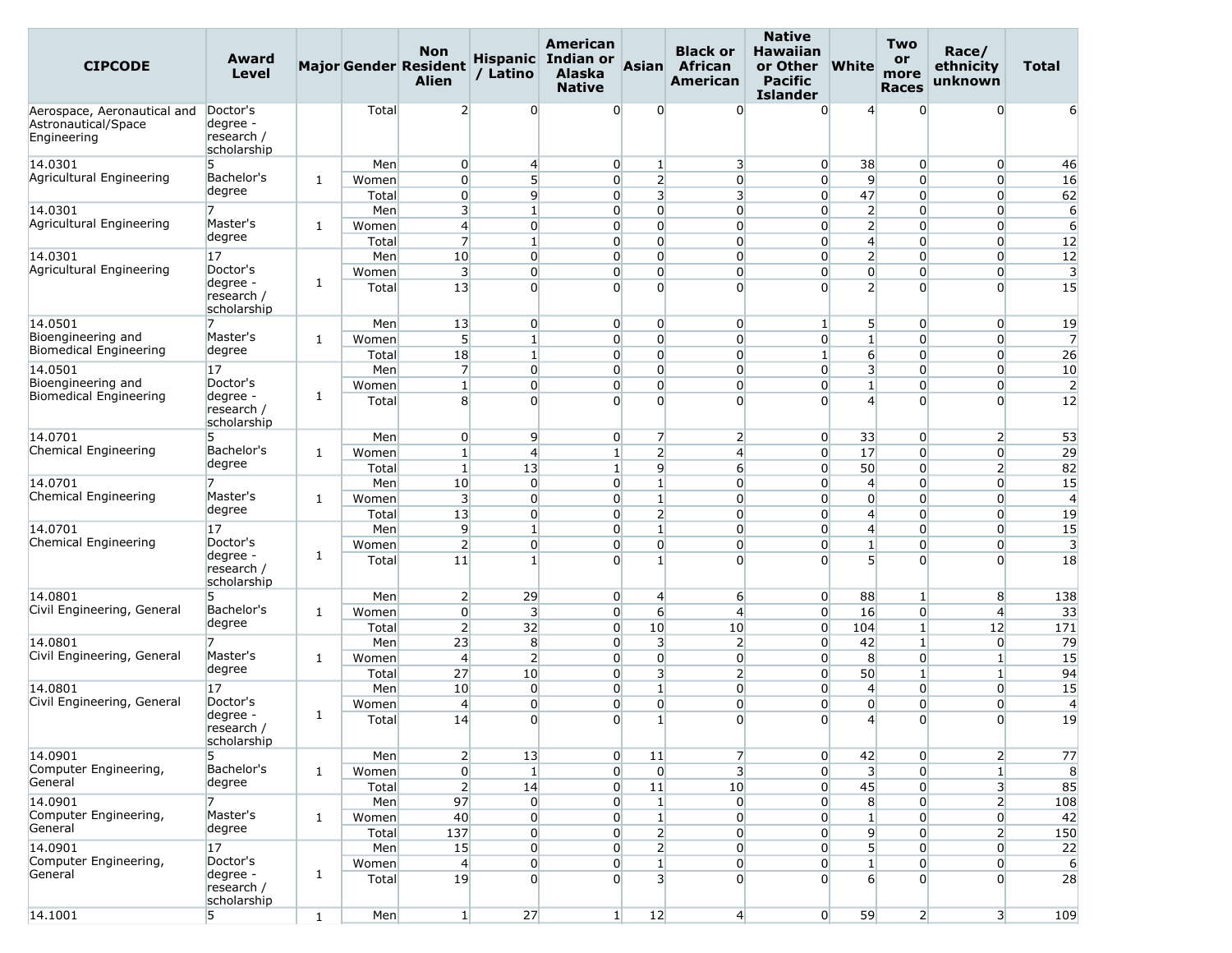| <b>CIPCODE</b>                                             | Award<br>Level                                    |              |                | <b>Non</b><br><b>Major Gender Resident</b><br><b>Alien</b> | / Latino                         | American<br>Hispanic Indian or<br><b>Alaska</b><br><b>Native</b> | Asian                            | <b>Black or</b><br>African<br>American | <b>Native</b><br><b>Hawaiian</b><br>or Other<br><b>Pacific</b><br><b>Islander</b> | <b>White</b>                       | Two<br>or<br>more<br><b>Races</b> | Race/<br>ethnicity<br>unknown            | <b>Total</b>            |
|------------------------------------------------------------|---------------------------------------------------|--------------|----------------|------------------------------------------------------------|----------------------------------|------------------------------------------------------------------|----------------------------------|----------------------------------------|-----------------------------------------------------------------------------------|------------------------------------|-----------------------------------|------------------------------------------|-------------------------|
| <b>Electrical and Electronics</b>                          | Bachelor's                                        |              | Women          | $\overline{0}$                                             | $\overline{2}$                   | $\overline{0}$                                                   | 0                                | $\overline{2}$                         | $\overline{0}$                                                                    | 5                                  | $\overline{0}$                    | $\mathbf{1}$                             | 10                      |
| Engineerin                                                 | degree                                            |              | Total          | $\mathbf{1}$                                               | 29                               | $\mathbf{1}$                                                     | 12                               | 6                                      | $\overline{0}$                                                                    | 64                                 | $\overline{2}$                    | $\overline{4}$                           | 119                     |
| 14.1001                                                    | 7                                                 |              | Men            | 98                                                         | 5                                | $\overline{0}$                                                   | $\overline{2}$                   | $\overline{2}$                         | $\overline{0}$                                                                    | 31                                 | $\mathbf{1}$                      | $\mathbf{1}$                             | 140                     |
| <b>Electrical and Electronics</b>                          | Master's                                          | 1            | Women          | 40                                                         | $\mathbf{1}$                     | $\overline{0}$                                                   | $\overline{0}$                   | $\overline{0}$                         | $\overline{0}$                                                                    | $\overline{0}$                     | $\overline{0}$                    | $\overline{0}$                           | 41                      |
| Engineerin                                                 | degree                                            |              | Total          | 138                                                        | $6 \overline{}$                  | $\overline{0}$                                                   | $\overline{2}$                   | $\overline{2}$                         | $\overline{0}$                                                                    | 31                                 | $\mathbf{1}$                      | $\mathbf{1}$                             | 181                     |
| 14.1001<br><b>Electrical and Electronics</b>               | 17                                                |              | Men            | 25                                                         | $\overline{0}$                   | $\overline{0}$                                                   | $\overline{2}$                   | $\overline{0}$                         | $\overline{0}$                                                                    | $6 \overline{}$                    | $\overline{0}$                    | $\mathbf{1}$                             | 34                      |
| Engineerin                                                 | Doctor's<br>degree -<br>research /<br>scholarship | 1            | Women<br>Total | 5<br>30 <sup>°</sup>                                       | $\overline{0}$<br>$\overline{0}$ | $\overline{0}$<br>$\overline{0}$                                 | $\overline{0}$<br>$\overline{2}$ | $\overline{0}$<br>$\overline{0}$       | $\overline{0}$<br>$\Omega$                                                        | $\mathbf{2}$<br>8                  | $\overline{0}$<br>$\overline{0}$  | $\overline{0}$<br>1                      | 7<br>41                 |
| 14.1401                                                    | 5.                                                |              | Men            | $\mathbf{1}$                                               | $\overline{0}$                   | $\overline{0}$                                                   | $\mathbf{1}$                     | $\overline{0}$                         | $\overline{0}$                                                                    | 16                                 | $\overline{0}$                    | $\vert$ 1                                | 19                      |
| Environmental/Environmental Bachelor's                     |                                                   | 1            | Women          | $\overline{0}$                                             | $\overline{3}$                   | $\overline{0}$                                                   | $\overline{0}$                   | $\overline{2}$                         | $\overline{0}$                                                                    | 15                                 | $\overline{0}$                    | $\overline{0}$                           | 20                      |
| Health Engineering                                         | degree                                            |              | Total          | $\mathbf{1}$                                               | 3                                | $\overline{0}$                                                   | $\mathbf{1}$                     | $\overline{2}$                         | $\overline{0}$                                                                    | 31                                 | $\overline{0}$                    | $\mathbf{1}$                             | 39                      |
| 14.1401                                                    | 7                                                 |              | Men            | 5 <sup>1</sup>                                             | $\mathbf{1}$                     | $\overline{0}$                                                   | $\overline{0}$                   | $\overline{0}$                         | $\overline{0}$                                                                    | 14                                 | $\overline{0}$                    | $\overline{0}$                           | 20                      |
| Environmental/Environmental Master's                       |                                                   | 1            | Women          | $\overline{3}$                                             | $\mathbf{1}$                     | $\overline{0}$                                                   | $\overline{3}$                   | $\mathbf{1}$                           | $\overline{0}$                                                                    | 14                                 | $\mathbf{1}$                      | $\mathbf{1}$                             | 24                      |
| Health Engineering                                         | degree                                            |              | Total          | 8 <sup>1</sup>                                             | $\overline{2}$                   | $\overline{0}$                                                   | 3                                | $\mathbf{1}$                           | $\overline{0}$                                                                    | 28                                 | $\mathbf{1}$                      | $\mathbf{1}$                             | 44                      |
| 14.1401                                                    | 17                                                |              | Men            | $\overline{4}$                                             | $\mathbf{1}$                     | $\overline{0}$                                                   | $\overline{0}$                   | $\overline{0}$                         | $\overline{0}$                                                                    | $\overline{2}$                     | $\overline{0}$                    | $\mathbf{1}$                             | 8                       |
| Environmental/Environmental Doctor's<br>Health Engineering | degree -<br>research /<br>scholarship             | 1            | Women<br>Total | $\mathbf{1}$<br>5 <sup>1</sup>                             | $\overline{0}$<br>$1\vert$       | $\overline{0}$<br>$\Omega$                                       | $\overline{0}$<br>$\Omega$       | $\overline{0}$<br>$\Omega$             | $\overline{0}$<br>$\Omega$                                                        | $\overline{0}$<br>$\overline{2}$   | $\overline{0}$<br>$\Omega$        | $\mathbf{1}$<br>$\overline{\phantom{a}}$ | $\overline{2}$<br>10    |
| 14.1801                                                    | 5                                                 |              | Men            | $\overline{0}$                                             | $\overline{2}$                   | $\overline{0}$                                                   | $\mathbf{1}$                     | 1                                      | $\overline{0}$                                                                    | 20                                 | $\overline{0}$                    | $\mathbf{1}$                             | 25                      |
| Materials Engineering                                      | Bachelor's                                        | 1            | Women          | $\overline{0}$                                             | $\mathbf{1}$                     | $\overline{0}$                                                   | $\overline{0}$                   | $\overline{0}$                         | $\overline{0}$                                                                    | 9                                  | $\overline{0}$                    | $\overline{0}$                           | 10                      |
|                                                            | degree                                            |              | Total          | $\mathbf{0}$                                               | 3                                | $\overline{0}$                                                   | $\mathbf{1}$                     | 1                                      | $\overline{0}$                                                                    | 29                                 | $\overline{0}$                    | $\mathbf{1}$                             | 35                      |
| 14.1801                                                    | 7                                                 |              | Men            | 28                                                         | $\mathbf{1}$                     | $\overline{0}$                                                   | $\overline{2}$                   | $\overline{0}$                         | $\overline{0}$                                                                    | 13                                 | $\overline{0}$                    | 3                                        | 47                      |
| Materials Engineering                                      | Master's                                          | 1            | Women          | $\overline{5}$                                             | $\mathbf{1}$                     | $\overline{0}$                                                   | $1\vert$                         | $\overline{0}$                         | $\overline{0}$                                                                    | $\overline{2}$                     | $\overline{0}$                    | $\overline{0}$                           | $\overline{9}$          |
|                                                            | degree                                            |              | Total          | 33                                                         | $\overline{2}$                   | $\overline{0}$                                                   | $\overline{\mathbf{3}}$          | $\overline{0}$                         | $\overline{0}$                                                                    | 15                                 | $\overline{0}$                    | 3                                        | 56                      |
| 14.1801                                                    | 17                                                |              | Men            | 23                                                         | $\overline{0}$                   | $\overline{0}$                                                   | $2 \vert$                        | $\overline{0}$                         | $\overline{0}$                                                                    | 8                                  | $\overline{0}$                    | $\overline{2}$                           | 35                      |
| Materials Engineering                                      | Doctor's                                          |              | Women          | $\overline{2}$                                             | $\overline{0}$                   | $\overline{0}$                                                   | $\overline{0}$                   | $\mathbf{1}$                           | $\overline{0}$                                                                    | $\mathbf{1}$                       | $\overline{0}$                    | $\overline{0}$                           | $\overline{4}$          |
|                                                            | degree -<br>research /<br>scholarship             | 1            | Total          | 25                                                         | $\Omega$                         | $\Omega$                                                         | $\overline{2}$                   | $\mathbf{1}$                           | $\Omega$                                                                          | 9                                  | $\Omega$                          | $\overline{2}$                           | 39                      |
| 14.1901                                                    | 5                                                 |              | Men            | $\mathbf{1}$                                               | 27                               | $\overline{0}$                                                   | 12                               | $\overline{7}$                         | $\overline{0}$                                                                    | 132                                | $\overline{0}$                    | 3                                        | 182                     |
| Mechanical Engineering                                     | Bachelor's                                        | 1            | Women          | $\overline{0}$                                             | $\overline{4}$                   | $\overline{0}$                                                   | $\overline{2}$                   | $\mathbf{1}$                           | $\overline{0}$                                                                    | 15                                 | $\overline{0}$                    | $\overline{0}$                           | 22                      |
|                                                            | degree                                            |              | Total          | $\mathbf{1}$                                               | 31                               | $\overline{0}$                                                   | 14                               | 8                                      | $\overline{0}$                                                                    | 147                                | $\overline{0}$                    | 3                                        | 204                     |
| 14.1901                                                    | Master's                                          |              | Men            | 29                                                         | $\overline{2}$                   | $\overline{0}$                                                   | $\mathbf{1}$                     | $\overline{0}$                         | $\overline{0}$                                                                    | 29                                 | $\mathbf{1}$                      | $\overline{2}$                           | 64                      |
| Mechanical Engineering                                     | degree                                            | 1            | Women          | 5 <sup>1</sup>                                             | $\overline{0}$                   | $\overline{0}$                                                   | $\overline{0}$                   | $\overline{0}$                         | $\overline{0}$                                                                    | $\overline{4}$                     | $\overline{0}$                    | $\overline{0}$                           | $\overline{9}$          |
|                                                            |                                                   |              | Total          | 34                                                         | $\overline{2}$                   | $\overline{0}$                                                   | $\mathbf{1}$<br>$\mathbf{1}$     | $\overline{0}$                         | $\overline{0}$                                                                    | 33                                 | $\mathbf{1}$                      | $\overline{2}$                           | 73                      |
| 14.1901<br>Mechanical Engineering                          | 17<br>Doctor's                                    |              | Men            | 13<br>$\overline{\mathbf{3}}$                              | $1\vert$<br>$\overline{0}$       | $\overline{0}$<br>$\overline{0}$                                 | $\overline{0}$                   | $\overline{0}$<br>$\overline{0}$       | $\overline{0}$<br>$\overline{0}$                                                  | $6 \overline{6}$<br>$\overline{0}$ | $\overline{0}$<br>$\overline{0}$  | $\overline{0}$<br>$\overline{0}$         | 21<br>3                 |
|                                                            | degree -<br>research /<br>scholarship             | 1            | Women<br>Total | 16                                                         | $\mathbf{1}$                     | $\Omega$                                                         | $\mathbf{1}$                     | $\overline{0}$                         | $\Omega$                                                                          | $6 \overline{6}$                   | $\Omega$                          | 0                                        | 24                      |
| 14.2301                                                    | 5                                                 |              | Men            | $\overline{0}$                                             | 3                                | $\overline{0}$                                                   | 5                                | $\overline{0}$                         | $\overline{0}$                                                                    | 12                                 | $\overline{0}$                    | $\overline{0}$                           | 20                      |
| Nuclear Engineering                                        | Bachelor's                                        | 1            | Women          | $\overline{0}$                                             | $1\overline{ }$                  | $\overline{0}$                                                   | $\overline{0}$                   | $\overline{0}$                         | $\overline{0}$                                                                    | 5 <sup>1</sup>                     | $\overline{0}$                    | $\overline{0}$                           | 6                       |
|                                                            | degree                                            |              | Total          | $\overline{0}$                                             | $\overline{4}$                   | $\overline{0}$                                                   | 5 <sup>1</sup>                   | $\overline{0}$                         | $\overline{0}$                                                                    | 17                                 | $\overline{0}$                    | $\overline{0}$                           | 26                      |
| 14.2301                                                    |                                                   |              | Men            | $\mathbf{1}$                                               | $\overline{0}$                   | $\overline{0}$                                                   | $\mathbf{1}$                     | $\overline{0}$                         | $\overline{0}$                                                                    | $5\overline{)}$                    | $\overline{0}$                    | $\overline{0}$                           | $\overline{7}$          |
| Nuclear Engineering                                        | Master's                                          | 1            | Women          | $\overline{0}$                                             | $\overline{0}$                   | $\overline{0}$                                                   | $\overline{0}$                   | $\mathbf{1}$                           | $\overline{0}$                                                                    | $\overline{2}$                     | $\overline{0}$                    | $\overline{0}$                           | $\overline{\mathbf{3}}$ |
|                                                            | degree                                            |              | Total          | $1\vert$                                                   | $\overline{0}$                   | $\overline{0}$                                                   | $\mathbf{1}$                     | $\mathbf{1}$                           | $\overline{0}$                                                                    | $\overline{7}$                     | $\overline{0}$                    | $\overline{0}$                           | 10                      |
| 14.2301                                                    | 17                                                |              | Men            | $\overline{0}$                                             | $\overline{0}$                   | $\overline{0}$                                                   | $\overline{0}$                   | $\overline{0}$                         | $\overline{0}$                                                                    | $6 \overline{6}$                   | $\overline{0}$                    | $\overline{0}$                           | 6                       |
| Nuclear Engineering                                        | Doctor's<br>degree -                              | 1            | Women          | $\overline{0}$                                             | $\overline{0}$                   | $\overline{0}$                                                   | $\overline{0}$                   | $\overline{0}$                         | $\overline{0}$                                                                    | $\overline{0}$                     | $\overline{0}$                    | 0                                        | $\overline{0}$          |
|                                                            | research /<br>scholarship                         |              | Total          | $\overline{0}$                                             | $\overline{0}$                   | $\Omega$                                                         | $\overline{0}$                   | $\overline{0}$                         | $\overline{0}$                                                                    | $6 \overline{6}$                   | $\Omega$                          | $\overline{0}$                           | 6                       |
| 14.2401                                                    | 7                                                 |              | Men            | 5 <sub>l</sub>                                             | $\overline{0}$                   | $\overline{0}$                                                   | $\overline{0}$                   | $\overline{0}$                         | $\overline{0}$                                                                    | $\overline{4}$                     | $\overline{0}$                    | $\overline{0}$                           | 9                       |
| Ocean Engineering                                          | Master's<br>degree                                | $\mathbf{1}$ | Women          | $1\vert$                                                   | $\overline{0}$                   | $\overline{0}$                                                   | $\overline{0}$                   | $\overline{0}$                         | $\overline{0}$                                                                    | $\mathbf{2}$                       | $\overline{0}$                    | $\overline{0}$                           | 3                       |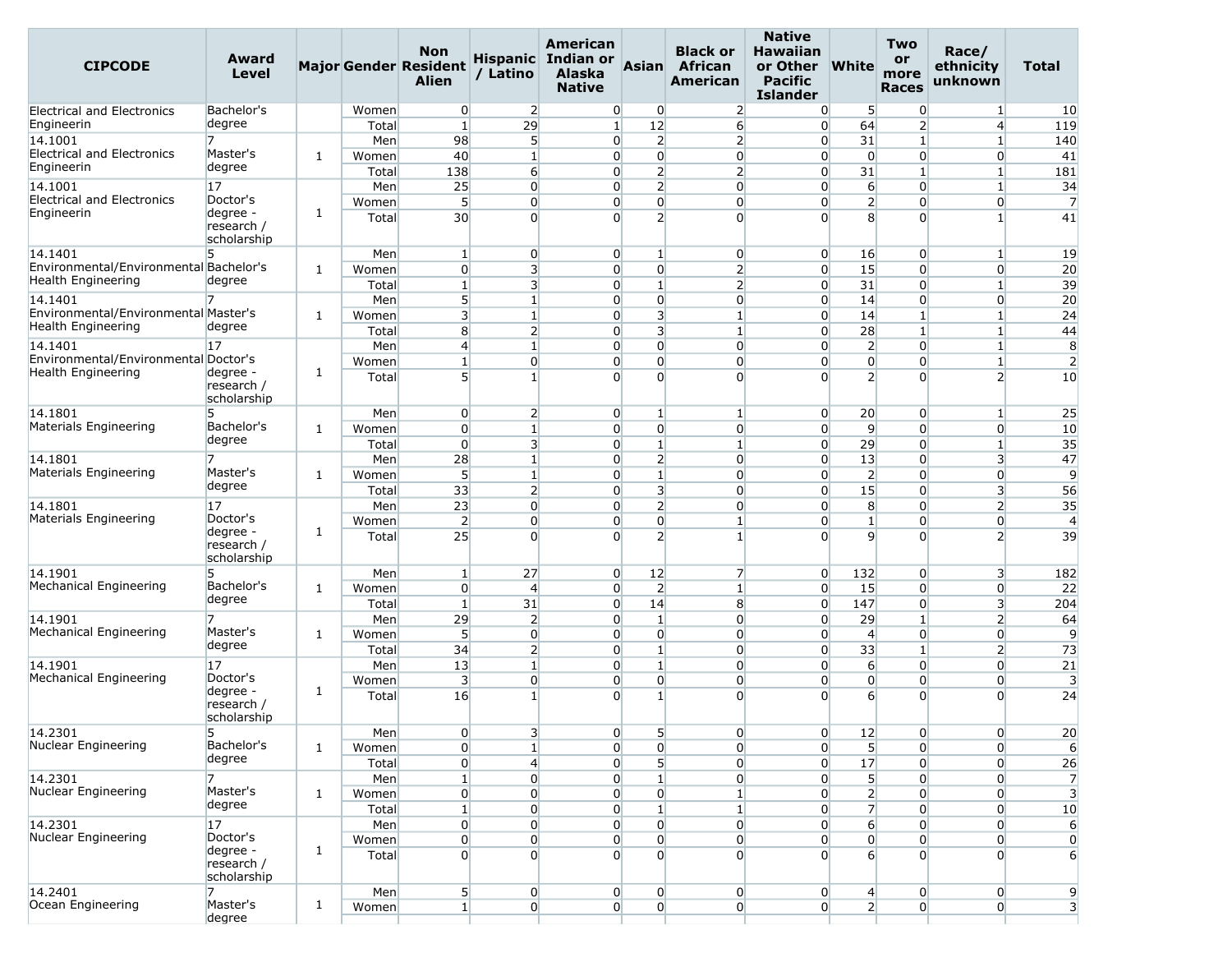| <b>CIPCODE</b>                                                       | Award<br>Level                        |                |       | <b>Non</b><br><b>Major Gender Resident</b><br>Alien | / Latino                | American<br><b>Hispanic</b> Indian or<br><b>Alaska</b><br><b>Native</b> | <b>Asian</b>     | <b>Black or</b><br>African<br><b>American</b> | <b>Native</b><br><b>Hawaiian</b><br>or Other<br><b>Pacific</b><br><b>Islander</b> | <b>White</b>            | <b>Two</b><br>or<br>more<br><b>Races</b> | Race/<br>ethnicity<br>unknown | Total          |
|----------------------------------------------------------------------|---------------------------------------|----------------|-------|-----------------------------------------------------|-------------------------|-------------------------------------------------------------------------|------------------|-----------------------------------------------|-----------------------------------------------------------------------------------|-------------------------|------------------------------------------|-------------------------------|----------------|
|                                                                      |                                       |                | Total | 6                                                   | $\overline{0}$          | $\overline{0}$                                                          | 0                | $\overline{0}$                                | $\overline{0}$                                                                    | 6                       | $\overline{0}$                           | $\overline{0}$                | 12             |
| 14.2401                                                              | 17                                    |                | Men   | $\overline{4}$                                      | $\mathbf{1}$            | $\overline{0}$                                                          | $\overline{0}$   | $\overline{0}$                                | $\overline{0}$                                                                    | $\mathbf{1}$            | $\Omega$                                 | $\overline{0}$                | 6              |
| Ocean Engineering                                                    | Doctor's                              |                | Women | $\mathbf{1}$                                        | $\overline{0}$          | $\overline{0}$                                                          | $\overline{0}$   | $\overline{0}$                                | $\overline{0}$                                                                    | $\mathbf{1}$            | $\overline{0}$                           | $\overline{0}$                | $\overline{2}$ |
|                                                                      | degree -<br>research /<br>scholarship | 1              | Total | 5 <sup>1</sup>                                      | $1\overline{ }$         | $\Omega$                                                                | $\overline{0}$   | $\Omega$                                      | $\Omega$                                                                          | $\overline{2}$          | $\Omega$                                 | $\overline{0}$                | 8              |
| 14.2701                                                              | 5                                     |                | Men   | 6                                                   | 19                      | $\overline{0}$                                                          | $\overline{2}$   | $5\overline{)}$                               | $\overline{0}$                                                                    | 28                      | $\mathbf{1}$                             | $\mathbf{1}$                  | 62             |
| Systems Engineering                                                  | Bachelor's                            | 1              | Women | $\overline{\mathbf{3}}$                             | 5                       | $\overline{0}$                                                          | 3 <sup>1</sup>   | $\overline{2}$                                | $\overline{0}$                                                                    | 12                      | $\overline{0}$                           | $\overline{2}$                | 27             |
|                                                                      | degree                                |                | Total | $\overline{9}$                                      | 24                      | $\overline{0}$                                                          | 5 <sup>1</sup>   | $\overline{7}$                                | $\overline{0}$                                                                    | 40                      | $\mathbf{1}$                             | $\overline{\mathbf{3}}$       | 89             |
| 14.2701                                                              | 7<br>Master's                         |                | Men   | 67                                                  | 10                      | $\overline{0}$                                                          | $6 \overline{6}$ | $\overline{2}$                                | $\overline{0}$                                                                    | 44                      | $\overline{2}$                           | $\overline{2}$                | 133            |
| Systems Engineering                                                  | degree                                | 1              | Women | 14                                                  | $6 \overline{6}$        | $\overline{0}$                                                          | $\mathbf{1}$     | $\overline{2}$                                | $\overline{0}$                                                                    | 15                      | $\overline{0}$                           | $\overline{2}$                | 40             |
|                                                                      |                                       |                | Total | 81                                                  | 16                      | $\overline{0}$                                                          | $\overline{7}$   | $\overline{4}$                                | $\overline{0}$                                                                    | 59                      | $\overline{2}$                           | $\overline{4}$                | 173            |
| 14.2701                                                              | 17<br>Doctor's                        |                | Men   | 6                                                   | $\overline{0}$          | $\overline{0}$                                                          | $\overline{0}$   | $\overline{0}$                                | $\overline{0}$                                                                    | $\overline{0}$          | $\Omega$                                 | $\overline{0}$                | 6              |
| Systems Engineering                                                  | degree -                              | 1              | Women | $\overline{2}$                                      | $\overline{0}$          | $\overline{0}$                                                          | $\overline{0}$   | $\overline{0}$                                | $\overline{0}$                                                                    | $\overline{0}$          | $\overline{0}$                           | $\overline{0}$                | $\overline{2}$ |
|                                                                      | research /<br>scholarship             |                | Total | 8                                                   | $\Omega$                | $\Omega$                                                                | $\Omega$         | $\Omega$                                      | $\Omega$                                                                          | $\overline{0}$          | $\Omega$                                 | $\overline{0}$                | 8              |
| 15.1001                                                              | 5                                     |                | Men   | $\overline{0}$                                      | $\overline{7}$          | $\overline{0}$                                                          | 6                | 3                                             | $\overline{0}$                                                                    | 73                      | $\overline{0}$                           | $\overline{7}$                | 96             |
| Construction Engineering                                             | Bachelor's                            | 1              | Women | $\overline{0}$                                      | $\overline{2}$          | $\overline{0}$                                                          | $\overline{0}$   | $\overline{0}$                                | $\overline{0}$                                                                    | $\overline{7}$          | $\overline{0}$                           | $\mathbf{1}$                  | 10             |
| Technology/Technician                                                | degree                                |                | Total | $\overline{0}$                                      | $\overline{9}$          | $\overline{0}$                                                          | $6 \overline{6}$ | 3                                             | $\overline{0}$                                                                    | 80                      | $\overline{0}$                           | 8                             | 106            |
| 15.1001                                                              |                                       |                | Men   | $\overline{7}$                                      | 3                       | $\mathbf{1}$                                                            | $\overline{0}$   | $\overline{2}$                                | $\overline{0}$                                                                    | 26                      | $\overline{0}$                           | 3                             | 42             |
| Construction Engineering                                             | Master's                              | 1              | Women | $\overline{3}$                                      | $\overline{0}$          | $\overline{0}$                                                          | $\overline{2}$   | $\overline{0}$                                | $\overline{0}$                                                                    | 12                      | $\overline{0}$                           | $\mathbf{1}$                  | 18             |
| Technology/Technician                                                | degree                                |                | Total | 10                                                  | $\overline{\mathbf{3}}$ | $\mathbf{1}$                                                            | $\overline{2}$   | $\overline{2}$                                | $\overline{0}$                                                                    | 38                      | $\overline{0}$                           | $\overline{4}$                | 60             |
| 15.1102                                                              | 5                                     |                | Men   | $\overline{0}$                                      | $\overline{2}$          | $\overline{0}$                                                          | $\Omega$         | $\overline{0}$                                | $\overline{0}$                                                                    | 10                      | $\Omega$                                 | $\overline{0}$                | 12             |
| Surveying                                                            | Bachelor's                            | 1              | Women | $\overline{0}$                                      | $\overline{0}$          | $\overline{0}$                                                          | $\overline{0}$   | $\overline{0}$                                | $\overline{0}$                                                                    | $\mathbf{1}$            | $\overline{0}$                           | $\overline{0}$                | $\mathbf{1}$   |
| Technology/Surveying                                                 | degree                                |                | Total | $\overline{0}$                                      | $\overline{2}$          | $\overline{0}$                                                          | $\overline{0}$   | $\overline{0}$                                | $\overline{0}$                                                                    | 11                      | $\overline{0}$                           | $\overline{0}$                | 13             |
| 15.9999                                                              |                                       |                | Men   | $\overline{0}$                                      | $\overline{0}$          | $\overline{0}$                                                          | $\overline{0}$   | $\overline{0}$                                | $\overline{0}$                                                                    | 4                       | $\Omega$                                 | $\overline{0}$                | $\overline{4}$ |
| Engineering Technologies and Master's<br>Engineering-Related Fields, | degree                                | 1              | Women | $\overline{0}$                                      | $\overline{0}$          | $\overline{0}$                                                          | $\overline{0}$   | $\overline{0}$                                | $\overline{0}$                                                                    | $\overline{0}$          | $\overline{0}$                           | $\overline{0}$                | $\overline{0}$ |
| Other                                                                |                                       |                | Total | $\overline{0}$                                      | $\overline{0}$          | $\Omega$                                                                | $\overline{0}$   | $\overline{0}$                                | $\overline{0}$                                                                    | 4                       | $\Omega$                                 | $\overline{0}$                | $\overline{4}$ |
| 16.0102                                                              | 5                                     |                | Men   | $\overline{0}$                                      | $\overline{\mathbf{3}}$ | $\overline{0}$                                                          | $\overline{0}$   | $\mathbf{1}$                                  | $\overline{0}$                                                                    | 9                       | $\overline{0}$                           | $\overline{2}$                | 15             |
| Linguistics                                                          | Bachelor's                            | 1              | Women | $\overline{0}$                                      | $6 \overline{}$         | $\overline{0}$                                                          | $\overline{7}$   | $\mathbf{1}$                                  | $\overline{0}$                                                                    | 27                      | 1                                        | $\mathbf{1}$                  | 43             |
|                                                                      | degree                                |                | Total | $\overline{0}$                                      | $\overline{9}$          | $\overline{0}$                                                          | 7                | $\overline{2}$                                | $\overline{0}$                                                                    | 36                      | $\mathbf{1}$                             | 3                             | 58             |
| 16.0102                                                              | 7                                     |                | Men   | $\overline{0}$                                      | $\overline{0}$          | $\overline{0}$                                                          | $\overline{0}$   | $\overline{0}$                                | $\overline{0}$                                                                    | $\overline{2}$          | $\overline{0}$                           | $\mathbf{1}$                  | 3              |
| Linguistics                                                          | Master's                              | 1              | Women | $\overline{2}$                                      | $\overline{0}$          | $\overline{0}$                                                          | $\mathbf{1}$     | $\overline{0}$                                | $\overline{0}$                                                                    | $\overline{\mathbf{3}}$ | $\overline{0}$                           | $\overline{0}$                | 6              |
|                                                                      | degree                                |                | Total | $\overline{2}$                                      | $\overline{0}$          | $\overline{0}$                                                          | $\mathbf{1}$     | $\overline{0}$                                | $\overline{0}$                                                                    | 5 <sup>1</sup>          | $\Omega$                                 | $\mathbf{1}$                  | 9              |
| 16.0102                                                              | 17                                    |                | Men   | $\mathbf{0}$                                        | $\overline{0}$          | $\Omega$                                                                | $\overline{0}$   | $\overline{0}$                                | $\overline{0}$                                                                    | $\mathbf{1}$            | $\overline{0}$                           | $\overline{0}$                | $\mathbf{1}$   |
| Linguistics                                                          | Doctor's                              |                | Women | $6 \overline{}$                                     | $\overline{0}$          | $\overline{0}$                                                          | $\overline{0}$   | $\overline{0}$                                | $\overline{0}$                                                                    | $\mathbf{1}$            | $\overline{0}$                           | $\overline{0}$                | $\overline{7}$ |
|                                                                      | degree -<br>research /<br>scholarship | 1              | Total | 6                                                   | $\Omega$                | $\Omega$                                                                | $\Omega$         | $\Omega$                                      | $\Omega$                                                                          | $\overline{2}$          | $\Omega$                                 | $\Omega$                      | 8              |
| 16.0102                                                              | 5                                     |                | Men   | $\overline{0}$                                      | $\overline{2}$          | $\overline{0}$                                                          | $\overline{0}$   | $\overline{0}$                                | $\overline{0}$                                                                    | $\mathbf{1}$            | $\overline{0}$                           | $\vert$ 1                     | $\overline{4}$ |
| Linguistics                                                          | Bachelor's                            | 2              | Women | $\overline{0}$                                      | 3                       | $\overline{0}$                                                          | $\mathbf{1}$     | $\overline{0}$                                | $\overline{0}$                                                                    | $\overline{4}$          | $\overline{0}$                           | $\overline{0}$                | 8              |
|                                                                      | degree                                |                | Total | $\overline{0}$                                      | 5 <sub>l</sub>          | $\overline{0}$                                                          | $\vert$ 1        | $\overline{0}$                                | $\overline{0}$                                                                    | 5                       | $\overline{0}$                           | $\mathbf{1}$                  | 12             |
| 16.0399                                                              | 5                                     |                | Men   | $\overline{0}$                                      | $\overline{2}$          | $\overline{0}$                                                          | $\overline{4}$   | 2                                             | $\overline{0}$                                                                    | 3 <sup>1</sup>          | $\overline{0}$                           | $\mathbf{1}$                  | 12             |
| East Asian Languages,                                                | Bachelor's                            | 1              | Women | $\overline{0}$                                      | 5                       | $\overline{0}$                                                          | $\bf{8}$         | $\overline{4}$                                | $\overline{0}$                                                                    | $\bf{8}$                | $\overline{0}$                           | $1\overline{ }$               | 26             |
| Literatures, and Linguistics,<br>Other                               | degree                                |                | Total | $\overline{0}$                                      | 7                       | $\Omega$                                                                | 12               | $6 \overline{6}$                              | $\overline{0}$                                                                    | 11                      | $\Omega$                                 | $\overline{2}$                | 38             |
| 16.0399<br>East Asian Languages,                                     | 5<br>Bachelor's                       |                | Men   | $\overline{0}$                                      | $\overline{0}$          | $\overline{0}$                                                          | $\overline{0}$   | $\overline{0}$                                | $\overline{0}$                                                                    | $\overline{2}$          | $\overline{0}$                           | $\overline{0}$                | $\overline{2}$ |
| Literatures, and Linguistics,                                        | degree                                | 2              | Women | $\overline{0}$                                      | $\overline{0}$          | $\overline{0}$                                                          | $\mathbf{1}$     | $\overline{0}$                                | $\overline{0}$                                                                    | 3 <sup>1</sup>          | $\Omega$                                 | $\overline{0}$                | $\overline{4}$ |
| Other                                                                |                                       |                | Total | $\overline{0}$                                      | $\overline{0}$          | $\overline{0}$                                                          | $1\overline{ }$  | $\overline{0}$                                | $\Omega$                                                                          | 5 <sup>1</sup>          | $\overline{0}$                           | $\Omega$                      | 6              |
| 16.0402                                                              | 5                                     |                | Men   | $\overline{0}$                                      | 2                       | $\overline{0}$                                                          | $\overline{0}$   | $\overline{0}$                                | $\overline{0}$                                                                    | $\overline{2}$          | $\overline{0}$                           | $\mathbf{1}$                  | 5              |
| Russian Language and                                                 | Bachelor's                            | 1              | Women | $\overline{0}$                                      | $\mathbf{1}$            | $\overline{0}$                                                          | $\overline{0}$   | $\overline{0}$                                | $\overline{0}$                                                                    | 2 <sup>1</sup>          | $\mathbf{1}$                             | $\overline{0}$                | $\overline{4}$ |
| Literature                                                           | degree                                |                | Total | $\boldsymbol{0}$                                    | $\overline{\mathbf{3}}$ | $\overline{0}$                                                          | $\overline{0}$   | $\overline{0}$                                | $\overline{0}$                                                                    | $\overline{4}$          | $\mathbf{1}$                             | $1\overline{ }$               | $\overline{9}$ |
| 16.0402                                                              | 5                                     | $\overline{2}$ | Men   | $\overline{0}$                                      | $\overline{0}$          | $\overline{0}$                                                          | $\overline{0}$   | $\overline{0}$                                | $\overline{0}$                                                                    | $\overline{2}$          | $\overline{0}$                           | $\overline{0}$                | $\overline{2}$ |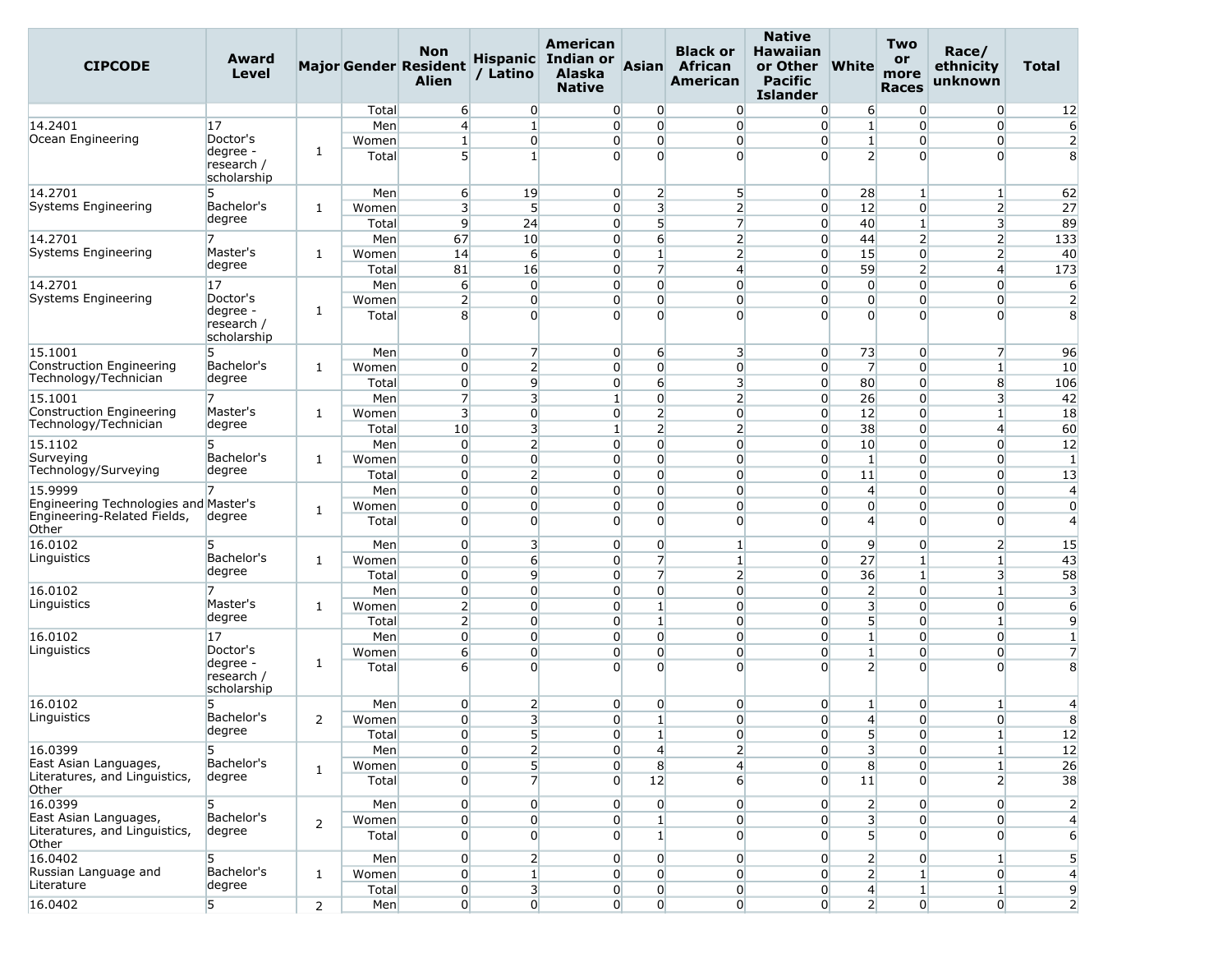| <b>CIPCODE</b>                                        | Award<br>Level            |                |                | <b>Non</b><br>Major Gender Resident<br><b>Alien</b> | / Latino                         | American<br>Hispanic Indian or<br>Alaska<br><b>Native</b> | <b>Asian</b>               | <b>Black or</b><br>African<br>American | <b>Native</b><br><b>Hawaiian</b><br>or Other<br><b>Pacific</b><br><b>Islander</b> | <b>White</b>                       | Two<br>or<br>more<br><b>Races</b> | Race/<br>ethnicity<br>unknown    | <b>Total</b>                 |
|-------------------------------------------------------|---------------------------|----------------|----------------|-----------------------------------------------------|----------------------------------|-----------------------------------------------------------|----------------------------|----------------------------------------|-----------------------------------------------------------------------------------|------------------------------------|-----------------------------------|----------------------------------|------------------------------|
| Russian Language and                                  | Bachelor's                |                | Women          | $\overline{0}$                                      | $\overline{0}$                   | $\overline{0}$                                            | 0                          | $\overline{0}$                         | $\overline{0}$                                                                    | $\overline{2}$                     | $\Omega$                          | $\overline{0}$                   | 2                            |
| Literature                                            | degree                    |                | Total          | $\overline{0}$                                      | $\Omega$                         | $\overline{0}$                                            | $\Omega$                   | $\overline{0}$                         | $\overline{0}$                                                                    | $\overline{4}$                     | $\Omega$                          | $\overline{0}$                   | $\overline{4}$               |
| 16.0501                                               | 5                         |                | Men            | $\overline{0}$                                      | $\overline{0}$                   | $\Omega$                                                  | $\overline{0}$             | $\overline{0}$                         | $\overline{0}$                                                                    | 3                                  | $\Omega$                          | $\overline{0}$                   | 3                            |
| German Language and<br>Literature                     | Bachelor's<br>degree      | 1              | Women<br>Total | $\overline{0}$<br>$\Omega$                          | $\overline{0}$<br>$\Omega$       | $\overline{0}$<br>$\Omega$                                | $\overline{0}$<br>$\Omega$ | $\overline{0}$<br>$\overline{0}$       | $\overline{0}$<br>$\overline{0}$                                                  | 3<br>$6 \overline{6}$              | $\Omega$<br>$\Omega$              | 0<br>$\overline{0}$              | 3<br>6                       |
| 16.0501                                               |                           |                | Men            | $\overline{0}$                                      | $\overline{0}$                   | $\overline{0}$                                            | $\overline{0}$             | $\overline{0}$                         | $\overline{0}$                                                                    | $\overline{0}$                     | $\overline{0}$                    | $\overline{0}$                   | $\overline{0}$               |
| German Language and<br>Literature                     | Master's<br>degree        | 1              | Women          | $\mathbf{1}$                                        | $\Omega$                         | $\overline{0}$                                            | $\Omega$                   | $\overline{0}$                         | $\overline{0}$                                                                    | $\overline{0}$                     | $\Omega$                          | $\Omega$                         | $\mathbf{1}$                 |
| 16.0501                                               | 5                         |                | Total<br>Men   | $\mathbf{1}$<br>$\overline{0}$                      | $\overline{0}$<br>$\overline{0}$ | $\overline{0}$<br>$\overline{0}$                          | $\overline{0}$<br>$\Omega$ | $\overline{0}$<br>$\overline{0}$       | $\overline{0}$<br>$\overline{0}$                                                  | $\overline{0}$<br>$\mathbf{1}$     | $\Omega$<br>$\Omega$              | $\overline{0}$<br>$\overline{0}$ | $\mathbf{1}$<br>$\mathbf{1}$ |
| German Language and                                   | Bachelor's                | 2              | Women          | $\overline{0}$                                      | $\mathbf{1}$                     | $\Omega$                                                  | $\overline{0}$             | $\overline{0}$                         | $\overline{0}$                                                                    | $\mathbf{1}$                       | $\Omega$                          | $\Omega$                         | 2                            |
| Literature                                            | degree                    |                | Total          | $\overline{0}$                                      | $\mathbf{1}$                     | $\overline{0}$                                            | $\overline{0}$             | $\overline{0}$                         | $\overline{0}$                                                                    | $\overline{2}$                     | $\overline{0}$                    | $\overline{0}$                   | 3                            |
| 16.0901                                               | 5                         |                | Men            | $\overline{0}$                                      | $\overline{2}$                   | $\Omega$                                                  | $\Omega$                   | $\overline{0}$                         | $\overline{0}$                                                                    | $\mathbf{1}$                       | $\Omega$                          | $\overline{0}$                   | $\overline{3}$               |
| French Language and                                   | Bachelor's                | 1              | Women          | 0                                                   | $1\overline{ }$                  | $\overline{0}$                                            | $\mathbf{1}$               | 3                                      | $\overline{0}$                                                                    | $\overline{9}$                     | $\Omega$                          | $\overline{0}$                   | 14                           |
| Literature                                            | degree                    |                | Total          | $\overline{0}$                                      | 3                                | $\Omega$                                                  | $1\overline{ }$            | 3                                      | $\overline{0}$                                                                    | 10 <sup>1</sup>                    | $\Omega$                          | $\Omega$                         | 17                           |
| 16.0901                                               |                           |                | Men            | $\mathbf{1}$                                        | $\overline{0}$                   | $\overline{0}$                                            | $\overline{0}$             | $\overline{0}$                         | $\overline{0}$                                                                    | $\overline{0}$                     | $\Omega$                          | $\overline{0}$                   | $\mathbf{1}$                 |
| French Language and                                   | Master's                  | 1              | Women          | $\overline{0}$                                      | $\Omega$                         | $\overline{0}$                                            | $\Omega$                   | $\overline{0}$                         | $\overline{0}$                                                                    | 3                                  | $\Omega$                          | $\overline{0}$                   | 3                            |
| Literature                                            | degree                    |                | Total          | $\mathbf{1}$                                        | $\overline{0}$                   | $\Omega$                                                  | $\overline{0}$             | $\overline{0}$                         | $\overline{0}$                                                                    | 3                                  | $\overline{0}$                    | $\overline{0}$                   | $\overline{4}$               |
| 16.0901                                               | 5                         |                | Men            | $\overline{0}$                                      | $\mathbf{1}$                     | $\overline{0}$                                            | $\overline{0}$             | $\overline{0}$                         | $\overline{0}$                                                                    | $\overline{0}$                     | $\Omega$                          | $\Omega$                         | $\mathbf{1}$                 |
| French Language and                                   | Bachelor's                | 2              | Women          | $\Omega$                                            | $\Omega$                         | $\Omega$                                                  | $\Omega$                   | $\mathbf{1}$                           | $\overline{0}$                                                                    | $\overline{\mathbf{3}}$            | $\Omega$                          | $\Omega$                         | $\overline{4}$               |
| Literature                                            | degree                    |                | Total          | $\overline{0}$                                      | $\mathbf{1}$                     | $\overline{0}$                                            | $\overline{0}$             | $\mathbf{1}$                           | $\overline{0}$                                                                    | 3                                  | $\overline{0}$                    | $\overline{0}$                   | 5                            |
| 16.0904                                               | 5.                        |                | Men            | $\overline{0}$                                      | $\mathbf{1}$                     | $\overline{0}$                                            | $\overline{0}$             | $\overline{0}$                         | $\overline{0}$                                                                    | $\overline{0}$                     | $\Omega$                          | $\Omega$                         | $\mathbf{1}$                 |
| Portuguese Language and<br>Literature                 | Bachelor's<br>degree      | 1              | Women          | $\overline{0}$                                      | $\overline{2}$                   | $\Omega$                                                  | $\overline{0}$             | $\overline{0}$                         | $\overline{0}$                                                                    | $1\overline{ }$                    | $\Omega$                          | $\overline{0}$                   | 3                            |
|                                                       |                           |                | Total          | $\overline{0}$                                      | 3                                | $\overline{0}$                                            | $\Omega$                   | $\overline{0}$                         | $\overline{0}$                                                                    | $\mathbf{1}$                       | $\Omega$                          | $\overline{0}$                   | $\overline{4}$               |
| 16.0904<br>Portuguese Language and                    | Bachelor's                |                | Men            | $\overline{0}$                                      | $\overline{0}$                   | 0                                                         | $\overline{0}$             | $\overline{0}$                         | $\overline{0}$                                                                    | $\overline{0}$                     | $\Omega$                          | $\Omega$                         | $\overline{0}$               |
| Literature                                            | degree                    | 2              | Women          | $\overline{0}$<br>$\overline{0}$                    | $\overline{0}$<br>$\overline{0}$ | $\overline{0}$<br>$\Omega$                                | $\overline{0}$<br>$\Omega$ | $\overline{0}$<br>$\overline{0}$       | $\overline{0}$<br>$\overline{0}$                                                  | $1\overline{ }$<br>$1\overline{ }$ | $\overline{0}$<br>$\Omega$        | $\overline{0}$<br>$\overline{0}$ | $\mathbf{1}$<br>$\mathbf{1}$ |
| 16.0905                                               | 5                         |                | Total<br>Men   | 0                                                   | 5                                | $\overline{0}$                                            | $\mathbf{1}$               | $\overline{2}$                         | $\overline{0}$                                                                    | $\overline{4}$                     | $\Omega$                          | 0                                | 12                           |
| Spanish Language and                                  | Bachelor's                | 1              | Women          | $\overline{0}$                                      | 13                               | $\Omega$                                                  | $\overline{0}$             | 3                                      | $\overline{0}$                                                                    | 17                                 | $\Omega$                          | 3                                | 36                           |
| Literature                                            | degree                    |                | Total          | $\overline{0}$                                      | 18                               | $\Omega$                                                  | $\mathbf{1}$               | $5\overline{)}$                        | $\overline{0}$                                                                    | 21                                 | $\Omega$                          | $\overline{3}$                   | 48                           |
| 16.0905                                               |                           |                | Men            | $\Omega$                                            | $\Omega$                         | $\overline{0}$                                            | $\Omega$                   | $\overline{0}$                         | $\overline{0}$                                                                    | $\mathbf{1}$                       | $\Omega$                          | $\overline{0}$                   | $\vert$ 1                    |
| Spanish Language and                                  | Master's                  | 1              | Women          | $\mathbf{1}$                                        | $\overline{0}$                   | $\Omega$                                                  | $\overline{0}$             | $\overline{0}$                         | $\overline{0}$                                                                    | $\overline{2}$                     | $\overline{0}$                    | $\overline{0}$                   | 3                            |
| Literature                                            | degree                    |                | Total          | $\mathbf{1}$                                        | $\overline{0}$                   | $\overline{0}$                                            | $\overline{0}$             | $\overline{0}$                         | $\overline{0}$                                                                    | $\overline{\mathbf{3}}$            | $\Omega$                          | $\overline{0}$                   | $\overline{4}$               |
| 16.0905                                               |                           |                | Men            | $\Omega$                                            | $\overline{0}$                   | $\Omega$                                                  | $\overline{0}$             | $\overline{0}$                         | $\overline{0}$                                                                    | $\mathbf{1}$                       | $\Omega$                          | $\overline{0}$                   | $\mathbf{1}$                 |
| Spanish Language and                                  | Bachelor's                | 2              | Women          | $\overline{0}$                                      | $\overline{2}$                   | $\overline{0}$                                            | $\overline{2}$             | $\overline{2}$                         | $\overline{0}$                                                                    | 5 <sup>1</sup>                     | $\overline{0}$                    | $\overline{0}$                   | 11                           |
| Literature                                            | degree                    |                | Total          | $\overline{0}$                                      | $\overline{2}$                   | $\overline{0}$                                            | $\overline{2}$             | $\overline{2}$                         | $\overline{0}$                                                                    | $6 \overline{}$                    | $\Omega$                          | $\Omega$                         | 12                           |
| 16.0999                                               | 17                        |                | Men            | $\overline{0}$                                      | $\overline{0}$                   | $\overline{0}$                                            | $\overline{0}$             | $\mathbf{1}$                           | $\overline{0}$                                                                    | $\overline{0}$                     | $\Omega$                          | $\overline{0}$                   | $\mathbf{1}$                 |
| Romance Languages,<br>Literatures, and Linguistics,   | Doctor's<br>degree -      | 1              | Women          | $\overline{4}$                                      | 3                                | $\overline{0}$                                            | $\overline{0}$             | $\overline{0}$                         | $\overline{0}$                                                                    | $\mathbf{1}$                       | $\overline{0}$                    | $\overline{0}$                   | 8                            |
| Other                                                 | research /<br>scholarship |                | Total          | $\overline{4}$                                      | 3                                | 0                                                         | $\Omega$                   | $\mathbf{1}$                           | $\Omega$                                                                          | $1\vert$                           | 0                                 | U                                | 9                            |
| 16.1200                                               | 5                         |                | Men            | 0                                                   | 1                                | $\overline{0}$                                            | $\overline{2}$             | $\overline{0}$                         | $\overline{0}$                                                                    | 10                                 | 0                                 | $\mathbf{1}$                     | 14                           |
| Classics and Classical                                | Bachelor's                | 1              | Women          | $\mathbf{0}$                                        | 6                                | $\overline{0}$                                            | $\mathbf{1}$               | $\mathbf{I}$                           | $\overline{0}$                                                                    | 8                                  | $\overline{0}$                    | $\overline{0}$                   | 16                           |
| Languages, Literatures, and<br>Linguistics, General   | degree                    |                | Total          | $\overline{0}$                                      | $\overline{7}$                   | $\Omega$                                                  | $\overline{3}$             | $\mathbf{1}$                           | $\overline{0}$                                                                    | 18                                 | $\Omega$                          | 1 <sup>1</sup>                   | 30                           |
| 16.1200                                               |                           |                | Men            | $\overline{0}$                                      | $\overline{0}$                   | $\overline{0}$                                            | $\overline{0}$             | $\overline{0}$                         | $\overline{0}$                                                                    | 3                                  | $\overline{0}$                    | $\overline{0}$                   | 3                            |
| Classics and Classical                                | Master's                  | 1              | Women          | $\overline{0}$                                      | $\overline{0}$                   | $\overline{0}$                                            | $\overline{0}$             | $\overline{0}$                         | $\overline{0}$                                                                    | $\overline{0}$                     | $\overline{0}$                    | $\overline{0}$                   | $\overline{0}$               |
| Languages, Literatures, and<br>Linguistics, General   | degree                    |                | Total          | $\overline{0}$                                      | $\overline{0}$                   | $\overline{0}$                                            | $\Omega$                   | $\overline{0}$                         | $\Omega$                                                                          | 3 <sup>1</sup>                     | $\Omega$                          | $\Omega$                         | 3                            |
| 16.1200                                               | 17                        |                | Men            | $\overline{0}$                                      | $\overline{0}$                   | $\overline{0}$                                            | $\Omega$                   | $\overline{0}$                         | $\overline{0}$                                                                    | $1\vert$                           | $\overline{0}$                    | $\overline{0}$                   | $\mathbf{1}$                 |
| Classics and Classical<br>Languages, Literatures, and | Doctor's<br>degree -      | 1              | Women          | $\overline{0}$                                      | $\overline{0}$                   | $\overline{0}$                                            | $\overline{0}$             | $\overline{0}$                         | $\overline{0}$                                                                    | $\mathbf{1}$                       | $\overline{0}$                    | $\overline{0}$                   | $\mathbf{1}$                 |
| Linguistics, General                                  | research /<br>scholarship |                | Total          | $\Omega$                                            | $\Omega$                         | $\Omega$                                                  | $\Omega$                   | $\overline{0}$                         | $\overline{0}$                                                                    | 2 <sup>1</sup>                     | $\Omega$                          | $\overline{0}$                   | $\overline{2}$               |
| 16.1200                                               | 5                         |                | Men            | $\overline{0}$                                      | $\overline{0}$                   | $\overline{0}$                                            | $\overline{0}$             | $\overline{0}$                         | $\overline{0}$                                                                    | 4                                  | $\overline{0}$                    | $\overline{0}$                   | $\overline{4}$               |
|                                                       | Bachelor's<br>degree      | $\overline{2}$ | Women          | $\boldsymbol{0}$                                    | $\mathbf{1}$                     | $\overline{0}$                                            | $\mathbf{1}$               | $\overline{0}$                         | $\overline{0}$                                                                    | $\mathbf{4}$                       | $\mathbf{0}$                      | $\overline{0}$                   | 6                            |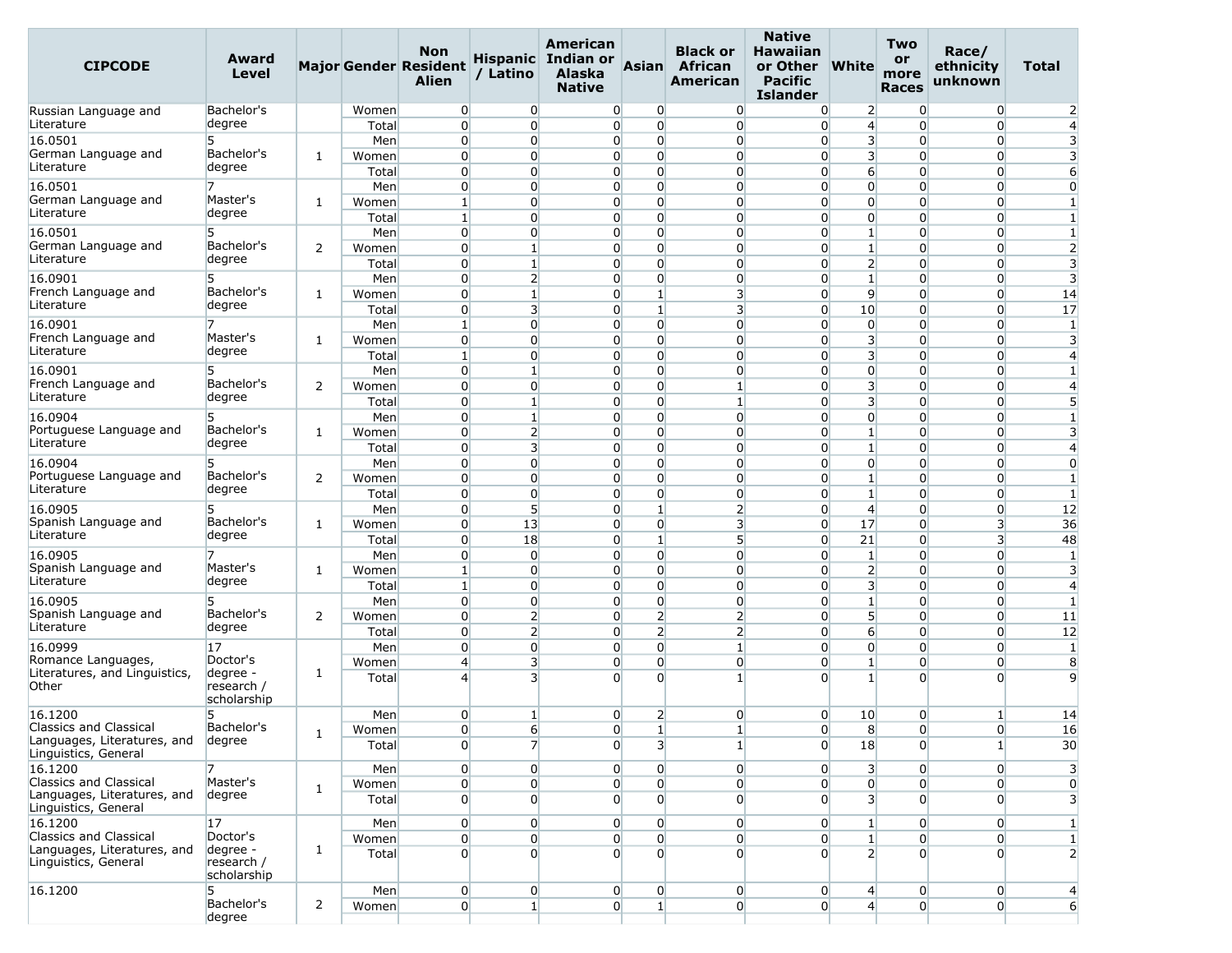| <b>CIPCODE</b>                                                                       | Award<br>Level                        |                |                | <b>Non</b><br><b>Major Gender Resident</b><br>Alien | / Latino                         | <b>American</b><br>Hispanic Indian or<br><b>Alaska</b><br><b>Native</b> | Asian                            | <b>Black or</b><br>African<br><b>American</b> | <b>Native</b><br><b>Hawaiian</b><br>or Other<br><b>Pacific</b><br><b>Islander</b> | <b>White</b>                | <b>Two</b><br>or<br>more<br><b>Races</b> | Race/<br>ethnicity<br>unknown    | Total                       |
|--------------------------------------------------------------------------------------|---------------------------------------|----------------|----------------|-----------------------------------------------------|----------------------------------|-------------------------------------------------------------------------|----------------------------------|-----------------------------------------------|-----------------------------------------------------------------------------------|-----------------------------|------------------------------------------|----------------------------------|-----------------------------|
| <b>Classics and Classical</b><br>Languages, Literatures, and<br>Linguistics, General |                                       |                | Total          | $\overline{0}$                                      | 1                                | $\Omega$                                                                | 1                                | $\overline{0}$                                | $\Omega$                                                                          | 8                           | $\Omega$                                 | $\overline{0}$                   | 10                          |
| 16.1203                                                                              |                                       |                | Men            | $\overline{0}$                                      | $\overline{0}$                   | $\overline{0}$                                                          | $\overline{0}$                   | $\overline{0}$                                | $\overline{0}$                                                                    | 3                           | $\overline{0}$                           | $\overline{0}$                   | 3                           |
| Latin Language and                                                                   | Master's                              | 1              | Women          | $\overline{0}$                                      | $\Omega$                         | $\Omega$                                                                | $\overline{0}$                   | $\overline{0}$                                | $\overline{0}$                                                                    | $\overline{4}$              | $\Omega$                                 | $\overline{0}$                   | $\overline{4}$              |
| Literature                                                                           | degree                                |                | Total          | $\overline{0}$                                      | $\overline{0}$                   | $\Omega$                                                                | $\overline{0}$                   | $\overline{0}$                                | $\overline{0}$                                                                    | $\overline{7}$              | $\Omega$                                 | 0                                | $\overline{7}$              |
| 19.0707                                                                              | 5                                     |                | Men            | $\overline{0}$                                      | $\overline{7}$                   | $\overline{0}$                                                          | $\mathbf{1}$                     | 13                                            | $\overline{0}$                                                                    | 29                          | $\overline{0}$                           | $\overline{0}$                   | 50                          |
| Family and Community<br>Services                                                     | Bachelor's<br>degree                  | 1              | Women          | $1\vert$                                            | 15                               | $\mathbf{1}$                                                            | $6 \overline{6}$                 | 49                                            | $\overline{0}$                                                                    | 83                          | $\mathbf{1}$                             | $\overline{4}$                   | 160                         |
|                                                                                      |                                       |                | Total          | $\mathbf{1}$                                        | 22                               | $1\vert$                                                                | $\overline{7}$                   | 62                                            | $\overline{0}$                                                                    | 112                         | $\mathbf{1}$                             | $\overline{4}$                   | 210                         |
| 19.0707<br>Family and Community                                                      | 7<br>Master's                         |                | Men            | $\overline{0}$                                      | $\overline{0}$                   | $\Omega$                                                                | $\overline{0}$                   | $\overline{0}$                                | $\overline{0}$                                                                    | 1                           | $\overline{0}$                           | $\overline{0}$                   | 1                           |
| Services                                                                             | degree                                | 1              | Women          | $\overline{0}$                                      | $\mathbf{1}$                     | $\overline{0}$                                                          | $\overline{0}$                   | $\overline{2}$                                | $\overline{0}$                                                                    | $6 \overline{}$             | $\Omega$                                 | $\mathbf{1}$                     | 10                          |
|                                                                                      |                                       |                | Total          | $\Omega$                                            | $\mathbf{1}$                     | $\overline{0}$                                                          | $\overline{0}$                   | $\overline{2}$<br>9                           | $\overline{0}$                                                                    | $\overline{7}$              | $\Omega$                                 | $\mathbf{1}$                     | 11                          |
| 22.0101<br>Law                                                                       | 18<br>Doctor's                        |                | Men            | $\overline{\mathbf{3}}$<br>3                        | 21<br>26                         | $\mathbf{1}$<br>$\overline{2}$                                          | 15<br>17                         |                                               | $\overline{0}$<br>$\overline{0}$                                                  | 153                         | $\mathbf{1}$                             | 14<br>3                          | 217                         |
|                                                                                      | degree -                              | 1              | Women<br>Total | $6 \overline{6}$                                    | 47                               | $\overline{\mathbf{3}}$                                                 | 32                               | 11<br>20                                      | $\Omega$                                                                          | 130<br>283                  | 1<br>$\overline{2}$                      | 17                               | 193<br>410                  |
|                                                                                      | professional<br>practice              |                |                |                                                     |                                  |                                                                         |                                  |                                               |                                                                                   |                             |                                          |                                  |                             |
| 22.0207                                                                              |                                       |                | Men            | $\overline{0}$                                      | $\overline{0}$                   | $\overline{0}$                                                          | $\overline{0}$                   | $\overline{0}$                                | $\overline{0}$                                                                    | 5                           | $\overline{0}$                           | $\vert$ 1                        | 6                           |
| Energy, Environment, and                                                             | Master's                              | 1              | Women          | $\overline{0}$                                      | $\Omega$                         | $\overline{0}$                                                          | $\overline{0}$                   | $\overline{0}$                                | $\overline{0}$                                                                    | $\overline{2}$              | $\Omega$                                 | $\overline{0}$                   | $\overline{2}$              |
| Natural Resources Law                                                                | degree                                |                | Total          | $\overline{0}$                                      | $\overline{0}$                   | $\overline{0}$                                                          | $\overline{0}$                   | $\overline{0}$                                | $\overline{0}$                                                                    | $\overline{7}$              | $\Omega$                                 | $\mathbf{1}$                     | 8                           |
| 22.0210                                                                              | 7                                     |                | Men            | 9                                                   | $\overline{0}$                   | $\overline{0}$                                                          | $\overline{0}$                   | $\overline{0}$                                | $\overline{0}$                                                                    | $\overline{0}$              | $\overline{0}$                           | $\mathbf{1}$                     | 10                          |
| International Business,<br>Trade, and Tax Law                                        | Master's                              | 1              | Women          | $\overline{7}$                                      | $\overline{0}$                   | $\Omega$                                                                | $\overline{0}$                   | $\overline{0}$                                | $\overline{0}$                                                                    | $1\overline{ }$             | $\Omega$                                 | $\overline{0}$                   | 8                           |
|                                                                                      | degree                                |                | Total          | 16                                                  | $\Omega$                         | $\Omega$                                                                | $\Omega$                         | $\overline{0}$                                | $\overline{0}$                                                                    | $\mathbf{1}$                | $\Omega$                                 | $\mathbf{1}$                     | 18                          |
| 22.0211                                                                              |                                       |                | Men            | 6                                                   | $\mathsf{2}$                     | $\Omega$                                                                | $\overline{0}$                   | 1                                             | $\overline{0}$                                                                    | 42                          | $\overline{0}$                           | $\overline{7}$                   | 58                          |
| Tax Law/Taxation                                                                     | Master's<br>degree                    | 1              | Women          | $5\overline{)}$                                     | $\overline{4}$                   | $\overline{0}$                                                          | $\mathbf{1}$                     | $\overline{0}$                                | $\overline{0}$                                                                    | 18                          | $\Omega$                                 | $\overline{2}$                   | 30                          |
|                                                                                      |                                       |                | Total          | 11                                                  | $6 \overline{}$                  | $\overline{0}$                                                          | $\mathbf{1}$                     | $\mathbf{1}$                                  | $\overline{0}$                                                                    | 60                          | $\Omega$                                 | 9                                | 88                          |
| 23.0101<br>English Language and                                                      | 5<br>Bachelor's                       |                | Men            | $\overline{0}$<br>$\overline{0}$                    | 17<br>31                         | $1\vert$<br>$\overline{0}$                                              | 5 <sup>1</sup><br>$\overline{9}$ | 9<br>25                                       | $\overline{0}$<br>$\overline{0}$                                                  | 64                          | $\mathbf{1}$<br>1                        | $\overline{4}$<br>$\overline{7}$ | 101                         |
| Literature, General                                                                  | degree                                | 1              | Women          | $\overline{0}$                                      | 48                               | $\mathbf{1}$                                                            | 14                               | 34                                            | $\overline{0}$                                                                    | 114<br>178                  | $\overline{2}$                           | 11                               | 187<br>288                  |
| 23.0101                                                                              |                                       |                | Total<br>Men   | $\overline{0}$                                      | $\overline{4}$                   | $\overline{0}$                                                          | $\overline{0}$                   | $\mathbf{1}$                                  | $\overline{0}$                                                                    | 10                          | $\overline{0}$                           | $\mathbf{1}$                     | 16                          |
| English Language and                                                                 | Master's                              | 1              | Women          | $\overline{0}$                                      | 3                                | $\Omega$                                                                | $\overline{0}$                   | $\overline{0}$                                | $\overline{0}$                                                                    | 5                           | $\Omega$                                 | 1                                | 9                           |
| Literature, General                                                                  | degree                                |                | Total          | $\overline{0}$                                      | $\overline{7}$                   | $\Omega$                                                                | $\overline{0}$                   | $\mathbf{1}$                                  | $\overline{0}$                                                                    | 15                          | $\overline{0}$                           | $\overline{2}$                   | 25                          |
| 23.0101                                                                              | 17                                    |                | Men            | $\mathbf{1}$                                        | $\Omega$                         | $\overline{0}$                                                          | $\overline{0}$                   | $\mathbf{1}$                                  | $\overline{0}$                                                                    | $\overline{9}$              | $\overline{0}$                           | $\mathbf{1}$                     | 12                          |
| English Language and                                                                 | Doctor's                              |                | Women          | $\mathbf{1}$                                        | $\overline{0}$                   | $\overline{0}$                                                          | $\overline{0}$                   | $\overline{0}$                                | $\overline{0}$                                                                    | $\overline{9}$              | $\overline{0}$                           | $\mathbf{1}$                     | 11                          |
| Literature, General                                                                  | degree -<br>research /<br>scholarship | 1              | Total          | $\overline{2}$                                      | $\Omega$                         | $\Omega$                                                                | $\Omega$                         | $\mathbf{1}$                                  | $\Omega$                                                                          | 18                          | $\Omega$                                 | $\overline{\phantom{a}}$         | 23                          |
| 23.0101                                                                              |                                       |                | Men            | $\overline{0}$                                      | $\overline{0}$                   | $\overline{0}$                                                          | $\overline{0}$                   | $\overline{0}$                                | $\overline{0}$                                                                    | 3                           | $\overline{0}$                           | $\overline{0}$                   | 3                           |
| English Language and                                                                 | Bachelor's                            | 2              | Women          | $\overline{0}$                                      | $\overline{\mathbf{3}}$          | $\overline{0}$                                                          | $\overline{0}$                   | $\overline{\mathbf{3}}$                       | $\overline{0}$                                                                    | $\overline{\mathbf{3}}$     | $\overline{0}$                           | $\mathbf{1}$                     | 10                          |
| Literature, General                                                                  | degree                                |                | Total          | $\overline{0}$                                      | $\overline{\mathbf{3}}$          | $\overline{0}$                                                          | $\overline{0}$                   | 3                                             | $\overline{0}$                                                                    | 6                           | $\Omega$                                 | $\mathbf{1}$                     | 13                          |
| 23.1302                                                                              |                                       |                | Men            | $\overline{0}$                                      | $\overline{0}$                   | $\overline{0}$                                                          | $\overline{0}$                   | $\overline{0}$                                | $\overline{0}$                                                                    | $\overline{4}$              | $\overline{0}$                           | $\overline{0}$                   | $\overline{4}$              |
| Creative Writing                                                                     | Master's                              | 1              | Women          | $\Omega$                                            | $\Omega$                         | $\Omega$                                                                | $\overline{2}$                   | $\Omega$                                      | $\Omega$                                                                          | 3                           | $\Omega$                                 | $\mathbf{1}$                     | 6                           |
|                                                                                      | degree                                |                | Total          | $\mathbf{0}$                                        | 0                                | $\overline{0}$                                                          | 2                                | $\overline{0}$                                | $\overline{0}$                                                                    | $\overline{7}$              | $\overline{0}$                           | $\mathbf{1}$                     | 10 <sub>1</sub>             |
| 24.0101                                                                              | 3                                     |                | Men            | $\overline{0}$                                      | 14                               | $1\vert$                                                                | 12                               | 16                                            | $\overline{0}$                                                                    | 38                          | $\overline{2}$                           | $1\overline{ }$                  | 84                          |
| Liberal Arts and<br>Sciences/Liberal Studies                                         | Associate's<br>degree                 | 1              | Women          | $\overline{2}$                                      | 11                               | $\overline{\mathbf{3}}$                                                 | 12                               | 22                                            | $\overline{0}$                                                                    | 58                          |                                          | 5 <sup>1</sup>                   | 114                         |
|                                                                                      |                                       |                | Total          | $\overline{2}$                                      | 25                               | $\overline{4}$                                                          | 24                               | 38                                            | $\overline{0}$                                                                    | 96                          | 3                                        | $6 \overline{6}$                 | 198                         |
| 26.0101<br>Biology/Biological Sciences,                                              | 5<br>Bachelor's                       |                | Men            | $\overline{0}$                                      | 29                               | $1\vert$                                                                | 14                               | 8                                             | $\overline{0}$                                                                    | 83                          | $\overline{2}$                           | 5 <sup>1</sup>                   | 142                         |
| General                                                                              | degree                                | 1              | Women          | $\overline{0}$                                      | 22                               | $1\overline{ }$                                                         | 34                               | 15                                            | $\overline{0}$                                                                    | 105                         |                                          | $6 \overline{}$                  | 184                         |
|                                                                                      |                                       |                | Total          | $\overline{0}$                                      | 51                               | 2 <sup>1</sup>                                                          | 48                               | 23                                            | $\overline{0}$                                                                    | 188                         | 3                                        | 11                               | 326                         |
| 26.0101<br>Biology/Biological Sciences,                                              | Bachelor's                            | $\overline{2}$ | Men<br>Women   | $\overline{0}$<br>$\overline{0}$                    | $\overline{0}$<br>$\overline{0}$ | $\overline{0}$<br>$\overline{0}$                                        | $\overline{0}$<br>$\overline{0}$ | $\overline{0}$<br>$\overline{0}$              | $\overline{0}$<br>$\overline{0}$                                                  | $\vert$ 1<br>$\overline{0}$ | $\overline{0}$<br>$\overline{0}$         | $\overline{0}$<br>$\overline{0}$ | $\vert$ 1<br>$\overline{0}$ |
| General                                                                              | degree                                |                | Total          | $\overline{0}$                                      | $\overline{0}$                   | $\overline{0}$                                                          | $\overline{0}$                   | $\overline{0}$                                | $\overline{0}$                                                                    | $1\overline{ }$             | $\overline{0}$                           | $\overline{0}$                   | $\mathbf{1}$                |
| 26.0301                                                                              | 5                                     |                | Men            | $\overline{0}$                                      | $\overline{0}$                   | $\overline{0}$                                                          | $1\overline{ }$                  | $\overline{0}$                                | $\overline{0}$                                                                    | $\overline{7}$              | $\overline{0}$                           | $\mathbf{1}$                     | $\overline{9}$              |
| Botany/Plant Biology                                                                 | Bachelor's                            | $\mathbf{1}$   | Women          | $\overline{0}$                                      | $\mathbf{1}$                     | $\overline{0}$                                                          | 2 <sup>1</sup>                   | $\overline{0}$                                | $\overline{0}$                                                                    | $6 \overline{}$             | $\overline{0}$                           | $\overline{0}$                   | $\overline{9}$              |
|                                                                                      | degree                                |                | Total          | $\overline{0}$                                      | $1\vert$                         | $\overline{0}$                                                          | $\overline{\mathbf{3}}$          | $\overline{0}$                                | $\overline{0}$                                                                    | 13                          | $\mathbf{0}$                             | $\mathbf{1}$                     | 18                          |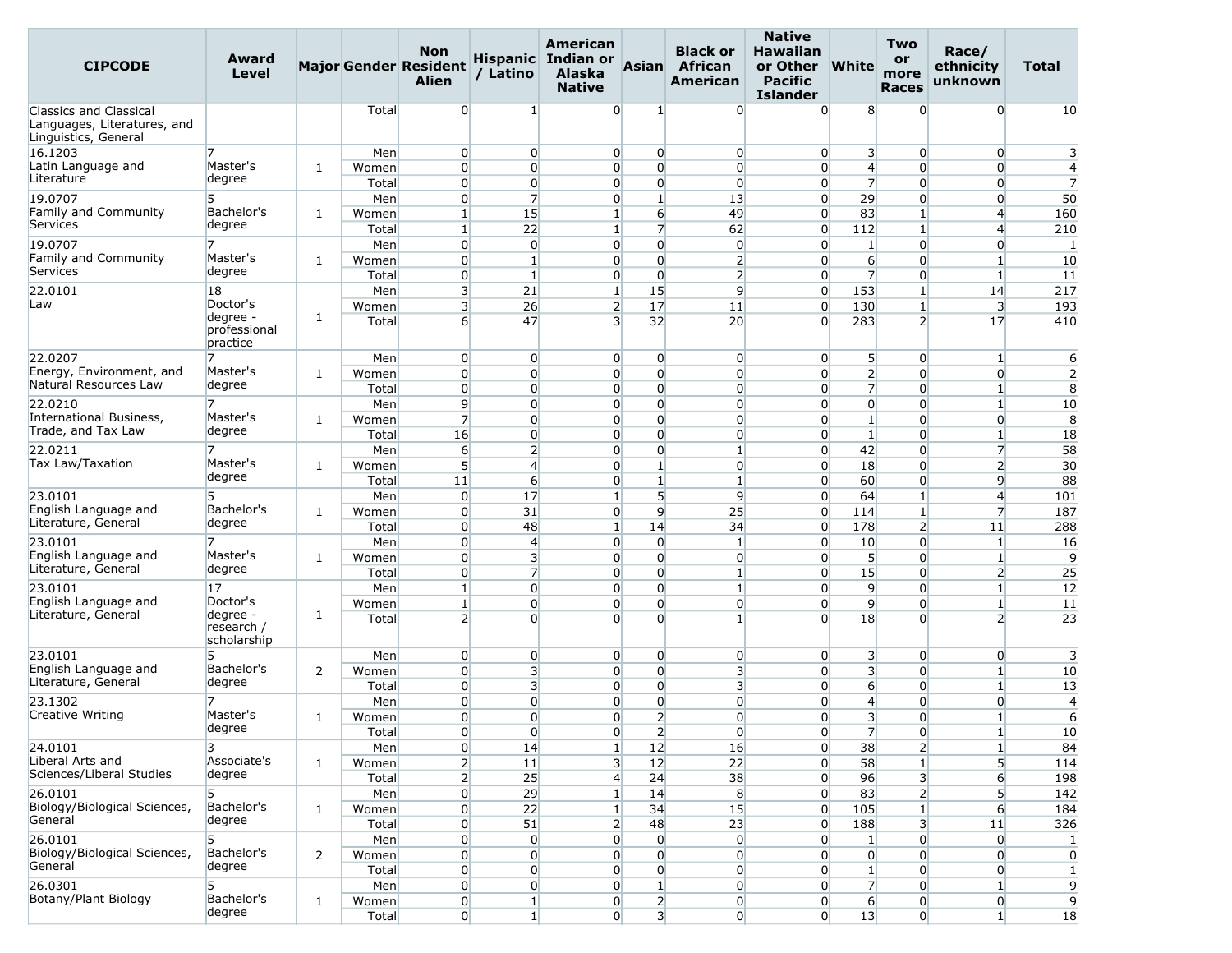| <b>CIPCODE</b>                           | Award<br>Level                                    |              |                | <b>Non</b><br><b>Major Gender Resident</b><br><b>Alien</b> | / Latino                       | American<br>Hispanic Indian or<br><b>Alaska</b><br><b>Native</b> | Asian                      | <b>Black or</b><br><b>African</b><br><b>American</b> | <b>Native</b><br><b>Hawaiian</b><br>or Other<br><b>Pacific</b><br><b>Islander</b> | <b>White</b>                     | <b>Two</b><br>or<br>more<br><b>Races</b> | Race/<br>ethnicity<br>unknown    | <b>Total</b>   |
|------------------------------------------|---------------------------------------------------|--------------|----------------|------------------------------------------------------------|--------------------------------|------------------------------------------------------------------|----------------------------|------------------------------------------------------|-----------------------------------------------------------------------------------|----------------------------------|------------------------------------------|----------------------------------|----------------|
| 26.0301                                  |                                                   | 1            | Men            | $\overline{0}$                                             | $\vert$ 1                      | $\overline{0}$                                                   | $\overline{0}$             | $\overline{0}$                                       | $\overline{0}$                                                                    | $\overline{0}$                   | $\overline{0}$                           | $\overline{0}$                   | 1              |
| Botany/Plant Biology                     | Master's                                          |              | Women          | $\overline{0}$                                             | $\overline{0}$                 | $\overline{0}$                                                   | $\overline{0}$             | $\overline{0}$                                       | $\overline{0}$                                                                    | $\mathbf{1}$                     | $\Omega$                                 | $\Omega$                         | $\mathbf{1}$   |
|                                          | degree                                            |              | Total          | $\overline{0}$                                             | $\mathbf{1}$                   | $\overline{0}$                                                   | $\overline{0}$             | $\overline{0}$                                       | $\overline{0}$                                                                    | $\mathbf{1}$                     | $\overline{0}$                           | $\overline{0}$                   | $\overline{c}$ |
| 26.0301                                  | 17                                                |              | Men            | $\mathbf{1}$                                               | $\overline{0}$                 | $\overline{0}$                                                   | $\overline{0}$             | $\overline{0}$                                       | $\overline{0}$                                                                    | $\mathbf{1}$                     | $\Omega$                                 | $\overline{0}$                   | $\overline{2}$ |
| Botany/Plant Biology                     | Doctor's                                          |              | Women          | $\mathbf{1}$                                               | $\overline{0}$                 | $\overline{0}$                                                   | $\overline{0}$             | $\overline{0}$                                       | $\overline{0}$                                                                    | $\overline{0}$                   | $\Omega$                                 | $\overline{0}$                   | 1              |
|                                          | degree -<br>research /<br>scholarship             | 1            | Total          | $\overline{2}$                                             | $\Omega$                       | $\Omega$                                                         | $\Omega$                   | $\overline{0}$                                       | $\Omega$                                                                          | $1\vert$                         | $\Omega$                                 | $\overline{0}$                   | 3              |
| 26.0305                                  | 7                                                 |              | Men            | $\mathbf{1}$                                               | $\overline{0}$                 | $\overline{0}$                                                   | $\overline{0}$             | $\overline{0}$                                       | $\overline{0}$                                                                    | $\overline{0}$                   | $\overline{0}$                           | $\overline{0}$                   | 1              |
| Plant                                    | Master's                                          | 1            | Women          | $\overline{0}$                                             | $\overline{0}$                 | $\overline{0}$                                                   | $\Omega$                   | $\overline{0}$                                       | $\overline{0}$                                                                    | $\overline{0}$                   | $\Omega$                                 | $\overline{0}$                   | 0              |
| Pathology/Phytopathology                 | degree                                            |              | Total          | $\mathbf{1}$                                               | $\overline{0}$                 | $\overline{0}$                                                   | $\overline{0}$             | $\overline{0}$                                       | $\overline{0}$                                                                    | $\overline{0}$                   | $\overline{0}$                           | $\overline{0}$                   | 1              |
| 26.0305                                  | 17                                                |              | Men            | $\overline{2}$                                             | $\overline{0}$                 | $\overline{0}$                                                   | $\mathbf{1}$               | $\overline{0}$                                       | $\overline{0}$                                                                    | $\overline{0}$                   | $\Omega$                                 | $\overline{0}$                   | 3              |
| Plant<br>Pathology/Phytopathology        | Doctor's                                          |              | Women          | $\overline{0}$                                             | $\overline{0}$                 | $\overline{0}$                                                   | $\Omega$                   | $\overline{0}$                                       | $\overline{0}$                                                                    | $\overline{0}$                   | $\Omega$                                 | $\Omega$                         | 0              |
|                                          | degree -<br>research /<br>scholarship             | 1            | Total          | $\overline{2}$                                             | $\overline{0}$                 | $\Omega$                                                         | 1                          | $\overline{0}$                                       | $\Omega$                                                                          | $\Omega$                         | $\Omega$                                 | 0                                | 3              |
| 26.0308                                  | 7                                                 |              | Men            | $\overline{0}$                                             | $\overline{0}$                 | $\overline{0}$                                                   | $\overline{0}$             | $\overline{0}$                                       | $\overline{0}$                                                                    | $\overline{0}$                   | $\overline{0}$                           | $\overline{0}$                   | $\mathbf 0$    |
| Plant Molecular Biology                  | Master's                                          | 1            | Women          | $\overline{0}$                                             | $\overline{0}$                 | $\overline{0}$                                                   | $\overline{0}$             | $\overline{0}$                                       | $\overline{0}$                                                                    | $\mathbf{1}$                     | $\Omega$                                 | $\overline{0}$                   | 1              |
|                                          | degree                                            |              | Total          | $\overline{0}$                                             | $\overline{0}$                 | $\overline{0}$                                                   | $\overline{0}$             | $\overline{0}$                                       | $\overline{0}$                                                                    | $1\overline{ }$                  | $\Omega$                                 | $\overline{0}$                   | $\mathbf{1}$   |
| 26.0308                                  | 17                                                |              | Men            | $1\overline{ }$                                            | $\overline{0}$                 | $\overline{0}$                                                   | $\overline{0}$             | $\overline{0}$                                       | $\overline{0}$                                                                    | $\mathbf{1}$                     | $\Omega$                                 | $\overline{0}$                   | $\overline{2}$ |
| Plant Molecular Biology                  | Doctor's                                          |              | Women          | $\mathbf{1}$                                               | $\overline{0}$                 | $\overline{0}$                                                   | $\overline{0}$             | $\overline{0}$                                       | $\overline{0}$                                                                    | $\overline{0}$                   | $\Omega$                                 | 0                                | 1              |
|                                          | degree -<br>research /<br>scholarship             | 1            | Total          | $\overline{2}$                                             | $\Omega$                       | $\Omega$                                                         | $\Omega$                   | $\Omega$                                             | $\Omega$                                                                          | $1\vert$                         | $\Omega$                                 | $\Omega$                         | 3              |
| 26.0406                                  |                                                   |              | Men            | $\mathbf{1}$                                               | $\overline{0}$                 | $\overline{0}$                                                   | $\overline{0}$             | $\overline{0}$                                       | $\overline{0}$                                                                    | $\mathbf{1}$                     | $\overline{0}$                           | $\overline{0}$                   | 2              |
| Cell/Cellular and Molecular              | Master's                                          | 1            | Women          | $\overline{0}$                                             | $\overline{0}$                 | $\overline{0}$                                                   | $\overline{0}$             | $\overline{0}$                                       | $\overline{0}$                                                                    | $\overline{0}$                   | $\Omega$                                 | $\overline{0}$                   | $\mathbf 0$    |
| Biology                                  | degree                                            |              | Total          | 1 <sup>1</sup>                                             | $\overline{0}$                 | $\overline{0}$                                                   | $\Omega$                   | $\overline{0}$                                       | $\overline{0}$                                                                    | $\mathbf{1}$                     | $\Omega$                                 | $\Omega$                         | $\overline{2}$ |
| 26.0406                                  | 17                                                |              | Men            | $1\overline{ }$                                            | $\overline{0}$                 | $\overline{0}$                                                   | $\overline{0}$             | $\overline{0}$                                       | $\overline{0}$                                                                    | $\mathbf{1}$                     | $\overline{0}$                           | $\overline{0}$                   | $\overline{2}$ |
| Cell/Cellular and Molecular              | Doctor's                                          |              | Women          | $\overline{2}$                                             | $\overline{0}$                 | $\overline{0}$                                                   | $\overline{0}$             | $\overline{0}$                                       | $\overline{0}$                                                                    | $\overline{2}$                   | $\Omega$                                 | $\Omega$                         | 4              |
| Biology                                  | degree -<br>research /<br>scholarship             | 1            | Total          | $\overline{\mathbf{3}}$                                    | $\Omega$                       | $\Omega$                                                         | $\Omega$                   | $\Omega$                                             | $\Omega$                                                                          | $\overline{3}$                   | $\Omega$                                 | $\Omega$                         | 6              |
| 26.0503                                  | 5                                                 |              | Men            | $\overline{0}$                                             | 15                             | $\overline{0}$                                                   | 16                         | 5                                                    | $\vert$ 1                                                                         | 32                               | $\mathbf{1}$                             | 5                                | 75             |
| Medical Microbiology and                 | Bachelor's                                        | 1            | Women          | $\overline{0}$                                             | 11                             | $1\vert$                                                         | 13                         | 3                                                    | $\overline{0}$                                                                    | 31                               | $\mathbf{1}$                             | $1\vert$                         | 61             |
| Bacteriology                             | degree                                            |              | Total          | $\overline{0}$                                             | 26                             | $1\overline{ }$                                                  | 29                         | 8                                                    | $\vert$ 1                                                                         | 63                               | $\overline{2}$                           | 6                                | 136            |
| 26.0503                                  | 7                                                 |              | Men            | $\overline{0}$                                             | $\mathbf 1$                    | $\overline{0}$                                                   | $\overline{0}$             | $\overline{0}$                                       | $\overline{0}$                                                                    | $\overline{2}$                   | $\Omega$                                 | $\overline{0}$                   | 3              |
| Medical Microbiology and<br>Bacteriology | Master's<br>degree                                | 1            | Women          | $\overline{0}$                                             | $\overline{0}$                 | $\overline{0}$                                                   | $\overline{0}$             | $\overline{0}$                                       | $\overline{0}$                                                                    | $1\overline{ }$                  | $\Omega$                                 | $\overline{0}$                   | 1              |
|                                          |                                                   |              | Total          | $\overline{0}$                                             | $\mathbf{1}$                   | $\Omega$                                                         | $\Omega$                   | $\overline{0}$                                       | $\overline{0}$                                                                    | 3                                | $\Omega$                                 | $\overline{0}$                   | 4              |
| 26.0503<br>Medical Microbiology and      | 17<br>Doctor's                                    |              | Men            | $\mathbf{1}$                                               | $\overline{0}$                 | $\overline{0}$                                                   | $\overline{0}$             | $\overline{0}$                                       | $\Omega$                                                                          | $1\overline{ }$                  | $\Omega$                                 | $\overline{0}$                   | $\overline{2}$ |
| Bacteriology                             | degree -                                          | 1            | Women          | $\overline{0}$                                             | $\mathbf{1}$                   | $\overline{0}$                                                   | $\overline{0}$<br>$\Omega$ | $\overline{0}$                                       | $\overline{0}$                                                                    | $\overline{2}$                   | $\Omega$                                 | $\overline{0}$                   | 3              |
|                                          | research /<br>scholarship                         |              | Total          | 1 <sup>1</sup>                                             | $\mathbf{1}$                   | $\Omega$                                                         |                            | $\overline{0}$                                       | $\Omega$                                                                          | $\overline{\mathbf{3}}$          | $\Omega$                                 | $\Omega$                         | 5              |
| 26.0701                                  | 5                                                 |              | Men            | $\Omega$                                                   | $\mathbf{1}$                   | $\overline{0}$                                                   | $\overline{2}$             | $\mathbf{1}$                                         | $\overline{0}$                                                                    | 8                                | $\overline{0}$                           | $\Omega$                         | 12             |
| Zoology/Animal Biology                   | Bachelor's                                        | $\mathbf{1}$ | Women          | $\overline{0}$                                             | $\overline{\mathbf{3}}$        | $\overline{0}$                                                   | $\mathbf{1}$               | $\mathbf{1}$                                         | $\overline{0}$                                                                    | 22                               | $\overline{0}$                           | $\overline{0}$                   | 27             |
|                                          | degree                                            |              | Total          | $\overline{0}$                                             | $\overline{4}$                 | $\overline{0}$                                                   | $\overline{\mathbf{3}}$    | $\overline{2}$                                       | $\overline{0}$                                                                    | 30 <sub>2</sub>                  | $\Omega$                                 | $\overline{0}$                   | 39             |
| 26.0701                                  | 7                                                 |              | Men            | $\overline{0}$                                             | $\overline{0}$                 | $\overline{0}$                                                   | $\overline{0}$             | $\overline{0}$                                       | $\overline{0}$                                                                    | $\overline{0}$                   | $\overline{0}$                           | $\overline{0}$                   | 0              |
| Zoology/Animal Biology                   | Master's<br>degree                                | 1            | Women          | $\overline{0}$                                             | $\overline{0}$                 | $\overline{0}$                                                   | $\overline{0}$             | $\overline{0}$                                       | $\overline{0}$                                                                    | $\left  4 \right $               | $\overline{0}$                           | $\overline{0}$                   | 4              |
|                                          |                                                   |              | Total          | $\mathbf 0$                                                | $\mathbf{0}$                   | $\overline{0}$                                                   | $\overline{0}$             | $\overline{0}$                                       | $\overline{0}$                                                                    | $\overline{4}$                   | $\overline{0}$                           | 0                                | 4              |
| 26.0701                                  | 17                                                |              | Men            | $\overline{0}$                                             | $\overline{0}$                 | $\overline{0}$                                                   | $\overline{0}$             | $\overline{0}$                                       | $\overline{0}$                                                                    | $\overline{0}$                   | $\overline{0}$                           | $\mathbf{1}$                     | 1              |
| Zoology/Animal Biology                   | Doctor's<br>degree -<br>research /<br>scholarship | 1            | Women<br>Total | $\mathbf{1}$<br>$1\overline{ }$                            | $\mathbf{0}$<br>$\overline{0}$ | $\overline{0}$<br>$\overline{0}$                                 | $\overline{0}$<br>$\Omega$ | $\overline{0}$<br>$\overline{0}$                     | $\overline{0}$<br>$\Omega$                                                        | $\overline{5}$<br>5 <sup>1</sup> | $\overline{0}$<br>$\Omega$               | $\overline{0}$<br>1 <sup>1</sup> | 6<br>7         |
| 26.0702                                  | 5                                                 |              | Men            | $\overline{0}$                                             | $\overline{4}$                 | $\overline{0}$                                                   | $\overline{0}$             | $\mathbf{1}$                                         | $\overline{0}$                                                                    | 5 <sup>1</sup>                   | $\overline{0}$                           | $\overline{0}$                   | 10             |
| Entomology                               | Bachelor's                                        | $\mathbf{1}$ | Women          | $\overline{0}$                                             | $\overline{2}$                 | $\overline{0}$                                                   | $\overline{0}$             | $\overline{0}$                                       | $\overline{0}$                                                                    | $\overline{4}$                   | $\overline{0}$                           | $\overline{0}$                   | 6              |
|                                          | degree                                            |              | Total          | 0                                                          | 6                              | $\overline{0}$                                                   | $\overline{0}$             | $\mathbf{1}$                                         | $\overline{0}$                                                                    | 9                                | $\overline{0}$                           | $\overline{0}$                   | 16             |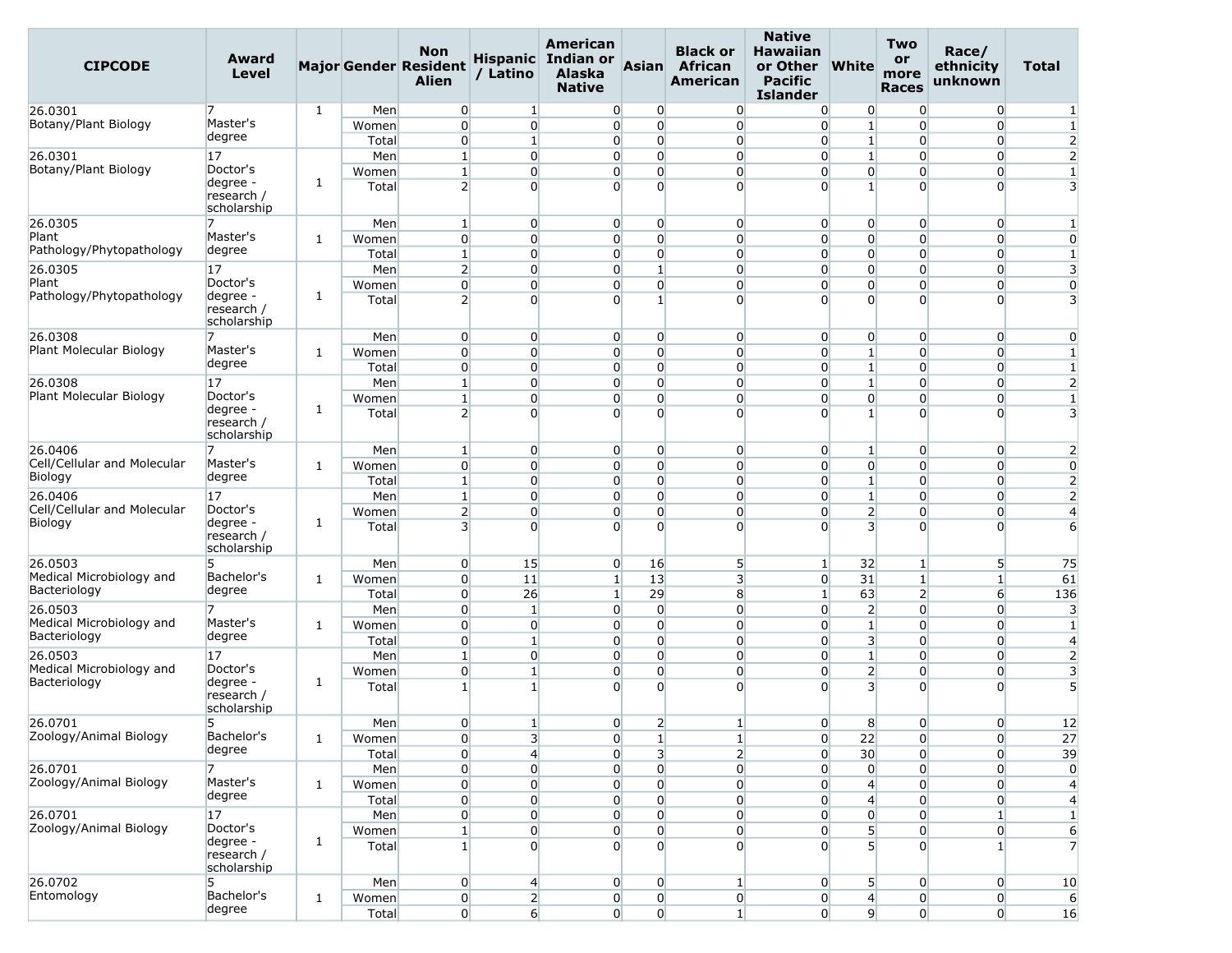| <b>CIPCODE</b>                               | Award<br><b>Level</b>                 |              |                | <b>Non</b><br><b>Major Gender Resident</b><br><b>Alien</b> | / Latino                         | American<br>Hispanic Indian or<br><b>Alaska</b><br><b>Native</b> | Asian                                               | <b>Black or</b><br><b>African</b><br><b>American</b> | <b>Native</b><br><b>Hawaiian</b><br>or Other<br><b>Pacific</b><br><b>Islander</b> | <b>White</b>                              | <b>Two</b><br>or<br>more<br><b>Races</b> | Race/<br>ethnicity<br>unknown    | <b>Total</b>            |
|----------------------------------------------|---------------------------------------|--------------|----------------|------------------------------------------------------------|----------------------------------|------------------------------------------------------------------|-----------------------------------------------------|------------------------------------------------------|-----------------------------------------------------------------------------------|-------------------------------------------|------------------------------------------|----------------------------------|-------------------------|
| 26.0702                                      | 7                                     | 1            | Men            | $\overline{2}$                                             | $\overline{0}$                   | $\mathbf{1}$                                                     | $\overline{0}$                                      | $\overline{0}$                                       | $\overline{0}$                                                                    | $\overline{4}$                            | $\Omega$                                 | $\overline{0}$                   | 7                       |
| Entomology                                   | Master's                              |              | Women          | $\overline{\mathbf{3}}$                                    | $\overline{0}$                   | $\overline{0}$                                                   | $1\overline{ }$                                     | $\overline{0}$                                       | $\overline{0}$                                                                    | $6 \overline{6}$                          | $\Omega$                                 | $\overline{0}$                   | 10                      |
|                                              | degree                                |              | Total          | 5 <sup>1</sup>                                             | $\overline{0}$                   | $1\overline{ }$                                                  | $\mathbf{1}$                                        | $\overline{0}$                                       | $\overline{0}$                                                                    | 10                                        | $\overline{0}$                           | $\overline{0}$                   | 17                      |
| 26.0702                                      | 17                                    |              | Men            | $\overline{4}$                                             | $\overline{0}$                   | $\overline{0}$                                                   | $\overline{0}$                                      | $\overline{0}$                                       | $\overline{0}$                                                                    | $\overline{2}$                            | $\overline{0}$                           | $\mathbf{1}$                     | $\overline{7}$          |
| Entomology                                   | Doctor's                              | 1            | Women          | 5 <sup>1</sup>                                             | $\overline{0}$                   | $\overline{0}$                                                   | $\overline{0}$                                      | $\overline{0}$                                       | $\overline{0}$                                                                    | $\overline{4}$                            | $\overline{0}$                           | $\overline{0}$                   | 9                       |
|                                              | degree -<br>research /<br>scholarship |              | Total          | $\overline{9}$                                             | $\overline{0}$                   | $\Omega$                                                         | $\Omega$                                            | $\overline{0}$                                       | $\Omega$                                                                          | $6 \overline{6}$                          | $\Omega$                                 | 1 <sup>1</sup>                   | 16                      |
| 26.0801                                      | 17                                    |              | Men            | $\overline{0}$                                             | $\overline{0}$                   | $\overline{0}$                                                   | $\overline{0}$                                      | $\overline{0}$                                       | $\overline{0}$                                                                    | $\overline{0}$                            | $\overline{0}$                           | $\overline{0}$                   | $\overline{0}$          |
| Genetics, General                            | Doctor's                              | 1            | Women          | $\mathbf{1}$                                               | $\overline{0}$                   | $\overline{0}$                                                   | $\overline{0}$                                      | $\overline{0}$                                       | $\overline{0}$                                                                    | $\overline{0}$                            | $\Omega$                                 | $\overline{0}$                   | $\mathbf{1}$            |
|                                              | degree -<br>research /<br>scholarship |              | Total          | $\mathbf{1}$                                               | $\overline{0}$                   | $\overline{0}$                                                   | $\Omega$                                            | $\overline{0}$                                       | $\Omega$                                                                          | $\Omega$                                  | $\Omega$                                 | $\Omega$                         | $\mathbf{1}$            |
| 26.0908                                      | 5                                     |              | Men            | $\overline{0}$                                             | 10                               |                                                                  | $\overline{2}$<br>$\overline{2}$                    | $5\overline{)}$                                      | $\overline{0}$                                                                    | 19                                        | $\mathbf{1}$                             | $\mathbf{1}$                     | 40                      |
| Exercise Physiology                          | Bachelor's                            | 1            | Women          | $\overline{0}$                                             | $5\overline{)}$                  | $\mathbf{1}$                                                     | $\overline{7}$                                      | $5\overline{)}$                                      | $\overline{0}$                                                                    | 45                                        | $\Omega$                                 | $\overline{3}$                   | 66                      |
|                                              | degree                                |              | Total          | $\overline{0}$                                             | 15                               |                                                                  | $\overline{9}$<br>3                                 | 10                                                   | $\overline{0}$                                                                    | 64                                        | 1                                        | $\overline{4}$                   | 106                     |
| 26.0908                                      | 7                                     |              | Men            | $\overline{\mathbf{3}}$                                    | $\mathbf{1}$                     |                                                                  | $\overline{0}$<br>$\mathbf{1}$                      | $\mathbf{1}$                                         | $\overline{0}$                                                                    | $\overline{7}$                            | $\overline{0}$                           | $\overline{0}$                   | 13                      |
| Exercise Physiology                          | Master's                              | 1            | Women          | $\overline{0}$                                             | $\overline{0}$                   | $\overline{0}$                                                   | $\overline{0}$                                      | $\mathbf{1}$                                         | $\overline{0}$                                                                    | 9                                         | $\Omega$                                 | $\overline{2}$                   | 12                      |
|                                              | degree                                |              | Total          | 3                                                          | $\mathbf{1}$                     |                                                                  | $\mathbf{1}$<br>$\overline{0}$                      | $\overline{2}$                                       | $\overline{0}$                                                                    | 16                                        | $\overline{0}$                           | $\overline{2}$                   | 25                      |
| 26.0908                                      | 17                                    |              | Men            | $\left 4\right $                                           | $\overline{0}$                   | $\overline{0}$                                                   | $\overline{0}$                                      | $\overline{0}$                                       | $\overline{0}$                                                                    | $6 \overline{6}$                          | $\overline{0}$                           | $\overline{0}$                   | 10                      |
| Exercise Physiology                          | Doctor's<br>degree -                  | 1            | Women          | $\overline{2}$                                             | $\overline{0}$                   | $\overline{0}$                                                   | $\overline{0}$                                      | $\mathbf{1}$                                         | $\overline{0}$                                                                    | $\overline{\mathbf{3}}$                   | $\overline{0}$                           | $\overline{0}$                   | 6                       |
|                                              | research /<br>scholarship             |              | Total          | $6 \overline{6}$                                           | $\overline{0}$                   | $\Omega$                                                         | $\Omega$                                            | $\mathbf{1}$                                         | $\Omega$                                                                          | $\overline{9}$                            | $\Omega$                                 | $\Omega$                         | 16                      |
| 26.1301                                      |                                       |              | Men            | $\mathbf{1}$                                               | $\overline{0}$                   | $\overline{0}$                                                   | $\overline{0}$                                      | $\overline{0}$                                       | $\overline{0}$                                                                    | $\mathbf{1}$                              | $\overline{0}$                           | $\overline{0}$                   | $\overline{2}$          |
| Ecology                                      | Master's                              | 1            | Women          | $\mathbf{1}$                                               | $\overline{0}$                   |                                                                  | $\overline{0}$<br>$\overline{0}$                    | $\overline{0}$                                       | $\overline{0}$                                                                    | $\overline{7}$                            | $\Omega$                                 | $\overline{0}$                   | 8                       |
|                                              | degree                                |              | Total          | $\overline{2}$                                             | $\overline{0}$                   | $\overline{0}$                                                   | $\overline{0}$                                      | $\overline{0}$                                       | $\overline{0}$                                                                    | 8                                         | $\overline{0}$                           | $\overline{0}$                   | 10                      |
| 26.1301                                      | 17                                    |              | Men            | 5 <sup>1</sup>                                             | $\mathbf{1}$                     |                                                                  | $\overline{0}$<br>$\overline{0}$                    | $\overline{0}$                                       | $\overline{0}$                                                                    | 5 <sup>1</sup>                            | $\overline{0}$                           | $\overline{0}$                   | 11                      |
| Ecology                                      | Doctor's<br>degree -                  | 1            | Women          | $1\overline{ }$                                            | $\overline{0}$                   | $\overline{0}$                                                   | $\overline{0}$                                      | $\overline{0}$                                       | $\overline{0}$                                                                    | $\overline{2}$                            | $\overline{0}$                           | $\mathbf{1}$                     | $\overline{4}$          |
|                                              | research /<br>scholarship             |              | Total          | 6                                                          | $\mathbf{1}$                     | $\Omega$                                                         | $\overline{0}$                                      | $\overline{0}$                                       | $\Omega$                                                                          | $\overline{7}$                            | $\Omega$                                 | 1 <sup>1</sup>                   | 15                      |
| 26.1309                                      | 7                                     |              | Men            | $\overline{0}$                                             | $\overline{0}$                   | $\overline{0}$                                                   | $\overline{0}$                                      | $\overline{0}$                                       | $\overline{0}$                                                                    | $\overline{0}$                            | $\overline{0}$                           | $\overline{0}$                   | $\mathbf 0$             |
| Epidemiology                                 | Master's                              | 1            | Women          | $\overline{0}$                                             | $\overline{0}$                   | $\overline{0}$                                                   | $\overline{0}$                                      | $\overline{0}$                                       | $\overline{0}$                                                                    | $1\overline{ }$                           | $\overline{0}$                           | $\overline{0}$                   | $\mathbf{1}$            |
|                                              | degree                                |              | Total          | $\overline{0}$                                             | $\overline{0}$                   | $\overline{0}$                                                   | $\overline{0}$                                      | $\overline{0}$                                       | $\overline{0}$                                                                    | $\mathbf{1}$                              | $\overline{0}$                           | $\overline{0}$                   | $\mathbf{1}$            |
| 26.9999                                      | 7                                     |              | Men            | $\overline{0}$                                             | $\overline{\mathbf{3}}$          | $\overline{0}$                                                   | $\mathbf{1}$                                        | $\overline{0}$                                       | $\overline{0}$                                                                    | 3 <sup>l</sup>                            | $\overline{0}$                           | $\overline{0}$                   | $\overline{7}$          |
| Biological and Biomedical<br>Sciences, Other | Master's<br>degree                    | $\mathbf{1}$ | Women          | $\mathbf{1}$                                               | $\overline{0}$                   | $\mathbf{1}$                                                     | $\overline{0}$                                      | $\overline{0}$                                       | $\overline{0}$                                                                    | 8                                         | $\overline{0}$                           | $\overline{0}$                   | 10                      |
|                                              |                                       |              | Total          | $\mathbf{1}$                                               | 3                                | $\mathbf{1}$                                                     | $\mathbf{1}$                                        | $\overline{0}$                                       | $\overline{0}$                                                                    | 11                                        | $\Omega$                                 | $\overline{0}$                   | 17                      |
| 26.9999<br>Biological and Biomedical         | 17<br>Doctor's                        |              | Men            | $\overline{7}$<br>$\overline{7}$                           | $\overline{0}$<br>$\overline{0}$ | $\overline{0}$<br>$\overline{0}$                                 | $\mathbf{1}$<br>$\overline{4}$                      | 1<br>$\overline{0}$                                  | $\overline{0}$<br>$\overline{0}$                                                  | $\overline{7}$<br>$\overline{9}$          | $\overline{0}$<br>$\overline{0}$         | $\overline{0}$<br>$\overline{0}$ | 16<br>20                |
| Sciences, Other                              | degree -                              | 1            | Women<br>Total | 14                                                         | $\Omega$                         | $\Omega$                                                         | 5 <sup>1</sup>                                      | $\vert$                                              | $\overline{0}$                                                                    | 16                                        | $\overline{0}$                           | $\overline{0}$                   | 36                      |
|                                              | research /<br>scholarship             |              |                |                                                            |                                  |                                                                  |                                                     |                                                      |                                                                                   |                                           |                                          |                                  |                         |
| 27.0101                                      | 5                                     |              | Men            | $\overline{0}$                                             | $\overline{9}$                   | $\mathbf{1}$                                                     | 3                                                   | $\overline{2}$                                       | $\overline{0}$                                                                    | 22                                        | 1                                        | $\overline{0}$                   | 38                      |
| Mathematics, General                         | Bachelor's<br>degree                  | $\mathbf{1}$ | Women          | $\overline{0}$                                             | $\overline{2}$                   | $\overline{0}$                                                   | $1\vert$                                            | $\overline{0}$                                       | $\overline{0}$                                                                    | 13                                        | $\overline{0}$                           | $\overline{0}$                   | 16                      |
|                                              |                                       |              | Total          | $\overline{0}$                                             | 11                               | $1\overline{ }$                                                  | $\overline{4}$                                      | $\overline{2}$                                       | $\overline{0}$                                                                    | 35                                        | $\mathbf{1}$                             | $\overline{0}$                   | 54                      |
| 27.0101<br>Mathematics, General              | 7<br>Master's                         |              | Men            | $1\vert$                                                   | $\overline{0}$                   |                                                                  | $\overline{0}$<br>$\overline{0}$                    | $\overline{0}$                                       | $\overline{0}$                                                                    | 5                                         | $\overline{0}$                           | 1 <sup>1</sup>                   | $\overline{7}$          |
|                                              | degree                                | 1            | Women          | $1\vert$                                                   | $1\vert$                         |                                                                  | $\overline{0}$<br>$\overline{0}$                    | $\mathbf{1}$                                         | $\overline{0}$                                                                    | $\overline{0}$                            | $\overline{0}$                           | $\overline{0}$                   | $\overline{\mathbf{3}}$ |
|                                              |                                       |              | Total          | $\overline{2}$                                             | $\mathbf{1}$                     | 0                                                                | $\overline{0}$                                      | 1                                                    | $\overline{0}$                                                                    | 5                                         | $\overline{0}$                           | $\mathbf{1}$                     | 10                      |
| 27.0101<br>Mathematics, General              | 17 <br>Doctor's                       |              | Men            | $\overline{2}$<br>$\overline{0}$                           | $\overline{0}$<br>$\overline{0}$ |                                                                  | $\overline{0}$<br>$\mathbf{1}$<br>$\overline{0}$    | $\overline{0}$                                       | $\overline{0}$                                                                    | $\overline{\mathbf{3}}$<br>$\overline{0}$ | $\overline{0}$                           | $\overline{0}$<br>$\overline{0}$ | 6                       |
|                                              | degree -<br>research /<br>scholarship | 1            | Women<br>Total | $\overline{2}$                                             | $\overline{0}$                   |                                                                  | $\overline{0}$<br>$\overline{0}$<br>$1\overline{ }$ | $\overline{0}$<br>$\overline{0}$                     | $\overline{0}$<br>$\Omega$                                                        | 3                                         | $\overline{0}$<br>$\Omega$               | $\overline{0}$                   | $\mathbf 0$<br>6        |
| 27.0101                                      | 5                                     |              | Men            | $\overline{0}$                                             | $\overline{0}$                   | $\overline{0}$                                                   | $\overline{0}$                                      | $\overline{0}$                                       | $\overline{0}$                                                                    | $\mathbf{2}$                              | $\overline{0}$                           | $1\vert$                         | 3                       |
| Mathematics, General                         | Bachelor's                            | $\mathsf{2}$ | Women          | $\overline{0}$                                             | $\mathbf{1}$                     | $\overline{0}$                                                   | $\overline{0}$                                      | $\overline{0}$                                       | $\overline{0}$                                                                    | $\mathbf{0}$                              | $\overline{0}$                           | $\overline{0}$                   | $\mathbf{1}$            |
|                                              | degree                                |              | Total          | $\overline{0}$                                             | $1\vert$                         |                                                                  | $\overline{0}$<br>$\overline{0}$                    | $\overline{0}$                                       | $\overline{0}$                                                                    | $\overline{2}$                            | $\overline{0}$                           | $1\vert$                         | $\overline{4}$          |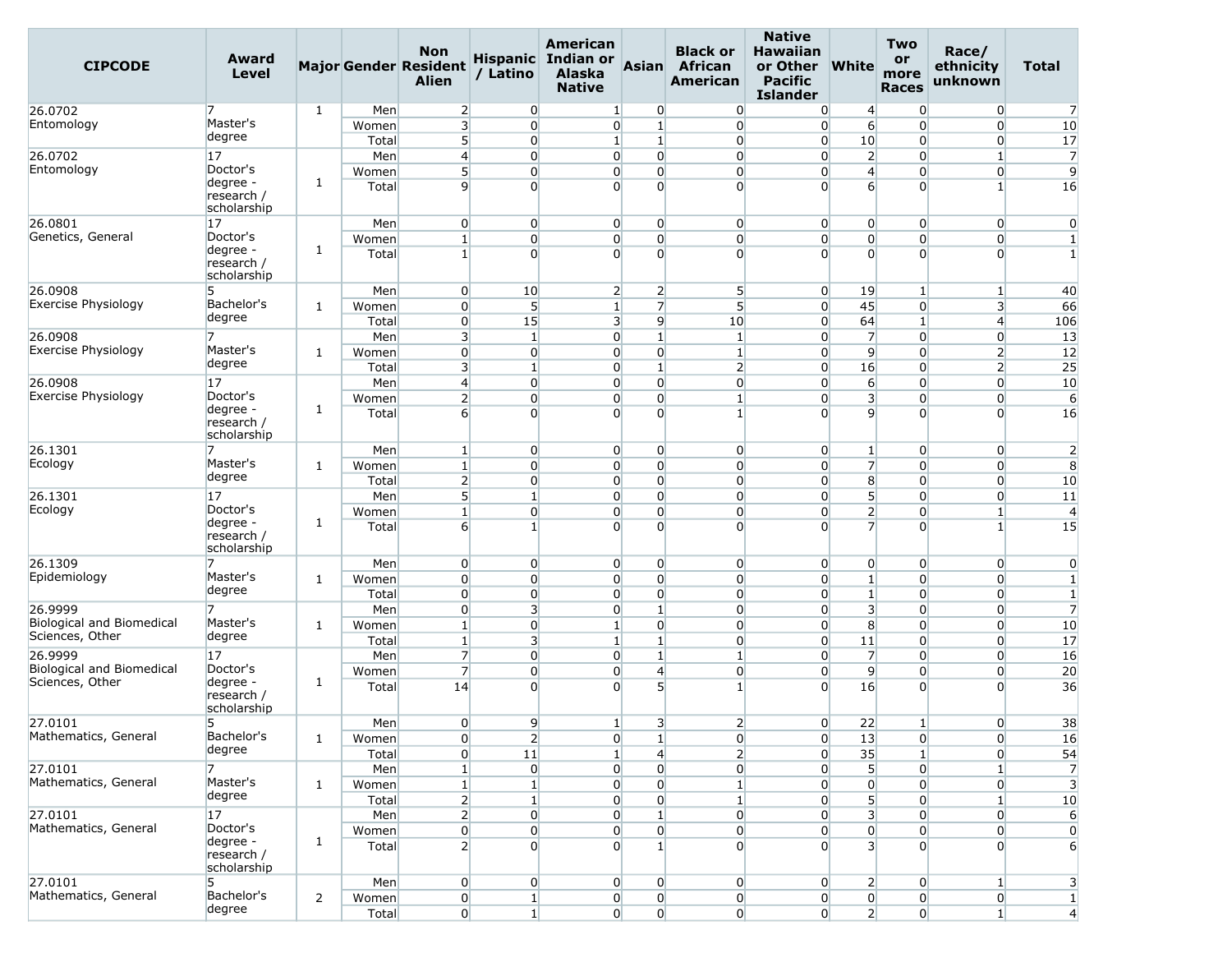| <b>CIPCODE</b>                                    | Award<br>Level                        |   |       | <b>Non</b><br><b>Major Gender Resident</b><br>Alien | / Latino                         | American<br>Hispanic Indian or<br>Alaska<br><b>Native</b> | Asian                   | <b>Black or</b><br><b>African</b><br><b>American</b> | <b>Native</b><br><b>Hawaiian</b><br>or Other<br><b>Pacific</b><br><b>Islander</b> | <b>White</b>                   | <b>Two</b><br>or<br>more<br><b>Races</b> | Race/<br>ethnicity<br>unknown | Total                   |
|---------------------------------------------------|---------------------------------------|---|-------|-----------------------------------------------------|----------------------------------|-----------------------------------------------------------|-------------------------|------------------------------------------------------|-----------------------------------------------------------------------------------|--------------------------------|------------------------------------------|-------------------------------|-------------------------|
| 27.0501                                           | 5                                     | 1 | Men   | $\mathbf{1}$                                        | $\overline{2}$                   | $\overline{0}$                                            | 4                       | $\overline{0}$                                       | $\overline{0}$                                                                    | 9                              | $\overline{0}$                           | $\overline{0}$                | 16                      |
| Statistics, General                               | Bachelor's                            |   | Women | $\overline{0}$                                      | $1\overline{ }$                  | $\overline{0}$                                            | $1\overline{ }$         | 1                                                    | $\overline{0}$                                                                    | $6 \overline{}$                | $\Omega$                                 | $\overline{2}$                | 11                      |
|                                                   | degree                                |   | Total | $1\overline{ }$                                     | 3                                | $\overline{0}$                                            | 5                       | $\mathbf{1}$                                         | $\overline{0}$                                                                    | 15                             | $\overline{0}$                           | $\overline{2}$                | 27                      |
| 27.0501                                           |                                       |   | Men   | $\overline{4}$                                      | $\overline{0}$                   | $\Omega$                                                  | $\overline{0}$          | $\overline{0}$                                       | $\overline{0}$                                                                    | 3                              | $\Omega$                                 | $\mathbf{1}$                  | 8                       |
| Statistics, General                               | Master's                              | 1 | Women | $1\overline{ }$                                     | $\overline{0}$                   | $\overline{0}$                                            | $\overline{0}$          | $\overline{0}$                                       | $\overline{0}$                                                                    | $\overline{0}$                 | $\overline{0}$                           | $\overline{2}$                | $\overline{\mathbf{3}}$ |
|                                                   | degree                                |   | Total | 5 <sup>1</sup>                                      | $\Omega$                         | $\Omega$                                                  | $\overline{0}$          | $\overline{0}$                                       | $\overline{0}$                                                                    | 3                              | $\Omega$                                 | 3                             | 11                      |
| 27.0501                                           | 17                                    |   | Men   | $1\overline{ }$                                     | $\overline{0}$                   | $\overline{0}$                                            | $\mathbf{1}$            | $\overline{0}$                                       | $\overline{0}$                                                                    | $\overline{0}$                 | $\Omega$                                 | 0                             | $\overline{2}$          |
| Statistics, General                               | Doctor's                              |   | Women | $1\overline{ }$                                     | $\overline{0}$                   | $\overline{0}$                                            | $\overline{0}$          | $\overline{0}$                                       | $\overline{0}$                                                                    | $\overline{0}$                 | $\overline{0}$                           | $\overline{0}$                | $\mathbf{1}$            |
|                                                   | degree -<br>research /<br>scholarship | 1 | Total | $\overline{2}$                                      | $\Omega$                         | $\Omega$                                                  | $\mathbf{1}$            | $\overline{0}$                                       | $\Omega$                                                                          | $\overline{0}$                 | $\Omega$                                 | $\Omega$                      | $\overline{3}$          |
| 27.0501                                           | 5                                     |   | Men   | $\overline{0}$                                      | 1 <sup>1</sup>                   | $\overline{0}$                                            | $\overline{0}$          | $\overline{0}$                                       | $\overline{0}$                                                                    | $\mathbf{1}$                   | $\overline{0}$                           | $\overline{0}$                | $\overline{2}$          |
| Statistics, General                               | Bachelor's                            | 2 | Women | $\overline{0}$                                      | $\Omega$                         | $\overline{0}$                                            | $1\overline{ }$         | $\overline{0}$                                       | $\overline{0}$                                                                    | $\overline{0}$                 | $\overline{0}$                           | $\overline{0}$                | $\mathbf{1}$            |
|                                                   | degree                                |   | Total | $\overline{0}$                                      | $\mathbf{1}$                     | $\overline{0}$                                            | $1\overline{ }$         | $\overline{0}$                                       | $\overline{0}$                                                                    | $\mathbf{1}$                   | $\overline{0}$                           | $\overline{0}$                | $\overline{\mathbf{3}}$ |
| 30.1201                                           | 7                                     |   | Men   | $\overline{0}$                                      | $\overline{0}$                   | $\overline{0}$                                            | $\overline{0}$          | $\overline{0}$                                       | $\overline{0}$                                                                    | $\overline{0}$                 | $\Omega$                                 | $\overline{0}$                | $\overline{0}$          |
| Historic Preservation and                         | Master's                              | 1 | Women | $\overline{0}$                                      | $\overline{0}$                   | $\overline{0}$                                            | $\overline{0}$          | $\overline{0}$                                       | $\overline{0}$                                                                    | $\mathbf{1}$                   | $\Omega$                                 | $\overline{0}$                | $\mathbf{1}$            |
| Conservation                                      | degree                                |   | Total | $\overline{0}$                                      | $\overline{0}$                   | $\overline{0}$                                            | $\overline{0}$          | $\overline{0}$                                       | $\overline{0}$                                                                    | $\mathbf{1}$                   | $\overline{0}$                           | $\overline{0}$                | $1\overline{ }$         |
| 30.1401                                           | 7                                     |   | Men   | $\overline{0}$                                      | $\overline{0}$                   | $\overline{0}$                                            | $\overline{0}$          | $\overline{0}$                                       | $\overline{0}$                                                                    | $\overline{0}$                 | $\overline{0}$                           | $\overline{0}$                | $\overline{0}$          |
| Museology/Museum Studies                          | Master's                              | 1 | Women | $\overline{2}$                                      | $\overline{0}$                   | $\overline{0}$                                            | $\overline{0}$          | $\overline{0}$                                       | $\overline{0}$                                                                    | $\overline{0}$                 | $\overline{0}$                           | $\overline{0}$                | $\overline{2}$          |
|                                                   | degree                                |   | Total | $\overline{2}$                                      | $\Omega$                         | $\overline{0}$                                            | $\Omega$                | $\overline{0}$                                       | $\overline{0}$                                                                    | $\overline{0}$                 | $\Omega$                                 | $\overline{0}$                | $\overline{2}$          |
| 30.1901                                           | 17                                    |   | Men   | $1\overline{ }$                                     | $\overline{0}$                   | $\overline{0}$                                            | $\overline{0}$          | $\overline{0}$                                       | $\overline{0}$                                                                    | $\overline{0}$                 | $\overline{0}$                           | $\overline{0}$                | $\mathbf{1}$            |
| <b>Nutrition Sciences</b>                         | Doctor's                              |   | Women | $1\vert$                                            | $\overline{0}$                   | $\overline{0}$                                            | $\overline{0}$          | $\overline{0}$                                       | $\overline{0}$                                                                    | $\overline{0}$                 | $\overline{0}$                           | $\overline{0}$                | $\mathbf{1}$            |
|                                                   | degree -<br>research /<br>scholarship | 1 | Total | $\overline{2}$                                      | $\Omega$                         | $\overline{0}$                                            | $\overline{0}$          | $\overline{0}$                                       | $\Omega$                                                                          | $\overline{0}$                 | $\Omega$                                 | $\Omega$                      | $\overline{2}$          |
| 30.3301                                           | 5                                     |   | Men   | $\overline{0}$                                      | $\overline{0}$                   | $\overline{0}$                                            | $\overline{0}$          | $\overline{0}$                                       | $\overline{0}$                                                                    | $\overline{2}$                 | $\overline{0}$                           | $\overline{0}$                | $\overline{2}$          |
| Sustainability Studies                            | Bachelor's                            | 1 | Women | $\overline{0}$                                      | $\Omega$                         | $\overline{0}$                                            | $\overline{0}$          | $\overline{0}$                                       | $\overline{0}$                                                                    | $1\overline{ }$                | $\overline{0}$                           | $\overline{0}$                | $\mathbf{1}$            |
|                                                   | degree                                |   | Total | $\overline{0}$                                      | $\overline{0}$                   | $\overline{0}$                                            | $\overline{0}$          | $\overline{0}$                                       | $\overline{0}$                                                                    | $\overline{\mathbf{3}}$        | $\overline{0}$                           | $\overline{0}$                | $\overline{\mathbf{3}}$ |
| 30.9999                                           | 5.                                    |   | Men   | $\overline{0}$                                      | $\overline{4}$                   | $\overline{0}$                                            | 10                      | $\mathbf{1}$                                         | $\overline{0}$                                                                    | 30                             | $\Omega$                                 | $\overline{0}$                | 45                      |
| Multi-/Interdisciplinary                          | Bachelor's                            | 1 | Women | $\overline{0}$                                      | $\mathsf{S}$                     | $\overline{0}$                                            | 7                       | $\mathbf{1}$                                         | $\overline{0}$                                                                    | 16                             | $\overline{0}$                           | $\mathbf{1}$                  | 30                      |
| Studies, Other                                    | degree                                |   | Total | $\overline{0}$                                      | $\overline{9}$                   | $\overline{0}$                                            | 17                      | $\overline{2}$                                       | $\overline{0}$                                                                    | 46                             | $\overline{0}$                           | $\mathbf{1}$                  | 75                      |
| 31.0301                                           | 5                                     |   | Men   | $\overline{0}$                                      | $\overline{2}$                   | $\Omega$                                                  | 3                       | 8                                                    | $\overline{0}$                                                                    | $\overline{9}$                 | $\overline{0}$                           | $6 \overline{6}$              | 28                      |
| Parks, Recreation and Leisure Bachelor's          |                                       | 1 | Women | $1\overline{ }$                                     | 14                               | $\overline{0}$                                            | $\overline{\mathbf{3}}$ | 11                                                   | $\overline{0}$                                                                    | 64                             | $\overline{0}$                           | 6                             | 99                      |
| Facilities Management,                            | degree                                |   | Total | 1 <sup>1</sup>                                      | 16                               | $\Omega$                                                  | $6 \overline{6}$        | 19                                                   | $\overline{0}$                                                                    | 73                             | $\overline{0}$                           | 12                            | 127                     |
| General                                           |                                       |   |       |                                                     |                                  |                                                           |                         |                                                      |                                                                                   |                                |                                          |                               |                         |
| 31.0301<br>Parks, Recreation and Leisure Master's |                                       |   | Men   | $\overline{0}$                                      | $\overline{0}$                   | $\overline{0}$                                            | $\overline{0}$          | $\overline{0}$                                       | $\overline{0}$                                                                    | $\overline{0}$                 | $\overline{0}$                           | $\overline{0}$                | $\overline{0}$          |
| Facilities Management,                            | degree                                | 1 | Women | $\overline{2}$                                      | $\mathbf{1}$                     | $\overline{0}$                                            | $\mathbf{1}$            | $\mathbf{1}$                                         | $\overline{0}$                                                                    | $\overline{4}$                 | 1                                        | $\overline{0}$                | 10                      |
| General                                           |                                       |   | Total | $\overline{2}$                                      | $1\overline{ }$                  | $\overline{0}$                                            | $1\overline{ }$         | $\mathbf{1}$                                         | $\overline{0}$                                                                    | $\overline{4}$                 | $\mathbf{1}$                             | $\Omega$                      | 10                      |
| 31.0504                                           | 5.                                    |   | Men   | $\mathbf{1}$                                        | 12                               | $\overline{0}$                                            | $\overline{2}$          | 14                                                   | $\overline{0}$                                                                    | 52                             | $\overline{0}$                           | $\overline{4}$                | 85                      |
| Sport and Fitness                                 | Bachelor's                            | 1 | Women | $\overline{0}$                                      | $\overline{\mathbf{3}}$          | $\overline{0}$                                            | $\overline{0}$          | 15                                                   | $\overline{0}$                                                                    | 22                             | $\overline{2}$                           | $\overline{0}$                | 42                      |
| Administration/Management                         | degree                                |   | Total | $\mathbf{1}$                                        | 15                               | $\overline{0}$                                            | $\overline{2}$          | 29                                                   | $\overline{0}$                                                                    | 74                             | $\overline{2}$                           | 4                             | 127                     |
| 31.0504                                           | 7                                     |   | Men   | $\overline{\mathbf{3}}$                             | $\mathbf{1}$                     | $\Omega$                                                  | $\Omega$                | $\overline{3}$                                       | $\Omega$                                                                          | 18                             | $\overline{0}$                           | $\vert$                       | 26                      |
| Sport and Fitness                                 | Master's                              | 1 | Women | $\overline{0}$                                      | $\mathbf{1}$                     | $\overline{0}$                                            | $\overline{0}$          | $\overline{0}$                                       | $\overline{0}$                                                                    | 10                             | $\overline{0}$                           | $\overline{0}$                | 11                      |
| Administration/Management                         | degree                                |   | Total | 3 <sup>l</sup>                                      | $\overline{2}$                   | $\overline{0}$                                            | $\Omega$                | 3 <sup>l</sup>                                       | $\overline{0}$                                                                    | 28                             | $\overline{0}$                           | $\mathbf{1}$                  | 37                      |
| 38.0101                                           | 5                                     |   | Men   | $\overline{0}$                                      | $\bf{8}$                         | 1 <sup>1</sup>                                            | $\overline{\mathbf{3}}$ | $\overline{2}$                                       | 0                                                                                 | 22                             | $\overline{0}$                           | $\mathbf{1}$                  | 37                      |
| Philosophy                                        | Bachelor's                            | 1 | Women | $\overline{0}$                                      | $\overline{4}$                   | $\overline{0}$                                            | $\overline{2}$          | $\overline{4}$                                       | $\overline{0}$                                                                    | 8                              | $\overline{0}$                           | $\overline{0}$                | 18                      |
|                                                   | degree                                |   | Total | $\overline{0}$                                      | 12                               | 1 <sup>1</sup>                                            | 5 <sup>1</sup>          | $6 \overline{6}$                                     | $\overline{0}$                                                                    | 30                             | $\Omega$                                 | $1\overline{ }$               | 55                      |
| 38.0101                                           | $\overline{7}$                        |   | Men   | $\mathbf{1}$                                        | $\overline{0}$                   | $\overline{0}$                                            | $\overline{0}$          | $\overline{0}$                                       | $\overline{0}$                                                                    | $\overline{0}$                 | $\overline{0}$                           | $\overline{0}$                | $\mathbf{1}$            |
| Philosophy                                        | Master's                              | 1 | Women | $\overline{0}$                                      | $\overline{0}$                   | $\overline{0}$                                            | $\overline{0}$          | $\overline{0}$                                       | $\overline{0}$                                                                    | $\overline{0}$                 | $\Omega$                                 | $\overline{0}$                | $\overline{0}$          |
|                                                   | degree                                |   | Total | $1\overline{ }$                                     | $\overline{0}$                   | $\overline{0}$                                            | $\overline{0}$          | $\overline{0}$                                       | $\overline{0}$                                                                    | $\overline{0}$                 | $\overline{0}$                           | $\overline{0}$                | $\mathbf{1}$            |
| 38.0101                                           | 17                                    |   | Men   | $\overline{0}$                                      | $\overline{0}$                   | $\overline{0}$                                            | $\Omega$                | $\overline{0}$                                       | $\overline{0}$                                                                    | $1\overline{ }$                | $\overline{0}$                           | $\overline{0}$                | $1\overline{ }$         |
| Philosophy                                        | Doctor's                              |   |       | $\mathbf{1}$                                        |                                  |                                                           | $\overline{0}$          |                                                      |                                                                                   |                                |                                          |                               |                         |
|                                                   | degree -                              | 1 | Women | $1\overline{ }$                                     | $\overline{0}$<br>$\overline{0}$ | $\overline{0}$<br>$\Omega$                                | $\Omega$                | $\overline{0}$<br>$\overline{0}$                     | $\overline{0}$<br>$\Omega$                                                        | $\mathbf{1}$<br>2 <sup>1</sup> | $\overline{0}$<br>$\Omega$               | $\overline{0}$<br>$\Omega$    | $\overline{2}$          |
|                                                   | research /<br>scholarship             |   | Total |                                                     |                                  |                                                           |                         |                                                      |                                                                                   |                                |                                          |                               | 3                       |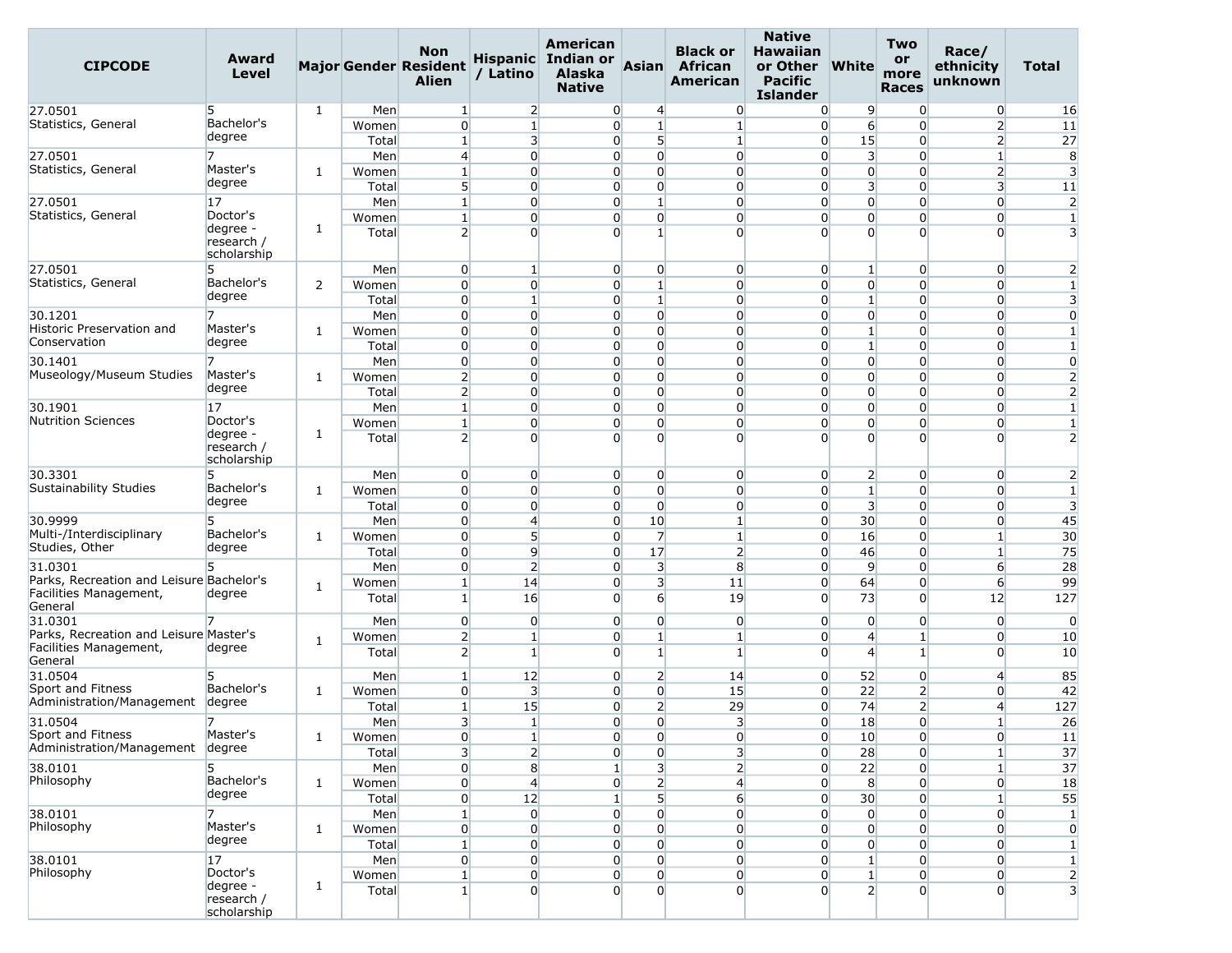| <b>CIPCODE</b>             | Award<br>Level                        |                |       | <b>Non</b><br><b>Major Gender Resident</b><br><b>Alien</b> | / Latino         | American<br>Hispanic Indian or<br>Alaska<br><b>Native</b> | <b>Asian</b>            | <b>Black or</b><br>African<br>American | <b>Native</b><br><b>Hawaiian</b><br>or Other<br><b>Pacific</b><br><b>Islander</b> | <b>White</b>            | <b>Two</b><br>or<br>more<br><b>Races</b> | Race/<br>ethnicity<br>unknown | Total           |
|----------------------------|---------------------------------------|----------------|-------|------------------------------------------------------------|------------------|-----------------------------------------------------------|-------------------------|----------------------------------------|-----------------------------------------------------------------------------------|-------------------------|------------------------------------------|-------------------------------|-----------------|
| 38.0101                    | 5                                     | 2              | Men   | $\overline{0}$                                             | $\overline{2}$   | $\overline{0}$                                            | $\overline{0}$          | $\overline{0}$                         | $\overline{0}$                                                                    | $\overline{0}$          | $\overline{0}$                           | $\overline{0}$                | $\overline{2}$  |
| Philosophy                 | Bachelor's                            |                | Women | $\overline{0}$                                             | $\overline{0}$   | $\overline{0}$                                            | $\overline{0}$          | $\overline{0}$                         | $\overline{0}$                                                                    | $\overline{0}$          | $\Omega$                                 | $\overline{0}$                | $\overline{0}$  |
|                            | degree                                |                | Total | $\overline{0}$                                             | $\mathbf{2}$     | $\overline{0}$                                            | $\overline{0}$          | $\overline{0}$                         | $\overline{0}$                                                                    | $\overline{0}$          | $\overline{0}$                           | $\overline{0}$                | $\overline{2}$  |
| 38.0201                    | 5                                     |                | Men   | $\overline{0}$                                             | 5                | $\Omega$                                                  | $\overline{\mathbf{3}}$ | $\overline{\mathbf{3}}$                | $\overline{0}$                                                                    | 10                      | $\overline{0}$                           | $\overline{0}$                | 21              |
| Religion/Religious Studies | Bachelor's                            | 1              | Women | $\overline{0}$                                             | 5 <sup>1</sup>   | $\overline{0}$                                            | $\overline{2}$          | $\mathbf{1}$                           | $\overline{0}$                                                                    | 13                      | $\overline{0}$                           | $\overline{0}$                | 21              |
|                            | degree                                |                | Total | $\overline{0}$                                             | 10               | $\overline{0}$                                            | 5 <sup>1</sup>          | $\overline{4}$                         | $\overline{0}$                                                                    | 23                      | $\overline{0}$                           | $\overline{0}$                | 42              |
| 38.0201                    | 7                                     |                | Men   | 0                                                          | $\overline{0}$   | 0                                                         | $\overline{0}$          | $\overline{0}$                         | $\overline{0}$                                                                    | $\overline{0}$          | $\overline{0}$                           | $\overline{0}$                | $\overline{0}$  |
| Religion/Religious Studies | Master's                              | 1              | Women | $\overline{0}$                                             | $\overline{0}$   | $\overline{0}$                                            | $\overline{0}$          | $\overline{0}$                         | $\overline{0}$                                                                    | $1\overline{ }$         | $\overline{0}$                           | $\overline{0}$                | $\mathbf{1}$    |
|                            | degree                                |                | Total | $\overline{0}$                                             | $\overline{0}$   | $\overline{0}$                                            | $\overline{0}$          | $\overline{0}$                         | $\overline{0}$                                                                    | $\mathbf{1}$            | $\overline{0}$                           | $\overline{0}$                | $\mathbf{1}$    |
| 38.0201                    | 17                                    |                | Men   | $\overline{0}$                                             | $\overline{0}$   | 0                                                         | $\overline{0}$          | $\overline{0}$                         | $\overline{0}$                                                                    | $\overline{0}$          | $\overline{0}$                           | 0                             | $\overline{0}$  |
| Religion/Religious Studies | Doctor's                              |                | Women | $\mathbf{1}$                                               | $\overline{0}$   | $\overline{0}$                                            | $\overline{0}$          | $\overline{0}$                         | $\overline{0}$                                                                    | $\overline{2}$          | $\overline{0}$                           | $\overline{0}$                | 3               |
|                            | degree -<br>research /<br>scholarship | 1              | Total | $\mathbf{1}$                                               | $\overline{0}$   | $\Omega$                                                  | $\overline{0}$          | $\overline{0}$                         | $\overline{0}$                                                                    | $\overline{2}$          | $\Omega$                                 | $\Omega$                      | 3               |
| 38.0201                    | 5                                     |                | Men   | $\overline{0}$                                             | $\mathbf{1}$     | $\overline{0}$                                            | $1\overline{ }$         | $\overline{0}$                         | $\overline{0}$                                                                    | $\mathbf{1}$            | $\overline{0}$                           | $\overline{0}$                | 3               |
| Religion/Religious Studies | Bachelor's                            | 2              | Women | $\mathbf{0}$                                               | $\Omega$         | $\overline{0}$                                            | $\overline{0}$          | $\overline{0}$                         | $\overline{0}$                                                                    | 3                       | $\Omega$                                 | $\overline{0}$                | 3               |
|                            | degree                                |                | Total | $\overline{0}$                                             | $\mathbf{1}$     | $\overline{0}$                                            | $\mathbf{1}$            | $\overline{0}$                         | $\overline{0}$                                                                    | $\overline{4}$          | $\overline{0}$                           | $\overline{0}$                | $6 \overline{}$ |
| 38.0206                    | 5                                     |                | Men   | $\overline{0}$                                             | $\mathbf{1}$     | $\overline{0}$                                            | $\overline{0}$          | $\overline{0}$                         | $\overline{0}$                                                                    | $\overline{4}$          | $\mathbf{0}$                             | $\overline{0}$                | 5               |
| Jewish/Judaic Studies      | Bachelor's                            | 1              | Women | $\overline{0}$                                             | $\overline{0}$   | $\overline{0}$                                            | $\overline{0}$          | $\overline{0}$                         | $\overline{0}$                                                                    | $\overline{4}$          | $\overline{0}$                           | 1                             | 5               |
|                            | degree                                |                | Total | $\overline{0}$                                             | $\mathbf{1}$     | $\overline{0}$                                            | $\overline{0}$          | $\overline{0}$                         | $\overline{0}$                                                                    | 8                       | $\overline{0}$                           | $1\vert$                      | 10              |
| 40.0201                    | 5                                     |                | Men   | $\overline{0}$                                             | $\overline{0}$   | $\overline{0}$                                            | $\overline{0}$          | $\overline{0}$                         | $\overline{0}$                                                                    | $\overline{4}$          | $\overline{0}$                           | $\mathbf{1}$                  | 5               |
| Astronomy                  | Bachelor's                            | 1              | Women | $\overline{0}$                                             | $1\overline{ }$  | $\overline{0}$                                            | $\overline{0}$          | $\overline{0}$                         | $\overline{0}$                                                                    | $\overline{\mathbf{3}}$ | $\overline{0}$                           | $\overline{0}$                | $\overline{4}$  |
|                            | degree                                |                | Total | $\overline{0}$                                             | $1\overline{ }$  | $\overline{0}$                                            | $\Omega$                | $\overline{0}$                         | $\overline{0}$                                                                    | $\overline{7}$          | $\overline{0}$                           | $\mathbf{1}$                  | 9               |
| 40.0201                    | 7                                     |                | Men   | $\overline{3}$                                             | $\overline{0}$   | $\overline{0}$                                            | $\overline{0}$          | $\overline{0}$                         | $\overline{0}$                                                                    | $\overline{2}$          | $\overline{0}$                           | $\overline{0}$                | 5               |
| Astronomy                  | Master's                              | 1              | Women | $\overline{0}$                                             | $\overline{0}$   | $\overline{0}$                                            | $\overline{0}$          | $\overline{0}$                         | $\overline{0}$                                                                    | $1\overline{ }$         | $\overline{0}$                           | $\overline{0}$                | $\mathbf{1}$    |
|                            | degree                                |                | Total | $\overline{\mathbf{3}}$                                    | $\overline{0}$   | $\overline{0}$                                            | $\overline{0}$          | $\overline{0}$                         | $\overline{0}$                                                                    | $\overline{\mathbf{3}}$ | $\overline{0}$                           | $\overline{0}$                | $6 \overline{}$ |
| 40.0201                    | 17                                    |                | Men   | $\mathbf{1}$                                               | $\overline{0}$   | 0                                                         | $\Omega$                | $\overline{0}$                         | $\overline{0}$                                                                    | $\overline{2}$          | $\overline{0}$                           | 0                             | 3               |
| Astronomy                  | Doctor's<br>degree -                  | 1              | Women | $\overline{0}$                                             | $\overline{0}$   | $\overline{0}$                                            | $\overline{0}$          | $\overline{0}$                         | $\overline{0}$                                                                    | $\mathbf{1}$            | $\overline{0}$                           | $\overline{0}$                | $\mathbf{1}$    |
|                            | research /<br>scholarship             |                | Total | $\mathbf{1}$                                               | $\overline{0}$   | $\overline{0}$                                            | $\overline{0}$          | $\overline{0}$                         | $\Omega$                                                                          | $\overline{3}$          | $\Omega$                                 | $\overline{0}$                | $\overline{4}$  |
| 40.0201                    | 5                                     |                | Men   | $\overline{0}$                                             | $\overline{0}$   | $\overline{0}$                                            | $\overline{0}$          | $\overline{0}$                         | $\overline{0}$                                                                    | $\mathbf{1}$            | $\overline{0}$                           | $\overline{0}$                | $\mathbf{1}$    |
| Astronomy                  | Bachelor's                            | 2              | Women | $\overline{0}$                                             | $\overline{0}$   | $\overline{0}$                                            | $\overline{0}$          | $\overline{0}$                         | $\overline{0}$                                                                    | $\overline{0}$          | $\overline{0}$                           | $\overline{0}$                | $\overline{0}$  |
|                            | degree                                |                | Total | $\overline{0}$                                             | $\overline{0}$   | $\overline{0}$                                            | $\overline{0}$          | $\overline{0}$                         | $\overline{0}$                                                                    | $1\overline{ }$         | $\overline{0}$                           | $\overline{0}$                | $1\overline{ }$ |
| 40.0501                    | 5                                     |                | Men   | $\overline{0}$                                             | $\mathbf{2}$     | $\mathbf{1}$                                              | 12                      | $\overline{4}$                         | $\overline{0}$                                                                    | 48                      | 3                                        | $\overline{4}$                | 74              |
| Chemistry, General         | Bachelor's                            | 1              | Women | $\overline{\mathbf{3}}$                                    | $\overline{4}$   | $\overline{0}$                                            | 14                      | $\mathbf{1}$                           | $\overline{0}$                                                                    | 30 <sup>°</sup>         | $\overline{0}$                           | $\mathbf{1}$                  | 53              |
|                            | degree                                |                | Total | $\overline{\mathbf{3}}$                                    | $6 \overline{6}$ | $\mathbf{1}$                                              | 26                      | 5 <sup>5</sup>                         | $\overline{0}$                                                                    | 78                      | 3                                        | 5                             | 127             |
| 40.0501                    | 7                                     |                | Men   | $\overline{4}$                                             | $\overline{0}$   | $\overline{0}$                                            | $\overline{0}$          | $\mathbf{1}$                           | $\overline{0}$                                                                    | 3                       | $\overline{0}$                           | $\overline{0}$                | 8               |
| Chemistry, General         | Master's                              | 1              | Women | $\overline{2}$                                             | $\overline{0}$   | $\overline{0}$                                            | $\overline{0}$          | $\mathbf{1}$                           | $\overline{0}$                                                                    | $6 \overline{6}$        | $\mathbf{1}$                             | $\overline{0}$                | 10              |
|                            | degree                                |                | Total | $6 \overline{6}$                                           | $\overline{0}$   | $\overline{0}$                                            | $\overline{0}$          | 2                                      | $\overline{0}$                                                                    | 9                       | $\mathbf{1}$                             | $\overline{0}$                | 18              |
| 40.0501                    | 17                                    |                | Men   | 12                                                         | $\overline{0}$   | 0                                                         | $\mathbf{1}$            | $\overline{0}$                         | $\overline{0}$                                                                    | 10                      | $\overline{0}$                           | $\overline{2}$                | 25              |
| Chemistry, General         | Doctor's                              | 1              | Women | 10 <sup>°</sup>                                            | $1\overline{ }$  | $\overline{0}$                                            | $\Omega$                | $\overline{0}$                         | $\overline{0}$                                                                    | $\overline{4}$          | $\overline{0}$                           | $\mathbf{1}$                  | 16              |
|                            | degree -<br>research /<br>scholarship |                | Total | 22                                                         | $1\vert$         | $\overline{0}$                                            | $1\vert$                | $\overline{0}$                         | $\overline{0}$                                                                    | 14                      | $\overline{0}$                           | 3 <sup>l</sup>                | 41              |
| 40.0501                    | 5                                     |                | Men   | $\overline{0}$                                             | $\overline{0}$   | $\overline{0}$                                            | 4                       | $\overline{0}$                         | $\overline{0}$                                                                    | 3 <sup>1</sup>          | $\overline{0}$                           | $\overline{0}$                | $\overline{7}$  |
| Chemistry, General         | Bachelor's                            | $\overline{2}$ | Women | $\overline{0}$                                             | $1\overline{ }$  | $\overline{0}$                                            | $\overline{0}$          | $\overline{0}$                         | $\overline{0}$                                                                    | $\overline{0}$          | $\overline{0}$                           | $\overline{0}$                | $\mathbf{1}$    |
|                            | degree                                |                | Total | $\overline{0}$                                             | $1\overline{ }$  | $\overline{0}$                                            | $\overline{4}$          | $\overline{0}$                         | $\overline{0}$                                                                    | 3 <sup>1</sup>          | $\overline{0}$                           | $\overline{0}$                | 8               |
| 40.0601                    | 5                                     |                | Men   | $1\vert$                                                   | $\mathbf{1}$     | $\overline{0}$                                            | $\overline{0}$          | $\overline{0}$                         | $\overline{0}$                                                                    | 12                      | $\overline{0}$                           | $\mathbf{1}$                  | 15              |
| Geology/Earth Science,     | Bachelor's                            | $\mathbf{1}$   | Women | $\overline{0}$                                             | $1\vert$         | $\overline{0}$                                            | $1\overline{ }$         | $\overline{0}$                         | $\overline{0}$                                                                    | $6 \overline{6}$        | $\overline{0}$                           | $\overline{0}$                | 8               |
| General                    | degree                                |                | Total | $1\vert$                                                   | $\overline{2}$   | $\overline{0}$                                            | $\mathbf{1}$            | $\overline{0}$                         | $\overline{0}$                                                                    | 18                      | $\overline{0}$                           | $1\overline{ }$               | 23              |
| 40.0601                    | 7                                     |                | Men   | $\overline{0}$                                             | $\overline{0}$   | $\overline{0}$                                            | $\overline{0}$          | $\overline{0}$                         | $\overline{0}$                                                                    | $\mathbf{2}$            | $\Omega$                                 | $1\overline{ }$               | 3               |
| Geology/Earth Science,     | Master's                              | $\mathbf{1}$   | Women | $\overline{0}$                                             | $\overline{0}$   | $\overline{0}$                                            | $\overline{0}$          | $\overline{0}$                         | $\overline{0}$                                                                    | $\overline{2}$          | $\overline{0}$                           | $\overline{0}$                | $\overline{2}$  |
| General                    | degree                                |                | Total | $\boldsymbol{0}$                                           | $\overline{0}$   | $\overline{0}$                                            | $\overline{0}$          | $\overline{0}$                         | $\overline{0}$                                                                    | $\overline{4}$          | $\overline{0}$                           | $1\overline{ }$               | $5\overline{)}$ |
| 40.0601                    | 17                                    |                | Men   | 3                                                          | 0                | $\overline{0}$                                            | $\overline{0}$          | $\overline{0}$                         | $\overline{0}$                                                                    | 1 <sup>1</sup>          | $\overline{0}$                           | $\overline{0}$                | $\overline{4}$  |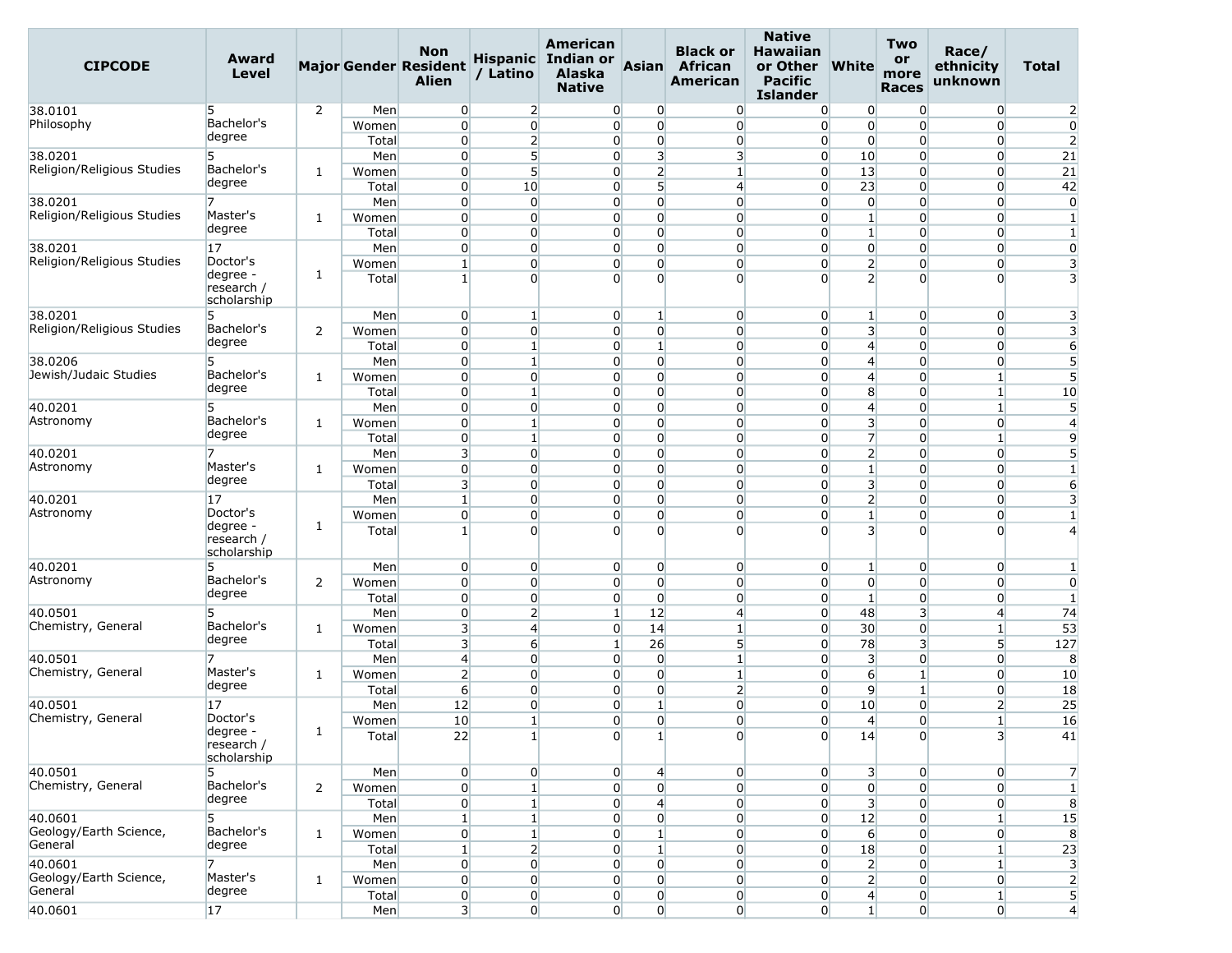| <b>CIPCODE</b>                   | Award<br>Level                        |              |                | <b>Non</b><br><b>Major Gender Resident</b><br><b>Alien</b> | / Latino                                           | American<br>Hispanic Indian or<br><b>Alaska</b><br><b>Native</b> | Asian                                     | <b>Black or</b><br><b>African</b><br>American | <b>Native</b><br><b>Hawaiian</b><br>or Other<br><b>Pacific</b><br><b>Islander</b> | <b>White</b>                               | <b>Two</b><br>or<br>more<br><b>Races</b> | Race/<br>ethnicity<br>unknown    | Total                          |
|----------------------------------|---------------------------------------|--------------|----------------|------------------------------------------------------------|----------------------------------------------------|------------------------------------------------------------------|-------------------------------------------|-----------------------------------------------|-----------------------------------------------------------------------------------|--------------------------------------------|------------------------------------------|----------------------------------|--------------------------------|
| Geology/Earth Science,           | Doctor's                              | 1            | Women          | $\overline{0}$                                             | $\overline{0}$                                     | $\overline{0}$                                                   | $\overline{0}$                            | $\overline{0}$                                | $\overline{0}$                                                                    | $\mathbf{1}$                               | $\overline{0}$                           | $\overline{0}$                   | 1                              |
| General                          | degree -<br>research /<br>scholarship |              | Total          | $\overline{\mathbf{3}}$                                    | $\Omega$                                           | $\Omega$                                                         | $\Omega$                                  | $\overline{0}$                                | $\Omega$                                                                          | $\overline{2}$                             | $\Omega$                                 | $\overline{0}$                   | 5                              |
| 40.0601                          | 5                                     |              | Men            | $\overline{0}$                                             | $\overline{0}$                                     | $\overline{0}$                                                   | $\overline{0}$                            | $\overline{0}$                                | $\overline{0}$                                                                    | $\overline{0}$                             | $\overline{0}$                           | $\overline{0}$                   | $\mathbf{0}$                   |
| Geology/Earth Science,           | Bachelor's                            | 2            | Women          | $\overline{0}$                                             | $\overline{0}$                                     | $\overline{0}$                                                   | $\overline{0}$                            | $\overline{0}$                                | $\overline{0}$                                                                    | $1\overline{ }$                            | $\overline{0}$                           | $\overline{0}$                   | $\mathbf{1}$                   |
| General                          | degree                                |              | Total          | $\overline{0}$                                             | $\overline{0}$                                     | $\overline{0}$                                                   | $\overline{0}$                            | $\overline{0}$                                | $\overline{0}$                                                                    | $1\overline{ }$                            | $\overline{0}$                           | $\overline{0}$                   | $\mathbf{1}$                   |
| 40.0801                          | 5                                     |              | Men            | $\overline{0}$                                             | $\overline{4}$                                     | $\overline{0}$                                                   | 5                                         | $\overline{0}$                                | $\overline{0}$                                                                    | 15                                         | $\overline{0}$                           | $\mathbf{1}$                     | 25                             |
| Physics, General                 | Bachelor's<br>degree                  | 1            | Women          | $\overline{0}$                                             | $\overline{\mathbf{3}}$                            | $\overline{0}$                                                   | $\overline{0}$                            | $\overline{0}$                                | $\overline{0}$                                                                    | $\overline{4}$                             | $\overline{0}$                           | $\mathbf{1}$                     | 8                              |
|                                  |                                       |              | Total          | $\overline{0}$                                             | $\overline{7}$                                     | $\overline{0}$                                                   | 5<br>$\overline{0}$                       | $\overline{0}$                                | $\overline{0}$                                                                    | 19                                         | $\overline{0}$                           | $\overline{2}$                   | 33                             |
| 40.0801<br>Physics, General      | Master's                              |              | Men            | $\mathbf{1}$<br>$\overline{0}$                             | $\overline{0}$<br>$\overline{0}$                   | $\overline{0}$<br>$\overline{0}$                                 | $\overline{0}$                            | $\overline{0}$<br>$\overline{0}$              | $\overline{0}$<br>$\overline{0}$                                                  | $\overline{\mathbf{3}}$<br>$1\overline{ }$ | $\overline{0}$<br>$\overline{0}$         | $\mathbf{1}$<br>$\overline{0}$   | 5<br>$1\overline{ }$           |
|                                  | degree                                | 1            | Women<br>Total | $\mathbf{1}$                                               | $\overline{0}$                                     | $\overline{0}$                                                   | $\overline{0}$                            | $\overline{0}$                                | $\overline{0}$                                                                    | $\overline{4}$                             | $\Omega$                                 | $\mathbf{1}$                     | 6                              |
| 40.0801                          | 17                                    |              | Men            | 13                                                         | $\overline{0}$                                     | $\overline{0}$                                                   | $\overline{0}$                            | $\overline{0}$                                | $\overline{0}$                                                                    | $6 \overline{6}$                           | $\overline{0}$                           | $\mathbf{1}$                     | 20                             |
| Physics, General                 | Doctor's                              |              | Women          | 2                                                          | $\overline{0}$                                     | $\overline{0}$                                                   | $\overline{0}$                            | $\overline{0}$                                | $\overline{0}$                                                                    | $\overline{0}$                             | $\overline{0}$                           | $\overline{0}$                   | $\overline{2}$                 |
|                                  | degree -<br>research /<br>scholarship | 1            | Total          | 15                                                         | $\overline{0}$                                     | $\overline{0}$                                                   | $\Omega$                                  | $\overline{0}$                                | $\Omega$                                                                          | $6 \overline{6}$                           | $\Omega$                                 | 1                                | 22                             |
| 40.0801                          | 5                                     |              | Men            | $\overline{0}$                                             | $\overline{0}$                                     | $\overline{0}$                                                   | 1                                         | $\overline{0}$                                | $\overline{0}$                                                                    | 3                                          | $\overline{0}$                           | $\overline{0}$                   | $\overline{4}$                 |
| Physics, General                 | Bachelor's                            | 2            | Women          | $\overline{0}$                                             | $\overline{0}$                                     | $\overline{0}$                                                   | $\overline{0}$                            | $\overline{0}$                                | $\overline{0}$                                                                    | $\overline{0}$                             | $\overline{0}$                           | $\overline{0}$                   | $\overline{0}$                 |
|                                  | degree                                |              | Total          | $\overline{0}$                                             | $\overline{0}$                                     | $\overline{0}$                                                   | $\mathbf{1}$                              | $\overline{0}$                                | $\overline{0}$                                                                    | $\overline{\mathbf{3}}$                    | $\overline{0}$                           | $\overline{0}$                   | $\overline{4}$                 |
| 42.0101                          | 5                                     |              | Men            | $\overline{0}$                                             | 16                                                 | $\overline{0}$                                                   | 11                                        | 8                                             | $\overline{0}$                                                                    | 75                                         | $\overline{2}$                           | 3                                | 115                            |
| Psychology, General              | Bachelor's<br>degree                  | 1            | Women          | 2                                                          | 71                                                 | $\overline{2}$                                                   | 27                                        | 36                                            | $\mathbf{1}$                                                                      | 208                                        | 8                                        | 11                               | 366                            |
|                                  |                                       |              | Total          | $\overline{2}$                                             | 87                                                 | $\overline{2}$                                                   | 38                                        | 44                                            | $\mathbf{1}$                                                                      | 283                                        | 10                                       | 14                               | 481                            |
| 42.0101<br>Psychology, General   | 7<br>Master's                         |              | Men            | $\mathbf{1}$                                               | $\overline{0}$                                     | $\overline{0}$                                                   | 1                                         | $\mathbf{1}$                                  | $\overline{0}$                                                                    | 3                                          | $\mathbf{1}$                             | $\overline{0}$                   | $\overline{7}$                 |
|                                  | degree                                | 1            | Women<br>Total | $\overline{0}$<br>$\mathbf{1}$                             | $\overline{\mathbf{3}}$<br>$\overline{\mathbf{3}}$ | $\overline{0}$<br>$\overline{0}$                                 | $\overline{2}$<br>$\overline{\mathbf{3}}$ | $\overline{0}$<br>1                           | $\overline{0}$<br>$\overline{0}$                                                  | 14<br>17                                   | $\overline{0}$<br>$\mathbf{1}$           | $\mathbf{1}$<br>$\mathbf{1}$     | 20<br>27                       |
| 42.0101                          | 17                                    |              | Men            | $\overline{0}$                                             | $\overline{0}$                                     | $\overline{0}$                                                   | $\mathbf{1}$                              | $\mathbf{1}$                                  | $\overline{0}$                                                                    | $\overline{4}$                             | $\overline{0}$                           | $\overline{0}$                   | 6                              |
| Psychology, General              | Doctor's                              |              | Women          | 3 <sup>1</sup>                                             | $\overline{2}$                                     | $\overline{0}$                                                   | $\overline{0}$                            | $\overline{0}$                                | $\overline{0}$                                                                    | 19                                         | $\overline{0}$                           | $\mathbf{1}$                     | 25                             |
|                                  | degree -<br>research /<br>scholarship | 1            | Total          | $\overline{3}$                                             | $\overline{2}$                                     | $\overline{0}$                                                   | 1                                         | $\mathbf{1}$                                  | $\Omega$                                                                          | 23                                         | $\Omega$                                 | 1                                | 31                             |
| 42.0101                          | 5                                     |              | Men            | $\overline{0}$                                             | $\overline{0}$                                     | $\overline{0}$                                                   | $\overline{0}$                            | $\overline{0}$                                | $\overline{0}$                                                                    | $\overline{2}$                             | $\overline{0}$                           | $\overline{0}$                   | $\overline{2}$                 |
| Psychology, General              | Bachelor's                            | 2            | Women          | $\overline{0}$                                             | $\overline{2}$                                     | $\overline{0}$                                                   | $\overline{0}$                            | $\overline{0}$                                | $\overline{0}$                                                                    | $\overline{\mathbf{3}}$                    | $\overline{0}$                           | $\overline{0}$                   | 5                              |
|                                  | degree                                |              | Total          | $\overline{0}$                                             | $\overline{2}$                                     | $\overline{0}$                                                   | $\overline{0}$                            | $\overline{0}$                                | $\overline{0}$                                                                    | 5 <sup>1</sup>                             | $\overline{0}$                           | $\overline{0}$                   | $\overline{7}$                 |
| 42.0101                          | 17                                    |              | Men            | $\overline{0}$                                             | $\overline{0}$                                     | $\overline{0}$                                                   | $\overline{0}$                            | $\overline{0}$                                | $\overline{0}$                                                                    | $\overline{0}$                             | $\overline{0}$                           | $\overline{0}$                   | $\overline{0}$                 |
| Psychology, General              | Doctor's<br>degree -                  | 2            | Women          | $\overline{0}$                                             | $\overline{0}$                                     | $\overline{0}$                                                   | $\overline{0}$<br>$\Omega$                | $\overline{0}$                                | $\overline{0}$                                                                    | $1\overline{ }$                            | $\overline{0}$                           | $\overline{0}$                   | $\mathbf{1}$                   |
|                                  | research /<br>scholarship             |              | Total          | $\Omega$                                                   | $\overline{0}$                                     | $\overline{0}$                                                   |                                           | $\overline{0}$                                | $\Omega$                                                                          | $1\vert$                                   | $\Omega$                                 | $\Omega$                         | $\mathbf{1}$                   |
| 42.2803<br>Counseling Psychology | 17<br>Doctor's                        |              | Men            | $\overline{0}$                                             | $\overline{0}$                                     | $\overline{0}$                                                   | $\overline{0}$                            | $\overline{0}$                                | $\overline{0}$                                                                    | $\overline{0}$                             | $\overline{0}$                           | $\mathbf{1}$                     | $\mathbf{1}$                   |
|                                  | degree -                              | 1            | Women          | $\overline{2}$                                             | $\overline{0}$                                     | $\overline{0}$                                                   | $\overline{0}$                            | $\mathbf{1}$                                  | $\overline{0}$                                                                    | $\overline{\mathbf{3}}$                    | $\overline{0}$                           | $\overline{0}$                   | 6                              |
|                                  | research /<br>scholarship             |              | Total          | $\overline{2}$                                             | $\overline{0}$                                     | $\overline{0}$                                                   | $\overline{0}$                            | $\mathbf{1}$                                  | $\overline{0}$                                                                    | 3                                          | $\overline{0}$                           | $\mathbf{1}$                     | $\overline{7}$                 |
| 42.2805                          | 7                                     |              | Men            | $\overline{0}$                                             | $\overline{0}$                                     | $\overline{0}$                                                   | $\overline{0}$                            | $\overline{0}$                                | $\overline{0}$                                                                    | $\mathbf{2}$                               | $\overline{0}$                           | $\overline{0}$                   | $\overline{2}$                 |
| School Psychology                | Master's<br>degree                    | 1            | Women          | $\overline{0}$                                             | $\overline{0}$                                     | $\overline{0}$                                                   | $\overline{0}$                            | $\mathbf{1}$                                  | $\overline{0}$                                                                    | $1\overline{ }$                            | $\Omega$                                 | $\overline{0}$                   | $\overline{2}$                 |
|                                  |                                       |              | Total          | $\overline{0}$                                             | $\overline{0}$                                     | $\overline{0}$                                                   | $\overline{0}$                            | $\mathbf{1}$                                  | $\overline{0}$                                                                    | $\overline{\mathsf{3}}$                    | $\overline{0}$                           | $\overline{0}$                   | $\overline{4}$                 |
| 42.2805<br>School Psychology     | 17<br>Doctor's                        |              | Men            | $\overline{0}$                                             | $\overline{0}$                                     | $\overline{0}$                                                   | $\overline{0}$                            | $\overline{0}$                                | $\overline{0}$                                                                    | $1\overline{ }$                            | $\overline{0}$                           | $\overline{0}$                   | $\mathbf{1}$                   |
|                                  | degree -                              | 1            | Women<br>Total | $\overline{0}$<br>$\overline{0}$                           | $\overline{0}$<br>$\overline{0}$                   | $\overline{0}$<br>$\overline{0}$                                 | $\overline{0}$<br>$\Omega$                | $\overline{0}$<br>$\overline{0}$              | $\overline{0}$<br>$\overline{0}$                                                  | $1\overline{ }$<br>$\overline{2}$          | $\overline{0}$<br>$\overline{0}$         | $\overline{0}$<br>$\overline{0}$ | $\mathbf{1}$<br>$\overline{2}$ |
|                                  | research /<br>scholarship             |              |                |                                                            |                                                    |                                                                  |                                           |                                               |                                                                                   |                                            |                                          |                                  |                                |
| 42.2806                          | 7                                     |              | Men            | $\overline{0}$                                             | $\overline{0}$                                     | $\overline{0}$                                                   | $\overline{0}$                            | $\overline{0}$                                | $\overline{0}$                                                                    | $\overline{0}$                             | $\overline{0}$                           | $\overline{0}$                   | $\overline{0}$                 |
| Educational Psychology           | Master's<br>degree                    | $\mathbf{1}$ | Women          | $\mathbf{1}$                                               | $\overline{0}$                                     | $\overline{0}$                                                   | $\mathbf{1}$                              | $\overline{0}$                                | $\overline{0}$                                                                    | $\overline{0}$                             | $\overline{0}$                           | $\overline{0}$                   | $\overline{2}$                 |
|                                  |                                       |              | Total          | $1\vert$                                                   | $\overline{0}$                                     | $\overline{0}$                                                   | $\mathbf{1}$                              | $\overline{0}$                                | $\overline{0}$                                                                    | $\overline{0}$                             | $\overline{0}$                           | $\overline{0}$                   | $\overline{2}$                 |
| 42.2806                          | 17                                    |              | Men            | $\overline{0}$                                             | 0                                                  | $\overline{0}$                                                   | $\mathbf{0}$                              | $\overline{0}$                                | $\overline{0}$                                                                    | $1\vert$                                   | $\overline{0}$                           | $\overline{0}$                   | $\vert$ 1                      |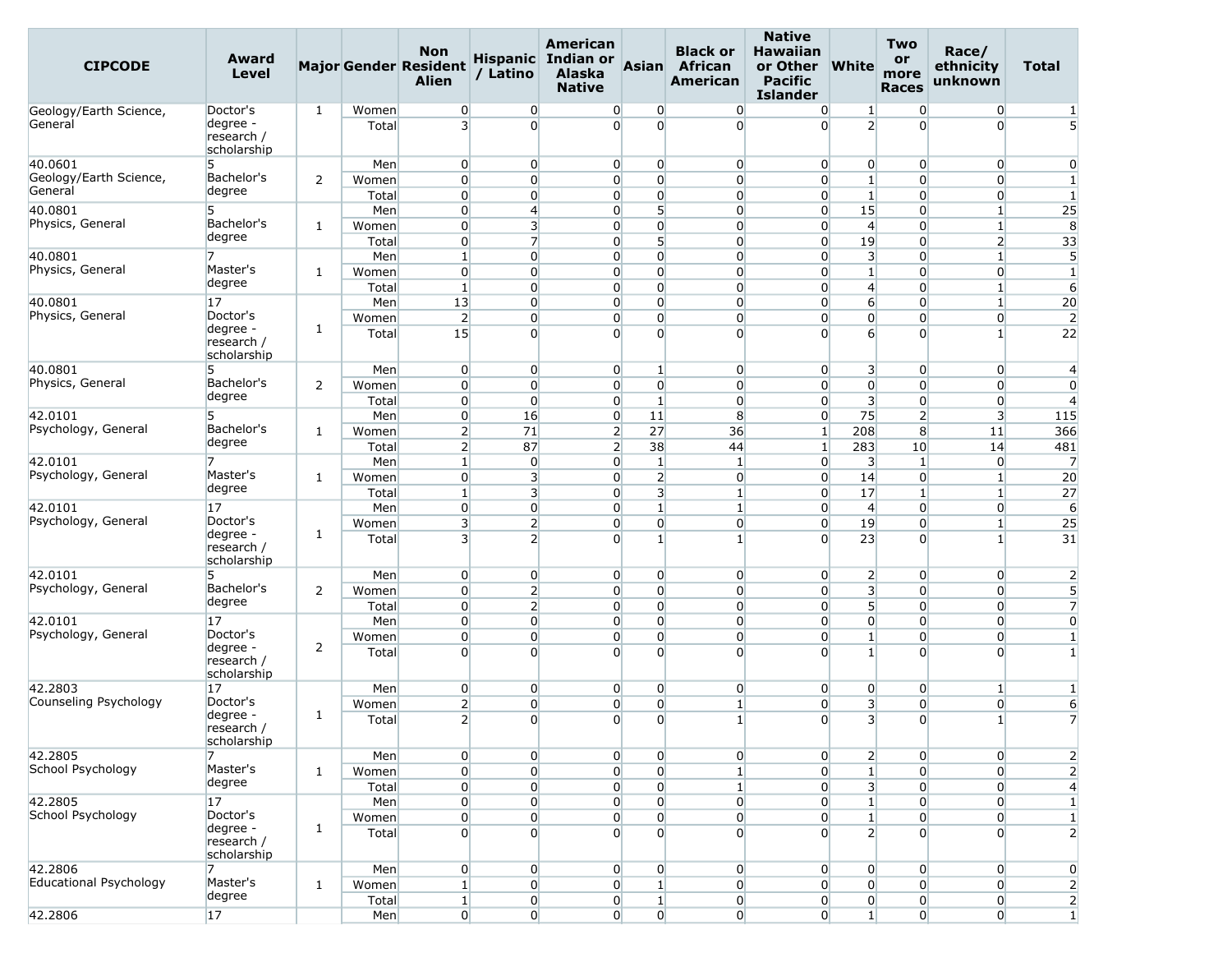| <b>CIPCODE</b>                | <b>Award</b><br><b>Level</b>          |                |                | <b>Non</b><br><b>Major Gender Resident</b><br><b>Alien</b> | / Latino                       | American<br>Hispanic Indian or<br><b>Alaska</b><br><b>Native</b> | <b>Asian</b>                       | <b>Black or</b><br><b>African</b><br>American | <b>Native</b><br><b>Hawaiian</b><br>or Other<br><b>Pacific</b><br><b>Islander</b> | <b>White</b>                   | <b>Two</b><br>or<br>more<br><b>Races</b> | Race/<br>ethnicity<br>unknown    | <b>Total</b>                     |
|-------------------------------|---------------------------------------|----------------|----------------|------------------------------------------------------------|--------------------------------|------------------------------------------------------------------|------------------------------------|-----------------------------------------------|-----------------------------------------------------------------------------------|--------------------------------|------------------------------------------|----------------------------------|----------------------------------|
| Educational Psychology        | Doctor's                              | 1              | Women          | $\vert$ 1                                                  | $\overline{0}$                 | $\overline{0}$                                                   | $\overline{0}$                     | $\overline{0}$                                | $\overline{0}$                                                                    | $\overline{2}$                 | $\overline{0}$                           | $\overline{0}$                   | 3                                |
|                               | degree -<br>research /<br>scholarship |                | Total          | $\mathbf{1}$                                               | $\overline{0}$                 | $\Omega$                                                         | $\Omega$                           | $\Omega$                                      | $\Omega$                                                                          | $\overline{\mathsf{3}}$        | $\Omega$                                 | $\overline{0}$                   | $\overline{4}$                   |
| 43.0203                       | 5                                     |                | Men            | $\overline{0}$                                             | $\overline{2}$                 | $\overline{0}$                                                   | $\overline{0}$                     | $\overline{0}$                                | $\overline{0}$                                                                    | 5 <sup>1</sup>                 | $\overline{0}$                           | $\overline{0}$                   | 7                                |
| Fire Science/Fire-fighting    | Bachelor's                            | 1              | Women          | $\overline{0}$                                             | $\overline{0}$                 | $\overline{0}$                                                   | $\overline{0}$                     | $\overline{0}$                                | $\overline{0}$                                                                    | $\overline{2}$                 | $\overline{0}$                           | $\overline{0}$                   | $\overline{2}$                   |
|                               | degree                                |                | Total          | $\overline{0}$                                             | $\overline{2}$                 | $\overline{0}$                                                   | $\overline{0}$                     | $\Omega$                                      | $\overline{0}$                                                                    | $\overline{7}$                 | $\Omega$                                 | $\overline{0}$                   | $\overline{9}$                   |
| 45.0201                       | 5                                     |                | Men            | $\overline{0}$                                             | 13                             | $\overline{0}$                                                   | 12                                 | 16                                            | $\overline{0}$                                                                    | 43                             | $\overline{0}$                           | 6                                | 90                               |
| Anthropology                  | Bachelor's                            | 1              | Women          | $\vert$ 1                                                  | 32                             | $\mathbf{1}$                                                     | 16                                 | 37                                            | $\overline{0}$                                                                    | 79                             | $\overline{4}$                           | $\overline{7}$                   | 177                              |
|                               | degree                                |                | Total          | $\mathbf{1}$                                               | 45                             | $\mathbf{1}$                                                     | 28                                 | 53                                            | $\overline{0}$                                                                    | 122                            | 4                                        | 13                               | 267                              |
| 45.0201                       | 7                                     |                | Men            | $\overline{0}$                                             | $\mathbf{1}$                   | $\overline{0}$                                                   | $\overline{0}$                     | $\overline{0}$                                | $\overline{0}$                                                                    | $\overline{2}$                 | $\overline{0}$                           | $\overline{0}$                   | 3                                |
| Anthropology                  | Master's<br>degree                    | 1              | Women          | 2                                                          | $\overline{0}$                 | $\overline{0}$                                                   | $\overline{0}$                     | $\mathbf{1}$                                  | $\overline{0}$                                                                    | $\overline{\mathbf{3}}$        | $\overline{0}$                           | $\overline{0}$                   | $6 \overline{}$                  |
|                               |                                       |                | Total          | $\overline{2}$                                             | $\mathbf{1}$                   | $\overline{0}$                                                   | $\overline{0}$                     | $\mathbf{1}$                                  | $\overline{0}$                                                                    | 5 <sup>1</sup>                 | $\Omega$                                 | $\overline{0}$                   | $\overline{9}$                   |
| 45.0201                       | 17<br>Doctor's                        |                | Men            | $\overline{2}$                                             | $\overline{0}$                 | $\overline{0}$                                                   | $\overline{0}$                     | $\overline{2}$                                | $\overline{0}$                                                                    | $\overline{9}$                 | $\overline{0}$                           | $\overline{0}$                   | 13                               |
| Anthropology                  | degree -<br>research /<br>scholarship | 1              | Women<br>Total | $\mathbf{1}$<br>$\overline{\mathbf{3}}$                    | $\mathbf{1}$<br>$\mathbf{1}$   | $\overline{0}$<br>$\overline{0}$                                 | $1\overline{ }$<br>$1\overline{ }$ | $\mathbf{1}$<br>3                             | $\overline{0}$<br>$\Omega$                                                        | 10<br>19                       | $\overline{0}$<br>$\Omega$               | $\mathbf{1}$<br>$\mathbf{1}$     | 15<br>28                         |
| 45.0201                       | 5                                     |                | Men            | $\overline{0}$                                             | $\mathbf{1}$                   | $\overline{0}$                                                   | $\mathbf{1}$                       | $\overline{0}$                                | $\overline{0}$                                                                    | 7                              | $\overline{0}$                           | $\overline{0}$                   | 9                                |
| Anthropology                  | Bachelor's                            | 2              | Women          | $\overline{0}$                                             | $\mathbf{1}$                   | $\overline{0}$                                                   | $\overline{0}$                     | $\overline{0}$                                | $\overline{0}$                                                                    | 6                              | $\overline{0}$                           | $1\overline{ }$                  | 8                                |
|                               | degree                                |                | Total          | $\overline{0}$                                             | $\overline{2}$                 | $\overline{0}$                                                   | $\mathbf{1}$                       | $\overline{0}$                                | $\overline{0}$                                                                    | 13                             | $\overline{0}$                           | $\mathbf{1}$                     | 17                               |
| 45.0401                       | 5                                     |                | Men            | $\overline{0}$                                             | $\overline{7}$                 | $\overline{0}$                                                   | 2                                  | 13                                            | $\overline{0}$                                                                    | 44                             | $\Omega$                                 | 6                                | 72                               |
| Criminology                   | Bachelor's                            | 1              | Women          | $\overline{0}$                                             | 23                             | $\mathbf{1}$                                                     | $\overline{4}$                     | 28                                            | $\vert$ 1                                                                         | 50                             | $\mathbf{1}$                             | $\mathbf{1}$                     | 109                              |
|                               | degree                                |                | Total          | $\overline{0}$                                             | 30                             | $\mathbf{1}$                                                     | $6 \overline{}$                    | 41                                            | $\mathbf{1}$                                                                      | 94                             | $\mathbf{1}$                             | $\overline{7}$                   | 181                              |
| 45.0401                       | 7                                     |                | Men            | $\overline{0}$                                             | $\overline{0}$                 | $\overline{0}$                                                   | $\overline{0}$                     | $\overline{0}$                                | $\overline{0}$                                                                    | $\overline{0}$                 | $\overline{0}$                           | $\overline{0}$                   | $\overline{0}$                   |
| Criminology                   | Master's                              | 1              | Women          | $\overline{0}$                                             | $\mathbf{1}$                   | $\overline{0}$                                                   | $\overline{0}$                     | $\mathbf{1}$                                  | $\overline{0}$                                                                    | 3                              | $\overline{0}$                           | $\overline{0}$                   | $5\overline{)}$                  |
|                               | degree                                |                | Total          | $\overline{0}$                                             | $\mathbf{1}$                   | $\overline{0}$                                                   | $\overline{0}$                     | $\mathbf{1}$                                  | $\Omega$                                                                          | $\overline{\mathbf{3}}$        | $\Omega$                                 | $\overline{0}$                   | 5                                |
| 45.0401                       | 17                                    |                | Men            | $\overline{0}$                                             | $\overline{0}$                 | $\overline{0}$                                                   | $\overline{0}$                     | $\overline{0}$                                | $\overline{0}$                                                                    | 2                              | $\overline{0}$                           | $\overline{0}$                   | $\overline{2}$                   |
| Criminology                   | Doctor's                              | 1              | Women          | $\mathbf{1}$                                               | $\mathbf{1}$                   | $\overline{0}$                                                   | $\overline{0}$                     | $\overline{0}$                                | $\overline{0}$                                                                    | $\overline{0}$                 | $\overline{0}$                           | $\overline{0}$                   | $\overline{2}$                   |
|                               | degree -<br>research /<br>scholarship |                | Total          | $\mathbf{1}$                                               | $\mathbf{1}$                   | $\Omega$                                                         | $\Omega$                           | $\Omega$                                      | $\Omega$                                                                          | $\overline{2}$                 | $\Omega$                                 | $\overline{0}$                   | $\overline{4}$                   |
| 45.0401                       | 5                                     |                | Men            | $\overline{0}$                                             | $\overline{0}$                 | $\overline{0}$                                                   | $\overline{0}$                     | $\overline{0}$                                | $\overline{0}$                                                                    | $\overline{4}$                 | $\overline{0}$                           | $\overline{0}$                   | 4                                |
| Criminology                   | Bachelor's                            | 2              | Women          | $\overline{0}$                                             | $\overline{\mathbf{3}}$        | $\overline{0}$                                                   | $\overline{0}$                     | $\overline{2}$                                | $\overline{0}$                                                                    | 5 <sup>1</sup>                 | $\overline{0}$                           | $\overline{0}$                   | 10                               |
|                               | degree                                |                | Total          | $\overline{0}$                                             | $\overline{\mathbf{3}}$        | $\overline{0}$                                                   | $\overline{0}$                     | 2                                             | $\overline{0}$                                                                    | $\overline{9}$                 | $\overline{0}$                           | $\overline{0}$                   | 14                               |
| 45.0601                       | 5                                     |                | Men            | $\overline{4}$                                             | 21                             | $\Omega$                                                         | 12                                 | $\overline{2}$                                | $\overline{0}$                                                                    | 84                             | $\mathbf{1}$                             | 8                                | 132                              |
| Economics, General            | Bachelor's<br>degree                  | 1              | Women          | $\overline{2}$                                             | $6 \overline{}$                | $\overline{0}$                                                   | 3                                  | $\overline{4}$                                | $\overline{0}$                                                                    | 41                             | $\overline{0}$                           | $\mathbf{1}$                     | 57                               |
|                               |                                       |                | Total          | $6 \overline{}$                                            | 27                             | $\overline{0}$                                                   | 15                                 | $6 \overline{}$                               | $\overline{0}$                                                                    | 125                            | $\mathbf{1}$                             | $\overline{9}$                   | 189                              |
| 45.0601<br>Economics, General | 7<br>Master's                         |                | Men            | $\overline{0}$<br>$\overline{0}$                           | $\mathbf{1}$<br>$\overline{0}$ | $\overline{0}$<br>$\overline{0}$                                 | $\overline{0}$<br>$\overline{0}$   | $\overline{0}$<br>$\overline{0}$              | $\overline{0}$<br>$\overline{0}$                                                  | $\mathbf{1}$                   | $\overline{0}$<br>$\overline{0}$         | $\overline{0}$<br>$\overline{0}$ | $\overline{2}$<br>$\overline{0}$ |
|                               | degree                                | 1              | Women<br>Total | $\overline{0}$                                             | $\mathbf{1}$                   | $\overline{0}$                                                   | $\overline{0}$                     | $\Omega$                                      | $\Omega$                                                                          | $\overline{0}$<br>$\mathbf{1}$ | $\Omega$                                 | $\overline{0}$                   | $\overline{2}$                   |
| 45.0601                       | 17                                    |                | Men            | $\overline{0}$                                             | $\mathbf{1}$                   | $\overline{0}$                                                   | $\overline{0}$                     | $\overline{0}$                                | $\overline{0}$                                                                    | $\mathbf{1}$                   | $\Omega$                                 | $\overline{0}$                   | $\overline{2}$                   |
| Economics, General            | Doctor's                              |                | Women          | 3                                                          | $\overline{0}$                 | $\overline{0}$                                                   | $\mathbf{1}$                       | $\overline{0}$                                | $\overline{0}$                                                                    | $\overline{0}$                 | 0                                        | 0                                | $\overline{A}$                   |
|                               | degree -<br>research /<br>scholarship | 1              | Total          | $\mathbf{3}$                                               | $\mathbf{1}$                   | $\overline{0}$                                                   | $\mathbf{1}$                       | $\overline{0}$                                | $\Omega$                                                                          | $1\overline{ }$                | $\Omega$                                 | $\overline{0}$                   | 6                                |
| 45.0601                       | 5                                     |                | Men            | $\overline{0}$                                             | $\mathbf{1}$                   | $\overline{0}$                                                   | $\overline{0}$                     | $\overline{0}$                                | $\overline{0}$                                                                    | 5                              | $\overline{0}$                           | $1\vert$                         | $\overline{7}$                   |
| Economics, General            | Bachelor's                            | $\overline{2}$ | Women          | $\overline{0}$                                             | $1\vert$                       | $\overline{0}$                                                   | $\mathbf{1}$                       | $\overline{0}$                                | $\overline{0}$                                                                    | $\overline{0}$                 | $\overline{0}$                           | $\overline{0}$                   | $\overline{2}$                   |
|                               | degree                                |                | Total          | $\overline{0}$                                             | $\overline{2}$                 | $\overline{0}$                                                   | 1 <sup>1</sup>                     | $\overline{0}$                                | $\overline{0}$                                                                    | $\overline{5}$                 | $\overline{0}$                           | $1\overline{ }$                  | 9                                |
| 45.0701                       | 5                                     |                | Men            | $\overline{0}$                                             | 2                              | $\overline{0}$                                                   | 1 <sup>1</sup>                     | $\overline{2}$                                | $\overline{0}$                                                                    | 17                             | $\overline{0}$                           | $\overline{2}$                   | 24                               |
| Geography                     | Bachelor's                            | $\mathbf{1}$   | Women          | $1\vert$                                                   | $1\vert$                       | $\overline{0}$                                                   | $1\overline{ }$                    | 2                                             | $\overline{0}$                                                                    | $6 \mid$                       | $\mathbf{1}$                             | $1\overline{ }$                  | 13                               |
|                               | degree                                |                | Total          | $\vert$ 1                                                  | 3                              | $\overline{0}$                                                   | 2                                  | $\overline{4}$                                | $\overline{0}$                                                                    | 23                             | $\mathbf{1}$                             | 3                                | 37                               |
| 45.0701                       | 7                                     |                | Men            | $\overline{0}$                                             | $1\vert$                       | $\overline{0}$                                                   | $\overline{0}$                     | $\overline{0}$                                | $\overline{0}$                                                                    | $\overline{2}$                 | $\overline{0}$                           | $\overline{0}$                   | 3                                |
| Geography                     | Master's<br>degree                    | $\mathbf{1}$   | Women          | 2                                                          | $\boldsymbol{0}$               | $\overline{0}$                                                   | $\overline{0}$                     | $\overline{0}$                                | $\overline{0}$                                                                    | $\mathbf{0}$                   | $\overline{0}$                           | $\mathbf{1}$                     | $\overline{\mathbf{3}}$          |
|                               |                                       |                | Total          | $\overline{2}$                                             | $1\vert$                       | $\overline{0}$                                                   | $\overline{0}$                     | $\overline{0}$                                | $\overline{0}$                                                                    | $\overline{2}$                 | $\overline{0}$                           | $1\overline{ }$                  | 6                                |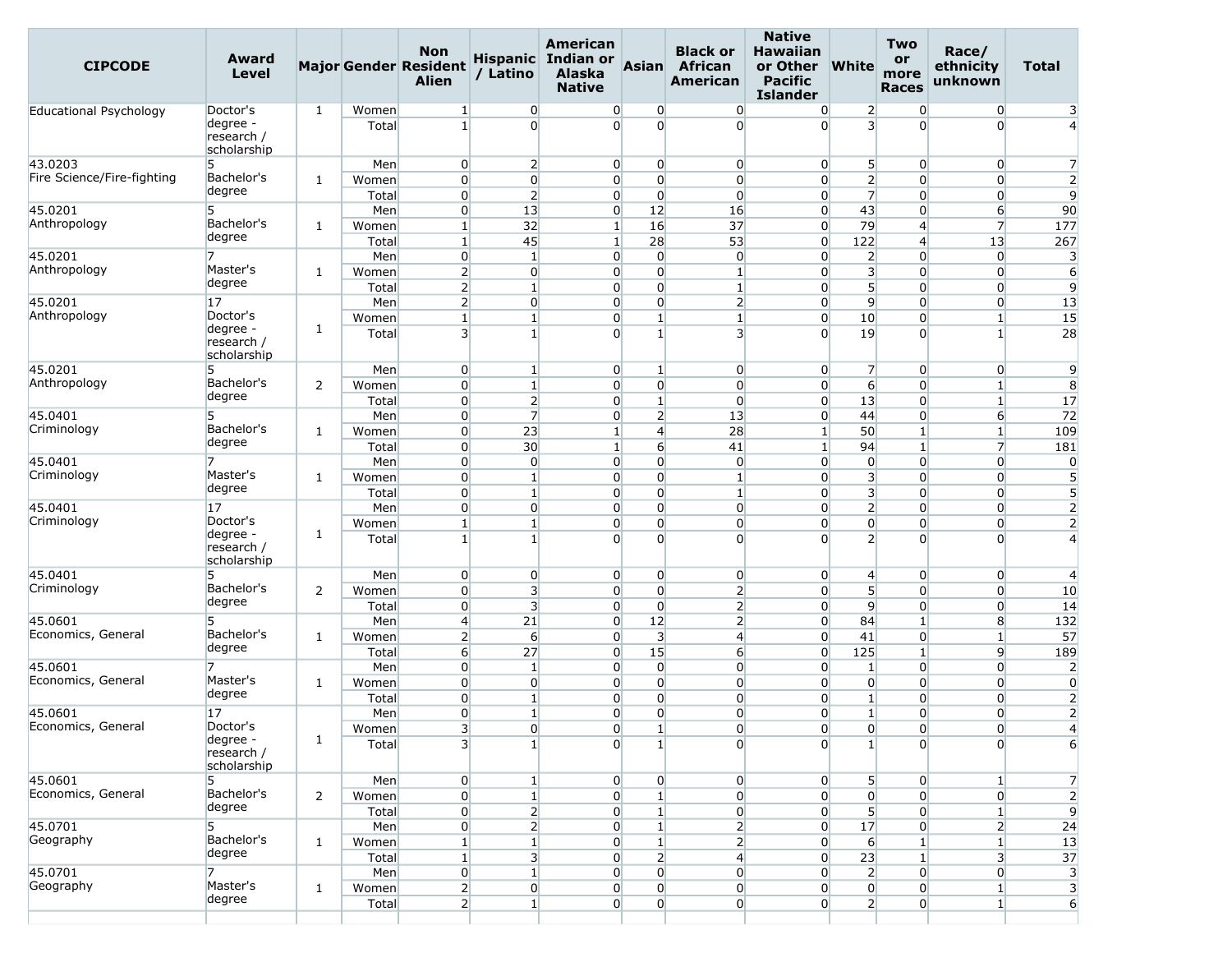| <b>CIPCODE</b>                                          | Award<br><b>Level</b>                             |   |                                | <b>Non</b><br><b>Major Gender Resident</b><br><b>Alien</b>  | / Latino                                                  | American<br>Hispanic Indian or<br><b>Alaska</b><br><b>Native</b>     | Asian                                                               | <b>Black or</b><br>African<br>American                             | <b>Native</b><br><b>Hawaiian</b><br>or Other<br><b>Pacific</b><br><b>Islander</b> | <b>White</b>                                                | <b>Two</b><br>or<br>more<br><b>Races</b>                | Race/<br>ethnicity<br>unknown                           | Total                                  |
|---------------------------------------------------------|---------------------------------------------------|---|--------------------------------|-------------------------------------------------------------|-----------------------------------------------------------|----------------------------------------------------------------------|---------------------------------------------------------------------|--------------------------------------------------------------------|-----------------------------------------------------------------------------------|-------------------------------------------------------------|---------------------------------------------------------|---------------------------------------------------------|----------------------------------------|
| 45.0701                                                 | 17                                                | 1 | Men                            | $\overline{0}$                                              | $\overline{0}$                                            | $\overline{0}$                                                       | 0                                                                   | $\overline{0}$                                                     | $\overline{0}$                                                                    | $\vert$ 1                                                   | $\overline{0}$                                          | $\overline{0}$                                          | $\mathbf{1}$                           |
| Geography                                               | Doctor's<br>degree -<br>research /<br>scholarship |   | Women<br>Total                 | $\mathbf{1}$<br>1 <sup>1</sup>                              | $\overline{0}$<br>$\Omega$                                | $\overline{0}$<br>$\Omega$                                           | $\overline{0}$<br>$\Omega$                                          | $\overline{0}$<br>$\overline{0}$                                   | $\overline{0}$<br>$\Omega$                                                        | $\mathbf{1}$<br>$\overline{2}$                              | $\Omega$<br>$\overline{0}$                              | $\mathbf{1}$<br>$1\vert$                                | $\overline{\mathbf{3}}$                |
| 45.0701<br>Geography                                    | 5<br>Bachelor's                                   | 2 | Men<br>Women                   | $\overline{0}$<br>$\overline{0}$                            | $\overline{0}$<br>$\overline{0}$                          | $\overline{0}$<br>$\Omega$                                           | $\overline{0}$<br>$\overline{0}$                                    | $\overline{0}$<br>$\overline{0}$                                   | $\overline{0}$<br>$\overline{0}$                                                  | $\mathbf{1}$<br>$1\overline{ }$                             | $\overline{0}$<br>$\Omega$                              | $\overline{0}$<br>0                                     | $\mathbf{1}$                           |
|                                                         | degree                                            |   | Total                          | $\overline{0}$                                              | $\overline{0}$                                            | $\overline{0}$                                                       | $\overline{0}$                                                      | $\overline{0}$                                                     | $\overline{0}$                                                                    | $\overline{2}$                                              | $\overline{0}$                                          | $\overline{0}$                                          | $\overline{2}$                         |
| 45.0901<br>International Relations and<br>Affairs       | Master's<br>degree                                | 1 | Men<br>Women<br>Total          | $\overline{0}$<br>$\overline{0}$<br>$\overline{0}$          | $\overline{0}$<br>$\Omega$<br>$\overline{0}$              | $\overline{0}$<br>$\overline{0}$<br>$\overline{0}$                   | $\overline{0}$<br>$\Omega$<br>$\overline{0}$                        | $\overline{0}$<br>$\overline{0}$<br>$\overline{0}$                 | $\overline{0}$<br>$\overline{0}$<br>$\overline{0}$                                | $\overline{0}$<br>$1\overline{ }$<br>$\mathbf{1}$           | $\overline{0}$<br>$\Omega$<br>$\overline{0}$            | $\overline{0}$<br>0<br>$\overline{0}$                   | $\overline{0}$<br>$\mathbf{1}$<br>1    |
| 45.1001<br>Political Science and<br>Government, General | 5<br>Bachelor's<br>degree                         | 1 | Men<br>Women                   | $\overline{0}$<br>$\overline{0}$                            | 28<br>36                                                  | $\overline{0}$<br>$1\vert$                                           | 8<br>17                                                             | 16<br>19                                                           | $\overline{0}$<br>$\overline{0}$                                                  | 88<br>87                                                    | $\mathbf{1}$<br>$\mathbf{1}$                            | $6 \overline{}$<br>$\overline{7}$                       | 147<br>168                             |
| 45.1001                                                 | 7                                                 |   | Total<br>Men                   | $\overline{0}$<br>$\overline{0}$                            | 64<br>$\mathbf{1}$                                        | $\mathbf{1}$<br>$\overline{0}$                                       | 25<br>$1\overline{ }$                                               | 35<br>$\overline{0}$                                               | $\overline{0}$<br>$\overline{0}$                                                  | 175<br>$6 \overline{}$                                      | $\overline{2}$<br>$\Omega$                              | 13<br>$\overline{2}$                                    | 315<br>10                              |
| Political Science and<br>Government, General            | Master's<br>degree                                | 1 | Women<br>Total                 | $\mathbf{1}$<br>1 <sup>1</sup>                              | $\mathbf{1}$<br>$\overline{2}$                            | $\overline{0}$<br>$\overline{0}$                                     | $\overline{0}$<br>$\mathbf{1}$                                      | $\overline{0}$<br>$\overline{0}$                                   | $\overline{0}$<br>$\overline{0}$                                                  | 5 <sup>1</sup><br>11                                        | $\Omega$<br>$\overline{0}$                              | $\mathbf{1}$<br>3                                       | 8<br>18                                |
| 45.1001<br>Political Science and<br>Government, General | 17<br>Doctor's<br>degree -<br>research /          | 1 | Men<br>Women<br>Total          | $\mathbf{1}$<br>$\overline{0}$<br>$\mathbf{1}$              | $\overline{0}$<br>$\overline{0}$<br>$\Omega$              | $\Omega$<br>$\overline{0}$<br>$\overline{0}$                         | $\overline{0}$<br>$\overline{0}$<br>$\Omega$                        | $\overline{0}$<br>$\overline{0}$<br>$\overline{0}$                 | $\overline{0}$<br>$\overline{0}$<br>$\overline{0}$                                | 5<br>$\overline{2}$<br>$\overline{7}$                       | $\overline{0}$<br>$\overline{0}$<br>$\Omega$            | $\overline{0}$<br>$\overline{0}$<br>$\Omega$            | 6<br>$\overline{2}$<br>8               |
| 45.1001<br>Political Science and                        | scholarship<br>5<br>Bachelor's                    | 2 | Men<br>Women                   | $\overline{0}$<br>$\overline{0}$                            | $\overline{\mathbf{3}}$<br>$5\overline{)}$                | $\overline{0}$<br>$\Omega$                                           | $\mathbf{1}$<br>$\overline{0}$                                      | $\mathbf{1}$<br>$\overline{0}$                                     | $\overline{0}$<br>$\overline{0}$                                                  | 12<br>$\overline{7}$                                        | $\overline{0}$<br>$\mathbf{1}$                          | $\mathbf{1}$<br>$\overline{0}$                          | 18<br>13                               |
| Government, General<br>45.1101                          | degree<br>5                                       |   | Total<br>Men                   | $\overline{0}$<br>$1\vert$                                  | 8<br>$\overline{7}$                                       | $\overline{0}$<br>$\overline{0}$                                     | $\mathbf{1}$<br>$\overline{\mathbf{3}}$                             | $\mathbf{1}$<br>20                                                 | $\overline{0}$<br>$\overline{0}$                                                  | 19<br>29                                                    | $\mathbf{1}$<br>$\overline{0}$                          | $\mathbf{1}$<br>$\overline{3}$                          | 31<br>63                               |
| Sociology                                               | Bachelor's<br>degree                              | 1 | Women<br>Total                 | $\overline{2}$<br>$\overline{3}$                            | 16<br>23                                                  | $\mathbf{1}$<br>$\mathbf{1}$                                         | $\overline{7}$<br>10                                                | 34<br>54                                                           | $\overline{0}$<br>$\overline{0}$                                                  | 60<br>89                                                    | $\Omega$<br>$\overline{0}$                              | 4<br>$\overline{7}$                                     | 124<br>187                             |
| 45.1101<br>Sociology                                    | Master's<br>degree                                | 1 | Men<br>Women                   | $\overline{0}$<br>$\mathbf{1}$                              | $\overline{0}$<br>$\mathbf{1}$                            | $\overline{0}$<br>$\overline{0}$                                     | $\overline{0}$<br>$\overline{0}$                                    | $\overline{0}$<br>$\overline{0}$                                   | $\overline{0}$<br>$\overline{0}$                                                  | $\overline{2}$<br>$\overline{2}$                            | $\Omega$<br>$\Omega$                                    | $\Omega$<br>$\overline{0}$                              | $\overline{2}$<br>$\overline{4}$       |
| 45.1101<br>Sociology                                    | 17<br>Doctor's                                    |   | Total<br>Men<br>Women          | $\mathbf{1}$<br>$\overline{0}$<br>$\mathbf{1}$              | $\mathbf{1}$<br>$\overline{0}$<br>$\overline{0}$          | $\overline{0}$<br>$\Omega$<br>$\overline{0}$                         | $\overline{0}$<br>$\overline{0}$<br>$\mathbf{1}$                    | $\overline{0}$<br>$\overline{0}$<br>$\overline{0}$                 | $\overline{0}$<br>$\overline{0}$<br>$\overline{0}$                                | $\overline{4}$<br>$\overline{\mathbf{3}}$<br>5 <sup>1</sup> | $\overline{0}$<br>$\overline{0}$<br>$\overline{0}$      | $\overline{0}$<br>$\overline{0}$<br>$\overline{0}$      | 6<br>3<br>$\overline{7}$               |
|                                                         | degree -<br>research /<br>scholarship             | 1 | Total                          | $\mathbf{1}$                                                | $\Omega$                                                  | $\Omega$                                                             | $1\vert$                                                            | $\overline{0}$                                                     | $\Omega$                                                                          | 8                                                           | $\Omega$                                                | $\Omega$                                                | 10                                     |
| 45.1101<br>Sociology                                    | 5<br>Bachelor's<br>degree                         | 2 | Men<br>Women                   | $\overline{0}$<br>$\overline{0}$<br>$\overline{0}$          | $\overline{0}$<br>$\overline{2}$<br>$\overline{2}$        | $\overline{0}$<br>$\overline{0}$                                     | $\overline{2}$<br>$\overline{0}$                                    | $\overline{0}$<br>$\overline{2}$                                   | $\overline{0}$<br>$\overline{0}$<br>$\overline{0}$                                | $\overline{0}$<br>$\overline{0}$<br>$\overline{0}$          | $\overline{0}$<br>$\Omega$<br>$\overline{0}$            | $\overline{0}$<br>$\overline{0}$<br>$\overline{0}$      | $\overline{2}$<br>$\overline{4}$       |
| 50.0102<br>Digital Arts                                 | 5<br>Bachelor's<br>degree                         | 1 | Total<br>Men<br>Women          | $\overline{0}$<br>$\Omega$                                  | $\overline{0}$<br>$\mathbf{1}$                            | $\overline{0}$<br>$\overline{0}$<br>$\overline{0}$<br>$\overline{0}$ | $\overline{2}$<br>$\mathbf{1}$<br>$\overline{0}$<br>$1\overline{ }$ | $\overline{2}$<br>$\mathbf{1}$<br>$\overline{0}$                   | $\overline{0}$<br>$\overline{0}$<br>$\overline{0}$                                | $\overline{\mathbf{3}}$<br>3<br>$6 \overline{6}$            | $\overline{0}$<br>$\Omega$                              | $\overline{0}$<br>$\overline{0}$                        | 6<br>5<br>$\overline{4}$               |
| 50.0102<br>Digital Arts                                 | 7<br>Master's<br>degree                           | 1 | Total<br>Men<br>Women          | $\overline{0}$<br>$\mathbf{1}$<br>$\mathbf{2}$              | $\mathbf{1}$<br>$\overline{0}$<br>1                       | $\overline{0}$<br>$\overline{0}$                                     | $\overline{0}$<br>$\mathbf 0$                                       | $\mathbf{1}$<br>$\overline{0}$<br>$\overline{0}$                   | $\overline{0}$<br>$\overline{0}$                                                  | $\overline{0}$<br>$\overline{0}$                            | $\overline{0}$<br>$\Omega$<br>$\overline{0}$            | $\overline{0}$<br>$\overline{0}$<br>$\overline{0}$      | 9<br>$\mathbf{1}$<br>3                 |
| 50.0301<br>Dance, General                               | 5<br>Bachelor's<br>degree                         | 1 | Total<br>Men<br>Women          | $\overline{\mathbf{3}}$<br>$\overline{2}$<br>$\overline{4}$ | $\mathbf{1}$<br>$\mathbf{1}$<br>$\overline{4}$            | $\overline{0}$<br>$\overline{0}$<br>$\overline{0}$                   | $\overline{0}$<br>$\overline{0}$<br>$\mathbf{1}$                    | $\overline{0}$<br>$\mathbf{1}$<br>$\overline{2}$                   | $\overline{0}$<br>$\overline{0}$<br>$\overline{0}$                                | $\overline{0}$<br>$\overline{2}$<br>11                      | $\overline{0}$<br>$\overline{0}$<br>$\overline{0}$      | $\overline{0}$<br>$\overline{0}$<br>$\mathbf{1}$        | $\overline{4}$<br>6<br>23              |
| 50.0408<br>Interior Design                              | Bachelor's<br>degree                              | 1 | Total<br>Men<br>Women          | $6 \mid$<br>$\mathbf 0$<br>$\mathbf{1}$                     | 5 <sup>1</sup><br>$\mathbf{1}$<br>$\overline{\mathbf{3}}$ | $\overline{0}$<br>$\overline{0}$<br>$\overline{0}$                   | $\mathbf{1}$<br>1<br>$\overline{0}$                                 | $\overline{\mathbf{3}}$<br>$\boldsymbol{0}$<br>1                   | $\overline{0}$<br>$\overline{0}$<br>$\overline{0}$                                | 13<br>$\overline{0}$<br>21                                  | $\overline{0}$<br>0<br>$\mathbf{1}$                     | $\mathbf{1}$<br>0<br>$\overline{0}$                     | 29<br>$\overline{2}$<br>27             |
| 50.0408<br>Interior Design                              | Master's<br>degree                                | 1 | Total<br>Men<br>Women<br>Total | $\mathbf{1}$<br>$\mathbf{1}$<br>$\overline{0}$<br>$1\vert$  | $\overline{4}$<br>$\overline{0}$<br>$\mathbf{1}$          | 0<br>$\overline{0}$<br>$\overline{0}$<br>$\overline{0}$              | $\mathbf{1}$<br>0<br>$\overline{0}$<br>$\overline{0}$               | $\mathbf{1}$<br>$\overline{0}$<br>$\overline{0}$<br>$\overline{0}$ | $\overline{0}$<br>$\overline{0}$<br>$\overline{0}$<br>$\overline{0}$              | 21<br>$\overline{0}$<br>$\mathbf{1}$                        | 1<br>$\overline{0}$<br>$\overline{0}$<br>$\overline{0}$ | $\overline{0}$<br>0<br>$\overline{0}$<br>$\overline{0}$ | 29<br>$\vert$ 1<br>$\overline{2}$<br>3 |
| 50.0409                                                 | 5                                                 | 1 | Men                            | $\overline{0}$                                              | $\mathbf{1}$<br>5 <sub>l</sub>                            | $\overline{0}$                                                       | $\overline{0}$                                                      | $\overline{0}$                                                     | $\overline{0}$                                                                    | $\mathbf{1}$<br>$\overline{4}$                              | $\overline{0}$                                          | $\overline{0}$                                          | 9                                      |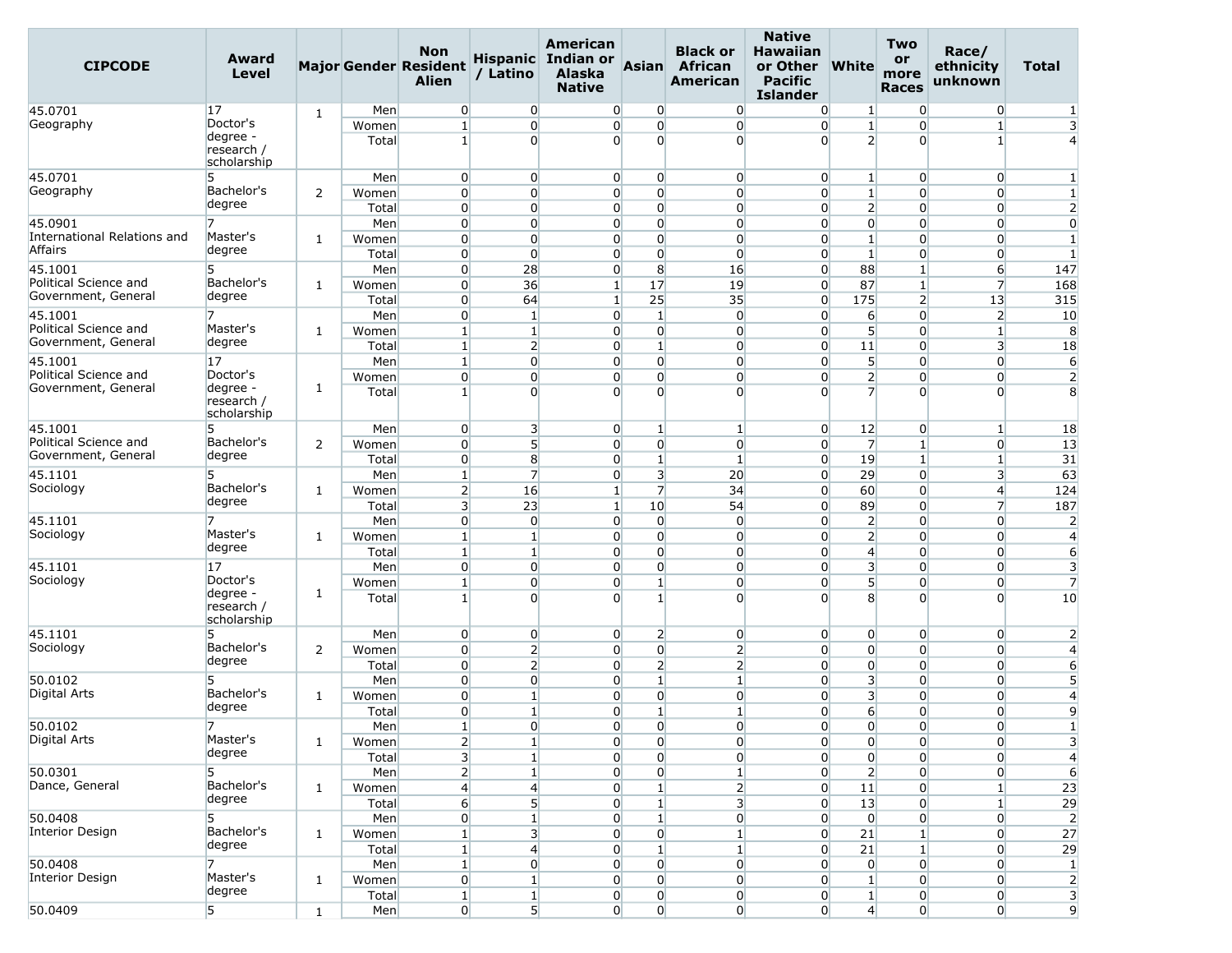| <b>CIPCODE</b>                               | Award<br>Level            |              |                | <b>Non</b><br><b>Major Gender Resident</b><br><b>Alien</b> | / Latino                         | American<br>Hispanic Indian or<br><b>Alaska</b><br><b>Native</b> | <b>Asian</b>                 | <b>Black or</b><br>African<br>American  | <b>Native</b><br><b>Hawaiian</b><br>or Other<br><b>Pacific</b><br><b>Islander</b> | <b>White</b>                              | Two<br>or<br>more<br><b>Races</b> | Race/<br>ethnicity<br>unknown | <b>Total</b>                     |
|----------------------------------------------|---------------------------|--------------|----------------|------------------------------------------------------------|----------------------------------|------------------------------------------------------------------|------------------------------|-----------------------------------------|-----------------------------------------------------------------------------------|-------------------------------------------|-----------------------------------|-------------------------------|----------------------------------|
| Graphic Design                               | Bachelor's                |              | Women          | $\overline{0}$                                             | 3                                | $\overline{0}$                                                   | $\mathbf{1}$                 | $\overline{0}$                          | $\overline{0}$                                                                    | 6                                         | $\overline{0}$                    | $\overline{2}$                | 12                               |
|                                              | degree                    |              | Total          | $\overline{0}$                                             | 8                                | $\Omega$                                                         | $1\overline{ }$              | $\overline{0}$                          | $\overline{0}$                                                                    | 10                                        | $\Omega$                          | $\overline{2}$                | 21                               |
| 50.0501                                      | 5                         |              | Men            | $\overline{0}$                                             | $\overline{4}$                   | $\overline{0}$                                                   | $\overline{0}$               | 1                                       | $\overline{0}$                                                                    | 10                                        | $\overline{0}$                    | $\mathbf{1}$                  | 16                               |
| Drama and<br>Dramatics/Theatre Arts,         | Bachelor's                | 1            | Women          | $\overline{0}$                                             | 11                               | $\overline{0}$                                                   | $\overline{0}$               | $\overline{4}$                          | $\overline{0}$                                                                    | 23                                        | $\overline{0}$                    | $\overline{0}$                | 38                               |
| General                                      | degree                    |              | Total          | $\Omega$                                                   | 15                               | $\overline{0}$                                                   | $\Omega$                     | 5                                       | $\Omega$                                                                          | 33                                        | $\overline{0}$                    | 1                             | 54                               |
| 50.0501<br>Drama and                         | 7<br>Master's             |              | Men            | $\mathbf{1}$                                               | $\overline{0}$                   | $\overline{0}$                                                   | $\Omega$                     | $\overline{2}$                          | $\overline{0}$                                                                    | $\overline{2}$                            | $\overline{0}$                    | $\overline{0}$                | 5                                |
| Dramatics/Theatre Arts,<br>General           | degree                    | $\mathbf{1}$ | Women<br>Total | $\overline{0}$<br>$\mathbf{1}$                             | $\overline{0}$<br>$\overline{0}$ | $\overline{0}$<br>$\Omega$                                       | 0<br>$\Omega$                | $\mathbf{1}$<br>$\overline{\mathbf{3}}$ | $\overline{0}$<br>$\overline{0}$                                                  | 3<br>5 <sup>1</sup>                       | $\Omega$<br>$\overline{0}$        | 0<br>$\overline{0}$           | $\overline{4}$<br>$\overline{9}$ |
| 50.0702                                      | 5                         |              | Men            | $\overline{0}$                                             | 11                               | $\overline{0}$                                                   | $\overline{0}$               | $\overline{2}$                          | $\overline{0}$                                                                    | 13                                        | $\overline{0}$                    | $\overline{0}$                | 26                               |
| Fine/Studio Arts, General                    | Bachelor's                | 1            | Women          | $\overline{0}$                                             | 13                               | $\overline{0}$                                                   | $\overline{4}$               | $\overline{2}$                          | $\overline{0}$                                                                    | 19                                        | $\mathbf{1}$                      | $\overline{2}$                | 41                               |
|                                              | degree                    |              | Total          | $\overline{0}$                                             | 24                               | $\overline{0}$                                                   | 4                            | $\overline{4}$                          | $\overline{0}$                                                                    | 32                                        | $\mathbf{1}$                      | $\overline{2}$                | 67                               |
| 50.0702                                      | 7                         |              | Men            | $\overline{0}$                                             | $\overline{2}$                   | $\overline{0}$                                                   | $\mathbf{1}$                 | $\overline{0}$                          | $\overline{0}$                                                                    | 9                                         | $\overline{0}$                    | $\overline{0}$                | 12                               |
| Fine/Studio Arts, General                    | Master's                  | 1            | Women          | $\overline{3}$                                             | $\overline{0}$                   | $\overline{0}$                                                   | $\overline{0}$               | $\overline{0}$                          | $\overline{0}$                                                                    | 8                                         | $\Omega$                          | $\mathbf{1}$                  | 12                               |
|                                              | degree                    |              | Total          | $\overline{\mathbf{3}}$                                    | 2                                | $\overline{0}$                                                   | $\mathbf{1}$                 | $\overline{0}$                          | $\overline{0}$                                                                    | 17                                        | $\overline{0}$                    | $\mathbf{1}$                  | 24                               |
| 50.0703                                      | 5                         |              | Men            | $\overline{0}$                                             | 1                                | 0                                                                | $\overline{0}$               | $\overline{0}$                          | $\overline{0}$                                                                    | $\overline{2}$                            | $\Omega$                          | $\overline{0}$                | 3                                |
| Art History, Criticism and                   | Bachelor's                | 1            | Women          | $\overline{0}$                                             | $6 \overline{}$                  | $\overline{0}$                                                   | $\overline{2}$               | $\overline{0}$                          | $\overline{0}$                                                                    | 11                                        | $\overline{0}$                    | $\mathbf{1}$                  | 20                               |
| Conservation                                 | degree                    |              | Total          | $\overline{0}$                                             | $\overline{7}$                   | $\Omega$                                                         | $\overline{2}$               | $\overline{0}$                          | $\overline{0}$                                                                    | 13                                        | $\overline{0}$                    | $\mathbf{1}$                  | 23                               |
| 50.0703                                      | 7                         |              | Men            | $\overline{0}$                                             | $\mathbf{1}$                     | $\overline{0}$                                                   | $\Omega$                     | $\overline{0}$                          | $\overline{0}$                                                                    | $\overline{0}$                            | $\overline{0}$                    | $\overline{0}$                | $\mathbf{1}$                     |
| Art History, Criticism and<br>Conservation   | Master's<br>degree        | 1            | Women          | $\overline{0}$                                             | $\overline{0}$                   | $\overline{0}$                                                   | $\overline{0}$               | $\overline{0}$                          | $\overline{0}$                                                                    | $\overline{2}$                            | $\overline{0}$                    | $\overline{0}$                | $\overline{2}$                   |
|                                              |                           |              | Total          | $\overline{0}$                                             | $\mathbf{1}$                     | $\overline{0}$                                                   | $\overline{0}$               | $\overline{0}$                          | $\overline{0}$                                                                    | $\overline{2}$                            | $\overline{0}$                    | $\overline{0}$                | $\overline{3}$                   |
| 50.0703                                      | 17                        |              | Men            | $\overline{0}$                                             | $\overline{0}$                   | $\overline{0}$                                                   | $\Omega$                     | $\overline{0}$                          | $\overline{0}$                                                                    | $\overline{0}$                            | $\overline{0}$                    | $\overline{0}$                | $\overline{0}$                   |
| Art History, Criticism and<br>Conservation   | Doctor's<br>degree -      | 1            | Women          | $\overline{0}$                                             | $\overline{0}$                   | $\overline{0}$                                                   | $\overline{0}$               | $\overline{0}$                          | $\overline{0}$                                                                    | $\overline{2}$                            | $\overline{0}$                    | $\overline{0}$                | $\overline{2}$                   |
|                                              | research /<br>scholarship |              | Total          | $\Omega$                                                   | $\Omega$                         | $\Omega$                                                         | $\Omega$                     | $\overline{0}$                          | $\Omega$                                                                          | $\overline{2}$                            | $\Omega$                          | $\Omega$                      | $\overline{2}$                   |
| 50.0901                                      | 5                         |              | Men            | $\overline{0}$                                             | 5                                | $\overline{0}$                                                   | $\overline{0}$               | $\overline{0}$                          | $\overline{0}$                                                                    | 12                                        | $\mathbf{1}$                      | $\mathbf{1}$                  | 19                               |
| Music, General                               | Bachelor's                | 1            | Women          | $\overline{0}$                                             | $\overline{4}$                   | $\overline{0}$                                                   | 3                            | $\mathbf{1}$                            | $\overline{0}$                                                                    | 11                                        | $\overline{0}$                    | $\overline{0}$                | 19                               |
|                                              | degree                    |              | Total          | $\overline{0}$                                             | 9                                | $\overline{0}$                                                   | 3                            | $\vert$ 1                               | $\overline{0}$                                                                    | 23                                        | $\mathbf{1}$                      | $\mathbf{1}$                  | 38                               |
| 50.0901                                      |                           |              | Men            | $\mathbf{1}$                                               | $\overline{0}$                   | $\overline{0}$                                                   | $\overline{0}$               | 1                                       | $\overline{0}$                                                                    | $\overline{7}$                            | $\overline{0}$                    | $\overline{0}$                | 9                                |
| Music, General                               | Master's<br>degree        | 1            | Women          | $\overline{3}$                                             | $\mathbf{1}$                     | $\overline{0}$                                                   | $\overline{0}$               | $\overline{0}$                          | $\overline{0}$                                                                    | 8                                         | $\mathbf{1}$                      | $\overline{0}$                | 13                               |
|                                              |                           |              | Total          | $\overline{4}$                                             | $\mathbf{1}$                     | $\overline{0}$                                                   | $\Omega$                     | 1                                       | $\overline{0}$                                                                    | 15                                        | $\mathbf{1}$                      | $\overline{0}$                | 22                               |
| 50.0901<br>Music, General                    | 17<br>Doctor's            |              | Men            | $\mathbf{1}$                                               | $\overline{0}$                   | $\overline{0}$                                                   | $\overline{0}$               | $\overline{0}$                          | $\overline{0}$                                                                    | 3                                         | $\overline{0}$                    | 0                             | $\overline{4}$                   |
|                                              | degree -                  | 1            | Women          | $\overline{0}$                                             | $\overline{0}$<br>$\Omega$       | $\overline{0}$                                                   | $\mathbf{1}$<br>$\mathbf{1}$ | $\overline{0}$                          | $\overline{0}$                                                                    | $\overline{0}$<br>$\overline{\mathbf{3}}$ | $\overline{0}$                    | $\overline{0}$                | $\mathbf{1}$                     |
|                                              | research /<br>scholarship |              | Total          | $\mathbf{1}$                                               |                                  | $\Omega$                                                         |                              | $\overline{0}$                          | $\Omega$                                                                          |                                           | $\Omega$                          | $\Omega$                      | 5                                |
| 51.0000                                      | 5                         |              | Men            | $\mathbf{1}$                                               | $6 \overline{}$                  | $\overline{0}$                                                   | $\mathbf{1}$                 | 5                                       | $\overline{0}$                                                                    | 29                                        | $\overline{0}$                    | $\overline{2}$                | 44                               |
| Health Services/Allied                       | Bachelor's                | $\mathbf{1}$ | Women          | $\overline{0}$                                             | 14                               | $\mathbf{1}$                                                     | 16                           | 15                                      | $\overline{0}$                                                                    | 109                                       | $\mathbf{1}$                      | 4                             | 160                              |
| Health/Health Sciences,<br>General           | degree                    |              | Total          | $\mathbf{1}$                                               | 20                               | 1 <sup>1</sup>                                                   | 17                           | 20                                      | $\overline{0}$                                                                    | 138                                       | $\mathbf{1}$                      | 6                             | 204                              |
| 51.0202                                      | 18                        |              | Men            | $\overline{2}$                                             | $\overline{0}$                   | $\overline{0}$                                                   | 1                            | $\overline{0}$                          | $\overline{0}$                                                                    | 8                                         | 0                                 | $\mathbf{1}$                  | 12                               |
| Audiology/Audiologist                        | Doctor's<br>degree -      | $\mathbf{1}$ | Women          | $\vert 4 \vert$                                            | 2                                | $\mathbf{0}$                                                     | 3                            | 3                                       | $\mathbf{0}$                                                                      | 49                                        | $\mathbf{Z}$                      | 2                             | 65                               |
|                                              | professional<br>practice  |              | Total          | $6 \mid$                                                   | $\overline{2}$                   | $\Omega$                                                         | $\overline{4}$               | $\overline{3}$                          | $\overline{0}$                                                                    | 57                                        | $\overline{2}$                    | $\overline{3}$                | 77                               |
| 51.0204                                      | 5                         |              | Men            | $\overline{0}$                                             | $\mathbf{1}$                     | $\overline{0}$                                                   | $\overline{0}$               | $\overline{0}$                          | 0                                                                                 | $\mathbf{1}$                              | $\overline{0}$                    | $\overline{0}$                | $\overline{2}$                   |
| Audiology/Audiologist and<br>Speech-Language | Bachelor's                | $\mathbf{1}$ | Women          | $\overline{0}$                                             | 15                               | $\overline{0}$                                                   | 5 <sup>1</sup>               | 20                                      | $\overline{0}$                                                                    | 87                                        | $\overline{2}$                    | 2                             | 131                              |
| Pathology/Pathologist                        | degree                    |              | Total          | $\overline{0}$                                             | 16                               | $\overline{0}$                                                   | 5 <sup>1</sup>               | 20                                      | $\overline{0}$                                                                    | 88                                        | $\overline{2}$                    | 2                             | 133                              |
| 51.0204                                      | 7                         |              | Men            | $\overline{0}$                                             | $\overline{0}$                   | $\overline{0}$                                                   | $\overline{0}$               | $\overline{0}$                          | $\overline{0}$                                                                    | $\overline{0}$                            | $\overline{0}$                    | $\overline{0}$                | $\overline{0}$                   |
| Audiology/Audiologist and<br>Speech-Language | Master's<br>degree        | 1            | Women          | 1                                                          | $\overline{\mathbf{3}}$          | $\overline{0}$                                                   | $\overline{\mathbf{3}}$      | $\vert$ 1                               | $\overline{0}$                                                                    | 22                                        | $\overline{0}$                    | $1\overline{ }$               | 31                               |
| Pathology/Pathologist                        |                           |              | Total          | $1\vert$                                                   | $\overline{\mathbf{3}}$          | $\overline{0}$                                                   | $\overline{3}$               | $1\vert$                                | $\overline{0}$                                                                    | 22                                        | $\overline{0}$                    | $\mathbf{1}$                  | 31                               |
| 51.0204                                      | $ 17\rangle$              |              | Men            | $\overline{0}$                                             | $\overline{0}$                   | $\overline{0}$                                                   | $\overline{0}$               | $\overline{0}$                          | $\overline{0}$                                                                    | $\overline{0}$                            | $\overline{0}$                    | $\overline{0}$                | $\overline{0}$                   |
|                                              |                           | $\mathbf{1}$ | Women          | $\overline{0}$                                             | $\mathbf{1}$                     | $\overline{0}$                                                   | $\overline{0}$               | $\overline{0}$                          | $\overline{0}$                                                                    | $\mathbf{4}$                              | $\overline{0}$                    | $\overline{0}$                | 5                                |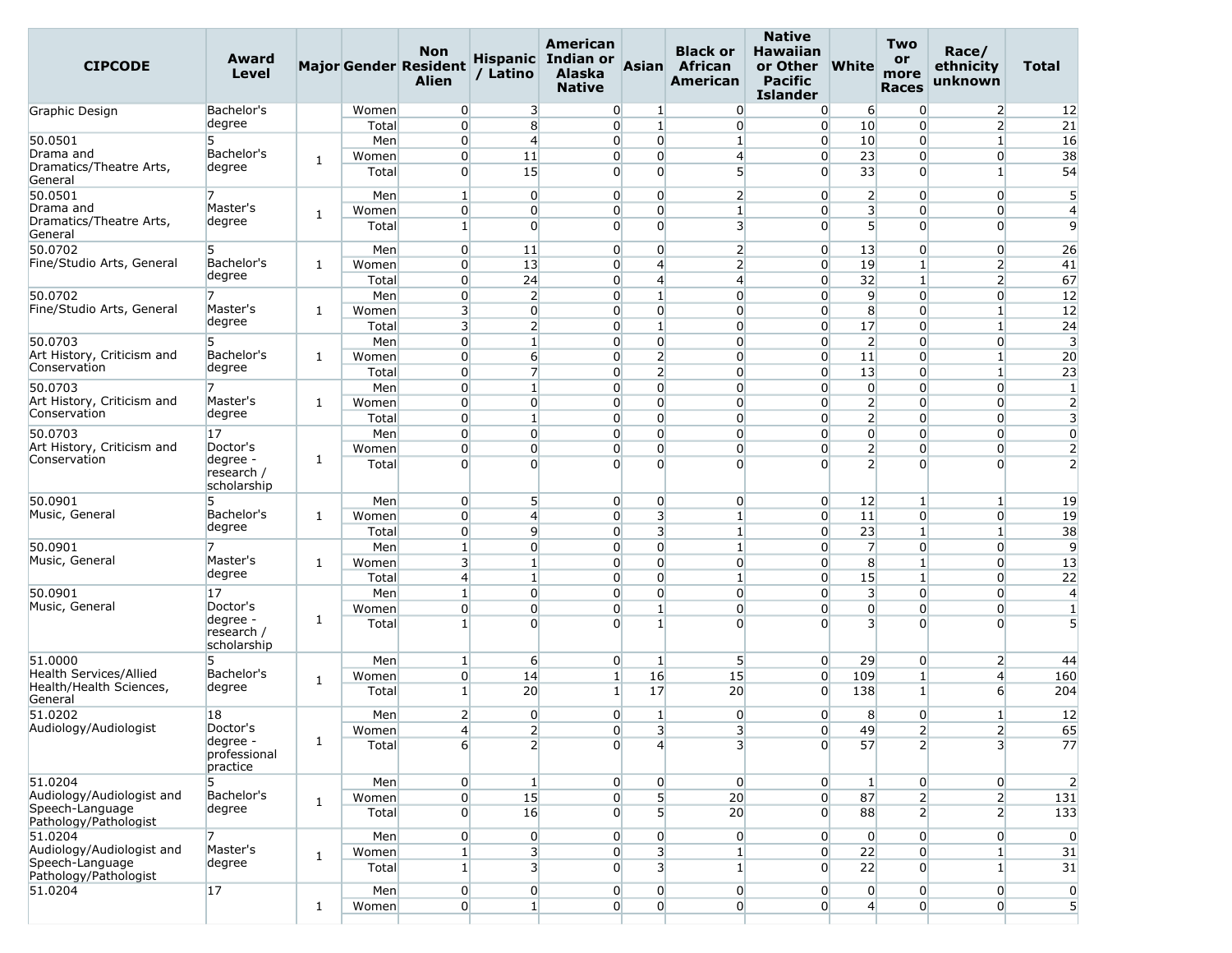| <b>CIPCODE</b>                                                        | Award<br>Level                                    |              |                | <b>Non</b><br><b>Major Gender Resident</b><br><b>Alien</b> | / Latino                         | American<br>Hispanic Indian or<br><b>Alaska</b><br><b>Native</b> | Asian                            | <b>Black or</b><br>African<br><b>American</b> | <b>Native</b><br><b>Hawaiian</b><br>or Other<br><b>Pacific</b><br><b>Islander</b> | <b>White</b>                       | Two<br>or<br>more<br><b>Races</b> | Race/<br>ethnicity<br>unknown     | <b>Total</b>                 |
|-----------------------------------------------------------------------|---------------------------------------------------|--------------|----------------|------------------------------------------------------------|----------------------------------|------------------------------------------------------------------|----------------------------------|-----------------------------------------------|-----------------------------------------------------------------------------------|------------------------------------|-----------------------------------|-----------------------------------|------------------------------|
| Audiology/Audiologist and<br>Speech-Language<br>Pathology/Pathologist | Doctor's<br>degree -<br>research /<br>scholarship |              | Total          | $\overline{0}$                                             | 1                                | $\Omega$                                                         | 0                                | $\overline{0}$                                | $\overline{0}$                                                                    | 4                                  | $\Omega$                          | $\overline{0}$                    |                              |
| 51.0401                                                               | 18                                                |              | Men            | $\overline{0}$                                             | $\overline{4}$                   | $\overline{0}$                                                   | $\overline{0}$                   | $\overline{0}$                                | $\overline{0}$                                                                    | 29                                 | $\overline{0}$                    | $\overline{0}$                    | 33                           |
| Dentistry                                                             | Doctor's<br>degree -<br>professional<br>practice  | 1            | Women<br>Total | $\overline{0}$<br>$\Omega$                                 | 9<br>13                          | $\mathbf{1}$<br>$\mathbf{1}$                                     | $\overline{7}$<br>$\overline{7}$ | $\overline{7}$<br>$\overline{7}$              | $\overline{0}$<br>$\overline{0}$                                                  | 25<br>54                           | $\overline{0}$<br>$\Omega$        | $\mathbf{1}$<br>$\mathbf{1}$      | 50<br>83                     |
| 51.0501                                                               |                                                   |              | Men            | $\overline{0}$                                             | 1                                | $\overline{0}$                                                   | $\overline{0}$                   | $\overline{0}$                                | $\overline{0}$                                                                    | $\overline{7}$                     | $\overline{0}$                    | $\overline{0}$                    | 8                            |
| Dental Clinical Sciences,<br>General                                  | Master's<br>degree                                | 1            | Women          | $\mathbf{1}$                                               | $\overline{0}$                   | $\overline{0}$                                                   | $\overline{2}$                   | $\overline{0}$                                | $\overline{0}$                                                                    | $\mathbf{1}$                       | $\overline{0}$                    | $\overline{0}$                    | $\overline{4}$               |
|                                                                       |                                                   |              | Total          | $\mathbf{1}$                                               | $\mathbf{1}$                     | $\overline{0}$                                                   | $\overline{2}$                   | $\overline{0}$                                | $\overline{0}$                                                                    | 8 <sup>1</sup>                     | $\overline{0}$                    | $\overline{0}$                    | 12                           |
| 51.0701<br>Health/Health Care                                         | 7<br>Master's                                     | 1            | Men<br>Women   | $\mathbf{1}$<br>$\overline{0}$                             | $\overline{0}$<br>$\overline{0}$ | $\overline{0}$<br>$\overline{0}$                                 | $\overline{0}$<br>$\mathbf{1}$   | $\overline{0}$<br>$\overline{0}$              | $\overline{0}$<br>$\overline{0}$                                                  | 8<br>$\overline{4}$                | 2<br>$\overline{0}$               | $\overline{0}$<br>$\overline{2}$  | 11<br>$\overline{7}$         |
| Administration/Management                                             | degree                                            |              | Total          | $\mathbf{1}$                                               | $\overline{0}$                   | $\overline{0}$                                                   | $\mathbf{1}$                     | $\overline{0}$                                | $\overline{0}$                                                                    | 12                                 | 2                                 | $\overline{2}$                    | 18                           |
| 51.0701                                                               | 17                                                |              | Men            | $\overline{2}$                                             | $\overline{0}$                   | $\overline{0}$                                                   | $\overline{0}$                   | $\mathbf{1}$                                  | $\overline{0}$                                                                    | $\overline{2}$                     | $\overline{0}$                    | $\overline{0}$                    | 5                            |
| <b>Health/Health Care</b>                                             | Doctor's                                          |              | Women          | $\mathbf{1}$                                               | $\overline{0}$                   | $\overline{0}$                                                   | $\overline{0}$                   | $\overline{2}$                                | $\overline{0}$                                                                    | $\overline{0}$                     | $\overline{0}$                    | $\overline{0}$                    | 3                            |
| Administration/Management                                             | degree -<br>research /<br>scholarship             | 1            | Total          | $\overline{\mathbf{3}}$                                    | $\Omega$                         | $\Omega$                                                         | $\Omega$                         | $\overline{3}$                                | $\Omega$                                                                          | $\overline{2}$                     | $\Omega$                          | $\Omega$                          | 8                            |
| 51.0912                                                               |                                                   |              | Men            | $\overline{0}$                                             | $\overline{0}$                   | $\overline{0}$                                                   | $\overline{0}$                   | $\overline{0}$                                | $\overline{0}$                                                                    | 10                                 | $\overline{0}$                    | $\overline{0}$                    | 10                           |
| Physician Assistant                                                   | Master's                                          | 1            | Women          | $\overline{0}$                                             | $\overline{2}$                   | $\overline{0}$                                                   | $1\overline{ }$                  | $\overline{0}$                                | $\overline{0}$                                                                    | 45                                 | $\Omega$                          | $\overline{0}$                    | 48                           |
|                                                                       | degree                                            |              | Total          | $\overline{0}$                                             | $\overline{2}$                   | $\overline{0}$                                                   | $\mathbf{1}$                     | $\overline{0}$                                | $\overline{0}$                                                                    | 55                                 | $\overline{0}$                    | $\overline{0}$                    | 58                           |
| 51.0913                                                               | 5<br>Bachelor's                                   |              | Men            | $\overline{0}$                                             | $\overline{0}$                   | $\overline{0}$                                                   | $\overline{0}$                   | $\mathbf{1}$                                  | $\overline{0}$                                                                    | $\vert$ 1                          | $\overline{0}$                    | $\overline{0}$                    | $\overline{2}$               |
| Athletic Training/Trainer                                             | degree                                            | 1            | Women          | $\overline{0}$                                             | 3                                | $\overline{0}$                                                   | $\overline{0}$                   | $\overline{\mathbf{3}}$                       | $\overline{0}$                                                                    | $\overline{2}$                     | $\overline{0}$                    | $\overline{0}$                    | 8                            |
| 51.1201                                                               | 18                                                |              | Total<br>Men   | $\overline{0}$<br>$\overline{0}$                           | $\overline{3}$<br>6              | $\overline{0}$<br>$\overline{0}$                                 | $\overline{0}$<br>12             | $\overline{4}$<br>$\overline{2}$              | $\overline{0}$<br>$\overline{0}$                                                  | $\overline{\mathbf{3}}$<br>46      | $\overline{0}$<br>$\overline{0}$  | $\overline{0}$<br>$1\overline{ }$ | 10<br>67                     |
| Medicine                                                              | Doctor's                                          |              | Women          | $\overline{0}$                                             | $5\overline{)}$                  | 1 <sup>1</sup>                                                   | 18                               | 6                                             | $\overline{0}$                                                                    | 30 <sup>°</sup>                    | $\overline{0}$                    | $\overline{0}$                    | 60                           |
|                                                                       | degree -<br>professional<br>practice              | 1            | Total          | $\overline{0}$                                             | 11                               | $\mathbf{1}$                                                     | 30                               | 8 <sup>°</sup>                                | $\Omega$                                                                          | 76                                 | $\Omega$                          | $\mathbf{1}$                      | 127                          |
| 51.1505                                                               |                                                   |              | Men            | $\overline{0}$                                             | $\overline{0}$                   | $\overline{0}$                                                   | $\overline{0}$                   | $\overline{0}$                                | $\overline{0}$                                                                    | $\vert$ 1                          | $\overline{0}$                    | $\overline{0}$                    | 1                            |
| Marriage and Family<br>Therapy/Counseling                             | Master's                                          | 1            | Women          | $\mathbf{1}$                                               | $\mathbf{1}$                     | $\Omega$                                                         | $1\overline{ }$                  | $\overline{0}$                                | $\overline{0}$                                                                    | 8                                  | $\Omega$                          | $\overline{0}$                    | 11                           |
|                                                                       | degree                                            |              | Total          | $\mathbf{1}$                                               | $\mathbf{1}$                     | $\overline{0}$                                                   | $\mathbf{1}$                     | $\overline{0}$                                | $\overline{0}$                                                                    | 9                                  | $\overline{0}$                    | $\overline{0}$                    | 12                           |
| 51.1505<br>Marriage and Family                                        | 8<br>Post-Master's                                |              | Men            | $\overline{0}$                                             | $\overline{0}$                   | $\overline{0}$                                                   | $\overline{0}$                   | $\overline{0}$                                | $\overline{0}$                                                                    | $\mathbf{1}$                       | $\Omega$                          | $\overline{0}$                    | -1                           |
| Therapy/Counseling                                                    | certificates                                      | 1            | Women          | $\mathbf{1}$<br>$\mathbf{1}$                               | $\mathbf{1}$<br>$\mathbf{1}$     | $\overline{0}$<br>$\overline{0}$                                 | $\mathbf{1}$<br>$\mathbf{1}$     | $\overline{0}$<br>$\overline{0}$              | $\overline{0}$<br>$\overline{0}$                                                  | 8<br>$\overline{9}$                | $\Omega$<br>$\overline{0}$        | $\overline{0}$<br>$\overline{0}$  | 11<br>12                     |
| 51.1505                                                               | 17                                                |              | Total<br>Men   | $\overline{0}$                                             | $\overline{0}$                   | $\overline{0}$                                                   | $\overline{0}$                   | $\overline{0}$                                | $\overline{0}$                                                                    | $\mathbf{1}$                       | $\overline{0}$                    | $\overline{0}$                    | -1                           |
| Marriage and Family                                                   | Doctor's                                          |              | Women          | $\overline{0}$                                             | $\mathbf{1}$                     | $\overline{0}$                                                   | $\overline{0}$                   | $\overline{0}$                                | $\overline{0}$                                                                    | $\overline{\mathbf{3}}$            | $\overline{0}$                    | $\overline{0}$                    | $\overline{4}$               |
| Therapy/Counseling                                                    | degree -<br>research /<br>scholarship             | 1            | Total          | $\Omega$                                                   | 1                                | $\Omega$                                                         | $\Omega$                         | $\Omega$                                      | $\overline{0}$                                                                    | $\overline{4}$                     | $\Omega$                          | $\Omega$                          | 5                            |
| 51.1508                                                               | 7                                                 |              | Men            | $\overline{0}$                                             | 1                                | $\overline{0}$                                                   | $\overline{0}$                   | $\overline{0}$                                | $\overline{0}$                                                                    | $\overline{2}$                     | $\overline{0}$                    | $\overline{0}$                    | 3                            |
| Mental Health<br>Counseling/Counselor                                 | Master's<br>degree                                | 1            | Women          | $\Omega$                                                   | $\Omega$                         | $\Omega$                                                         | 1 <sup>1</sup>                   | $\Omega$                                      | $\Omega$                                                                          | $\overline{4}$                     | $\Omega$                          | $\Omega$                          | 5                            |
| 51.1508                                                               | 8                                                 |              | Total<br>Men   | $\boldsymbol{0}$<br>$\overline{0}$                         | $\mathbf{1}$<br>1 <sup>1</sup>   | $\overline{0}$<br>$\overline{0}$                                 | $\mathbf{1}$<br>$\overline{0}$   | $\overline{0}$<br>$\overline{0}$              | $\overline{0}$<br>$\overline{0}$                                                  | $6 \overline{6}$<br>$\overline{2}$ | $\overline{0}$<br>$\overline{0}$  | $\overline{0}$<br>$\overline{0}$  | 8<br>$\overline{\mathbf{3}}$ |
| Mental Health                                                         | Post-Master's                                     | $\mathbf{1}$ | Women          | $\overline{0}$                                             | $\overline{0}$                   | $\overline{0}$                                                   | 1 <sup>1</sup>                   | $\overline{0}$                                | $\overline{0}$                                                                    | $\overline{4}$                     | $\overline{0}$                    | $\overline{0}$                    | 5 <sup>5</sup>               |
| Counseling/Counselor                                                  | certificates                                      |              | Total          | $\boldsymbol{0}$                                           | $\mathbf{1}$                     | $\overline{0}$                                                   | $\mathbf{1}$                     | $\overline{0}$                                | $\overline{0}$                                                                    | $6 \overline{6}$                   | $\overline{0}$                    | $\overline{0}$                    | 8                            |
| 51.1508                                                               | 17                                                |              | Men            | $\mathbf{1}$                                               | $\overline{0}$                   | $\overline{0}$                                                   | $\overline{0}$                   | $\mathbf{1}$                                  | $\overline{0}$                                                                    | $\mathbf{1}$                       | $\overline{0}$                    | $\overline{0}$                    | $\overline{\mathbf{3}}$      |
| Mental Health                                                         | Doctor's                                          |              | Women          | $\overline{0}$                                             | $\overline{0}$                   | $\overline{0}$                                                   | $\overline{0}$                   | $\overline{0}$                                | $\overline{0}$                                                                    | $6 \overline{6}$                   | $\overline{0}$                    | $1\vert$                          | $\overline{7}$               |
| Counseling/Counselor                                                  | degree -<br>research /<br>scholarship             | 1            | Total          | $1\vert$                                                   | $\overline{0}$                   | $\overline{0}$                                                   | $\Omega$                         | $\mathbf{1}$                                  | $\overline{0}$                                                                    | $\overline{7}$                     | $\overline{0}$                    | 1 <sup>1</sup>                    | 10                           |
| 51.2001                                                               | 18                                                |              | Men            | 18                                                         | $\overline{7}$                   | $1\vert$                                                         | 30                               | 11                                            | $\overline{0}$                                                                    | 105                                | $\overline{0}$                    | 3 <sup>l</sup>                    | 175                          |
| Pharmacy                                                              |                                                   | $\mathbf{1}$ | Women          | 29                                                         | 29                               | $\overline{0}$                                                   | 58                               | 20                                            | $\overline{0}$                                                                    | 162                                | $1\vert$                          | 10                                | 309                          |
|                                                                       |                                                   |              | Total          | 47                                                         | 36                               | $1\vert$                                                         | 88                               | 31                                            | 0                                                                                 | 267                                | $1\vert$                          | 13                                | 484                          |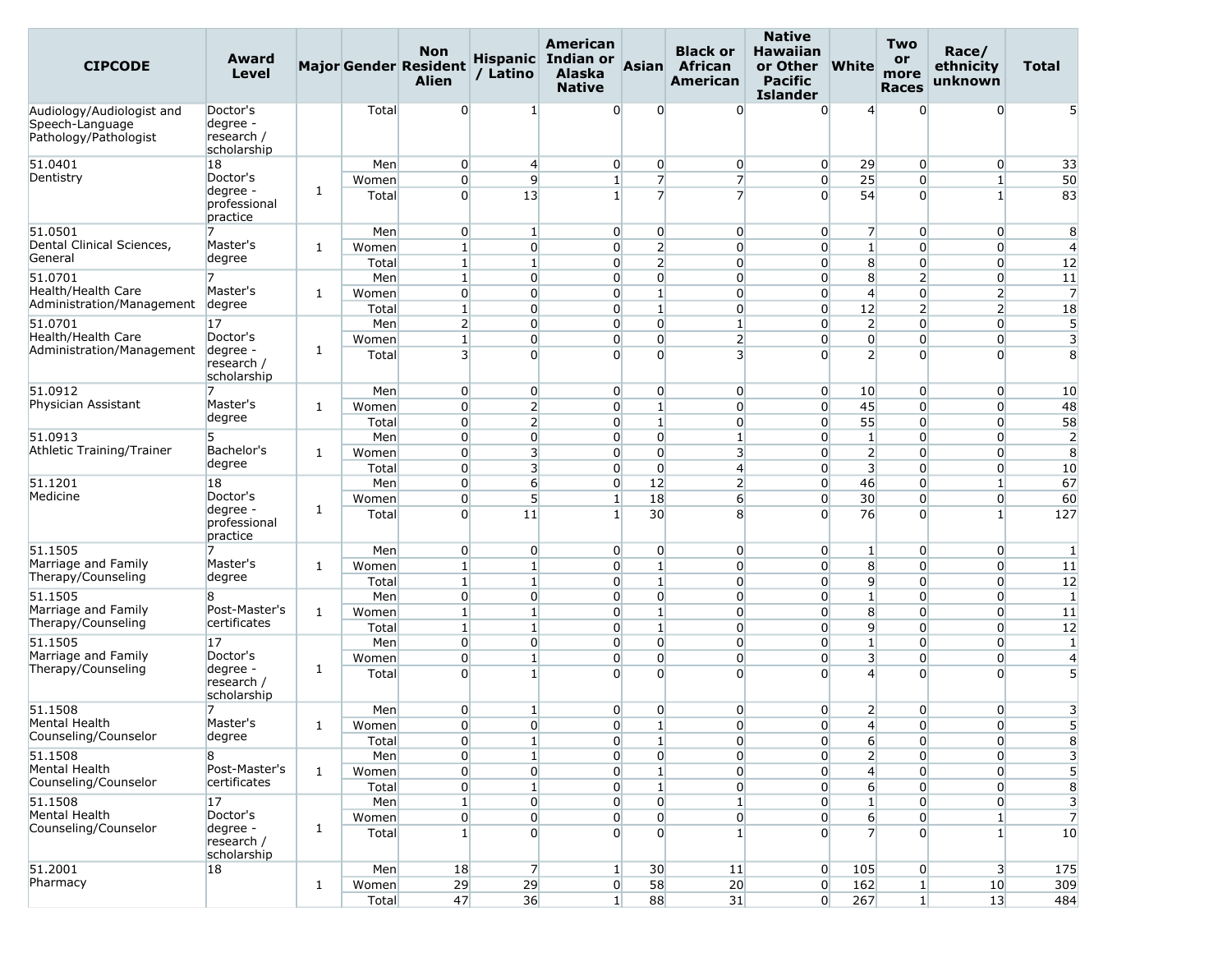| <b>CIPCODE</b>                                    | Award<br>Level                                   |   |                | <b>Non</b><br><b>Major Gender Resident</b><br><b>Alien</b> | / Latino                          | American<br>Hispanic Indian or<br><b>Alaska</b><br><b>Native</b> | Asian                            | <b>Black or</b><br><b>African</b><br><b>American</b> | <b>Native</b><br><b>Hawaiian</b><br>or Other<br><b>Pacific</b><br><b>Islander</b> | <b>White</b>                     | <b>Two</b><br>or<br>more<br><b>Races</b> | Race/<br>ethnicity<br>unknown    | Total                   |
|---------------------------------------------------|--------------------------------------------------|---|----------------|------------------------------------------------------------|-----------------------------------|------------------------------------------------------------------|----------------------------------|------------------------------------------------------|-----------------------------------------------------------------------------------|----------------------------------|------------------------------------------|----------------------------------|-------------------------|
|                                                   | Doctor's<br>degree -<br>professional<br>practice |   |                |                                                            |                                   |                                                                  |                                  |                                                      |                                                                                   |                                  |                                          |                                  |                         |
| 51.2099                                           | 7                                                |   | Men            | 6                                                          | 3                                 | $1\vert$                                                         | 8                                | $\overline{2}$                                       | $\vert$ 1                                                                         | 40                               | $\overline{0}$                           | $\mathbf{1}$                     | 62                      |
| Pharmacy, Pharmaceutical                          | Master's                                         | 1 | Women          | $\overline{\mathbf{3}}$                                    | 8                                 | $1\vert$                                                         | 9                                | 16                                                   | $\overline{0}$                                                                    | 79                               | $\overline{0}$                           | $\overline{\mathbf{3}}$          | 119                     |
| Sciences, and Administration, degree<br>Other     |                                                  |   | Total          | $\overline{9}$                                             | 11                                | $\overline{2}$                                                   | 17                               | 18                                                   | $1\vert$                                                                          | 119                              | $\Omega$                                 | $\overline{4}$                   | 181                     |
| 51.2099<br>Pharmacy, Pharmaceutical               | 17<br>Doctor's                                   |   | Men            | $\overline{4}$                                             | $\mathbf{1}$                      | $\overline{0}$                                                   | $\overline{2}$                   | $\overline{0}$                                       | $\overline{0}$                                                                    | $\overline{0}$                   | $\overline{0}$                           | $\overline{0}$                   | $\overline{7}$          |
| Sciences, and Administration, degree -<br>Other   | research /<br>scholarship                        | 1 | Women<br>Total | 5 <sup>1</sup><br>$\overline{9}$                           | $\overline{0}$<br>$1\overline{ }$ | $\overline{0}$<br>$\Omega$                                       | $\overline{0}$<br>$\overline{2}$ | $\overline{0}$<br>$\Omega$                           | $\overline{0}$<br>$\Omega$                                                        | $\overline{0}$<br>$\overline{0}$ | $\overline{0}$<br>$\Omega$               | $1\overline{ }$<br>$\mathbf{1}$  | $6 \overline{}$<br>13   |
| 51.2201                                           |                                                  |   | Men            | $\overline{4}$                                             | 1                                 | $\overline{0}$                                                   | $\overline{2}$                   | $\overline{\mathbf{3}}$                              | $\overline{0}$                                                                    | 16                               | $\mathbf{1}$                             | $\overline{0}$                   | 27                      |
| Public Health, General                            | Master's                                         | 1 | Women          | $\overline{4}$                                             | $\overline{4}$                    | $\overline{0}$                                                   | $\overline{4}$                   | $\overline{4}$                                       | $\overline{0}$                                                                    | 20                               | $\overline{0}$                           | $\mathbf{1}$                     | 37                      |
|                                                   | degree                                           |   | Total          | 8                                                          | 5 <sup>1</sup>                    | $\overline{0}$                                                   | $6 \overline{6}$                 | $\overline{7}$                                       | $\overline{0}$                                                                    | 36                               | $\mathbf{1}$                             | $\mathbf{1}$                     | 64                      |
| 51.2208                                           | 5                                                |   | Men            | $\overline{0}$                                             | $\overline{2}$                    | $\overline{0}$                                                   | $\overline{0}$                   | $\overline{\mathbf{3}}$                              | $\overline{0}$                                                                    | 8                                | $\overline{0}$                           | $\overline{0}$                   | 13                      |
| Community Health and                              | Bachelor's                                       | 1 | Women          | $\mathbf{1}$                                               | 19                                | $\overline{0}$                                                   | 8                                | 57                                                   | $\overline{0}$                                                                    | 45                               | $\overline{0}$                           | $5\overline{)}$                  | 135                     |
| <b>Preventive Medicine</b>                        | degree                                           |   | Total          | $1\vert$                                                   | 21                                | $\overline{0}$                                                   | 8                                | 60                                                   | $\overline{0}$                                                                    | 53                               | $\overline{0}$                           | $5\overline{)}$                  | 148                     |
| 51.2208                                           |                                                  |   | Men            | $\overline{0}$                                             | $\mathbf{1}$                      | $\overline{0}$                                                   | $\mathbf{1}$                     | $\overline{0}$                                       | $\overline{0}$                                                                    | $\overline{4}$                   | $\Omega$                                 | $\overline{0}$                   | 6                       |
| Community Health and<br>Preventive Medicine       | Master's                                         | 1 | Women          | $\mathbf{1}$                                               | $6 \overline{}$                   | $\overline{0}$                                                   | $\overline{\mathbf{3}}$          | $\mathbf{1}$                                         | $\overline{0}$                                                                    | 13                               | $\overline{0}$                           | $\overline{2}$                   | 26                      |
|                                                   | degree                                           |   | Total          | $\mathbf{1}$                                               | $\overline{7}$                    | $\overline{0}$                                                   | $\overline{4}$                   | $\mathbf{1}$                                         | $\overline{0}$                                                                    | 17                               | $\overline{0}$                           | $\overline{2}$                   | 32                      |
| 51.2306<br>Occupational                           | Master's                                         |   | Men            | $\overline{0}$                                             | $\overline{0}$                    | $\overline{0}$                                                   | $\overline{0}$                   | $\overline{0}$                                       | $\overline{0}$                                                                    | $\vert$ 1                        | $\overline{0}$                           | $\overline{0}$                   | $\mathbf{1}$            |
| Therapy/Therapist                                 | degree                                           | 1 | Women          | $\overline{0}$<br>$\overline{0}$                           | $\overline{4}$<br>$\overline{4}$  | $\overline{0}$                                                   | $\mathbf{1}$                     | 3                                                    | $\overline{0}$                                                                    | 42                               | $\overline{0}$                           | $\overline{0}$                   | 50                      |
| 51.2308                                           | 18                                               |   | Total<br>Men   | $\overline{0}$                                             | $1\vert$                          | $\Omega$<br>$\overline{0}$                                       | $\mathbf{1}$<br>$\overline{4}$   | $\overline{\mathbf{3}}$<br>$\overline{0}$            | $\overline{0}$<br>$\overline{0}$                                                  | 43<br>9                          | $\overline{0}$<br>$\overline{0}$         | $\overline{0}$<br>$\overline{2}$ | 51<br>16                |
| Physical Therapy/Therapist                        | Doctor's                                         |   | Women          | $\overline{0}$                                             | $\overline{\mathbf{3}}$           | $\overline{0}$                                                   | 3                                | $\overline{0}$                                       | $\overline{0}$                                                                    | 32                               | $\overline{0}$                           | $\overline{0}$                   | 38                      |
|                                                   | degree -<br>professional<br>practice             | 1 | Total          | $\Omega$                                                   | $\overline{4}$                    | $\Omega$                                                         | 7                                | $\overline{0}$                                       | $\Omega$                                                                          | 41                               | $\Omega$                                 | $\overline{2}$                   | 54                      |
| 51.2310                                           | 7                                                |   | Men            | $\overline{0}$                                             | $\overline{0}$                    | $\overline{0}$                                                   | $\overline{0}$                   | $\overline{0}$                                       | $\overline{0}$                                                                    | $\overline{0}$                   | $\overline{0}$                           | $\overline{0}$                   | $\overline{0}$          |
| Vocational Rehabilitation                         | Master's                                         | 1 | Women          | $\overline{0}$                                             | $\overline{0}$                    | $\overline{0}$                                                   | $\overline{0}$                   | $\overline{0}$                                       | $\overline{0}$                                                                    | $\overline{2}$                   | $\overline{0}$                           | $\overline{0}$                   | $\overline{2}$          |
| Counseling/Counselor                              | degree                                           |   | Total          | $\overline{0}$                                             | $\overline{0}$                    | $\overline{0}$                                                   | $\overline{0}$                   | $\overline{0}$                                       | $\overline{0}$                                                                    | 2 <sup>1</sup>                   | $\overline{0}$                           | $\overline{0}$                   | $\overline{2}$          |
| 51.2314                                           | 17                                               |   | Men            | $\overline{2}$                                             | $\overline{0}$                    | $\overline{0}$                                                   | $1\overline{ }$                  | $\overline{0}$                                       | $\overline{0}$                                                                    | $\overline{0}$                   | $\overline{0}$                           | $\mathbf{1}$                     | $\overline{4}$          |
| <b>Rehabilitation Science</b>                     | Doctor's<br>degree -                             | 1 | Women          | $\mathbf{1}$                                               | $\overline{0}$                    | $\overline{0}$                                                   | $\overline{0}$                   | $\overline{0}$                                       | $\overline{0}$                                                                    | 3                                | $\overline{0}$                           | $\overline{0}$                   | $\overline{4}$          |
|                                                   | research /<br>scholarship                        |   | Total          | $\overline{3}$                                             | $\Omega$                          | $\Omega$                                                         | $1\vert$                         | $\overline{0}$                                       | $\Omega$                                                                          | $\overline{3}$                   | $\overline{0}$                           | $\mathbf{1}$                     | 8                       |
| 51.2401                                           | 18                                               |   | Men            | $\overline{0}$                                             | $\overline{2}$                    | $\overline{0}$                                                   | $\overline{0}$                   | $\overline{\mathbf{3}}$                              | $\overline{0}$                                                                    | 14                               | $\overline{0}$                           | $\overline{0}$                   | 19                      |
| Veterinary Medicine                               | Doctor's                                         |   | Women          | $\overline{0}$                                             | $\overline{\mathbf{3}}$           | 1 <sup>1</sup>                                                   | $\overline{2}$                   | 2                                                    | $\overline{0}$                                                                    | 59                               | $\overline{0}$                           | $\mathbf{1}$                     | 68                      |
|                                                   | degree -<br>professional<br>practice             | 1 | Total          | $\Omega$                                                   | 5 <sup>1</sup>                    | $\mathbf{1}$                                                     | $\overline{2}$                   | 5 <sup>1</sup>                                       | $\overline{0}$                                                                    | 73                               | $\overline{0}$                           | $\mathbf{1}$                     | 87                      |
| 51.2501                                           | 7                                                |   | Men            | $\overline{0}$                                             | $\overline{0}$                    | $\overline{0}$                                                   | $\overline{0}$                   | $\overline{0}$                                       | $\overline{0}$                                                                    | 4                                | $\overline{0}$                           | $\overline{0}$                   | $\overline{4}$          |
| Veterinary                                        | Master's                                         | 1 | Women          | $\overline{0}$                                             | $\overline{2}$                    | $\overline{0}$                                                   | $\mathbf{Z}$                     | $\overline{0}$                                       | $\overline{0}$                                                                    | 11                               | $\overline{0}$                           | $\mathbf{1}$                     | 16                      |
| Sciences/Veterinary Clinical<br>Sciences, General | degree                                           |   | Total          | $\overline{0}$                                             | $\overline{2}$                    | $\overline{0}$                                                   | $\overline{2}$                   | $\overline{0}$                                       | $\overline{0}$                                                                    | 15                               | $\Omega$                                 | 1                                | 20                      |
| 51.2501<br>Veterinary                             | 17<br>Doctor's                                   |   | Men            | $1\vert$                                                   | $\overline{0}$                    | $\overline{0}$                                                   | $\overline{0}$                   | $\overline{0}$                                       | $\overline{0}$                                                                    | $\mathbf{1}$                     | $\overline{0}$                           | $\overline{0}$                   | $\overline{2}$          |
| Sciences/Veterinary Clinical                      | degree -                                         | 1 | Women          | $\overline{0}$                                             | $\overline{0}$                    | $\overline{0}$<br>$\overline{0}$                                 | $\overline{0}$<br>$\Omega$       | $\overline{0}$                                       | $\overline{0}$                                                                    | 3 <sup>1</sup><br>$\overline{4}$ | $\overline{0}$<br>$\overline{0}$         | $\overline{0}$<br>$\overline{0}$ | $\overline{\mathbf{3}}$ |
| Sciences, General                                 | research /<br>scholarship                        |   | Total          | 1 <sup>1</sup>                                             | $\overline{0}$                    |                                                                  |                                  | $\overline{0}$                                       | $\overline{0}$                                                                    |                                  |                                          |                                  | 5                       |
| 51.3801                                           | 5                                                |   | Men            | $\overline{0}$                                             | $\overline{0}$                    | $\overline{0}$                                                   | $\mathbf{1}$                     | $\overline{0}$                                       | $\overline{0}$                                                                    | 14                               | $\overline{0}$                           | $\mathbf{1}$                     | 16                      |
| Registered<br>Nursing/Registered Nurse            | Bachelor's                                       | 1 | Women          | $\overline{0}$                                             | 22                                | $\overline{0}$                                                   | 11                               | 14                                                   | $\overline{0}$                                                                    | 92                               | $\mathbf{1}$                             | 3                                | 143                     |
|                                                   | degree                                           |   | Total          | $\overline{0}$                                             | 22                                | $\overline{0}$                                                   | 12                               | 14                                                   | $\overline{0}$                                                                    | 106                              | $\mathbf{1}$                             | $\overline{4}$                   | 159                     |
| 51.3801                                           | 7                                                |   | Men            | $\overline{0}$                                             | $\vert$ 1                         | $\overline{0}$                                                   | $\overline{0}$                   | $\overline{0}$                                       | $\overline{0}$                                                                    | $\overline{2}$                   | $\overline{0}$                           | $\overline{0}$                   | $\overline{3}$          |
| Registered<br>Nursing/Registered Nurse            | Master's<br>degree                               | 1 | Women          | 1 <sup>1</sup>                                             | $\mathbf{1}$                      | $\overline{0}$                                                   | 3                                | 5                                                    | $\overline{0}$                                                                    | 32                               | $\mathbf{1}$                             | $\mathbf{1}$                     | 44                      |
|                                                   |                                                  |   | Total          | $1\vert$                                                   | $\overline{2}$                    | $\overline{0}$                                                   | $\overline{\mathbf{3}}$          | 5 <sup>1</sup>                                       | $\overline{0}$                                                                    | 34                               | $\mathbf{1}$                             | $\mathbf{1}$                     | 47                      |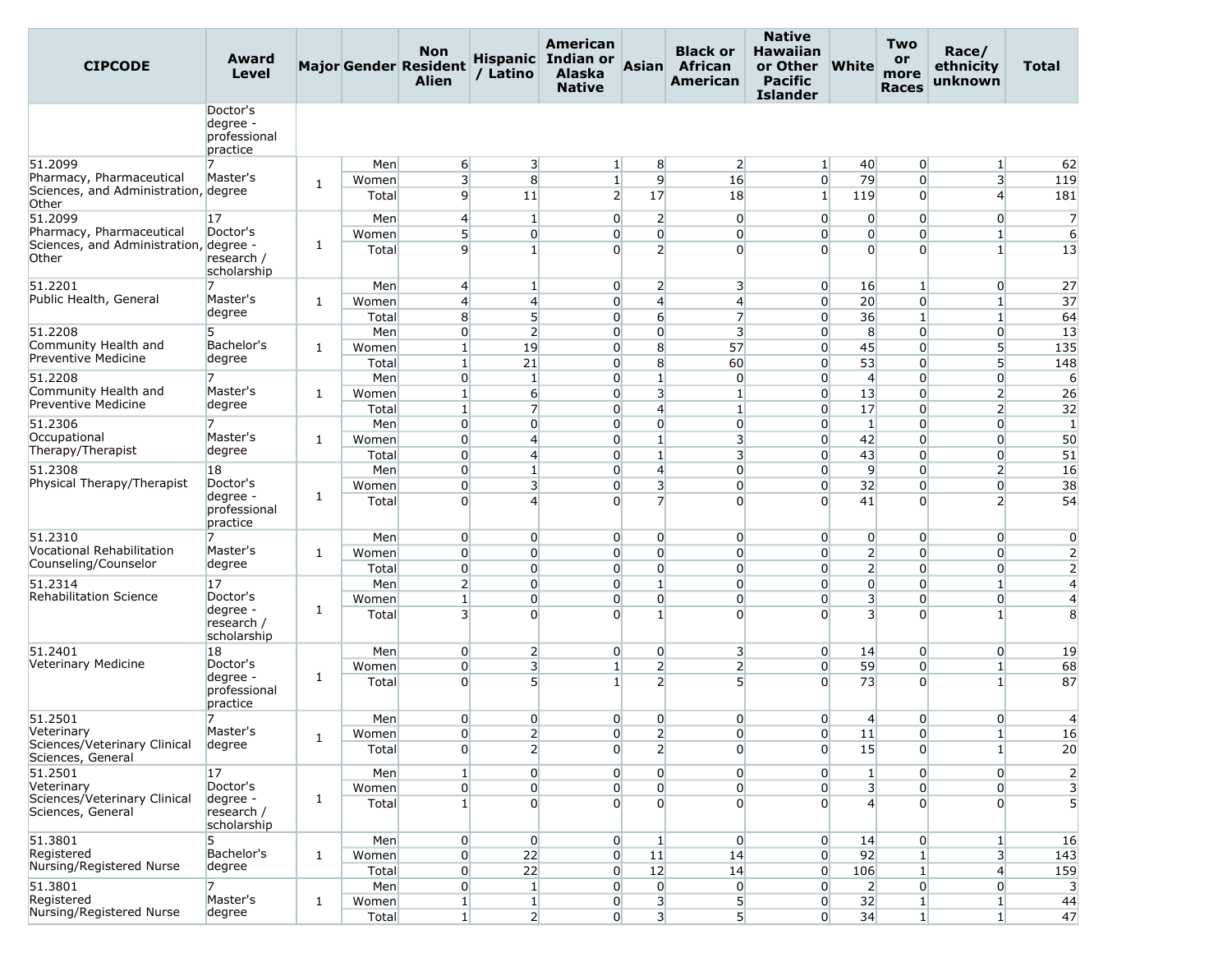| <b>CIPCODE</b>                                     | Award<br>Level                                    |   |                | <b>Non</b><br><b>Major Gender Resident</b><br><b>Alien</b> | / Latino                         | American<br><b>Hispanic</b> Indian or<br><b>Alaska</b><br><b>Native</b> | Asian                            | <b>Black or</b><br>African<br>American | <b>Native</b><br><b>Hawaiian</b><br>or Other<br><b>Pacific</b><br><b>Islander</b> | <b>White</b>                   | <b>Two</b><br>or<br>more<br><b>Races</b> | Race/<br>ethnicity<br>unknown | <b>Total</b>                     |
|----------------------------------------------------|---------------------------------------------------|---|----------------|------------------------------------------------------------|----------------------------------|-------------------------------------------------------------------------|----------------------------------|----------------------------------------|-----------------------------------------------------------------------------------|--------------------------------|------------------------------------------|-------------------------------|----------------------------------|
| 51.3808                                            | 17                                                |   | Men            | $\overline{0}$                                             | $\overline{0}$                   | $\overline{0}$                                                          | 0                                | $\overline{0}$                         | $\overline{0}$                                                                    | 0                              | $\overline{0}$                           | $\overline{0}$                | $\mathbf{0}$                     |
| Nursing Science                                    | Doctor's                                          | 1 | Women          | $\overline{0}$                                             | $\overline{0}$                   | $\overline{0}$                                                          | $\overline{0}$                   | $\overline{0}$                         | $\overline{0}$                                                                    | $\overline{\mathbf{3}}$        | $\overline{0}$                           | $\mathbf{1}$                  | $\overline{4}$                   |
|                                                    | degree -<br>research /<br>scholarship             |   | Total          | $\Omega$                                                   | $\Omega$                         | $\Omega$                                                                | $\Omega$                         | $\overline{0}$                         | $\Omega$                                                                          | $\overline{\mathbf{3}}$        | $\Omega$                                 | 1                             | $\overline{4}$                   |
| 51.3818                                            | 18                                                |   | Men            | $\overline{0}$                                             | $\overline{0}$                   | $\overline{0}$                                                          | $\overline{0}$                   | $\overline{0}$                         | $\overline{0}$                                                                    | $\overline{2}$                 | $\overline{0}$                           | $\overline{0}$                | $\overline{2}$                   |
| Nursing Practice                                   | Doctor's<br>degree -                              |   | Women          | $\overline{0}$                                             | $\overline{2}$                   | $\overline{0}$                                                          | $\overline{0}$                   | 3                                      | $\overline{0}$                                                                    | 18                             | $\Omega$                                 | $\overline{0}$                | 23                               |
|                                                    | professional<br>practice                          | 1 | Total          | $\Omega$                                                   | $\overline{2}$                   | $\Omega$                                                                | $\Omega$                         | $\overline{\mathbf{3}}$                | $\Omega$                                                                          | 20                             | $\Omega$                                 | $\Omega$                      | 25                               |
| 52.0201                                            | 5                                                 |   | Men            | $\mathbf{1}$                                               | 26                               | $\mathbf{1}$                                                            | 17                               | 6                                      | $\overline{0}$                                                                    | 122                            | $\mathbf{1}$                             | 10                            | 184                              |
| Business Administration and                        | Bachelor's                                        | 1 | Women          | $\overline{2}$                                             | 26                               | 1 <sup>1</sup>                                                          | 5                                | 22                                     | $\overline{0}$                                                                    | 147                            | $\overline{0}$                           | $\overline{\mathbf{3}}$       | 206                              |
| Management, General                                | degree                                            |   | Total          | $\overline{\mathbf{3}}$                                    | 52                               | $\overline{2}$                                                          | 22                               | 28                                     | $\overline{0}$                                                                    | 269                            | 1                                        | 13                            | 390                              |
| 52.0201                                            |                                                   |   | Men            | 48                                                         | 63                               | $\overline{0}$                                                          | 37                               | 20                                     | $\overline{0}$                                                                    | 378                            | 11                                       | 33                            | 590                              |
| Business Administration and                        | Master's                                          | 1 | Women          | 38                                                         | 33                               | $\mathbf{1}$                                                            | 11                               | 19                                     | $\overline{0}$                                                                    | 176                            | $\overline{4}$                           | 17                            | 299                              |
| Management, General                                | degree                                            |   | Total          | 86                                                         | 96                               | 1 <sup>1</sup>                                                          | 48                               | 39                                     | $\overline{0}$                                                                    | 554                            | 15                                       | 50                            | 889                              |
| 52.0201                                            | 17                                                |   | Men            | $\overline{0}$                                             | $\overline{0}$                   | $\overline{0}$                                                          | $\overline{2}$                   | $\overline{0}$                         | $\overline{0}$                                                                    | 1                              | $\overline{0}$                           | $\overline{0}$                | 3                                |
| Business Administration and<br>Management, General | Doctor's<br>degree -<br>research /<br>scholarship | 1 | Women<br>Total | $\mathbf{1}$<br>$\mathbf{1}$                               | $\overline{0}$<br>$\Omega$       | $\overline{0}$<br>$\Omega$                                              | $\overline{0}$<br>$\overline{2}$ | $\overline{0}$<br>$\Omega$             | $\overline{0}$<br>$\Omega$                                                        | $\mathbf{1}$<br>$\overline{2}$ | $\Omega$<br>$\Omega$                     | 0<br>$\Omega$                 | $\overline{2}$<br>5              |
| 52.0201                                            | 5.                                                |   | Men            | $\overline{0}$                                             | $\overline{0}$                   | $\overline{0}$                                                          | $\overline{0}$                   | $\overline{0}$                         | $\overline{0}$                                                                    | $\mathbf{1}$                   | $\overline{0}$                           | $\overline{0}$                | 1                                |
| Business Administration and                        | Bachelor's                                        | 2 | Women          | $\overline{0}$                                             | $\overline{0}$                   | $\Omega$                                                                | $\overline{0}$                   | $\overline{0}$                         | $\overline{0}$                                                                    | $\overline{0}$                 | $\Omega$                                 | $\overline{0}$                | $\overline{0}$                   |
| Management, General                                | degree                                            |   | Total          | $\Omega$                                                   | $\Omega$                         | $\Omega$                                                                | $\overline{0}$                   | $\overline{0}$                         | $\overline{0}$                                                                    | $\mathbf{1}$                   | $\Omega$                                 | $\overline{0}$                | $\mathbf{1}$                     |
| 52.0201                                            |                                                   |   | Men            | $6 \overline{6}$                                           | $\overline{0}$                   | $\overline{0}$                                                          | $\overline{2}$                   | $\overline{2}$                         | $\overline{0}$                                                                    | 20                             | $\mathbf{1}$                             | 5 <sup>1</sup>                | 36                               |
| <b>Business Administration and</b>                 | Master's                                          | 2 | Women          | $\overline{2}$                                             | $\mathbf{1}$                     | $\Omega$                                                                | $\overline{0}$                   | $\overline{0}$                         | $\overline{0}$                                                                    | $\overline{4}$                 | $\Omega$                                 | $\Omega$                      | $\overline{7}$                   |
| Management, General                                | degree                                            |   | Total          | 8                                                          | $\vert$ 1                        | $\overline{0}$                                                          | $\overline{2}$                   | $\overline{2}$                         | $\overline{0}$                                                                    | 24                             | $\mathbf{1}$                             | 5                             | 43                               |
| 52.0301                                            | 5                                                 |   | Men            | $\mathbf{1}$                                               | 18                               | $\overline{0}$                                                          | 10                               | $\overline{4}$                         | $\overline{0}$                                                                    | 65                             | $\mathbf{1}$                             | $\overline{4}$                | 103                              |
| Accounting                                         | Bachelor's                                        | 1 | Women          | $\overline{0}$                                             | 19                               | $\overline{0}$                                                          | $6 \overline{}$                  | $\overline{4}$                         | $\overline{0}$                                                                    | 53                             | $\mathbf{1}$                             | 5                             | 88                               |
|                                                    | degree                                            |   | Total          | $\mathbf{1}$                                               | 37                               | $\overline{0}$                                                          | 16                               | 8                                      | $\overline{0}$                                                                    | 118                            | $\overline{2}$                           | 9                             | 191                              |
| 52.0301                                            |                                                   |   | Men            | $\overline{0}$                                             | 16                               | $\overline{0}$                                                          | 5 <sup>1</sup>                   | $\overline{0}$                         | $\overline{0}$                                                                    | 44                             | $\mathbf{1}$                             | 3                             | 69                               |
| Accounting                                         | Master's                                          | 1 | Women          | $\overline{2}$                                             | $\overline{7}$                   | $\Omega$                                                                | 5 <sup>1</sup>                   | 1                                      | $\overline{0}$                                                                    | 35                             | $\mathbf{1}$                             | 3                             | 54                               |
|                                                    | degree                                            |   | Total          | $\overline{2}$                                             | 23                               | $\overline{0}$                                                          | 10                               | $\mathbf{1}$                           | $\overline{0}$                                                                    | 79                             | $\overline{2}$                           | $6 \overline{6}$              | 123                              |
| 52.0801                                            |                                                   |   | Men            | $\overline{3}$                                             | 18                               | $\overline{0}$                                                          | 26                               | $\overline{4}$                         | $\overline{0}$                                                                    | 134                            | $\overline{2}$                           | $\overline{9}$                | 196                              |
| Finance, General                                   | Bachelor's<br>degree                              | 1 | Women          | $\overline{4}$                                             | 27                               | $\overline{0}$                                                          | 12                               | 12                                     | $\overline{0}$                                                                    | 74                             | $\overline{0}$                           | $\overline{2}$                | 131                              |
|                                                    |                                                   |   | Total          | $\overline{7}$                                             | 45                               | $\overline{0}$                                                          | 38                               | 16                                     | $\overline{0}$                                                                    | 208                            | $\overline{2}$                           | 11                            | 327                              |
| 52.0801<br>Finance, General                        | Master's                                          |   | Men            | $\overline{0}$                                             | $\overline{3}$                   | $\overline{0}$                                                          | $\overline{\mathbf{3}}$          | $\overline{0}$                         | $\overline{0}$                                                                    | 16                             | $\Omega$                                 | $\overline{0}$                | 22                               |
|                                                    | degree                                            | 1 | Women          | $\mathbf{1}$                                               | $\mathbf{1}$                     | $\overline{0}$                                                          | $\Omega$                         | $\overline{0}$                         | $\overline{0}$                                                                    | $\overline{\mathbf{3}}$        | $\Omega$                                 | $\mathbf{1}$                  | 6                                |
| 52.0801                                            | 5                                                 |   | Total<br>Men   | 1<br>$\overline{0}$                                        | $\overline{4}$<br>$\overline{0}$ | $\Omega$<br>$\Omega$                                                    | 3<br>$\overline{0}$              | $\overline{0}$<br>$\overline{0}$       | $\overline{0}$<br>$\overline{0}$                                                  | 19<br>$\mathbf{1}$             | $\overline{0}$<br>$\overline{0}$         | $\mathbf{1}$<br>$\mathbf{1}$  | 28                               |
| Finance, General                                   | Bachelor's                                        | 2 | Women          | $\overline{0}$                                             | $\overline{0}$                   | $\Omega$                                                                | $\overline{0}$                   | $\overline{0}$                         | $\overline{0}$                                                                    | $\overline{0}$                 | $\overline{0}$                           | $\overline{0}$                | $\overline{2}$<br>$\overline{0}$ |
|                                                    | degree                                            |   | Total          | $\overline{0}$                                             | $\overline{0}$                   | $\overline{0}$                                                          | $\overline{0}$                   | $\overline{0}$                         | $\overline{0}$                                                                    | $1\overline{ }$                | $\overline{0}$                           | $\mathbf{1}$                  | $\overline{2}$                   |
| 52.1301                                            | 5.                                                |   | Men            | $\overline{0}$                                             | $\mathsf{2}$                     | $\Omega$                                                                | ว                                | $\mathbf{1}$                           | $\overline{0}$                                                                    | 16                             |                                          |                               | 23                               |
| Management Science                                 | Bachelor's                                        | 1 | Women          | $\mathbf{1}$                                               | $\overline{0}$                   | $\overline{0}$                                                          | $\overline{2}$                   | $\overline{2}$                         | $\overline{0}$                                                                    | $\overline{2}$                 | $\overline{0}$                           | $\overline{0}$                | $\overline{7}$                   |
|                                                    | degree                                            |   | Total          | $1\vert$                                                   | $\overline{2}$                   | $\overline{0}$                                                          | $\overline{4}$                   | 3 <sup>l</sup>                         | $\overline{0}$                                                                    | 18                             |                                          | $\mathbf{1}$                  | 30                               |
| 52.1301                                            | 5                                                 |   | Men            | $\overline{0}$                                             | $\overline{0}$                   | $\overline{0}$                                                          | 3                                | $\mathbf{1}$                           | $\overline{0}$                                                                    | $\overline{0}$                 |                                          | $\overline{0}$                | 5                                |
| Management Science                                 | Bachelor's                                        | 2 | Women          | $\overline{0}$                                             | $\overline{0}$                   | $\overline{0}$                                                          | $\overline{0}$                   | $\overline{2}$                         | $\overline{0}$                                                                    | $\mathbf{1}$                   | $\overline{0}$                           | $\overline{0}$                | 3                                |
|                                                    | degree                                            |   | Total          | $\overline{0}$                                             | $\overline{0}$                   | $\overline{0}$                                                          | 3                                | $\overline{\mathbf{3}}$                | $\overline{0}$                                                                    | $\mathbf{1}$                   | $\mathbf{1}$                             | $\overline{0}$                | 8                                |
| 52.1401                                            | 5                                                 |   | Men            | $\overline{0}$                                             | 8                                | $\overline{0}$                                                          | 5 <sup>1</sup>                   | 5                                      | $\overline{0}$                                                                    | 35                             | $\overline{0}$                           | $\mathbf{1}$                  | 54                               |
| Marketing/Marketing                                | Bachelor's                                        | 1 | Women          | $\overline{0}$                                             | 19                               | $1\overline{ }$                                                         | $\mathbf{4}$                     | 5 <sup>1</sup>                         | $\overline{0}$                                                                    | 64                             | $\overline{0}$                           | $\overline{2}$                | 95                               |
| Management, General                                | degree                                            |   | Total          | $\overline{0}$                                             | 27                               | $1\overline{ }$                                                         | 9                                | 10                                     | $\overline{0}$                                                                    | 99                             | $\overline{0}$                           | $\overline{\mathbf{3}}$       | 149                              |
| 52.1401                                            | 5                                                 |   | Men            | $\overline{0}$                                             | $\overline{0}$                   | $\overline{0}$                                                          | $\Omega$                         | $\overline{0}$                         | $\overline{0}$                                                                    | $\mathbf{1}$                   | $\overline{0}$                           | $\overline{0}$                | $\mathbf{1}$                     |
| Marketing/Marketing                                | Bachelor's                                        | 2 | Women          | $\overline{0}$                                             | $\overline{0}$                   | $\overline{0}$                                                          | $\overline{0}$                   | $\overline{0}$                         | $\overline{0}$                                                                    | $\overline{0}$                 | $\overline{0}$                           | $\overline{0}$                | $\overline{0}$                   |
| Management, General                                | degree                                            |   | Total          | $\mathbf{0}$                                               | $\overline{0}$                   | $\overline{0}$                                                          | $\overline{0}$                   | $\overline{0}$                         | $\overline{0}$                                                                    | $\vert$ 1                      | $\overline{0}$                           | $\overline{0}$                | $\vert$ 1                        |
| 52.1501                                            | $\overline{7}$                                    | 1 | Men            | 5 <sub>l</sub>                                             | $\overline{0}$                   | $\overline{0}$                                                          | $\overline{0}$                   | $\overline{0}$                         | $\overline{0}$                                                                    | 13                             | $\overline{0}$                           | $\mathbf{2}$                  | 20                               |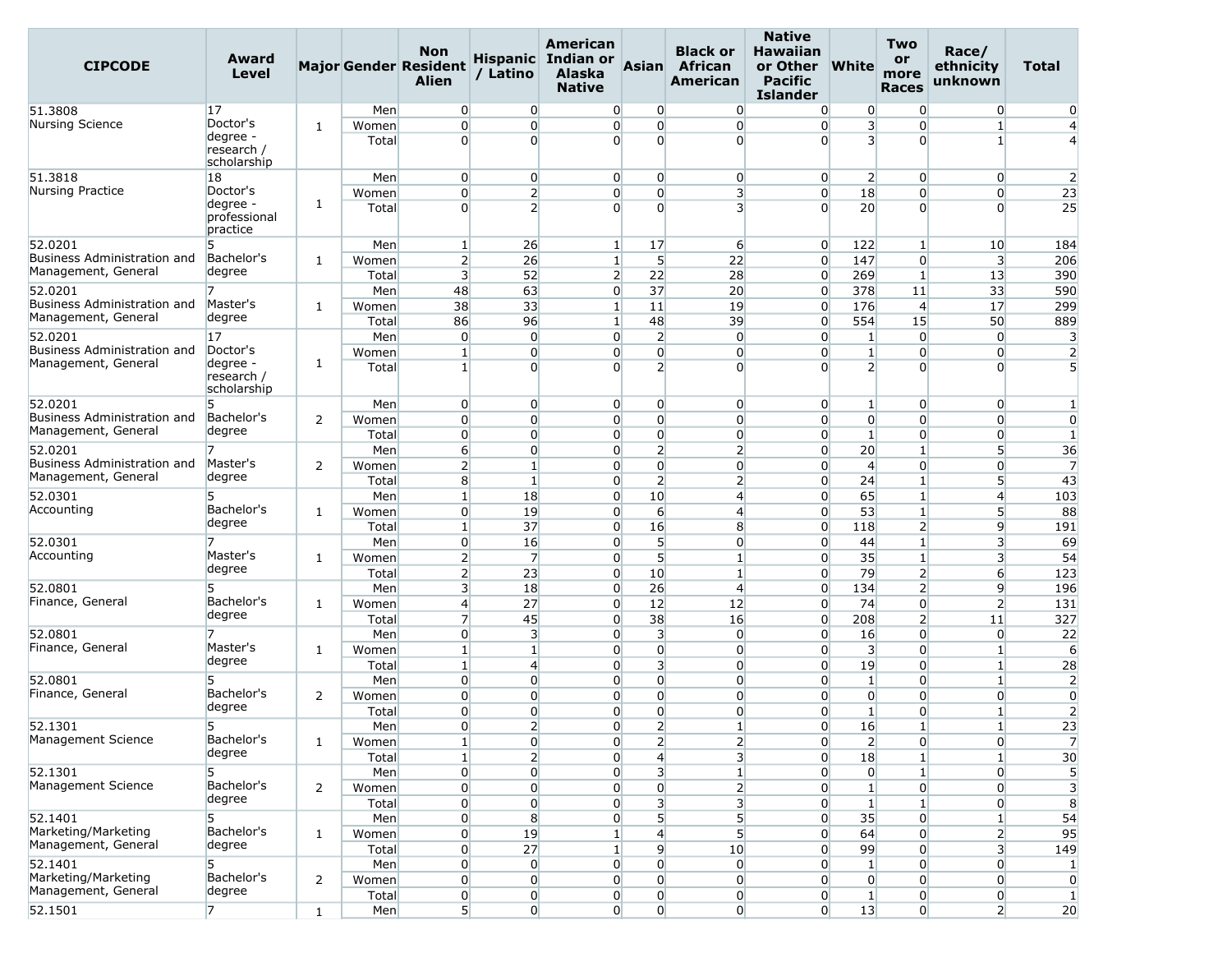| <b>CIPCODE</b>     | <b>Award</b><br>Level                 |    |       | <b>Non</b><br><b>Major Gender Resident</b><br><b>Alien</b> | Latino         | American<br>Hispanic Indian or<br><b>Alaska</b><br><b>Native</b> | <b>Asian</b> | <b>Black or</b><br><b>African</b><br>American | <b>Native</b><br><b>Hawaiian</b><br>or Other<br><b>Pacific</b><br><b>Islander</b> | <b>White</b>    | <b>Two</b><br>or<br>more<br><b>Races</b> | Race/<br>ethnicity<br>unknown | <b>Total</b>    |
|--------------------|---------------------------------------|----|-------|------------------------------------------------------------|----------------|------------------------------------------------------------------|--------------|-----------------------------------------------|-----------------------------------------------------------------------------------|-----------------|------------------------------------------|-------------------------------|-----------------|
| <b>Real Estate</b> | Master's                              |    | Women |                                                            | $\overline{0}$ |                                                                  |              |                                               |                                                                                   |                 |                                          |                               |                 |
|                    | degree                                |    | Total |                                                            | $\overline{0}$ |                                                                  |              |                                               |                                                                                   | 14              |                                          |                               | 22              |
| 54.0101            |                                       |    | Men   |                                                            | 15             |                                                                  |              |                                               |                                                                                   | 88              |                                          |                               | 118             |
| History, General   | Bachelor's                            |    | Women |                                                            | 8              |                                                                  |              |                                               |                                                                                   | 61              |                                          |                               | 78              |
|                    | degree                                |    | Total |                                                            | 23             |                                                                  |              | ٩                                             |                                                                                   | 149             |                                          |                               | 196             |
| 54.0101            |                                       |    | Men   |                                                            | $\overline{0}$ |                                                                  |              |                                               |                                                                                   |                 |                                          |                               |                 |
| History, General   | Master's                              |    | Women |                                                            | $\overline{0}$ | 0                                                                |              |                                               |                                                                                   |                 |                                          |                               | 4               |
|                    | degree                                |    | Total |                                                            | $\overline{0}$ | 0                                                                |              |                                               |                                                                                   | 8               |                                          |                               | 12              |
| 54.0101            | 17                                    |    | Men   |                                                            | $\overline{0}$ | 0                                                                |              |                                               |                                                                                   |                 |                                          |                               |                 |
| History, General   | Doctor's                              |    | Women |                                                            | $\overline{0}$ |                                                                  |              |                                               |                                                                                   |                 |                                          |                               |                 |
|                    | degree -<br>research /<br>scholarship | Τ. | Total |                                                            | $\Omega$       | $\Omega$                                                         |              |                                               |                                                                                   | 6               |                                          |                               | 10              |
| 54.0101            |                                       |    | Men   | $\overline{0}$                                             |                | 0                                                                |              | $\Omega$                                      |                                                                                   | 5 <sup>1</sup>  |                                          | 0                             |                 |
| History, General   | Bachelor's                            | 2  | Women |                                                            |                | 0                                                                |              |                                               |                                                                                   |                 |                                          |                               | 6               |
|                    | degree                                |    | Total | 0                                                          |                | 0                                                                |              |                                               |                                                                                   | 10 <sup>°</sup> |                                          |                               | $\overline{13}$ |

#### GRAND TOTAL BY FIRST MAJOR

| 99.0000<br><b>Summary</b><br><b>Grand Totals</b> | <b>Level</b>   | <b>Award Nonresi-</b><br>dent<br>alien | Latino       | <b>Hispanic American Asian</b><br><b>Indian or</b><br><b>Alaska</b><br><b>Native</b> |                | <b>Black or</b><br><b>African</b><br><b>American</b> | <b>Native</b><br><b>Hawaiian</b><br>or Other<br><b>Pacific</b><br><b>Islander</b> | <b>White</b>   | <b>Two</b><br>or<br>more<br><b>Races</b> | Race/<br>ethnicity<br>unknown | <b>Total</b> | <b>PY</b><br><b>Total</b> |
|--------------------------------------------------|----------------|----------------------------------------|--------------|--------------------------------------------------------------------------------------|----------------|------------------------------------------------------|-----------------------------------------------------------------------------------|----------------|------------------------------------------|-------------------------------|--------------|---------------------------|
| <b>Associate's</b><br>degree                     | 3              |                                        |              |                                                                                      |                |                                                      |                                                                                   |                |                                          |                               |              |                           |
| Men                                              |                | $\mathbf 0$                            | 14           | $\mathbf{1}$                                                                         | 12             | 16                                                   | $\overline{0}$                                                                    | 38             | $\overline{2}$                           | $\mathbf{1}$                  | 84           | 108                       |
| Women                                            |                | 2                                      | 11           | 3                                                                                    | 12             | 22                                                   | 0                                                                                 | 58             |                                          | 5                             | 114          | 151                       |
| <b>Total</b>                                     |                | $\overline{2}$                         | 25           | $\overline{4}$                                                                       | 24             | 38                                                   | $\overline{0}$                                                                    | 96             | 3                                        | 6                             | 198          | 259                       |
| <b>Bachelor's</b><br>degree                      | 5              |                                        |              |                                                                                      |                |                                                      |                                                                                   |                |                                          |                               |              |                           |
| Men                                              |                | 39                                     | 591          | 12                                                                                   | 304            | 266                                                  | $\mathbf{1}$                                                                      | 2420           | 23                                       | 162                           | 3818         | 4206                      |
| Women                                            |                | 46                                     | 777          | 21                                                                                   | 348            | 593                                                  | $\overline{4}$                                                                    | 2901           | 41                                       | 136                           | 4867         | 5095                      |
| <b>Total</b>                                     |                | 85                                     | 1368         | 33                                                                                   | 652            | 859                                                  | 5                                                                                 | 5321           | 64                                       | 298                           | 8685         | 9301                      |
| <b>Master's degree</b>                           | $\overline{ }$ |                                        |              |                                                                                      |                |                                                      |                                                                                   |                |                                          |                               |              |                           |
| Men                                              |                | 532                                    | 160          | 3                                                                                    | 86             | 59                                                   | $\overline{2}$                                                                    | 1075           | 22                                       | 78                            | 2017         | 1973                      |
| Women                                            |                | 293                                    | 178          | 3                                                                                    | 88             | 92                                                   | 0                                                                                 | 1123           | 17                                       | 67                            | 1861         | 1778                      |
| <b>Total</b>                                     |                | 825                                    | 338          | 6                                                                                    | 174            | 151                                                  | $\overline{2}$                                                                    | 2198           | 39                                       | 145                           | 3878         | 3751                      |
| <b>Post-Master's</b><br>certificates             | 8              |                                        |              |                                                                                      |                |                                                      |                                                                                   |                |                                          |                               |              |                           |
| Men                                              |                | $\mathbf{0}$                           | $\mathbf{1}$ | $\overline{0}$                                                                       | $\overline{0}$ | $\overline{0}$                                       | $\overline{0}$                                                                    | $\overline{7}$ | $\mathbf 0$                              | $\mathbf{1}$                  | 9            | 15                        |
| Women                                            |                | $\overline{2}$                         | 18           | $\mathbf 0$                                                                          | $\overline{4}$ | 3                                                    | 0                                                                                 | 34             | $\Omega$                                 | 0                             | 61           | 96                        |
| <b>Total</b>                                     |                | $\overline{2}$                         | 19           | 0                                                                                    | $\overline{4}$ | 3                                                    | $\overline{0}$                                                                    | 41             | $\mathbf 0$                              | $\mathbf{1}$                  | 70           | 111                       |
| Doctor's degree -<br>research /<br>scholarship   | 17             |                                        |              |                                                                                      |                |                                                      |                                                                                   |                |                                          |                               |              |                           |
| Men                                              |                | 220                                    | 8            | 0                                                                                    | 21             | $\mathsf 9$                                          | 0                                                                                 | 169            | $\mathbf{0}$                             | 14                            | 441          | 438                       |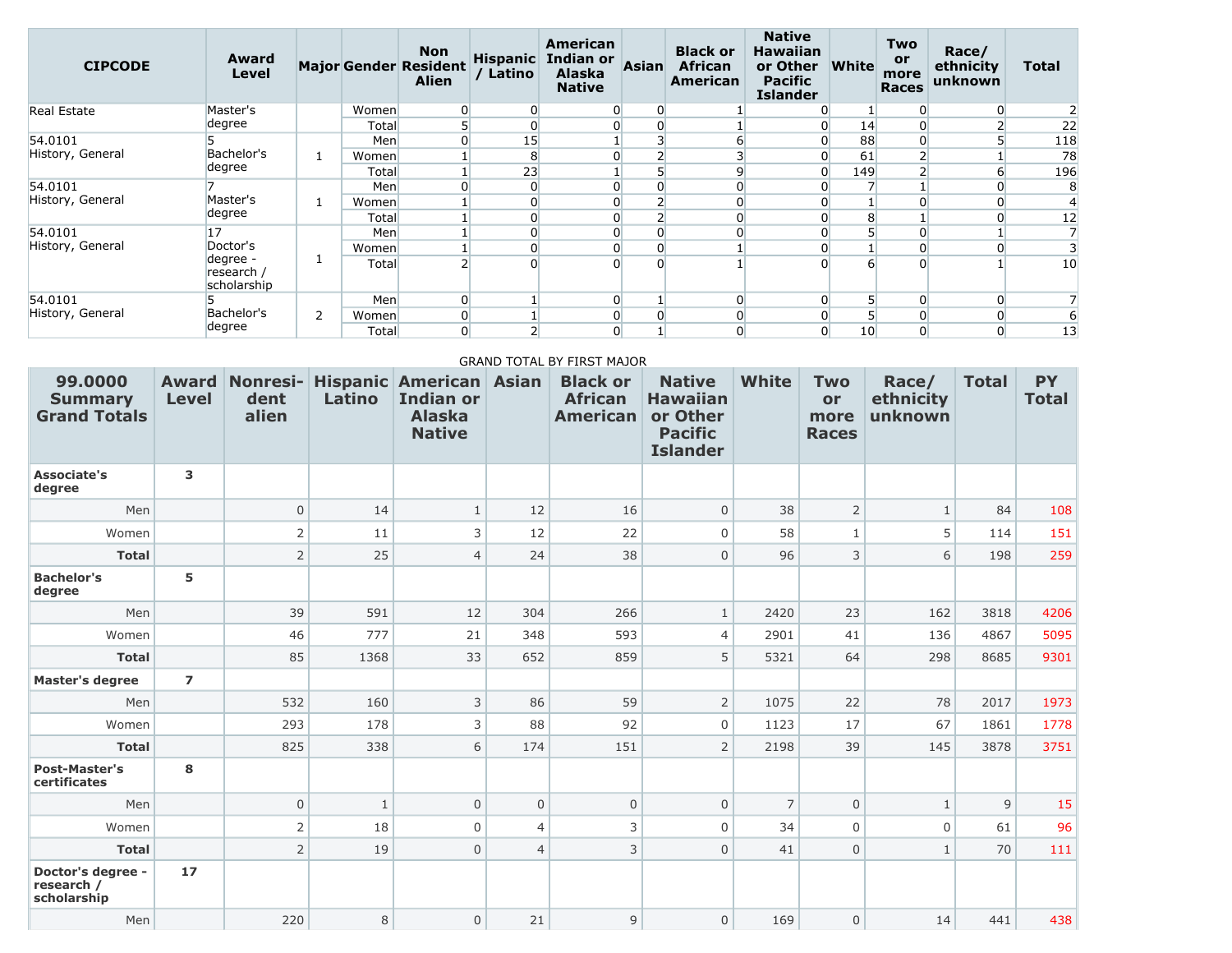| 99.0000<br><b>Summary</b><br><b>Grand Totals</b> | <b>Award</b><br><b>Level</b> | <b>Nonresi-</b><br>dent<br>alien | <b>Hispanic American Asian</b><br>Latino |                | <b>Indian or</b><br><b>Alaska</b><br><b>Native</b> |          | <b>Black or</b><br><b>African</b><br><b>American</b> | <b>Native</b><br><b>Hawaiian</b><br>or Other<br><b>Pacific</b><br><b>Islander</b> | White              | <b>Two</b><br>or<br>more<br><b>Races</b> | Race/<br>ethnicity<br>unknown | <b>Total</b> | <b>PY</b><br><b>Total</b> |
|--------------------------------------------------|------------------------------|----------------------------------|------------------------------------------|----------------|----------------------------------------------------|----------|------------------------------------------------------|-----------------------------------------------------------------------------------|--------------------|------------------------------------------|-------------------------------|--------------|---------------------------|
| Women                                            |                              | 126                              |                                          | 13             | $\mathbf 0$                                        | 12       | 10                                                   |                                                                                   | 160<br>$\Omega$    | 0                                        |                               | 12<br>333    | 333                       |
| <b>Total</b>                                     |                              | 346                              |                                          | 21             | $\mathbf 0$                                        | 33       | 19                                                   |                                                                                   | 329<br>$\mathbf 0$ | $\overline{0}$                           |                               | 26<br>774    | 771                       |
| Doctor's degree -<br>professional<br>practice    | 18                           |                                  |                                          |                |                                                    |          |                                                      |                                                                                   |                    |                                          |                               |              |                           |
| Men                                              |                              | 23                               |                                          | 41             | $\overline{2}$                                     | 62       | 25                                                   |                                                                                   | $\mathbf 0$<br>368 | $\mathbf{1}$                             |                               | 21<br>543    | 526                       |
| Women                                            |                              | 36                               |                                          | 79             | 5                                                  | 108      | 53                                                   |                                                                                   | 508<br>$\Omega$    | $\overline{4}$                           |                               | 17<br>810    | 830                       |
| <b>Total</b>                                     |                              | 59                               |                                          | 120            | $\overline{7}$                                     | 170      | 78                                                   |                                                                                   | 876<br>$\mathbf 0$ | 5                                        |                               | 38<br>1353   | 1356                      |
|                                                  |                              |                                  |                                          |                |                                                    |          |                                                      |                                                                                   |                    |                                          |                               |              |                           |
| <b>Grand Total Men</b>                           |                              |                                  | 814                                      | 815            | 18                                                 |          | 375<br>485                                           | 3                                                                                 | 4077               | 48                                       | 277                           | 6912         | 7266                      |
| <b>Grand Total Women</b>                         |                              |                                  | 505                                      | 1076           | 32                                                 |          | 572<br>773                                           | $\overline{4}$                                                                    | 4784               | 63                                       | 237                           | 8046         | 8283                      |
| <b>Grand Total</b>                               |                              |                                  | 1319                                     | 1891           | 50                                                 | 1057     | 1148                                                 | 7 <sup>1</sup>                                                                    | 8861               | 111                                      | 514                           | 14958        | 15549                     |
|                                                  |                              |                                  |                                          |                |                                                    |          |                                                      |                                                                                   |                    |                                          |                               |              |                           |
| PY Grand Total Men                               |                              |                                  | 817                                      | $\overline{0}$ |                                                    | $\Omega$ | $\mathbf{0}$<br>$\mathbf{0}$                         | $\mathbf 0$                                                                       | $\mathbf{0}$       | $\overline{0}$                           | 231                           |              | 7266                      |
| PY Grand Total Women                             |                              |                                  | 441                                      | $\Omega$       |                                                    | $\Omega$ | $\Omega$<br>$\Omega$                                 | $\mathbf{0}$                                                                      | $\mathbf{0}$       | $\overline{0}$                           | 252                           |              | 8283                      |
| PY Grand Total                                   |                              |                                  | 1258                                     | $\mathbf 0$    |                                                    | $\Omega$ | $\mathbf{0}$<br>$\Omega$                             | $\mathbf{0}$                                                                      | $\mathbf{0}$       | $\mathbf{0}$                             | 483                           |              | 15549                     |